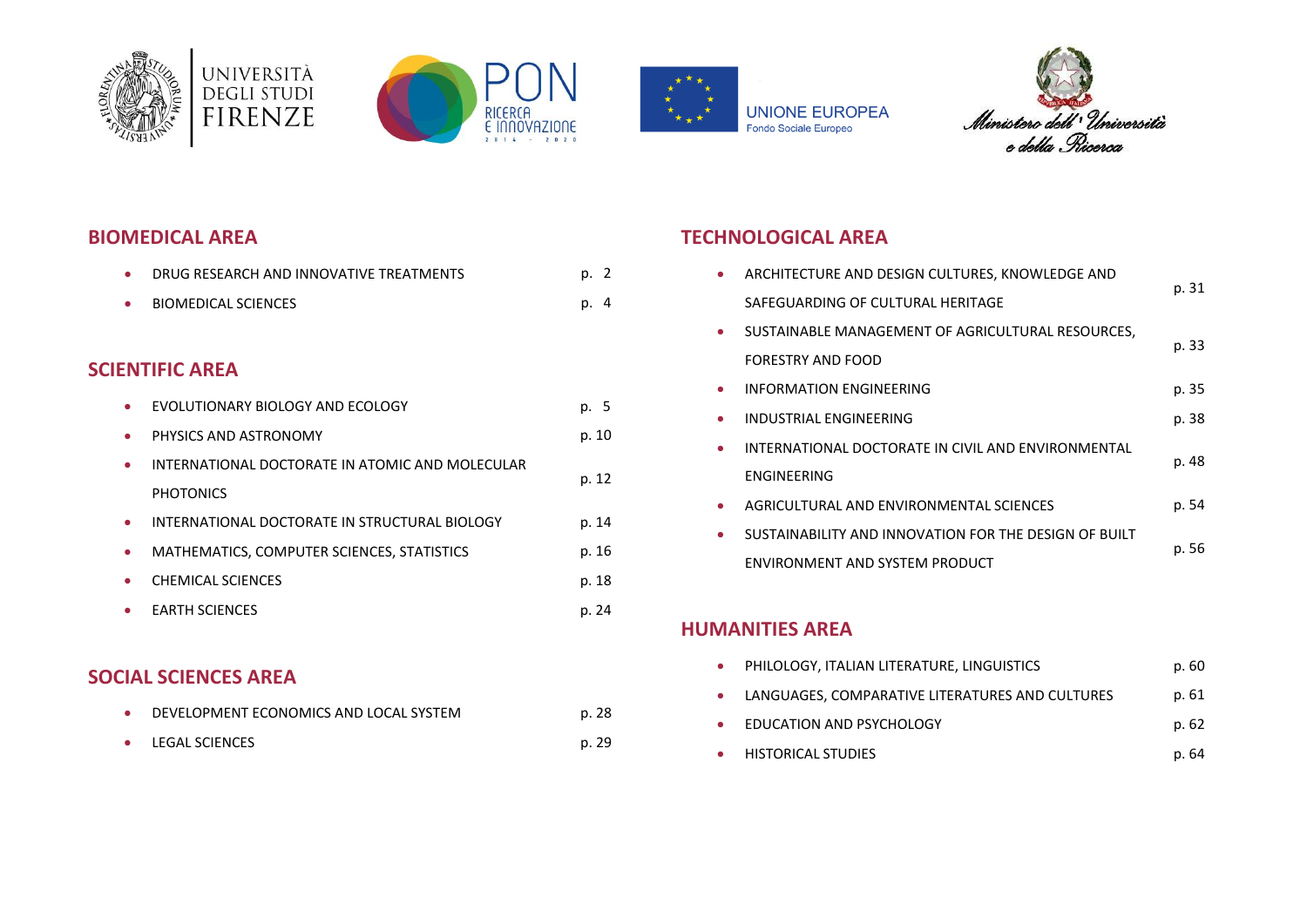







### **DRUG RESEARCH AND INNOVATIVE TREATMENTS**

*Director prof. Carla Ghelardini*

<span id="page-1-0"></span>

| <b>TITLE OF THE SCHOLARSHIP</b>                | Cardiomyocytes differentiated from induced pluripotent stem cells: an alternative to animal models for high-throughput evaluations of<br>innovative cardiovascular drugs                                                                                                                                                                                                                                                                                                                                                                                                                                                                                                                                                                                                                                                                                                                                                                                                          |                                           |                       |                                  |  |  |
|------------------------------------------------|-----------------------------------------------------------------------------------------------------------------------------------------------------------------------------------------------------------------------------------------------------------------------------------------------------------------------------------------------------------------------------------------------------------------------------------------------------------------------------------------------------------------------------------------------------------------------------------------------------------------------------------------------------------------------------------------------------------------------------------------------------------------------------------------------------------------------------------------------------------------------------------------------------------------------------------------------------------------------------------|-------------------------------------------|-----------------------|----------------------------------|--|--|
| <b>PRINCIPAL INVESTIGATOR</b>                  | RAFFAELE COPPINI                                                                                                                                                                                                                                                                                                                                                                                                                                                                                                                                                                                                                                                                                                                                                                                                                                                                                                                                                                  |                                           |                       |                                  |  |  |
| <b>SUMMARY OF THE RESEARCH</b><br><b>TOPIC</b> | Drug testing on animal models has a profound environmental impact, in particular in the field of cardiovascular research, where the use of large animal<br>models is often necessary. Alterative in vitro models, based on cultured cells of human origin, will allow us to spare animal lives and global resources. During<br>the PhD project, the student will learn advanced techniques for the culture of induced pluripotent stem cells and their differentiation into cardiomyocytes;<br>moreover, he or she will use an innovative customized high-throughput optical platform, available in our labs, to simultaneously record fluorescent signals<br>from multiple cell dishes. This system will allow us to test new molecules acting on ion channels to be used as antiarrhythmics. Finally, he/she will learn<br>automated patch techniques during the stage in the company and will delve into in silico modelling during an internship at the University of Oxford. |                                           |                       |                                  |  |  |
| <b>ACTION</b>                                  | <b>PERIOD IN THE PRIVATE SECTOR</b><br>(months)                                                                                                                                                                                                                                                                                                                                                                                                                                                                                                                                                                                                                                                                                                                                                                                                                                                                                                                                   | <b>RESEARCH PERIOD ABROAD</b><br>(months) | <b>INTERVIEW DATE</b> | <b>LANGUAGE OF THE INTERVIEW</b> |  |  |
| GREEN                                          | 6                                                                                                                                                                                                                                                                                                                                                                                                                                                                                                                                                                                                                                                                                                                                                                                                                                                                                                                                                                                 |                                           | 05/11/2021            | Italian/English                  |  |  |

| <b>TITLE OF THE SCHOLARSHIP</b>                | Study of vegetal extracts for the treatment of visceral hypersensitivity                                                                                                                                                                                                                                                                                                                                                                                                                                                                                                                                                                                                                                                                                                                                                                                                                                                                                                                                                   |                                           |                       |                                  |  |
|------------------------------------------------|----------------------------------------------------------------------------------------------------------------------------------------------------------------------------------------------------------------------------------------------------------------------------------------------------------------------------------------------------------------------------------------------------------------------------------------------------------------------------------------------------------------------------------------------------------------------------------------------------------------------------------------------------------------------------------------------------------------------------------------------------------------------------------------------------------------------------------------------------------------------------------------------------------------------------------------------------------------------------------------------------------------------------|-------------------------------------------|-----------------------|----------------------------------|--|
| <b>PRINCIPAL INVESTIGATOR</b>                  | <b>CARLA GHELARDINI</b>                                                                                                                                                                                                                                                                                                                                                                                                                                                                                                                                                                                                                                                                                                                                                                                                                                                                                                                                                                                                    |                                           |                       |                                  |  |
| <b>SUMMARY OF THE RESEARCH</b><br><b>TOPIC</b> | The objective of the proposal is to identify and characterize plant extracts suitable for the acute and chronic treatment of painful abdominal pathologies<br>with the dual aim of reducing pain and promoting tissue recovery processes in the intestine. The specific objectives of this proposal concern: i) Identification<br>and phytochemical characterization of extracts of Astragalus membranaceus, Centella asiatica, Zingiber officinalis and Catha edulis for the development of<br>innovative products for the treatment of painful abdominal pathologies. ii) Study of the efficacy profile in reducing neuronal hyperactivity in complex in vitro<br>systems consisting of intestinal organoids and neurons stimulated with damage agents; iii) Study of the protective efficacy profile on the intestinal organoid<br>stimulated with damaging agents; iv) Study of the pharmacodynamic profile in vitro models of intestinal organoids and organoids/neurons; v) Study of the<br>safety profile in vitro. |                                           |                       |                                  |  |
| <b>ACTION</b>                                  | <b>PERIOD IN THE PRIVATE SECTOR</b><br>(months)                                                                                                                                                                                                                                                                                                                                                                                                                                                                                                                                                                                                                                                                                                                                                                                                                                                                                                                                                                            | <b>RESEARCH PERIOD ABROAD</b><br>(months) | <b>INTERVIEW DATE</b> | <b>LANGUAGE OF THE INTERVIEW</b> |  |
| GREEN                                          |                                                                                                                                                                                                                                                                                                                                                                                                                                                                                                                                                                                                                                                                                                                                                                                                                                                                                                                                                                                                                            |                                           | 05/11/2021            | Italian/English                  |  |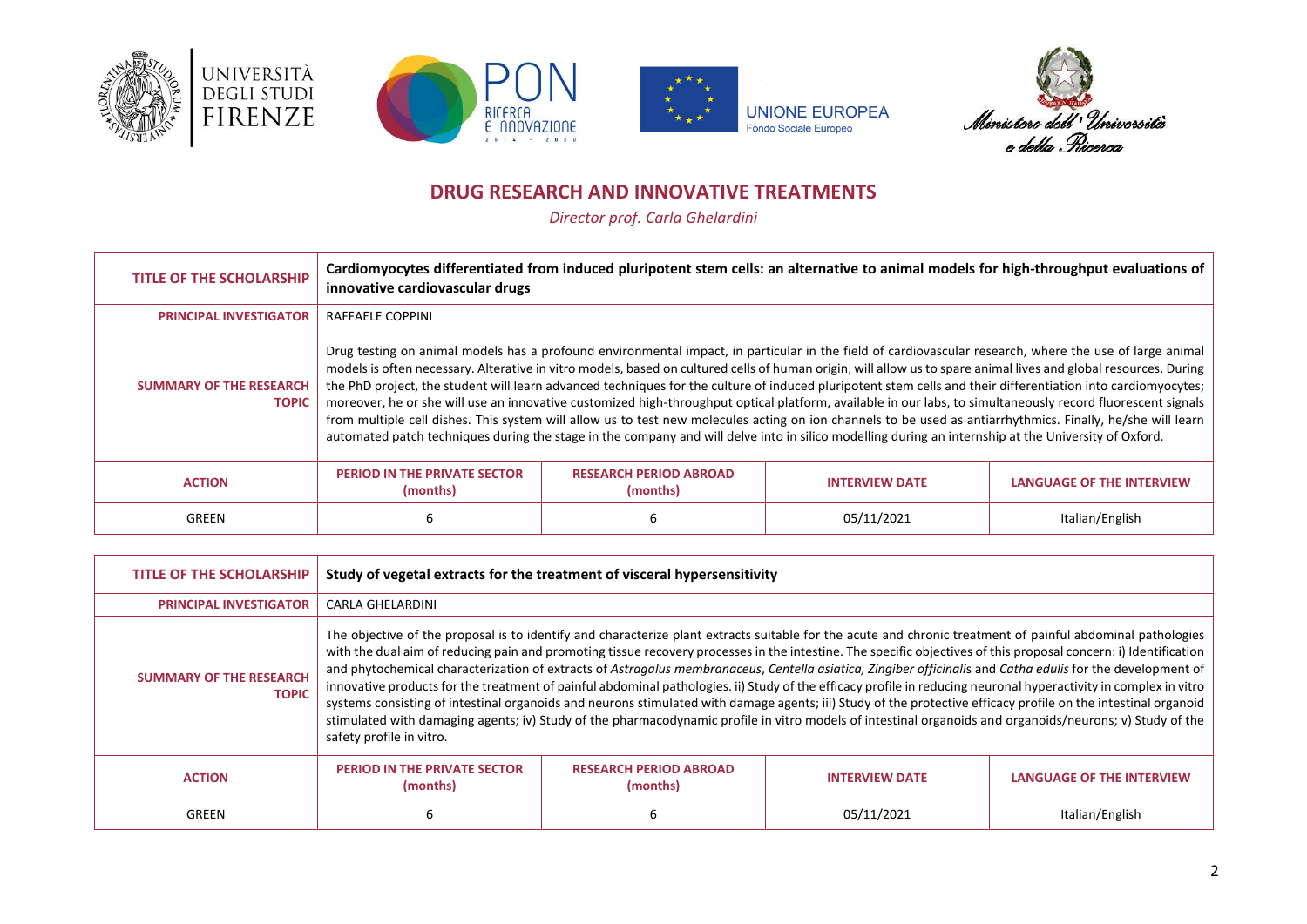







| <b>TITLE OF THE SCHOLARSHIP</b>                | treatment of ocular pathologies                                                                                                                                                                                                                                                                                                                                                                                                                                                                                                                                                                                                                                                                                                                                                                                                                                                                                                          |                                           | Identification of new molecular targets for the development of innovative drugs with hypotensive and neuroprotective effects for the |                                  |  |
|------------------------------------------------|------------------------------------------------------------------------------------------------------------------------------------------------------------------------------------------------------------------------------------------------------------------------------------------------------------------------------------------------------------------------------------------------------------------------------------------------------------------------------------------------------------------------------------------------------------------------------------------------------------------------------------------------------------------------------------------------------------------------------------------------------------------------------------------------------------------------------------------------------------------------------------------------------------------------------------------|-------------------------------------------|--------------------------------------------------------------------------------------------------------------------------------------|----------------------------------|--|
| <b>PRINCIPAL INVESTIGATOR</b>                  | <b>CARLA GHELARDINI</b>                                                                                                                                                                                                                                                                                                                                                                                                                                                                                                                                                                                                                                                                                                                                                                                                                                                                                                                  |                                           |                                                                                                                                      |                                  |  |
| <b>SUMMARY OF THE RESEARCH</b><br><b>TOPIC</b> | The aim of this project is to develop innovative drugs with hypotensive, antiapoptotic and neuroprotective actions for the treatment of eye diseases, such<br>as glaucoma, one of the leading causes of blindness in the world, and progressive optic neuropathy, the main cause of irreversible blindness.<br>The specific topics of the research include identification of new molecular targets for the development of innovative drugs for the treatment of eye diseases,<br>such as glaucoma and progressive optic neuropathy; study of the pharmacokinetic and pharmacodynamic profile of these new drugs in animal models of<br>transient and stable ocular hypertension; study of the renoprotective and neuroprotective actions of these new drugs in an experimental model of retinal<br>ischemia in the rabbit. This research requires knowledge of pharmacology, molecular biology and preclinical studies in animal models. |                                           |                                                                                                                                      |                                  |  |
| <b>ACTION</b>                                  | <b>PERIOD IN THE PRIVATE SECTOR</b><br>(months)                                                                                                                                                                                                                                                                                                                                                                                                                                                                                                                                                                                                                                                                                                                                                                                                                                                                                          | <b>RESEARCH PERIOD ABROAD</b><br>(months) | <b>INTERVIEW DATE</b>                                                                                                                | <b>LANGUAGE OF THE INTERVIEW</b> |  |
| <b>INNOVATION</b>                              | ь                                                                                                                                                                                                                                                                                                                                                                                                                                                                                                                                                                                                                                                                                                                                                                                                                                                                                                                                        |                                           | 05/11/2021                                                                                                                           | Italian/English                  |  |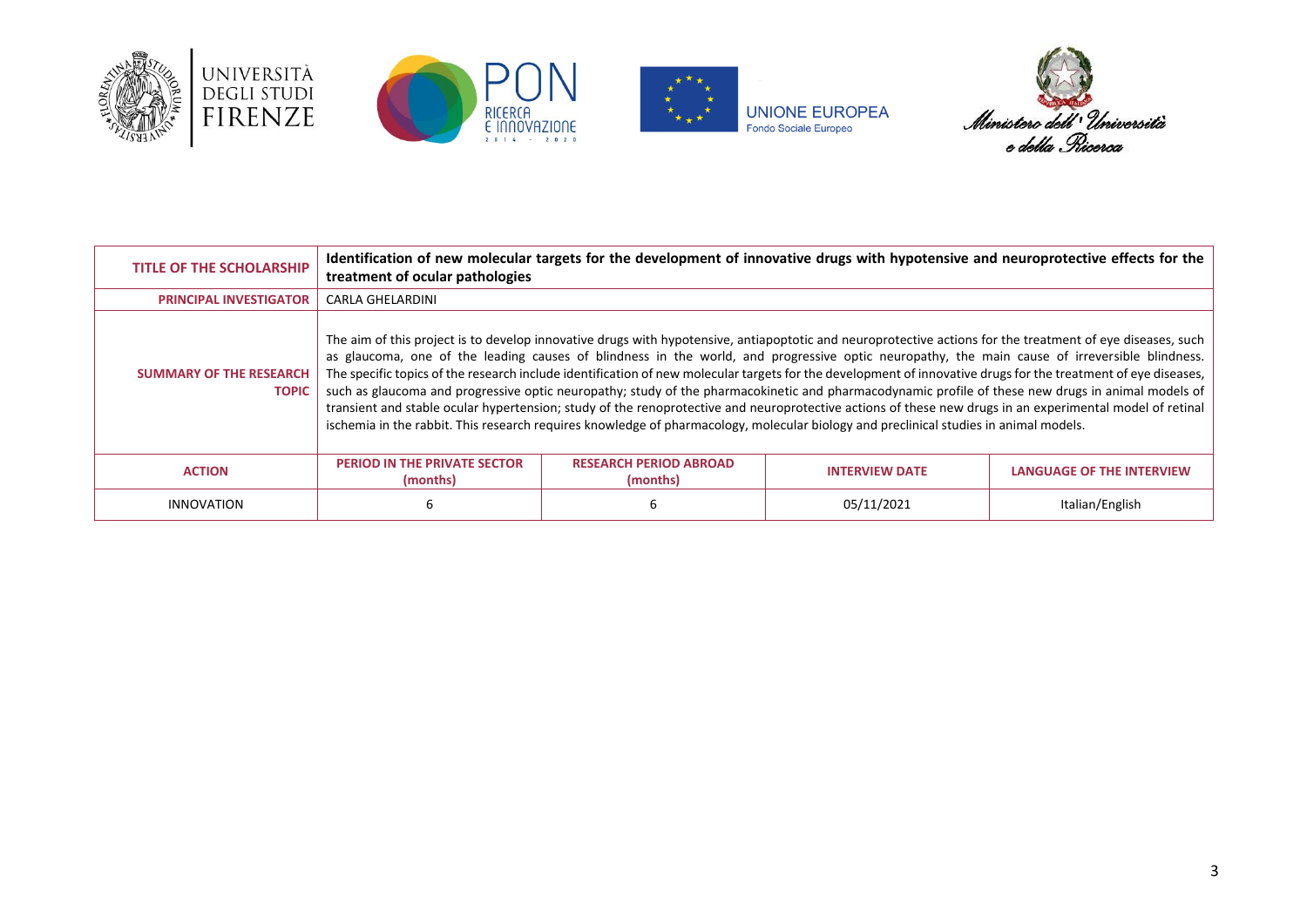







# **BIOMEDICAL SCIENCES**

*Director prof. Fabrizio Chiti*

<span id="page-3-0"></span>

| <b>TITLE OF THE SCHOLARSHIP</b>                | 100% green products to modulate the use of conventional anti-tumor drugs                                                                                                                                                                                                                                                                                                                                                                                                                                                                                                                                                                                                                                                              |                                           |                       |                                  |  |
|------------------------------------------------|---------------------------------------------------------------------------------------------------------------------------------------------------------------------------------------------------------------------------------------------------------------------------------------------------------------------------------------------------------------------------------------------------------------------------------------------------------------------------------------------------------------------------------------------------------------------------------------------------------------------------------------------------------------------------------------------------------------------------------------|-------------------------------------------|-----------------------|----------------------------------|--|
| <b>PRINCIPAL INVESTIGATOR</b>                  | MICHAELA LUCONI                                                                                                                                                                                                                                                                                                                                                                                                                                                                                                                                                                                                                                                                                                                       |                                           |                       |                                  |  |
| <b>SUMMARY OF THE RESEARCH</b><br><b>TOPIC</b> | The aim of the research is the development and characterization of bio and green compounds, such as biochar obtained from the slow pyrolysis of<br>lignocellulosic matrices, on which fatty acids (such as short-chain fatty acids and some medium-chain fatty acids) are adsorbed in fixed proportions. Both<br>the direct antitumor properties of these compounds and their activity on the tumor microenvironment and on the intestinal microbiota, as well as their<br>anti-inflammatory properties in some tumors of endocrine-metabolic interest, such as colon cancer, in in vitro and in vivo models, with the use of cell lines,<br>mouse models and the development of a pilot study on patients with intestinal polyposis. |                                           |                       |                                  |  |
| <b>ACTION</b>                                  | <b>PERIOD IN THE PRIVATE SECTOR</b><br>(months)                                                                                                                                                                                                                                                                                                                                                                                                                                                                                                                                                                                                                                                                                       | <b>RESEARCH PERIOD ABROAD</b><br>(months) | <b>INTERVIEW DATE</b> | <b>LANGUAGE OF THE INTERVIEW</b> |  |
| GREEN                                          | ь                                                                                                                                                                                                                                                                                                                                                                                                                                                                                                                                                                                                                                                                                                                                     |                                           | 05/11/2021            | Italian                          |  |

| <b>TITLE OF THE SCHOLARSHIP</b>                | Engineered cardiac and skeletal tissues as alternative models to animals for the study of cardiomyopathies and neuromuscular diseases                                                                                                                                                                                                                                                                                                                                                                                                                                                                                         |                                           |                       |                                  |  |
|------------------------------------------------|-------------------------------------------------------------------------------------------------------------------------------------------------------------------------------------------------------------------------------------------------------------------------------------------------------------------------------------------------------------------------------------------------------------------------------------------------------------------------------------------------------------------------------------------------------------------------------------------------------------------------------|-------------------------------------------|-----------------------|----------------------------------|--|
| <b>PRINCIPAL INVESTIGATOR</b>                  | CHIARA TESI / CECILIA FERRANTINI                                                                                                                                                                                                                                                                                                                                                                                                                                                                                                                                                                                              |                                           |                       |                                  |  |
| <b>SUMMARY OF THE RESEARCH</b><br><b>TOPIC</b> | The aim of the research is the development of experimental models of cardiomyopathies and neuromuscular diseases alternative to extremely expensive<br>animal ones, which have a negative environmental impact and a doubtful translational potential. The development and validation of alternative tissue<br>models, based on cultured cells of human origin would save animal lives and enormous environmental resources, as well as being a more representative<br>model of human pathology. Modern techniques for generating engineered and patient-specific heart and muscle tissues can effectively address this need. |                                           |                       |                                  |  |
| <b>ACTION</b>                                  | <b>PERIOD IN THE PRIVATE SECTOR</b><br>(months)                                                                                                                                                                                                                                                                                                                                                                                                                                                                                                                                                                               | <b>RESEARCH PERIOD ABROAD</b><br>(months) | <b>INTERVIEW DATE</b> | <b>LANGUAGE OF THE INTERVIEW</b> |  |
| GREEN                                          | 6                                                                                                                                                                                                                                                                                                                                                                                                                                                                                                                                                                                                                             |                                           | 05/11/2021            | Italian                          |  |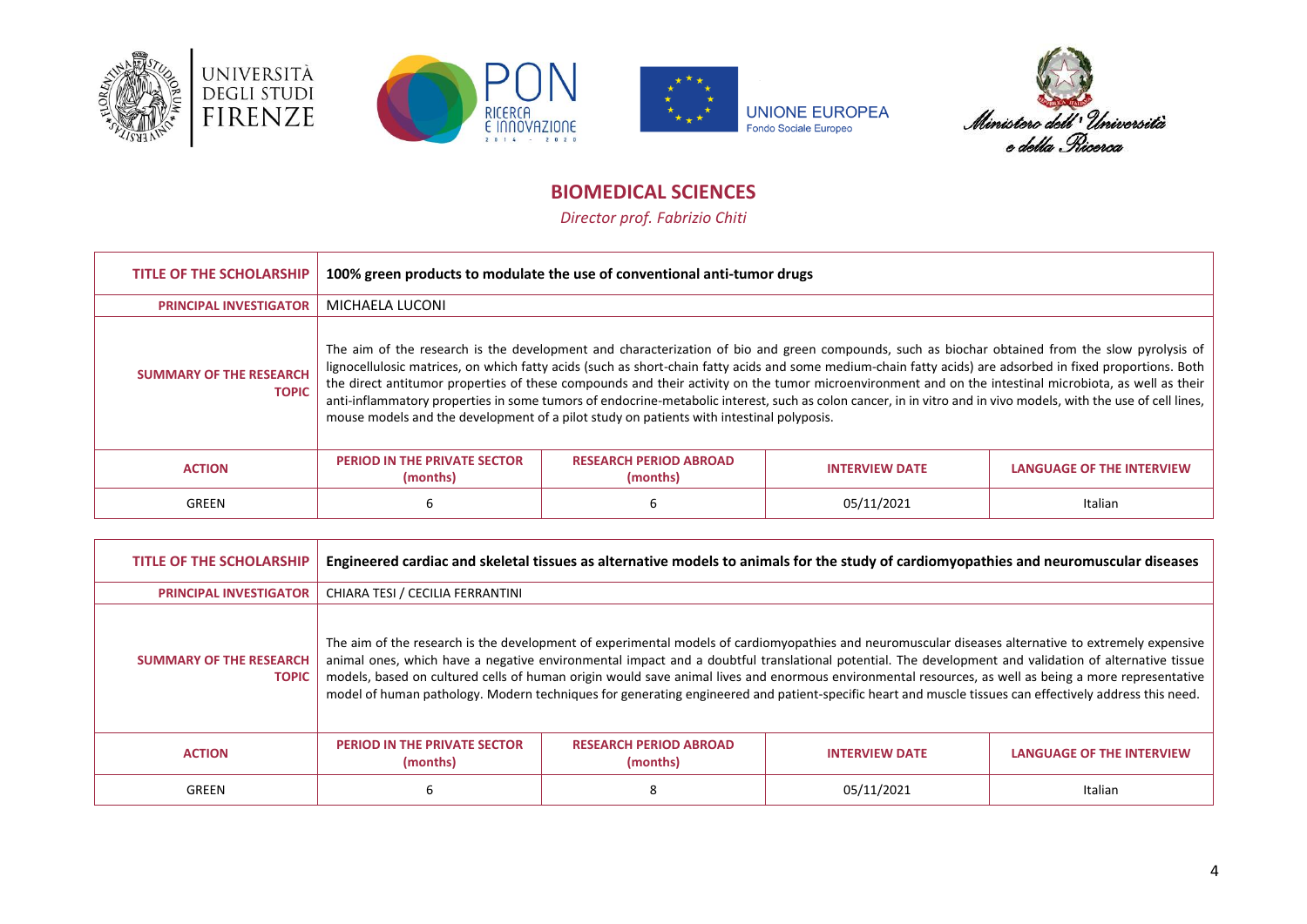







# **EVOLUTIONARY BIOLOGY AND ECOLOGY**

*Director prof. Stefano Cannicci*

<span id="page-4-0"></span>

| <b>TITLE OF THE SCHOLARSHIP</b>                | Systems-biology approaches applied to next-generation bioinoculant formulations for increasing yield and resilience of sustainable crop<br>production |                                           |                                                                                                                                                     |                           |  |
|------------------------------------------------|-------------------------------------------------------------------------------------------------------------------------------------------------------|-------------------------------------------|-----------------------------------------------------------------------------------------------------------------------------------------------------|---------------------------|--|
| <b>PRINCIPAL INVESTIGATOR</b>                  | <b>ALESSIO MENGONI</b>                                                                                                                                |                                           |                                                                                                                                                     |                           |  |
| <b>SUMMARY OF THE RESEARCH</b><br><b>TOPIC</b> | microbial bioinoculant in agriculture.                                                                                                                |                                           | The PhD program is aimed at studying plant-associated microbes with the help of genomic tools and systems biology approaches and promote the use of |                           |  |
| <b>ACTION</b>                                  | <b>PERIOD IN THE PRIVATE SECTOR</b><br>(months)                                                                                                       | <b>RESEARCH PERIOD ABROAD</b><br>(months) | <b>INTERVIEW DATE</b>                                                                                                                               | LANGUAGE OF THE INTERVIEW |  |
| GREEN                                          | 6                                                                                                                                                     |                                           | 03/11/2021                                                                                                                                          | Italian/English           |  |

| <b>TITLE OF THE SCHOLARSHIP</b>                | Trait-mediated interactions in agroecosystems: development of new tools for biological control                                                                                                                                                                                                                                                                                                                                                                                                                                                                                                                                                                                              |                                           |                       |                                  |  |
|------------------------------------------------|---------------------------------------------------------------------------------------------------------------------------------------------------------------------------------------------------------------------------------------------------------------------------------------------------------------------------------------------------------------------------------------------------------------------------------------------------------------------------------------------------------------------------------------------------------------------------------------------------------------------------------------------------------------------------------------------|-------------------------------------------|-----------------------|----------------------------------|--|
| <b>PRINCIPAL INVESTIGATOR</b>                  | <b>GIACOMO SANTINI</b>                                                                                                                                                                                                                                                                                                                                                                                                                                                                                                                                                                                                                                                                      |                                           |                       |                                  |  |
| <b>SUMMARY OF THE RESEARCH</b><br><b>TOPIC</b> | The project aims to identify and use indirect "trait-mediated" interactions in prey-predator complexes of Mediterranean and tropical agroecosystems as a<br>key for the development of a safe and easy to manage biological control system. In particular, key ant species (Hymenoptera: Formicidae) will be selected<br>as predators. The main actions of the project are i) identification of the species complexes and the agroecosystems to be analysed in detail; ii) identification<br>of the signal molecules involved in the interactions; iii) realization of laboratory and field tests for the evaluation of their applicability in the biological control<br>of selected pests. |                                           |                       |                                  |  |
| <b>ACTION</b>                                  | <b>PERIOD IN THE PRIVATE SECTOR</b><br>(months)                                                                                                                                                                                                                                                                                                                                                                                                                                                                                                                                                                                                                                             | <b>RESEARCH PERIOD ABROAD</b><br>(months) | <b>INTERVIEW DATE</b> | <b>LANGUAGE OF THE INTERVIEW</b> |  |
| GREEN                                          | ь                                                                                                                                                                                                                                                                                                                                                                                                                                                                                                                                                                                                                                                                                           | h                                         | 03/11/2021            | Italian/English                  |  |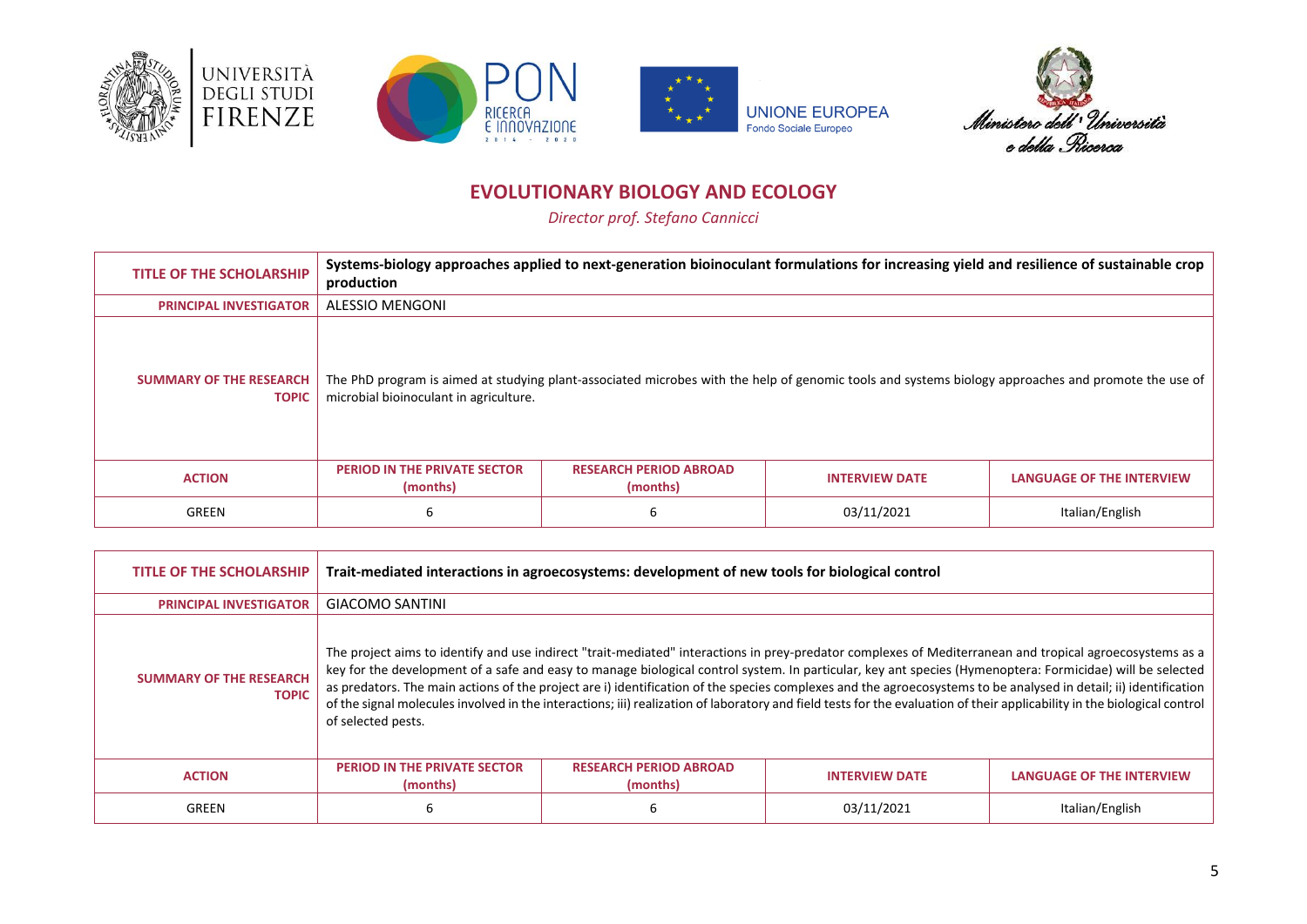







| <b>TITLE OF THE SCHOLARSHIP</b>                | Biodiversity conservation in the genomic era: the creation of barcoding libraries of European threatened species, with special attention<br>to aquatic species                                                                                                                                                                                                                                                                                                                                                                                                                                                                                                                                                                                                                                                                                                      |                                           |                       |                                  |  |  |
|------------------------------------------------|---------------------------------------------------------------------------------------------------------------------------------------------------------------------------------------------------------------------------------------------------------------------------------------------------------------------------------------------------------------------------------------------------------------------------------------------------------------------------------------------------------------------------------------------------------------------------------------------------------------------------------------------------------------------------------------------------------------------------------------------------------------------------------------------------------------------------------------------------------------------|-------------------------------------------|-----------------------|----------------------------------|--|--|
| <b>PRINCIPAL INVESTIGATOR</b>                  | <b>SARA FRATINI</b>                                                                                                                                                                                                                                                                                                                                                                                                                                                                                                                                                                                                                                                                                                                                                                                                                                                 |                                           |                       |                                  |  |  |
| <b>SUMMARY OF THE RESEARCH</b><br><b>TOPIC</b> | Habitat degradation and climate change are among the main causes of the increasing global loss of biodiversity, with more than 25% of animal species<br>threatened with extinction. This loss threatens to rapidly erode the provision of ecosystem goods and services that human society depends upon. Addressing<br>the global biodiversity crisis requires accurately recognizing the diversity of life on earth so that we can develop monitoring systems to track over time how<br>biodiversity - and the ecosystem functions it plays - responds to different environmental pressures. In this context, this PhD project aims to develop<br>barcoding libraries of endangered European species by advanced genomics techniques, in order to efficiently record biodiversity patterns at the level of<br>ecoregions and predict over time how they may change. |                                           |                       |                                  |  |  |
| <b>ACTION</b>                                  | <b>PERIOD IN THE PRIVATE SECTOR</b><br>(months)                                                                                                                                                                                                                                                                                                                                                                                                                                                                                                                                                                                                                                                                                                                                                                                                                     | <b>RESEARCH PERIOD ABROAD</b><br>(months) | <b>INTERVIEW DATE</b> | <b>LANGUAGE OF THE INTERVIEW</b> |  |  |
| GREEN                                          | 6                                                                                                                                                                                                                                                                                                                                                                                                                                                                                                                                                                                                                                                                                                                                                                                                                                                                   | No                                        | 03/11/2021            | Italian/English                  |  |  |

| <b>TITLE OF THE SCHOLARSHIP</b>                | Social wasps and their microbiome as bioindicators and toolbox in environmental entomotheraphy                                                                                                                                                                                                                                                                                                                                                                                                                                                                                                                                                                                                                                                                                                                                                                                                                                                                                                                                                       |                                           |                       |                                  |
|------------------------------------------------|------------------------------------------------------------------------------------------------------------------------------------------------------------------------------------------------------------------------------------------------------------------------------------------------------------------------------------------------------------------------------------------------------------------------------------------------------------------------------------------------------------------------------------------------------------------------------------------------------------------------------------------------------------------------------------------------------------------------------------------------------------------------------------------------------------------------------------------------------------------------------------------------------------------------------------------------------------------------------------------------------------------------------------------------------|-------------------------------------------|-----------------------|----------------------------------|
| <b>PRINCIPAL INVESTIGATOR</b>                  | <b>DUCCIO CAVALIERI</b>                                                                                                                                                                                                                                                                                                                                                                                                                                                                                                                                                                                                                                                                                                                                                                                                                                                                                                                                                                                                                              |                                           |                       |                                  |
| <b>SUMMARY OF THE RESEARCH</b><br><b>TOPIC</b> | The project plans to promote the use of wasps as biodiversity biosensors and to measure the impact of human activities on the ecosystem.<br>The ability of insects to behave as natural vectors hosting, transporting and spreading the microorganisms in the environment indicates their potential in<br>evaluating changes in the microbial composition of any environment, vineyard, in particular, caused by pollution, climate change and use of pesticides. The<br>taxonomic and functional analysis of the insect microbiome will shed light on the variations of the wasps' microbiota present in the vineyard, thus helping<br>to develop machine learning algorithms and tools to predict the factors that influence the microbiota of the vineyard. Finally, the possibility of using wasps<br>of the Polistes dominula species will be evaluated for the biological fight against pests and the repopulation of yeasts and lactic bacteria in the vineyard,<br>promoting the use of microbial inocula brought by insects in agriculture. |                                           |                       |                                  |
| <b>ACTION</b>                                  | <b>PERIOD IN THE PRIVATE SECTOR</b><br>(months)                                                                                                                                                                                                                                                                                                                                                                                                                                                                                                                                                                                                                                                                                                                                                                                                                                                                                                                                                                                                      | <b>RESEARCH PERIOD ABROAD</b><br>(months) | <b>INTERVIEW DATE</b> | <b>LANGUAGE OF THE INTERVIEW</b> |
| GREEN                                          | ь                                                                                                                                                                                                                                                                                                                                                                                                                                                                                                                                                                                                                                                                                                                                                                                                                                                                                                                                                                                                                                                    |                                           | 03/11/2021            | Italian/English                  |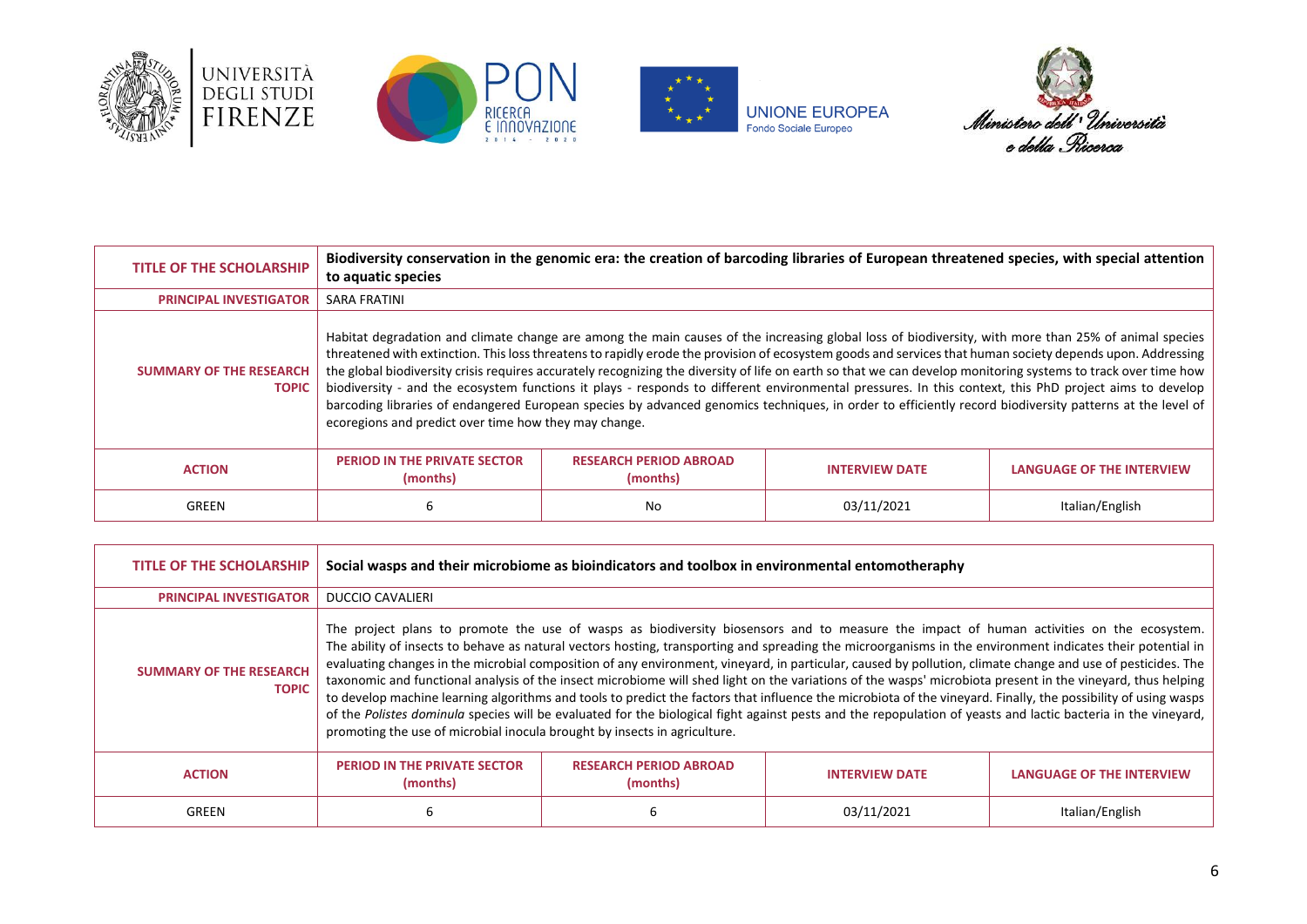







| <b>TITLE OF THE SCHOLARSHIP</b>                | The micro- and nano-plastic environmental pollution: detection of the genotoxic effects on higher plants |                                           |                                                                                                                                                                                                                                                                                                                                                                                                                                                                                                                                                                                                                                                                                                                                                                                                        |                                  |
|------------------------------------------------|----------------------------------------------------------------------------------------------------------|-------------------------------------------|--------------------------------------------------------------------------------------------------------------------------------------------------------------------------------------------------------------------------------------------------------------------------------------------------------------------------------------------------------------------------------------------------------------------------------------------------------------------------------------------------------------------------------------------------------------------------------------------------------------------------------------------------------------------------------------------------------------------------------------------------------------------------------------------------------|----------------------------------|
| <b>PRINCIPAL INVESTIGATOR</b>                  | <b>ANDREA COPPI</b>                                                                                      |                                           |                                                                                                                                                                                                                                                                                                                                                                                                                                                                                                                                                                                                                                                                                                                                                                                                        |                                  |
| <b>SUMMARY OF THE RESEARCH</b><br><b>TOPIC</b> |                                                                                                          |                                           | The project aims at developing new approaches to determine the impact of environmental pollution from nano- and micro-plastics by evaluating their<br>effects on plants. The main actions for the project will consist in: i) development of protocols for the preparation of nano- and micro-plastics, both pristine<br>and subject to consecutive ageing cycles; ii) identification of two focal plant species, one representative of terrestrial environments and one of wetland<br>ones, for testing the effect of the pollutants produced in the laboratory; iii) assessment of pollutant incidence and physiological/genotoxic effects of<br>pollutants on focal species. Environmental tests will be carried out on focal species collected also in nature from potentially contaminated sites. |                                  |
| <b>ACTION</b>                                  | <b>PERIOD IN THE PRIVATE SECTOR</b><br>(months)                                                          | <b>RESEARCH PERIOD ABROAD</b><br>(months) | <b>INTERVIEW DATE</b>                                                                                                                                                                                                                                                                                                                                                                                                                                                                                                                                                                                                                                                                                                                                                                                  | <b>LANGUAGE OF THE INTERVIEW</b> |
| GREEN                                          | 6                                                                                                        | No                                        | 03/11/2021                                                                                                                                                                                                                                                                                                                                                                                                                                                                                                                                                                                                                                                                                                                                                                                             | Italian/English                  |

| <b>TITLE OF THE SCHOLARSHIP</b>                | Monitoring and evaluation of the health status of pollinators in urban and peri-urban environments                                                                                                                                                                                                                                                                                                                                                                                                                                                                                                                                                                                                                                                                                                                                                                                                                                                             |                                           |                       |                                  |
|------------------------------------------------|----------------------------------------------------------------------------------------------------------------------------------------------------------------------------------------------------------------------------------------------------------------------------------------------------------------------------------------------------------------------------------------------------------------------------------------------------------------------------------------------------------------------------------------------------------------------------------------------------------------------------------------------------------------------------------------------------------------------------------------------------------------------------------------------------------------------------------------------------------------------------------------------------------------------------------------------------------------|-------------------------------------------|-----------------------|----------------------------------|
| <b>PRINCIPAL INVESTIGATOR</b>                  | FRANCESCA ROMANA DANI                                                                                                                                                                                                                                                                                                                                                                                                                                                                                                                                                                                                                                                                                                                                                                                                                                                                                                                                          |                                           |                       |                                  |
| <b>SUMMARY OF THE RESEARCH</b><br><b>TOPIC</b> | The proposed research concerns the conservation of pollinating insects, mainly Apoidea, and the evaluation of actions implemented to support them.<br>Recently, actions of this type, based on the sowing of nectar plants, have been undertaken at the national and local level, but in a few cases, studies have<br>been carried out to quantify the variations in the pollinating insect community. The main problems of this type of study are the breadth of the taxonomic<br>groups involved (about 1100 apoidea species), and the difficulty of developing solid detection methods.<br>Thanks to existing agreements with the Consorzio di Bonifica 3 and with the regional Tuscan beekeeping association (Arpat), the project aims to evaluate<br>the effectiveness of some ongoing actions and contribute to the development of good practices in the management of the vegetation in public areas or<br>close to infrastructures of public interest. |                                           |                       |                                  |
| <b>ACTION</b>                                  | <b>PERIOD IN THE PRIVATE SECTOR</b><br>(months)                                                                                                                                                                                                                                                                                                                                                                                                                                                                                                                                                                                                                                                                                                                                                                                                                                                                                                                | <b>RESEARCH PERIOD ABROAD</b><br>(months) | <b>INTERVIEW DATE</b> | <b>LANGUAGE OF THE INTERVIEW</b> |
| GREEN                                          | 9                                                                                                                                                                                                                                                                                                                                                                                                                                                                                                                                                                                                                                                                                                                                                                                                                                                                                                                                                              | No                                        | 03/11/2021            | Italian/English                  |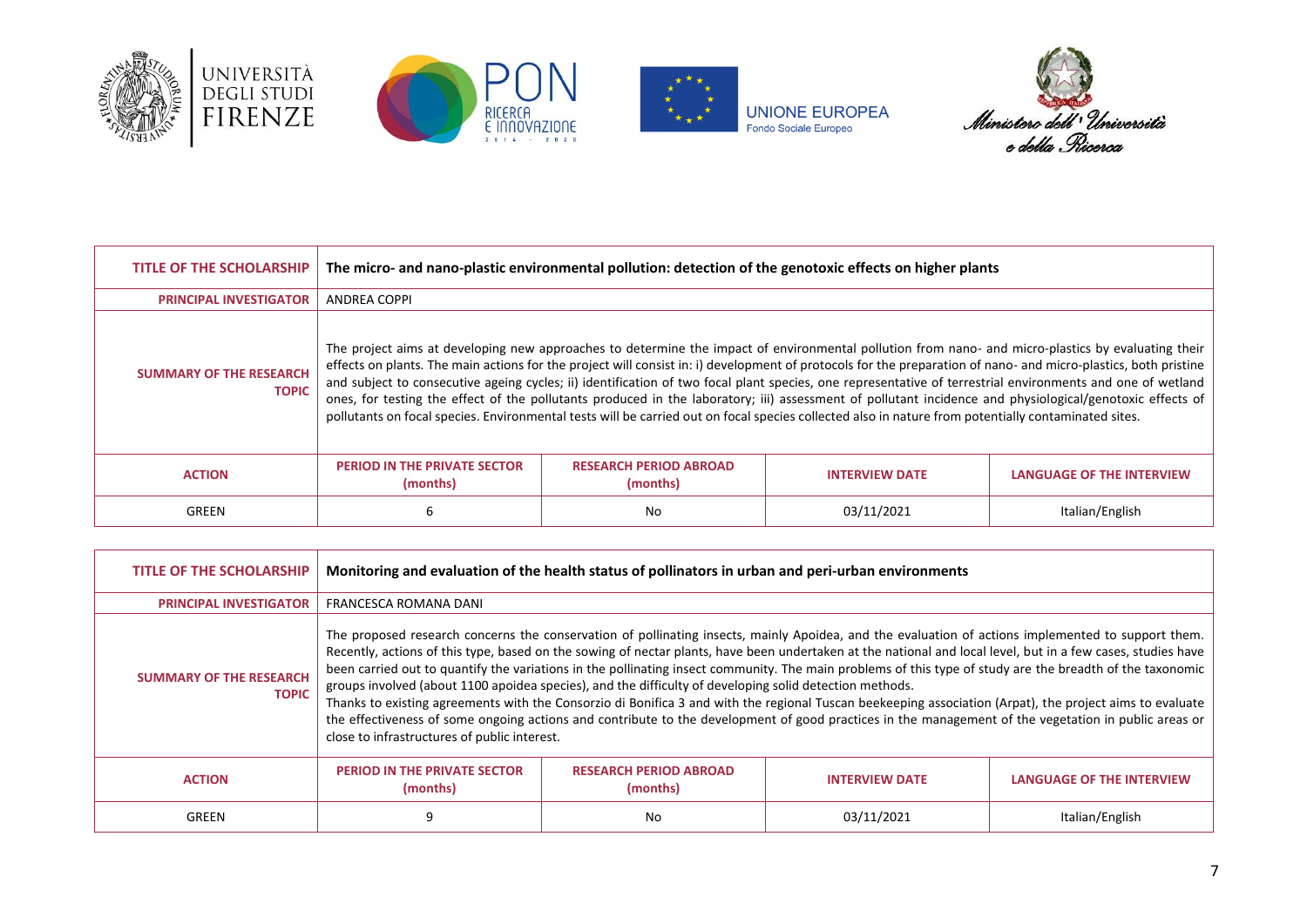







| <b>TITLE OF THE SCHOLARSHIP</b>                |                                                 |                                           | Monitoring and modelling of microbial activity in wastewater treatment plants and possible identification of biotechnological targets                                                                                                                                                                                                                                                                                                                                          |                                  |
|------------------------------------------------|-------------------------------------------------|-------------------------------------------|--------------------------------------------------------------------------------------------------------------------------------------------------------------------------------------------------------------------------------------------------------------------------------------------------------------------------------------------------------------------------------------------------------------------------------------------------------------------------------|----------------------------------|
| <b>PRINCIPAL INVESTIGATOR</b>                  | <b>MARCO FONDI</b>                              |                                           |                                                                                                                                                                                                                                                                                                                                                                                                                                                                                |                                  |
| <b>SUMMARY OF THE RESEARCH</b><br><b>TOPIC</b> |                                                 |                                           | The aim of the project resides in the development of methods and processes for the identification of the functional role of microbial strains that are naturally<br>present in wastewater treatment plants and that can be potentially used as biotechnological resources. Further, through the implementation of theoretical<br>modelling, the project aims at developing predictive models on the possible taxonomic and functional states of sampled microbial communities. |                                  |
| <b>ACTION</b>                                  | <b>PERIOD IN THE PRIVATE SECTOR</b><br>(months) | <b>RESEARCH PERIOD ABROAD</b><br>(months) | <b>INTERVIEW DATE</b>                                                                                                                                                                                                                                                                                                                                                                                                                                                          | <b>LANGUAGE OF THE INTERVIEW</b> |
| GREEN                                          | 6                                               |                                           | 03/11/2021                                                                                                                                                                                                                                                                                                                                                                                                                                                                     | Italian/English                  |

| TITLE OF THE SCHOLARSHIP                       | Sequencing and analysis of non-model species genomes for the conservation of European biodiversity and ecosystem services |                                           |                                                                                                                                                                                                                                                                                                                                                                                                                                                                                                                                                                                                                                                                                                                                                                                                |                           |
|------------------------------------------------|---------------------------------------------------------------------------------------------------------------------------|-------------------------------------------|------------------------------------------------------------------------------------------------------------------------------------------------------------------------------------------------------------------------------------------------------------------------------------------------------------------------------------------------------------------------------------------------------------------------------------------------------------------------------------------------------------------------------------------------------------------------------------------------------------------------------------------------------------------------------------------------------------------------------------------------------------------------------------------------|---------------------------|
| <b>PRINCIPAL INVESTIGATOR</b>                  | <b>CLAUDIO CIOFI</b>                                                                                                      |                                           |                                                                                                                                                                                                                                                                                                                                                                                                                                                                                                                                                                                                                                                                                                                                                                                                |                           |
| <b>SUMMARY OF THE RESEARCH</b><br><b>TOPIC</b> |                                                                                                                           |                                           | The Ph.D. candidate will work on sequencing and analysis of whole genomes of threatened/endangered vertebrate species important for biodiversity and<br>ecosystem services. The three-year programme will involve the collection of biological samples in the field, application of molecular genetics techniques for<br>de novo and re-sequencing of genomes, bioinformatic analysis of sequencing products and population genomic analysis of data. Previous lab experience<br>and population genetic data analysis skills are recommended. Training can be provided on advanced genome sequencing techniques and bioinformatic<br>pipelines. The Ph.D. programme will include collaborative research with other Italian as well as EU and US research groups collaborating on this project. |                           |
| <b>ACTION</b>                                  | <b>PERIOD IN THE PRIVATE SECTOR</b><br>(months)                                                                           | <b>RESEARCH PERIOD ABROAD</b><br>(months) | <b>INTERVIEW DATE</b>                                                                                                                                                                                                                                                                                                                                                                                                                                                                                                                                                                                                                                                                                                                                                                          | LANGUAGE OF THE INTERVIEW |
| GREEN                                          | 6                                                                                                                         |                                           | 03/11/2021                                                                                                                                                                                                                                                                                                                                                                                                                                                                                                                                                                                                                                                                                                                                                                                     | Italian/English           |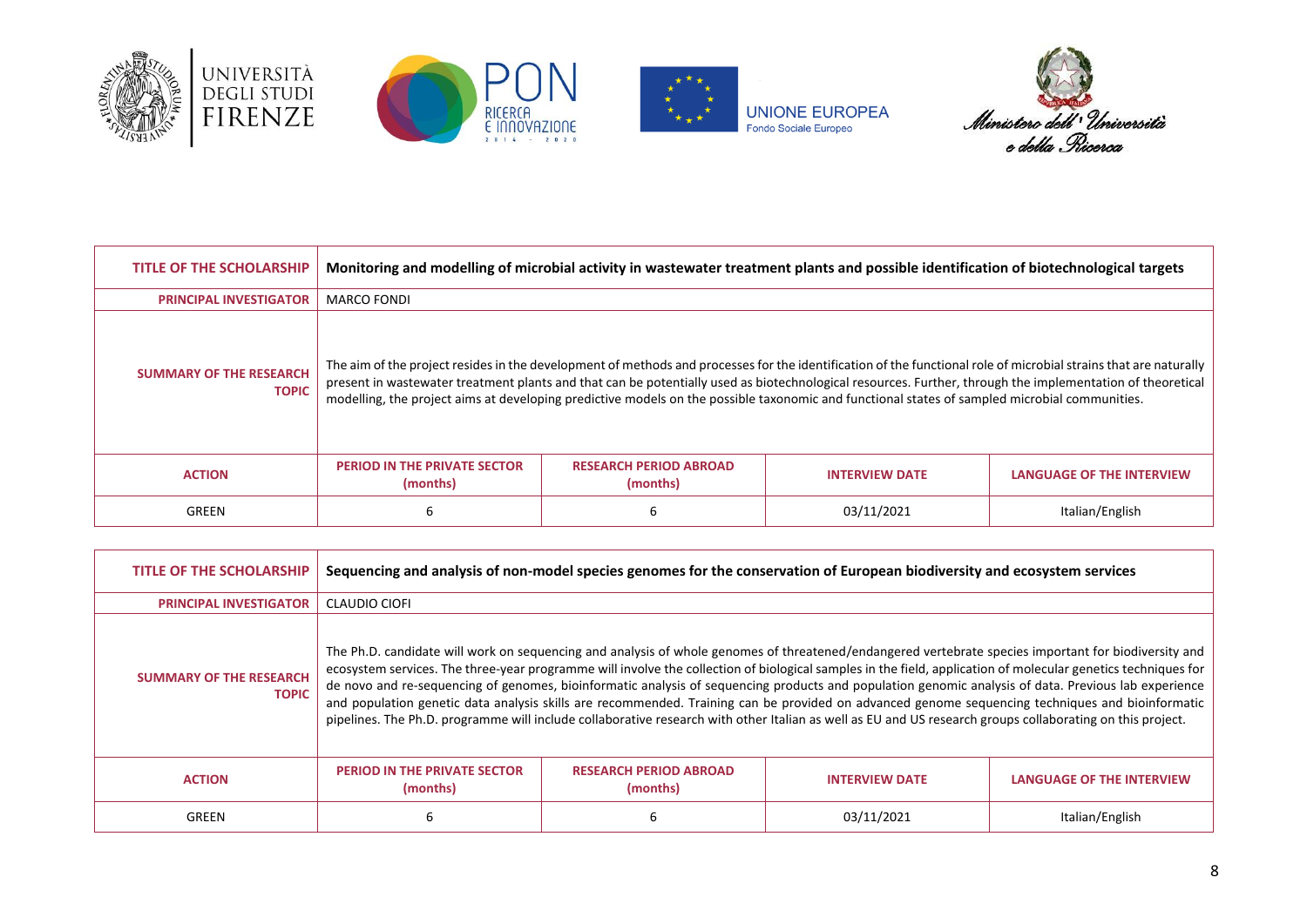







| <b>TITLE OF THE SCHOLARSHIP</b>                | An open-air laboratory on the island of Giannutri to favour sustainable bee keeping in Mediterranean areas                                                                                                                                                                                                                                                                                                                                                                                                                                                                                                                                                                                                                                                                                                                                                                                                                                                                     |                                           |                       |                                  |
|------------------------------------------------|--------------------------------------------------------------------------------------------------------------------------------------------------------------------------------------------------------------------------------------------------------------------------------------------------------------------------------------------------------------------------------------------------------------------------------------------------------------------------------------------------------------------------------------------------------------------------------------------------------------------------------------------------------------------------------------------------------------------------------------------------------------------------------------------------------------------------------------------------------------------------------------------------------------------------------------------------------------------------------|-------------------------------------------|-----------------------|----------------------------------|
| <b>PRINCIPAL INVESTIGATOR</b>                  | LEONARDO DAPPORTO                                                                                                                                                                                                                                                                                                                                                                                                                                                                                                                                                                                                                                                                                                                                                                                                                                                                                                                                                              |                                           |                       |                                  |
| <b>SUMMARY OF THE RESEARCH</b><br><b>TOPIC</b> | The purpose of this program is to establish an open-air laboratory on the island of Giannutri in close collaboration with the "La Pollinosa" farm in order to<br>evaluate the sustainability of beekeeping activities in the maritime-Mediterranean environment to produce quality honey and select genetic lines of<br>domestic bees more resistant to common pathogens with a reduced, if not positive, impact on the environment. The project foresees three fundamental<br>objectives:<br>1) the evaluation of the trend over time of the populations of wild pollinators through the use of transects,<br>2) the evaluation of the effects of the load of honeybees on the behavior of wild bees,<br>3) the evaluation of the cost-benefits of beekeeping activities in the Mediterranean-maritime environment.<br>The final aim of the project will be the drafting of guidelines for the sustainable management of honeybees in the Mediterranean-maritime environment. |                                           |                       |                                  |
| <b>ACTION</b>                                  | <b>PERIOD IN THE PRIVATE SECTOR</b><br>(months)                                                                                                                                                                                                                                                                                                                                                                                                                                                                                                                                                                                                                                                                                                                                                                                                                                                                                                                                | <b>RESEARCH PERIOD ABROAD</b><br>(months) | <b>INTERVIEW DATE</b> | <b>LANGUAGE OF THE INTERVIEW</b> |
| GREEN                                          |                                                                                                                                                                                                                                                                                                                                                                                                                                                                                                                                                                                                                                                                                                                                                                                                                                                                                                                                                                                |                                           | 03/11/2021            | Italian/English                  |

| <b>TITLE OF THE SCHOLARSHIP</b>                | Enhancement of the biodiversity of sustainable crops in response to climate change |                                                                                                                                                                                                                                                                                                                                                                                                                                                                       |                       |                                  |
|------------------------------------------------|------------------------------------------------------------------------------------|-----------------------------------------------------------------------------------------------------------------------------------------------------------------------------------------------------------------------------------------------------------------------------------------------------------------------------------------------------------------------------------------------------------------------------------------------------------------------|-----------------------|----------------------------------|
| <b>PRINCIPAL INVESTIGATOR</b>                  | <b>FEDERICO MARTINELLI</b>                                                         |                                                                                                                                                                                                                                                                                                                                                                                                                                                                       |                       |                                  |
| <b>SUMMARY OF THE RESEARCH</b><br><b>TOPIC</b> | genetic improvement.                                                               | Functional genomics analyses will be performed in two legumes (chickpea and lentil) for the identification of genes involved in drought resistance and the<br>regulation of the expression of traits of qualitative and nutraceutical interest through integrated approaches of transcriptomics, genomics and<br>metabolomics. The identified genes will be used in genome editing and/or genetic transformation approaches for their possible use in marker-assisted |                       |                                  |
| <b>ACTION</b>                                  | <b>PERIOD IN THE PRIVATE SECTOR</b><br>(months)                                    | <b>RESEARCH PERIOD ABROAD</b><br>(months)                                                                                                                                                                                                                                                                                                                                                                                                                             | <b>INTERVIEW DATE</b> | <b>LANGUAGE OF THE INTERVIEW</b> |
| GREEN                                          | ь                                                                                  | h                                                                                                                                                                                                                                                                                                                                                                                                                                                                     | 03/11/2021            | Italian/English                  |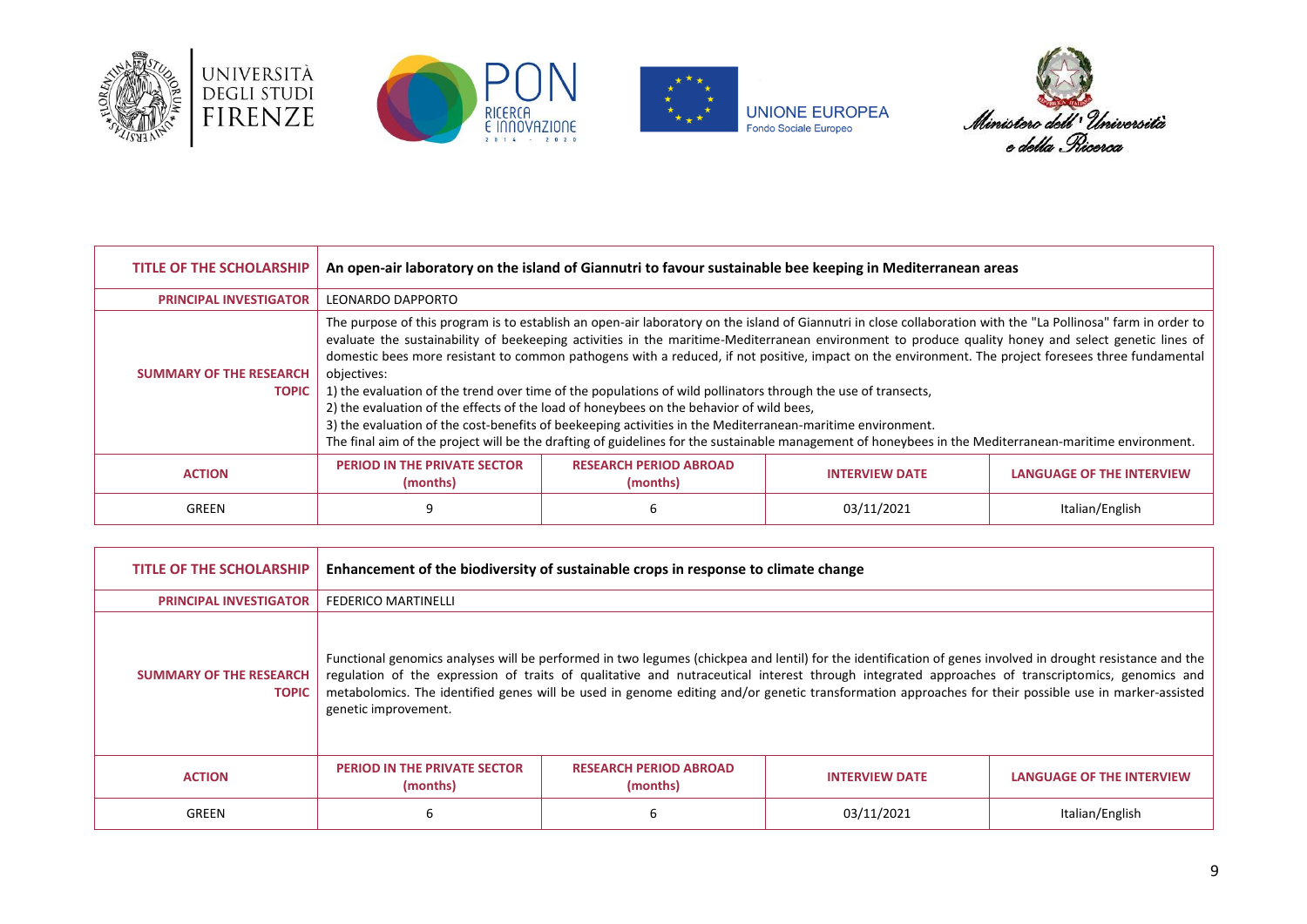







# **PHYSICS AND ASTRONOMY**

*Director prof. Raffaello D'Alessandro*

<span id="page-9-0"></span>

| <b>TITLE OF THE SCHOLARSHIP</b>                | production from renewable sources                          |                                           | Artificial intelligence for the operational nowcasting of extreme weather phenomena and the determination of parameters for energy                                                                                                                                                                                      |                                  |
|------------------------------------------------|------------------------------------------------------------|-------------------------------------------|-------------------------------------------------------------------------------------------------------------------------------------------------------------------------------------------------------------------------------------------------------------------------------------------------------------------------|----------------------------------|
| <b>PRINCIPAL INVESTIGATOR</b>                  | <b>FRANCO BAGNOLI</b>                                      |                                           |                                                                                                                                                                                                                                                                                                                         |                                  |
| <b>SUMMARY OF THE RESEARCH</b><br><b>TOPIC</b> | of energy production systems such as solar and wind power. |                                           | Adaptation and development of methods based on artificial intelligence and deep learning for localized and short-term weather forecasting, starting from<br>data provided by larger-scale meteorological models (data provided by other laboratories). Application to the forecast of extreme events and the regulation |                                  |
| <b>ACTION</b>                                  | <b>PERIOD IN THE PRIVATE SECTOR</b><br>(months)            | <b>RESEARCH PERIOD ABROAD</b><br>(months) | <b>INTERVIEW DATE</b>                                                                                                                                                                                                                                                                                                   | <b>LANGUAGE OF THE INTERVIEW</b> |
| GREEN                                          | 12                                                         | No                                        | 03/11/2021                                                                                                                                                                                                                                                                                                              | Italian/English                  |

| <b>TITLE OF THE SCHOLARSHIP</b>                | Inorganic perovskites for thin-film photovoltaics |                                           |                                                                                                                                                                                                                                                                                                                                                                                                                                                                                                                                                                                                                                                                                                                                                                                                                                                                                                                                                                    |                                  |
|------------------------------------------------|---------------------------------------------------|-------------------------------------------|--------------------------------------------------------------------------------------------------------------------------------------------------------------------------------------------------------------------------------------------------------------------------------------------------------------------------------------------------------------------------------------------------------------------------------------------------------------------------------------------------------------------------------------------------------------------------------------------------------------------------------------------------------------------------------------------------------------------------------------------------------------------------------------------------------------------------------------------------------------------------------------------------------------------------------------------------------------------|----------------------------------|
| <b>PRINCIPAL INVESTIGATOR</b>                  | <b>FRANCESCO BICCARI</b>                          |                                           |                                                                                                                                                                                                                                                                                                                                                                                                                                                                                                                                                                                                                                                                                                                                                                                                                                                                                                                                                                    |                                  |
| <b>SUMMARY OF THE RESEARCH</b><br><b>TOPIC</b> | cells.                                            |                                           | Photovoltaics is one of the fundamental technologies for the production of electric energy from renewable sources. However, the most common<br>technologies, based on crystalline silicon, are too costly to be highly competitive. The activity of this PhD will be experimental, and it will consist in the study<br>and optimization of two leading technologies of the thin-film photovoltaic research: the inorganic halide (CsPbI3, CsPbBr3, ) and chalcogenide perovskites<br>(BaZrS3, SrZrS3, ). Besides being low-cost, the inorganic perovskites promise to solve the fundamental problem of hybrid organic-inorganic perovskites,<br>which hinders their use in the market despite their very high photovoltaic efficiencies: their stability. These materials will be mainly studied by<br>photoluminescence techniques with a high spectral, spatial, and temporal resolution, and they will be used as absorbers for the fabrication of photovoltaic |                                  |
| <b>ACTION</b>                                  | <b>PERIOD IN THE PRIVATE SECTOR</b><br>(months)   | <b>RESEARCH PERIOD ABROAD</b><br>(months) | <b>INTERVIEW DATE</b>                                                                                                                                                                                                                                                                                                                                                                                                                                                                                                                                                                                                                                                                                                                                                                                                                                                                                                                                              | <b>LANGUAGE OF THE INTERVIEW</b> |
| GREEN                                          | 6                                                 | No                                        | 03/11/2021                                                                                                                                                                                                                                                                                                                                                                                                                                                                                                                                                                                                                                                                                                                                                                                                                                                                                                                                                         | Italian/English                  |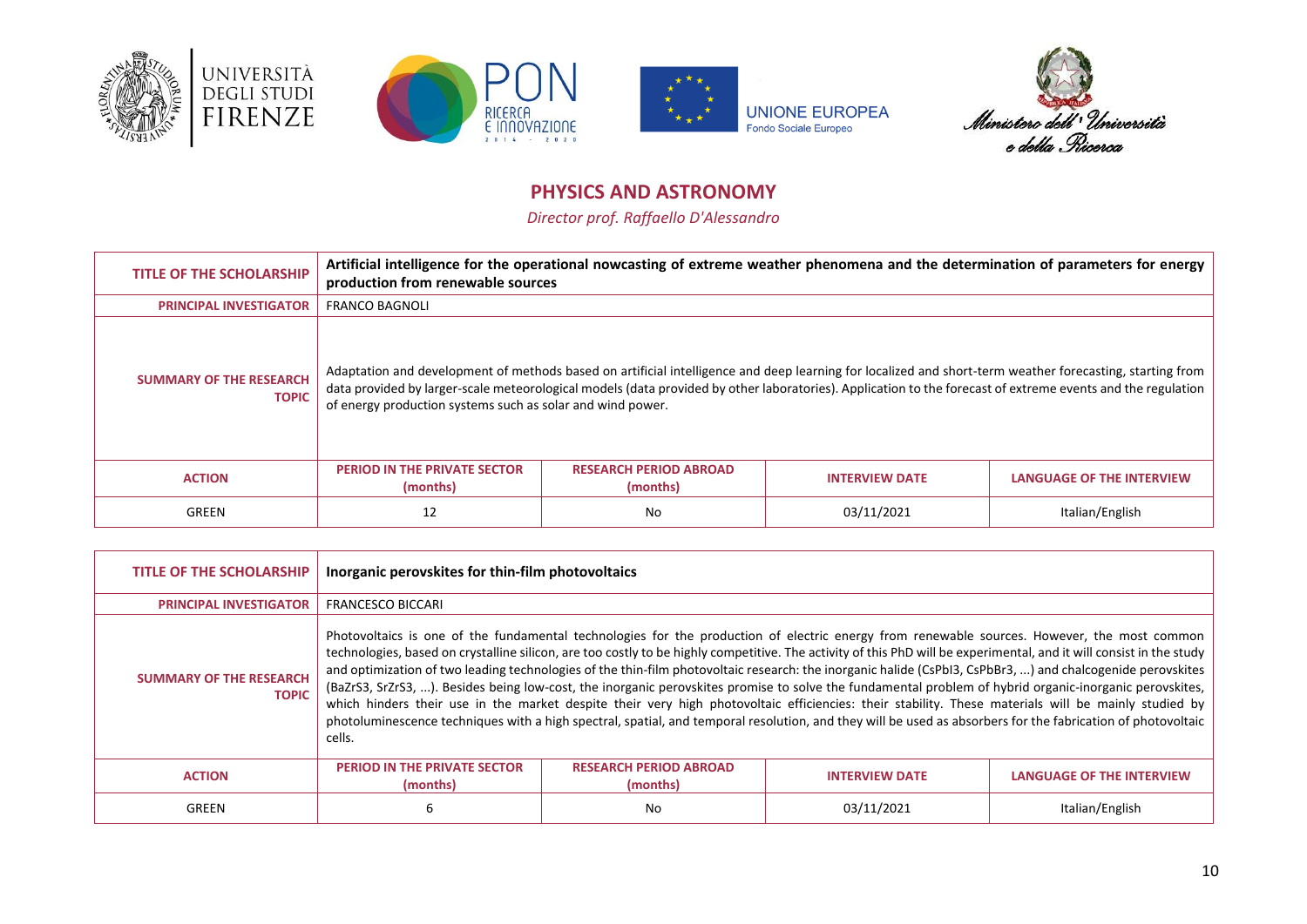







| TITLE OF THE SCHOLARSHIP                       | Development of Ecofriendly Laser sources, high efficiency-low consumption in the UV - NIR range for biomedical application                                                                                                                                                                                                                                                                                                                                                                                                                                                                                                                                                                                                                                                                                                                                                                                                                                                                                                   |                                           |                       |                                  |
|------------------------------------------------|------------------------------------------------------------------------------------------------------------------------------------------------------------------------------------------------------------------------------------------------------------------------------------------------------------------------------------------------------------------------------------------------------------------------------------------------------------------------------------------------------------------------------------------------------------------------------------------------------------------------------------------------------------------------------------------------------------------------------------------------------------------------------------------------------------------------------------------------------------------------------------------------------------------------------------------------------------------------------------------------------------------------------|-------------------------------------------|-----------------------|----------------------------------|
| <b>PRINCIPAL INVESTIGATOR</b>                  | ANNA VINATTIERI                                                                                                                                                                                                                                                                                                                                                                                                                                                                                                                                                                                                                                                                                                                                                                                                                                                                                                                                                                                                              |                                           |                       |                                  |
| <b>SUMMARY OF THE RESEARCH</b><br><b>TOPIC</b> | A significant research effort in physics has been recently directed to the study of halide perovskites (PSK) for applications to renewables, photonics and<br>medical diagnostics/therapy. The composition and design of PSK can be tuned to satisfy requirements as highly efficient radiative recombination, tunability<br>of the emission in the range UV-NIR and material nanostructuring. Also relevant are the low cost and ease of synthesis and deposition. The main objective<br>of this project is to develop perovskite-based efficient light emitters for application to biomedical imaging and therapy in view of the replacement of<br>traditional light sources. The proponent research group has recognized expertise in the synthesis and characterization (especially by optical techniques) of<br>perovskites and light-emitting device realization is under study. The collaboration with El.En., a leader in the laser market for application to medicine, will<br>be highly beneficial to the project. |                                           |                       |                                  |
| <b>ACTION</b>                                  | <b>PERIOD IN THE PRIVATE SECTOR</b><br>(months)                                                                                                                                                                                                                                                                                                                                                                                                                                                                                                                                                                                                                                                                                                                                                                                                                                                                                                                                                                              | <b>RESEARCH PERIOD ABROAD</b><br>(months) | <b>INTERVIEW DATE</b> | <b>LANGUAGE OF THE INTERVIEW</b> |
| GREEN                                          | 6                                                                                                                                                                                                                                                                                                                                                                                                                                                                                                                                                                                                                                                                                                                                                                                                                                                                                                                                                                                                                            | No                                        | 03/11/2021            | Italian/English                  |

| <b>TITLE OF THE SCHOLARSHIP</b>                | Development of a muography based diagnostic system for monitoring hydroelectric reservoirs dams                                                                                                                                                                                                                                                                                                                                                                                                                                                                                                                                                                                                                                                                                                                                                                   |                                           |                       |                                  |
|------------------------------------------------|-------------------------------------------------------------------------------------------------------------------------------------------------------------------------------------------------------------------------------------------------------------------------------------------------------------------------------------------------------------------------------------------------------------------------------------------------------------------------------------------------------------------------------------------------------------------------------------------------------------------------------------------------------------------------------------------------------------------------------------------------------------------------------------------------------------------------------------------------------------------|-------------------------------------------|-----------------------|----------------------------------|
| <b>PRINCIPAL INVESTIGATOR</b>                  | RAFFAELLO D'ALESSANDRO                                                                                                                                                                                                                                                                                                                                                                                                                                                                                                                                                                                                                                                                                                                                                                                                                                            |                                           |                       |                                  |
| <b>SUMMARY OF THE RESEARCH</b><br><b>TOPIC</b> | The research activity, carried out with an adequate numerical-computational methodology, belongs to the realm of experimental particle physics and cosmic<br>rays applied to the detection of underground structures. The main object of the activity will be the identification of any infiltrations inside the dam body or<br>other occlusions in order to be able to provide a targeted intervention plan for core drilling so that an early diagnosis of possible damage can be formulated<br>and eventually remedied. The activity begins with exhaustive numerical simulations of the expected muon flux followed by simulations of "typical" cases to<br>be studied in detail before carrying out measurement campaigns with purpose-built detectors. During the PhD, the doctoral student will carry out a six-<br>month internship with the firm BUILTI. |                                           |                       |                                  |
| <b>ACTION</b>                                  | <b>PERIOD IN THE PRIVATE SECTOR</b><br>(months)                                                                                                                                                                                                                                                                                                                                                                                                                                                                                                                                                                                                                                                                                                                                                                                                                   | <b>RESEARCH PERIOD ABROAD</b><br>(months) | <b>INTERVIEW DATE</b> | <b>LANGUAGE OF THE INTERVIEW</b> |
| GREEN                                          | ь                                                                                                                                                                                                                                                                                                                                                                                                                                                                                                                                                                                                                                                                                                                                                                                                                                                                 | No                                        | 03/11/2021            | Italian/English                  |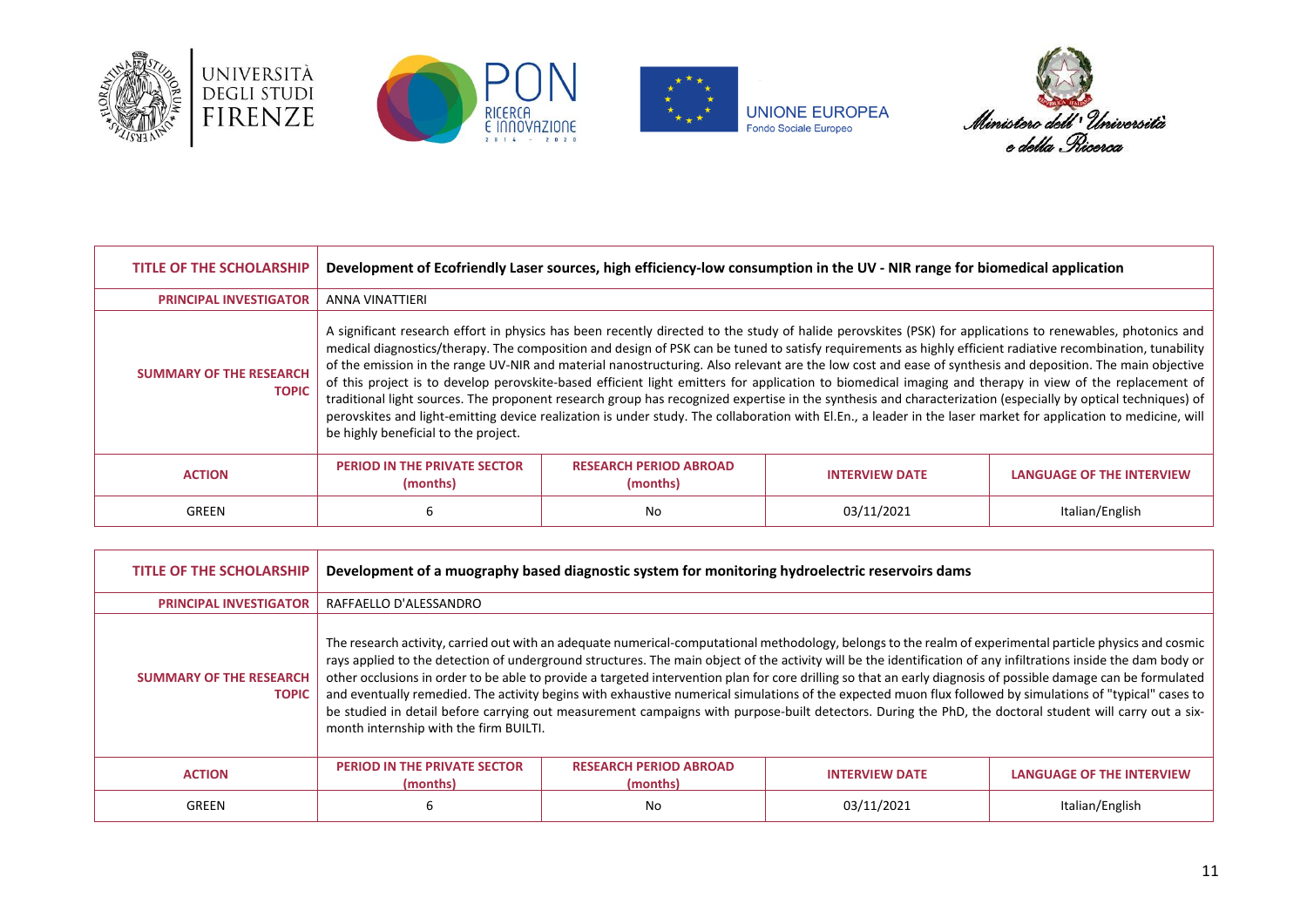







# **INTERNATIONAL DOCTORATE IN ATOMIC AND MOLECULAR PHOTONICS**

*Director prof. Diederik Sybolt Wiersma*

<span id="page-11-0"></span>

| <b>TITLE OF THE SCHOLARSHIP</b>                | Passive radiative cooling                                                                                                                                                                                                                                                                                                                                                                                                                                                                                                                                                                                                                                                                                                                                                                                                                                                      |                                           |                       |                                  |
|------------------------------------------------|--------------------------------------------------------------------------------------------------------------------------------------------------------------------------------------------------------------------------------------------------------------------------------------------------------------------------------------------------------------------------------------------------------------------------------------------------------------------------------------------------------------------------------------------------------------------------------------------------------------------------------------------------------------------------------------------------------------------------------------------------------------------------------------------------------------------------------------------------------------------------------|-------------------------------------------|-----------------------|----------------------------------|
| <b>PRINCIPAL INVESTIGATOR</b>                  | DIEDERIK S. WIERSMA                                                                                                                                                                                                                                                                                                                                                                                                                                                                                                                                                                                                                                                                                                                                                                                                                                                            |                                           |                       |                                  |
| <b>SUMMARY OF THE RESEARCH</b><br><b>TOPIC</b> | The PhD aims to promote the development of innovative photonic materials with a high emissivity in the mid-infrared range corresponding to the first<br>atmospheric transparency window. Under certain conditions, these materials can exert a net passive radiative cooling power, which makes them promising<br>candidates for an array of green applications such as reducing electricity consumption related to air conditioning, offering a non-evaporative pathway to<br>cooling, and increasing the efficiency of photovoltaic modules by lowering their working temperature. The PhD project will rely on a multidisciplinary<br>approach to the design and optimization of the spectral response of candidate materials over a broad range of wavelengths from the UV to the mid-infrared,<br>including numerical modeling, material science and fabrication aspects. |                                           |                       |                                  |
| <b>ACTION</b>                                  | <b>PERIOD IN THE PRIVATE SECTOR</b><br>(months)                                                                                                                                                                                                                                                                                                                                                                                                                                                                                                                                                                                                                                                                                                                                                                                                                                | <b>RESEARCH PERIOD ABROAD</b><br>(months) | <b>INTERVIEW DATE</b> | <b>LANGUAGE OF THE INTERVIEW</b> |
| GREEN                                          | 12                                                                                                                                                                                                                                                                                                                                                                                                                                                                                                                                                                                                                                                                                                                                                                                                                                                                             | 12                                        | 03/11/2021            | Italian/English                  |

| <b>TITLE OF THE SCHOLARSHIP</b>                | Development and control of soft nanostructured materials for the realization of green filters |                                                                                                                  |                                                                                                                                                                                                                                                                                                                                                                                                                                                                                       |                                  |
|------------------------------------------------|-----------------------------------------------------------------------------------------------|------------------------------------------------------------------------------------------------------------------|---------------------------------------------------------------------------------------------------------------------------------------------------------------------------------------------------------------------------------------------------------------------------------------------------------------------------------------------------------------------------------------------------------------------------------------------------------------------------------------|----------------------------------|
| <b>PRINCIPAL INVESTIGATOR</b>                  | <b>RENATO TORRE</b>                                                                           |                                                                                                                  |                                                                                                                                                                                                                                                                                                                                                                                                                                                                                       |                                  |
| <b>SUMMARY OF THE RESEARCH</b><br><b>TOPIC</b> |                                                                                               | system based on green materials. Collaboration with industry favors the inclusion of the PhD student in the job. | The research intends to develop photonic technologies for the creation of innovative materials and techniques for water treatment based on soft materials<br>characterized by a low environmental impact. The project involves the study and realization of innovative and green materials-technologies in close<br>collaboration with a leading industry in the sector; Furthermore, a series of intermediate objectives are envisaged up to the creation of an innovative filtering |                                  |
| <b>ACTION</b>                                  | <b>PERIOD IN THE PRIVATE SECTOR</b><br>(months)                                               | <b>RESEARCH PERIOD ABROAD</b><br>(months)                                                                        | <b>INTERVIEW DATE</b>                                                                                                                                                                                                                                                                                                                                                                                                                                                                 | <b>LANGUAGE OF THE INTERVIEW</b> |
| GREEN                                          | ь                                                                                             |                                                                                                                  | 04/11/2021                                                                                                                                                                                                                                                                                                                                                                                                                                                                            | Italian/English                  |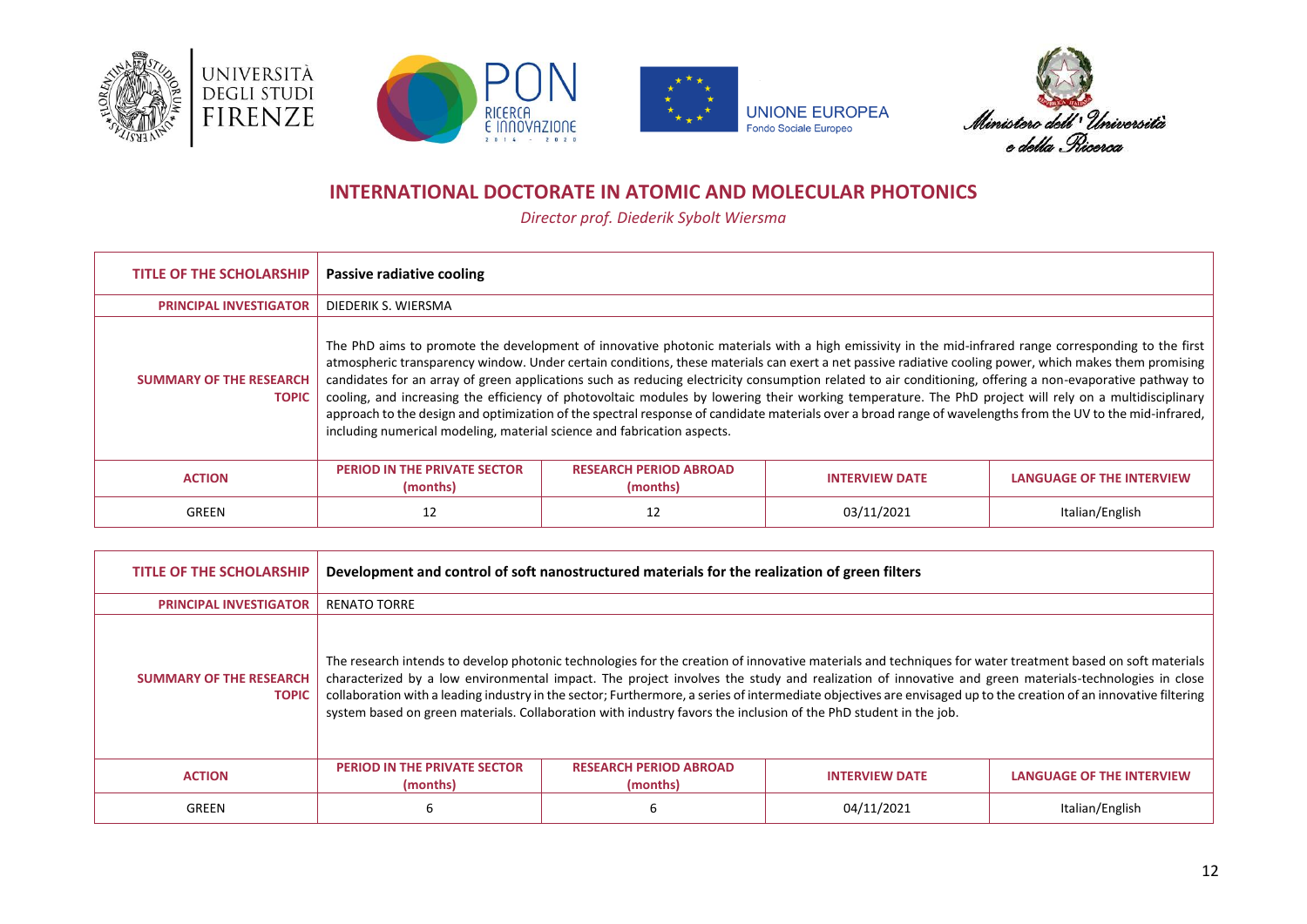







| <b>TITLE OF THE SCHOLARSHIP</b>                | Study of complex photonic systems for high security remote authentication without access keys (cybersecurity)                                                                                                                                                                                                                                                                                                                                                                                                                                                                                                                                                                                                                                          |                                           |                       |                                  |
|------------------------------------------------|--------------------------------------------------------------------------------------------------------------------------------------------------------------------------------------------------------------------------------------------------------------------------------------------------------------------------------------------------------------------------------------------------------------------------------------------------------------------------------------------------------------------------------------------------------------------------------------------------------------------------------------------------------------------------------------------------------------------------------------------------------|-------------------------------------------|-----------------------|----------------------------------|
| <b>PRINCIPAL INVESTIGATOR</b>                  | DIEDERIK S. WIERSMA                                                                                                                                                                                                                                                                                                                                                                                                                                                                                                                                                                                                                                                                                                                                    |                                           |                       |                                  |
| <b>SUMMARY OF THE RESEARCH</b><br><b>TOPIC</b> | The project aims to create new authentication protocols based on complex photonic systems. The cryptographic keys will be generated by interrogating the<br>photonic systems with laser light whose transmitted intensity profiles (speckle pattern) will be processed using standard image processing algorithms (hash<br>function). These systems will be non-clonable (Physical Unclonable Functions, PUF) and the protocols studied without access keys (the key is directly encoded<br>within the system). PUF systems find direct applications in the remote authentication and anti-counterfeiting sectors. A one-year stay is expected at the<br>start-up QTI company, based at the National Institute of Optics (INO), in Arcetri (Florence). |                                           |                       |                                  |
| <b>ACTION</b>                                  | <b>PERIOD IN THE PRIVATE SECTOR</b><br>(months)                                                                                                                                                                                                                                                                                                                                                                                                                                                                                                                                                                                                                                                                                                        | <b>RESEARCH PERIOD ABROAD</b><br>(months) | <b>INTERVIEW DATE</b> | <b>LANGUAGE OF THE INTERVIEW</b> |
| INNOVATION                                     | 12                                                                                                                                                                                                                                                                                                                                                                                                                                                                                                                                                                                                                                                                                                                                                     |                                           | 03/11/2021            | Italian/English                  |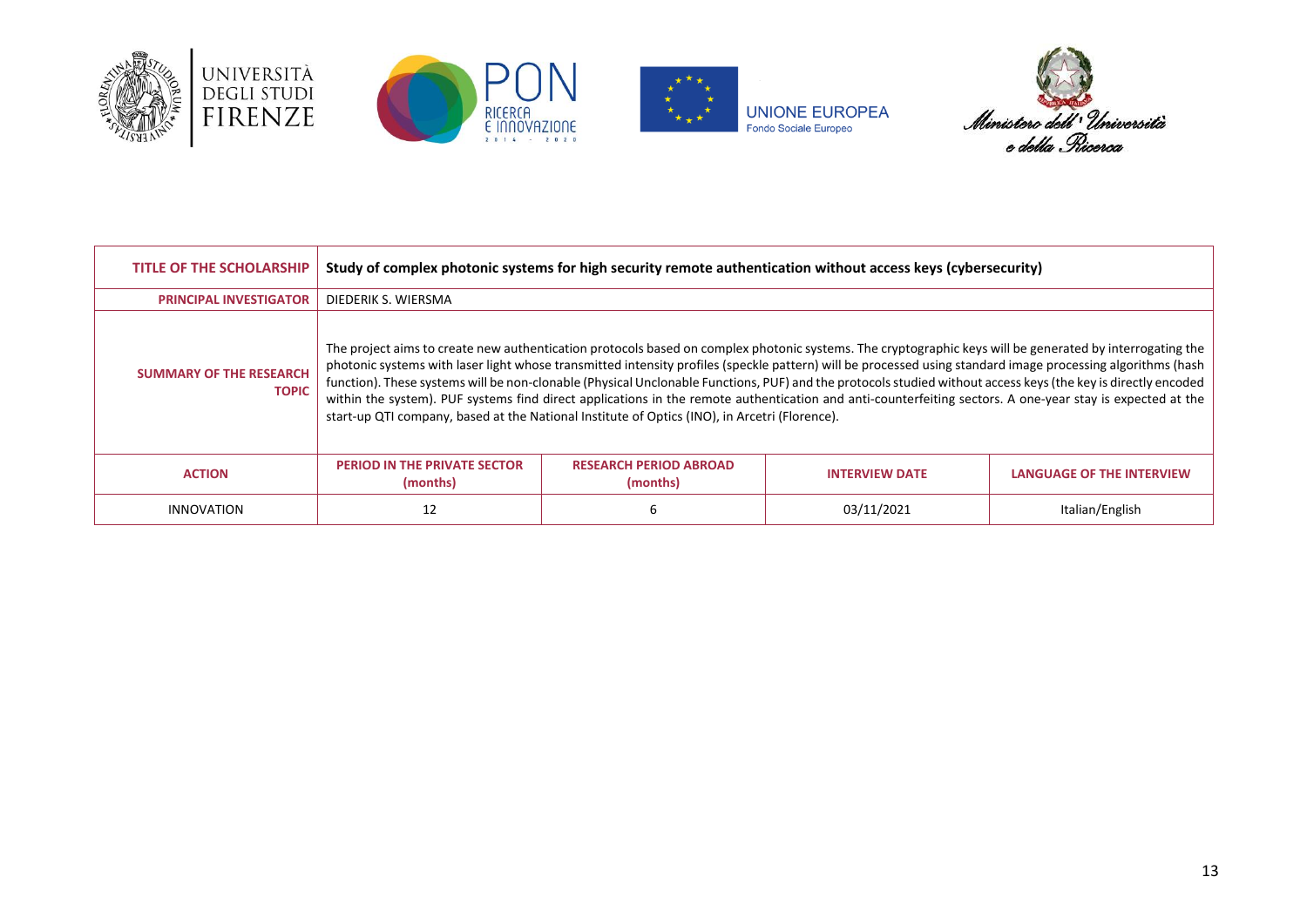







# **INTERNATIONAL DOCTORATE IN STRUCTURAL BIOLOGY**

*Director prof. Lucia Banci*

<span id="page-13-0"></span>

| <b>TITLE OF THE SCHOLARSHIP</b>                | Time-resolved analysis and real-time optimization of enzymatic reactions of industrial interest                                                                                                                                                                                                                                                                                                                                                                                                                                                                                                                                                                                                                                                                                                                                                                                                                                                                                                                                                   |                                           |                       |                                  |
|------------------------------------------------|---------------------------------------------------------------------------------------------------------------------------------------------------------------------------------------------------------------------------------------------------------------------------------------------------------------------------------------------------------------------------------------------------------------------------------------------------------------------------------------------------------------------------------------------------------------------------------------------------------------------------------------------------------------------------------------------------------------------------------------------------------------------------------------------------------------------------------------------------------------------------------------------------------------------------------------------------------------------------------------------------------------------------------------------------|-------------------------------------------|-----------------------|----------------------------------|
| <b>PRINCIPAL INVESTIGATOR</b>                  | <b>ENRICO RAVERA</b>                                                                                                                                                                                                                                                                                                                                                                                                                                                                                                                                                                                                                                                                                                                                                                                                                                                                                                                                                                                                                              |                                           |                       |                                  |
| <b>SUMMARY OF THE RESEARCH</b><br><b>TOPIC</b> | NMR plays a central role in modern Chemistry and Biology, but its applicability is in some cases limited by the time cost of the experiments, which also limits<br>the applicability to probe fast-occurring processes, such as reactions of industrial relevance. Decreasing the time costs of the experiments will drastically<br>reduce their price, increasing the attractiveness for companies, and will allow for probing fast processes, such as enzymatic reactions. Enzymes are highly<br>evolved catalysts that perform very complex chemical tasks with high selectivity without the use of noxious solvents. When immobilized, they become easily<br>separable and stable, so that they can be reused. The possibility of real-time monitoring of the reaction mixture (in terms of products, byproducts, etc)<br>allows for real-time optimization of the reaction conditions, to tune the yield of the processes. In turn, this would leverage the use of reagents and solvents,<br>in line with the principles of Green Chemistry. |                                           |                       |                                  |
| <b>ACTION</b>                                  | <b>PERIOD IN THE PRIVATE SECTOR</b><br>(months)                                                                                                                                                                                                                                                                                                                                                                                                                                                                                                                                                                                                                                                                                                                                                                                                                                                                                                                                                                                                   | <b>RESEARCH PERIOD ABROAD</b><br>(months) | <b>INTERVIEW DATE</b> | <b>LANGUAGE OF THE INTERVIEW</b> |
| GREEN                                          | 6                                                                                                                                                                                                                                                                                                                                                                                                                                                                                                                                                                                                                                                                                                                                                                                                                                                                                                                                                                                                                                                 |                                           | 04/11/2021            | English                          |

| <b>TITLE OF THE SCHOLARSHIP</b>                | Study and characterization of innovative materials for hydrogen storage through solid-state NMR, para-hydrogen and NMR relaxometry                                                                                                                                                                                                                                                                                                                                                                                                                                                                                                                                                                                                                                                                                                                                                                                                                                                                |                                           |                       |                                  |
|------------------------------------------------|---------------------------------------------------------------------------------------------------------------------------------------------------------------------------------------------------------------------------------------------------------------------------------------------------------------------------------------------------------------------------------------------------------------------------------------------------------------------------------------------------------------------------------------------------------------------------------------------------------------------------------------------------------------------------------------------------------------------------------------------------------------------------------------------------------------------------------------------------------------------------------------------------------------------------------------------------------------------------------------------------|-------------------------------------------|-----------------------|----------------------------------|
| <b>PRINCIPAL INVESTIGATOR</b>                  | <b>MORENO LELLI</b>                                                                                                                                                                                                                                                                                                                                                                                                                                                                                                                                                                                                                                                                                                                                                                                                                                                                                                                                                                               |                                           |                       |                                  |
| <b>SUMMARY OF THE RESEARCH</b><br><b>TOPIC</b> | Hydrogen will be the energy carrier for the next decades, thanks to its ability to store large quantities of energy and make it available efficiently. One of the<br>most important limitations to the development of hydrogen technology is the difficulty of storing it in a safe and transportable way. The study of innovative<br>materials for hydrogen storage is therefore crucial. Several materials are proposed, but their development is limited by the difficulties of characterizing<br>them and monitoring the state of the hydrogen incorporated inside, the interactions with the material and the molecular dynamics of release. The aim of<br>the project is to develop new methods based on the solid NMR technique combined with the para-hydrogen and relaxometry techniques, able of providing<br>information on the molecular structure of the material, the chemical and physical transformations of the hydrogen molecule in the material, its diffusion<br>and release. |                                           |                       |                                  |
| <b>ACTION</b>                                  | <b>PERIOD IN THE PRIVATE SECTOR</b><br>(months)                                                                                                                                                                                                                                                                                                                                                                                                                                                                                                                                                                                                                                                                                                                                                                                                                                                                                                                                                   | <b>RESEARCH PERIOD ABROAD</b><br>(months) | <b>INTERVIEW DATE</b> | <b>LANGUAGE OF THE INTERVIEW</b> |
| GREEN                                          | 6                                                                                                                                                                                                                                                                                                                                                                                                                                                                                                                                                                                                                                                                                                                                                                                                                                                                                                                                                                                                 |                                           | 04/11/2021            | English                          |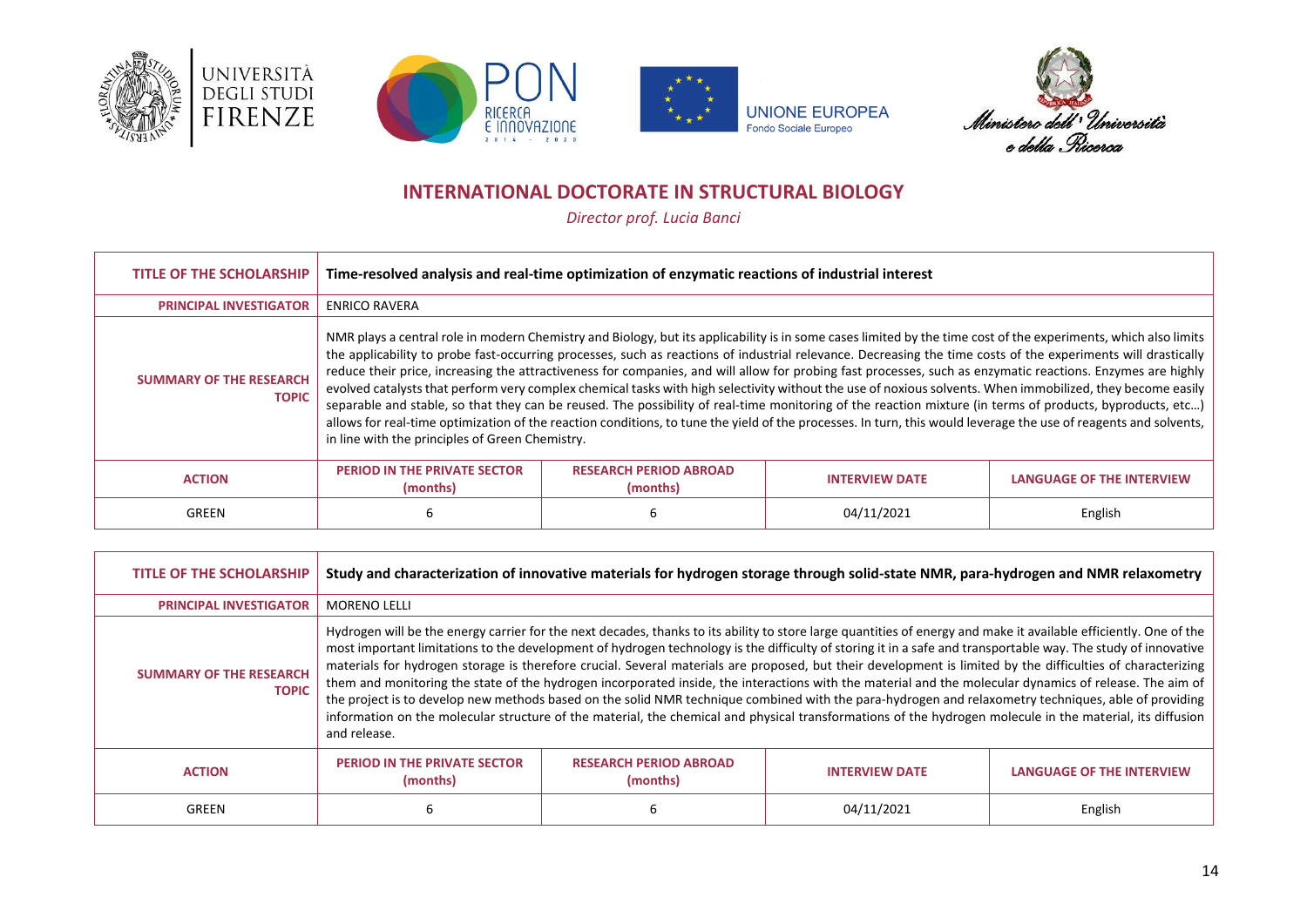





**UNIONE EUROPEA**<br>Fondo Sociale Europeo



| <b>TITLE OF THE SCHOLARSHIP</b>                | resonance techniques                                                                                                                                                                                                                                                                                                                                                                                                                                                                                                                                                                                                                                                                                                                                                                                                                                                                                                                                                                                                                 |                                           | The exploitation of polymers of bacterial origin for the preparation of bioplastics through the integration of microscopic and magnetic |                                  |
|------------------------------------------------|--------------------------------------------------------------------------------------------------------------------------------------------------------------------------------------------------------------------------------------------------------------------------------------------------------------------------------------------------------------------------------------------------------------------------------------------------------------------------------------------------------------------------------------------------------------------------------------------------------------------------------------------------------------------------------------------------------------------------------------------------------------------------------------------------------------------------------------------------------------------------------------------------------------------------------------------------------------------------------------------------------------------------------------|-------------------------------------------|-----------------------------------------------------------------------------------------------------------------------------------------|----------------------------------|
| <b>PRINCIPAL INVESTIGATOR</b>                  | <b>GIACOMO PARIGI</b>                                                                                                                                                                                                                                                                                                                                                                                                                                                                                                                                                                                                                                                                                                                                                                                                                                                                                                                                                                                                                |                                           |                                                                                                                                         |                                  |
| <b>SUMMARY OF THE RESEARCH</b><br><b>TOPIC</b> | Plastic substances are mainly composed of non-biodegradable polymers deriving from petroleum or synthesis processes. In recent years there has been an<br>important effort towards the development of biopolymers and bioplastics characterized by high biodegradability. Atomic information on the structure of<br>biopolymers is essential to make bioplastics with specific thermal, mechanical and biodegradability properties. Through integrated studies of solid-state<br>NMR, FT-IR, scanning electron microscopy coupled to SD microanalysis it will be possible to evaluate how the atomic structure and the presence of<br>contaminants, which can compromise the biodegradability and eco-compatibility of the material itself, depend on factors such as the composition of the<br>culture medium and the experimental conditions of growth of the bacteria. The characterization of the different biopolymers will allow the development of<br>biodegradable plastics with specific thermal and mechanical properties. |                                           |                                                                                                                                         |                                  |
| <b>ACTION</b>                                  | <b>PERIOD IN THE PRIVATE SECTOR</b><br>(months)                                                                                                                                                                                                                                                                                                                                                                                                                                                                                                                                                                                                                                                                                                                                                                                                                                                                                                                                                                                      | <b>RESEARCH PERIOD ABROAD</b><br>(months) | <b>INTERVIEW DATE</b>                                                                                                                   | <b>LANGUAGE OF THE INTERVIEW</b> |
| GREEN                                          | ь                                                                                                                                                                                                                                                                                                                                                                                                                                                                                                                                                                                                                                                                                                                                                                                                                                                                                                                                                                                                                                    |                                           | 04/11/2021                                                                                                                              | English                          |

| <b>TITLE OF THE SCHOLARSHIP</b>                | Development of a high-throughput approach for drug screening in live cells by NMR                                                                                                                                                                                                                                                                                                                                                                                                                                                                                                                                                                                                                                                                                                                                                                                                                                                                     |                                           |                       |                                  |
|------------------------------------------------|-------------------------------------------------------------------------------------------------------------------------------------------------------------------------------------------------------------------------------------------------------------------------------------------------------------------------------------------------------------------------------------------------------------------------------------------------------------------------------------------------------------------------------------------------------------------------------------------------------------------------------------------------------------------------------------------------------------------------------------------------------------------------------------------------------------------------------------------------------------------------------------------------------------------------------------------------------|-------------------------------------------|-----------------------|----------------------------------|
| <b>PRINCIPAL INVESTIGATOR</b>                  | LUCIA BANCI                                                                                                                                                                                                                                                                                                                                                                                                                                                                                                                                                                                                                                                                                                                                                                                                                                                                                                                                           |                                           |                       |                                  |
| <b>SUMMARY OF THE RESEARCH</b><br><b>TOPIC</b> | In the rational design of new drugs, many promising compounds do not pass the subsequent preclinical and clinical stages because they prove ineffective<br>or have undesirable effects. To increase the 'success rate' of drug candidates, it is essential to demonstrate 'target engagement' within the cell from the<br>earliest stages. In-cell NMR can provide an important contribution since it can observe protein-drug interactions directly in living cells and with atomic detail.<br>The project aims to 1) develop in close collaboration with Bruker Italia Srl a modular system in flow (NMR bioreactor) which allows keeping the cells viable<br>for a long period, thus allowing for the observation of the interactions between drug candidates and target protein in real-time, directly in living human or<br>bacterial cells; 2) apply the NMR bioreactor for the screening of molecules selective towards intracellular targets. |                                           |                       |                                  |
| <b>ACTION</b>                                  | <b>PERIOD IN THE PRIVATE SECTOR</b><br>(months)                                                                                                                                                                                                                                                                                                                                                                                                                                                                                                                                                                                                                                                                                                                                                                                                                                                                                                       | <b>RESEARCH PERIOD ABROAD</b><br>(months) | <b>INTERVIEW DATE</b> | <b>LANGUAGE OF THE INTERVIEW</b> |
| <b>INNOVATION</b>                              | ь                                                                                                                                                                                                                                                                                                                                                                                                                                                                                                                                                                                                                                                                                                                                                                                                                                                                                                                                                     |                                           | 04/11/2021            | English                          |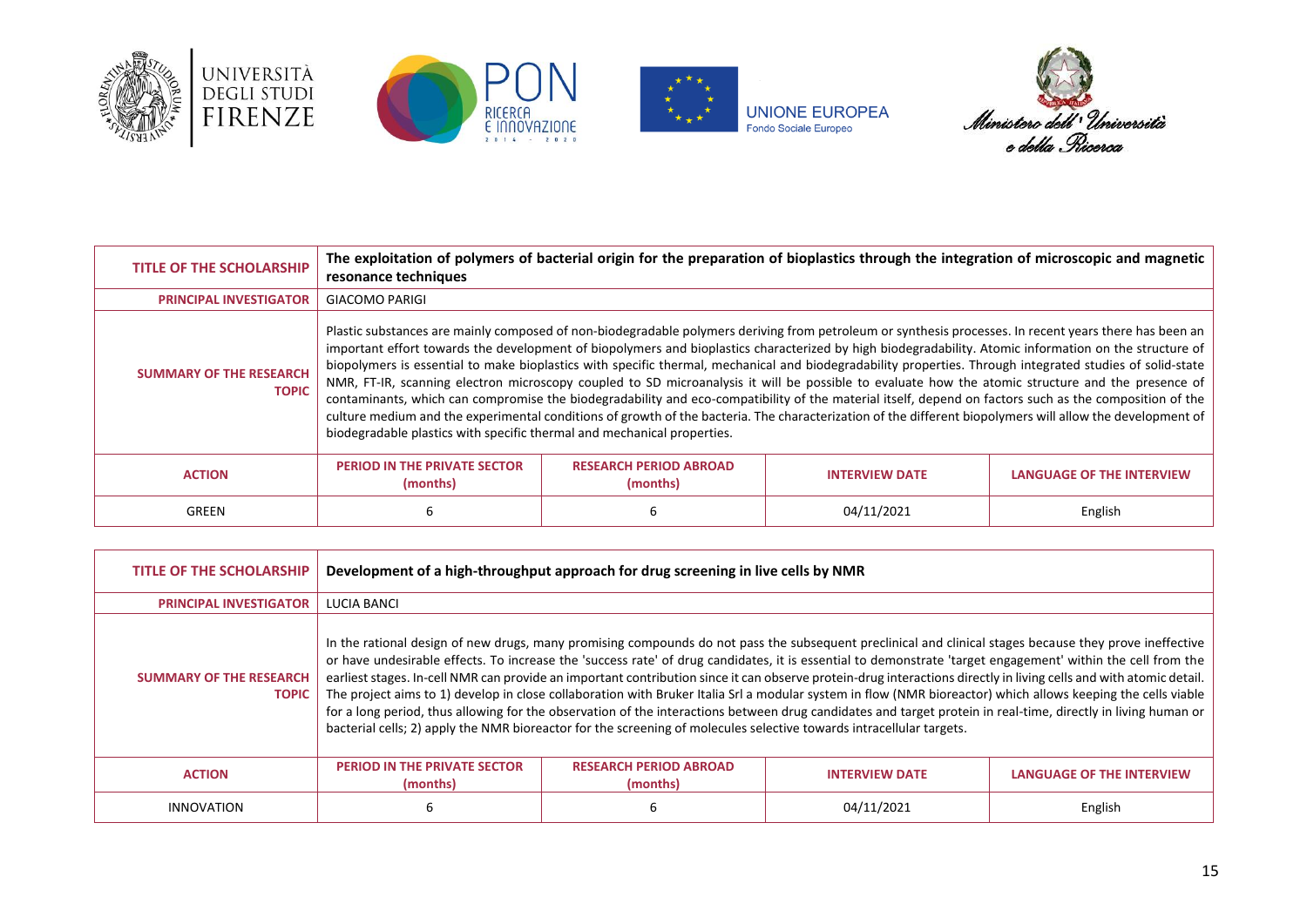







# **MATHEMATICS, COMPUTER SCIENCES, STATISTICS**

*Director prof. Matteo Focardi*

<span id="page-15-0"></span>

| <b>TITLE OF THE SCHOLARSHIP</b>                | Mathematical models and methods for image processing for diagnosis in agriculture and for building energy surveys                                                                                                                                                                                                                                                                                                                                                                                                                                                                                                                                                                                                                                                                                                                        |                                           |                       |                                  |
|------------------------------------------------|------------------------------------------------------------------------------------------------------------------------------------------------------------------------------------------------------------------------------------------------------------------------------------------------------------------------------------------------------------------------------------------------------------------------------------------------------------------------------------------------------------------------------------------------------------------------------------------------------------------------------------------------------------------------------------------------------------------------------------------------------------------------------------------------------------------------------------------|-------------------------------------------|-----------------------|----------------------------------|
| <b>PRINCIPAL INVESTIGATOR</b>                  | <b>GIANLUCA VINTI</b>                                                                                                                                                                                                                                                                                                                                                                                                                                                                                                                                                                                                                                                                                                                                                                                                                    |                                           |                       |                                  |
| <b>SUMMARY OF THE RESEARCH</b><br><b>TOPIC</b> | The topic of the research concerns mathematical models for the processing of digital images with applications both in agriculture and for the energy surveys<br>of buildings. More in detail, the project has its theoretical basis on Approximation Theory and its applications to Signal and Image Processing, while the most<br>applied part will be aimed at processing both optical and thermographic images for green thematic applications in the energy field (mainly aimed at buildings)<br>and agriculture.<br>The proposed project, although based on mathematical bases, has an interdisciplinary nature, involving mathematical, informatics, energy and<br>environmental issues. To achieve the desired results, optical and infrared images obtained from cameras/thermal imaging cameras on drones will also be<br>used. |                                           |                       |                                  |
| <b>ACTION</b>                                  | <b>PERIOD IN THE PRIVATE SECTOR</b><br>(months)                                                                                                                                                                                                                                                                                                                                                                                                                                                                                                                                                                                                                                                                                                                                                                                          | <b>RESEARCH PERIOD ABROAD</b><br>(months) | <b>INTERVIEW DATE</b> | <b>LANGUAGE OF THE INTERVIEW</b> |
| GREEN                                          | 9                                                                                                                                                                                                                                                                                                                                                                                                                                                                                                                                                                                                                                                                                                                                                                                                                                        | No                                        | 04/11/2021            | Italian/English                  |

| <b>TITLE OF THE SCHOLARSHIP</b>                | Food choice and global health                                                                                                                                                                                                                                                                                                                                                                                                                                                                                                                                                                                                                                                                                                                                                                                                     |                                           |                       |                                  |
|------------------------------------------------|-----------------------------------------------------------------------------------------------------------------------------------------------------------------------------------------------------------------------------------------------------------------------------------------------------------------------------------------------------------------------------------------------------------------------------------------------------------------------------------------------------------------------------------------------------------------------------------------------------------------------------------------------------------------------------------------------------------------------------------------------------------------------------------------------------------------------------------|-------------------------------------------|-----------------------|----------------------------------|
| <b>PRINCIPAL INVESTIGATOR</b>                  | MICHELA BACCINI                                                                                                                                                                                                                                                                                                                                                                                                                                                                                                                                                                                                                                                                                                                                                                                                                   |                                           |                       |                                  |
| <b>SUMMARY OF THE RESEARCH</b><br><b>TOPIC</b> | Food production and consumption affect the environment through different mechanisms, inducing direct and indirect negative consequences on human<br>health. Quantitative evaluations of these impacts at a local and a global level under actual and future hypothetical scenarios are needed in order to inform<br>policies and develop effective communication plans aimed at enhancing food literacy in the population. Within this project, we will review the quantitative<br>literature about this broad topic, develop methods for impact assessment and uncertainty evaluation to address specific questions in this context (e.g.<br>impact of intensive livestock farming or food waste on climate, air pollution and human health), and explore community perception about these themes<br>through sentiment analysis. |                                           |                       |                                  |
| <b>ACTION</b>                                  | <b>PERIOD IN THE PRIVATE SECTOR</b><br>(months)                                                                                                                                                                                                                                                                                                                                                                                                                                                                                                                                                                                                                                                                                                                                                                                   | <b>RESEARCH PERIOD ABROAD</b><br>(months) | <b>INTERVIEW DATE</b> | <b>LANGUAGE OF THE INTERVIEW</b> |
| GREEN                                          | 6                                                                                                                                                                                                                                                                                                                                                                                                                                                                                                                                                                                                                                                                                                                                                                                                                                 | No                                        | 04/11/2021            | Italian                          |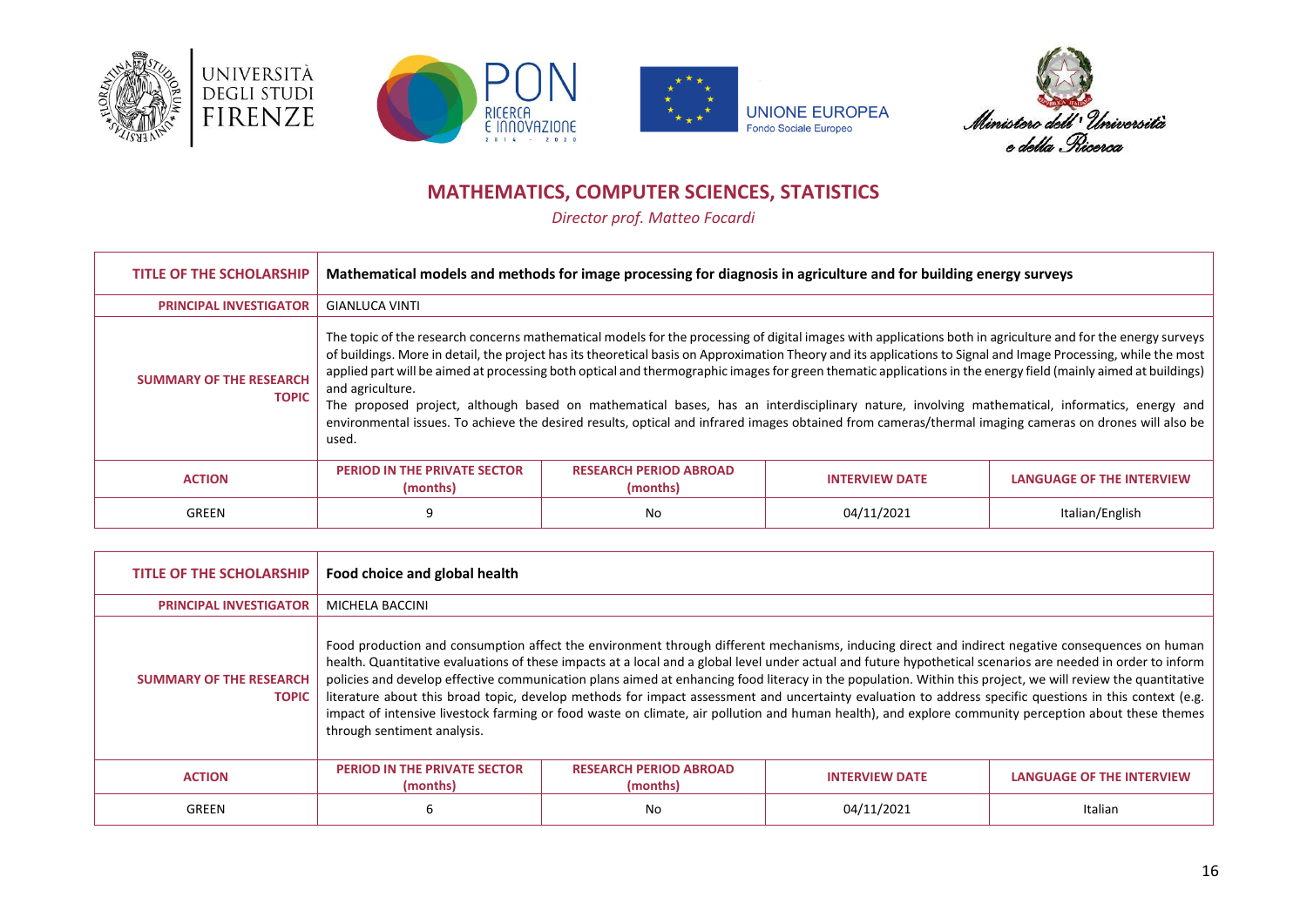







| <b>TITLE OF THE SCHOLARSHIP</b>                | Innovative 3D techniques for marine environmental monitoring through drone swarms                                                                                                                                                                                                                                                                                                                                                                                                                                                                                                                                                                                                                                                                                                                                                                                                                                                                         |                                           |                       |                                  |
|------------------------------------------------|-----------------------------------------------------------------------------------------------------------------------------------------------------------------------------------------------------------------------------------------------------------------------------------------------------------------------------------------------------------------------------------------------------------------------------------------------------------------------------------------------------------------------------------------------------------------------------------------------------------------------------------------------------------------------------------------------------------------------------------------------------------------------------------------------------------------------------------------------------------------------------------------------------------------------------------------------------------|-------------------------------------------|-----------------------|----------------------------------|
| <b>PRINCIPAL INVESTIGATOR</b>                  | CARLOTTA GIANNELLI                                                                                                                                                                                                                                                                                                                                                                                                                                                                                                                                                                                                                                                                                                                                                                                                                                                                                                                                        |                                           |                       |                                  |
| <b>SUMMARY OF THE RESEARCH</b><br><b>TOPIC</b> | The continuous growth of cutting-edge technologies promotes the development of autonomous and intelligent systems for the support of environmental<br>monitoring and protection. In this reference setting, the variety of numerical and computational models involved in the design of autonomous vehicles<br>should provide suitable solutions in the different steps of the control process. The research fellowship is devoted to the development of 3D innovative<br>techniques designed to integrate modern computational methods with flexible modeling and approximation schemes to properly coordinate drone swarms<br>in aquatic environments. The geometrical and numerical properties of the developed schemes will be exploited to comply with the input data stream and<br>obtain optimal solutions for the automatic tracing of the environmental conditions, while simultaneously providing information on the marine fauna and<br>flora. |                                           |                       |                                  |
| <b>ACTION</b>                                  | <b>PERIOD IN THE PRIVATE SECTOR</b><br>(months)                                                                                                                                                                                                                                                                                                                                                                                                                                                                                                                                                                                                                                                                                                                                                                                                                                                                                                           | <b>RESEARCH PERIOD ABROAD</b><br>(months) | <b>INTERVIEW DATE</b> | <b>LANGUAGE OF THE INTERVIEW</b> |
| GREEN                                          | 6                                                                                                                                                                                                                                                                                                                                                                                                                                                                                                                                                                                                                                                                                                                                                                                                                                                                                                                                                         | No                                        | 04/11/2021            | Italian/English                  |

| TITLE OF THE SCHOLARSHIP                       | How to reduce the digital divide among older people: an approach based on offline social networks                                                                                                                                                                                                                                                                                                                                                                                                                                                                                                                                                                                                                                                                                                                                                                                                                                                                                                                                                                                                                                            |                                           |                       |                                  |
|------------------------------------------------|----------------------------------------------------------------------------------------------------------------------------------------------------------------------------------------------------------------------------------------------------------------------------------------------------------------------------------------------------------------------------------------------------------------------------------------------------------------------------------------------------------------------------------------------------------------------------------------------------------------------------------------------------------------------------------------------------------------------------------------------------------------------------------------------------------------------------------------------------------------------------------------------------------------------------------------------------------------------------------------------------------------------------------------------------------------------------------------------------------------------------------------------|-------------------------------------------|-----------------------|----------------------------------|
| <b>PRINCIPAL INVESTIGATOR</b>                  | <b>BRUNO ARPINO</b>                                                                                                                                                                                                                                                                                                                                                                                                                                                                                                                                                                                                                                                                                                                                                                                                                                                                                                                                                                                                                                                                                                                          |                                           |                       |                                  |
| <b>SUMMARY OF THE RESEARCH</b><br><b>TOPIC</b> | In a country like Italy where the percentage of older people is constantly increasing, the development of digital services aimed at this segment of the<br>population is of growing interest for businesses, public administration and society. However, the "digital divide" between older people and the young<br>remains strong. The topic of the project is to study how to reduce the digital divide by exploiting the "offline" family and social networks in which older<br>people are inserted. More specifically, we will analyze:<br>1) the development and effectiveness of apps shared between older people and members of their family or the social network;<br>2) the role of apps dedicated to "proxy users" (users through which older people can access digital technologies) in guaranteeing access to products and<br>services by the older population;<br>3) the effectiveness of group digital literacy modalities involving family members or social network members.<br>The effectiveness of these solutions will be examined with regard to their usability and also in relation to health and well-being outcomes. |                                           |                       |                                  |
| <b>ACTION</b>                                  | <b>PERIOD IN THE PRIVATE SECTOR</b><br>(months)                                                                                                                                                                                                                                                                                                                                                                                                                                                                                                                                                                                                                                                                                                                                                                                                                                                                                                                                                                                                                                                                                              | <b>RESEARCH PERIOD ABROAD</b><br>(months) | <b>INTERVIEW DATE</b> | <b>LANGUAGE OF THE INTERVIEW</b> |
| <b>INNOVATION</b>                              | 6                                                                                                                                                                                                                                                                                                                                                                                                                                                                                                                                                                                                                                                                                                                                                                                                                                                                                                                                                                                                                                                                                                                                            |                                           | 04/11/2021            | Italian/English                  |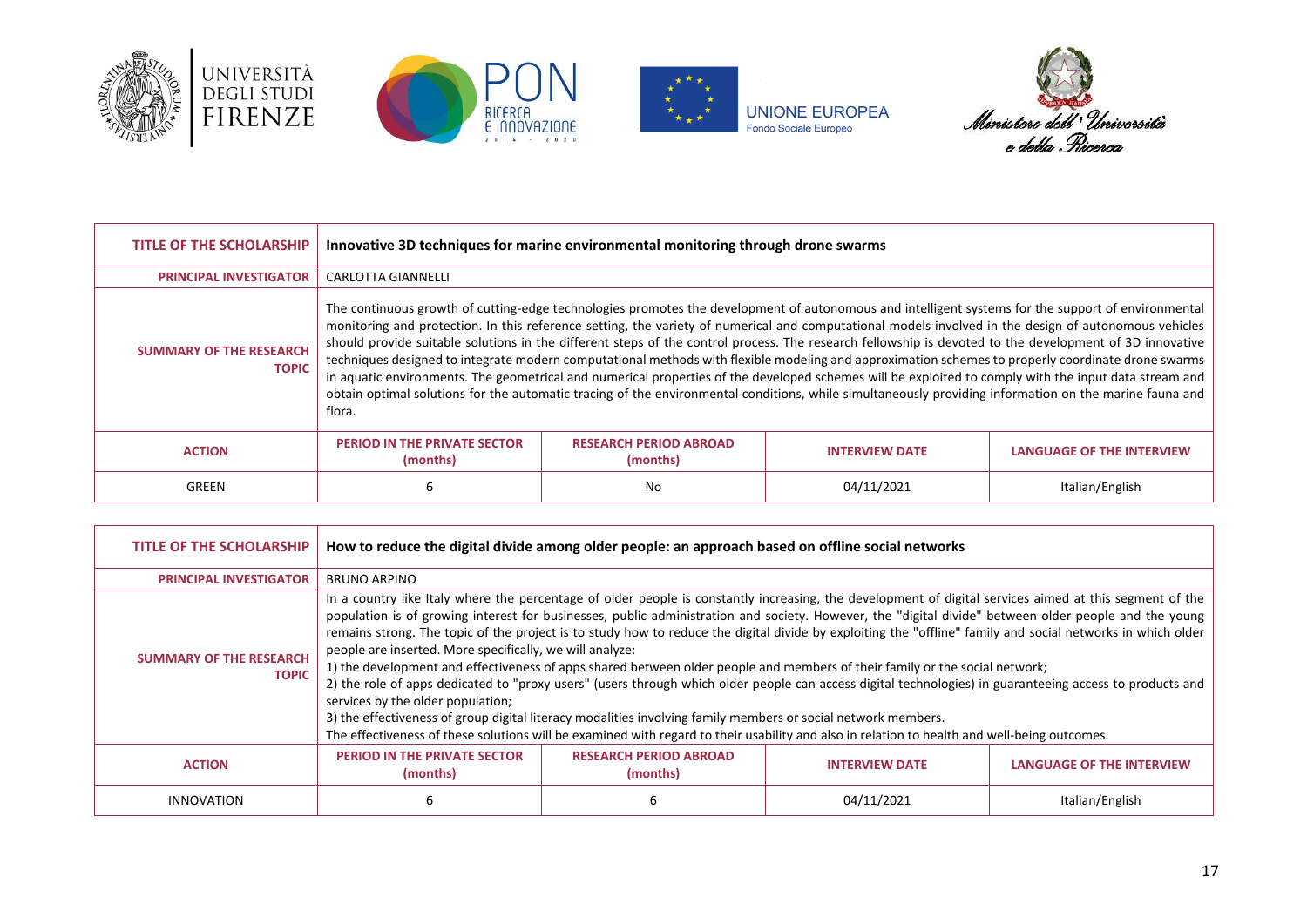







# **CHEMICAL SCIENCES**

*Director prof. Anna Maria Papini*

<span id="page-17-0"></span>

| <b>TITLE OF THE SCHOLARSHIP</b>                | Electrodeposition and analysis of galvanic surfaces with a view to industry 4.0                                                                                                                                                                                                                                                                                                                                                                                                                                                                                                                                                                                                                                                                                                                                                                                                                                                                                           |                                           |                       |                                  |
|------------------------------------------------|---------------------------------------------------------------------------------------------------------------------------------------------------------------------------------------------------------------------------------------------------------------------------------------------------------------------------------------------------------------------------------------------------------------------------------------------------------------------------------------------------------------------------------------------------------------------------------------------------------------------------------------------------------------------------------------------------------------------------------------------------------------------------------------------------------------------------------------------------------------------------------------------------------------------------------------------------------------------------|-------------------------------------------|-----------------------|----------------------------------|
| <b>PRINCIPAL INVESTIGATOR</b>                  | <b>MASSIMO INNOCENTI</b>                                                                                                                                                                                                                                                                                                                                                                                                                                                                                                                                                                                                                                                                                                                                                                                                                                                                                                                                                  |                                           |                       |                                  |
| <b>SUMMARY OF THE RESEARCH</b><br><b>TOPIC</b> | The rising cost of noble metals makes luxury brands looking for alternative solutions for the production and finishing of fashion jewellery & accessories to<br>be established into the market maintaining quality standards high and "compatible" with environmental, or rather ecosystemic equilibrium. The project<br>aims to perform a research project in cooperation with Valmet Plating, operating for years in the field. The aim is to select alternative materials to precious<br>metals and to propose alternative sequences of eco-friendly electrodeposition, reducing the environmental impact of the galvanic processes used.<br>Replacement of cyanide-based baths and significant reduction of precious metals load will be the final objective. Surface analysis techniques adapted to the<br>measurements of metal and metal alloys control systems with a view to industry 4.0 will be developed, for correct and sustainable use of water processes. |                                           |                       |                                  |
| <b>ACTION</b>                                  | <b>PERIOD IN THE PRIVATE SECTOR</b><br>(months)                                                                                                                                                                                                                                                                                                                                                                                                                                                                                                                                                                                                                                                                                                                                                                                                                                                                                                                           | <b>RESEARCH PERIOD ABROAD</b><br>(months) | <b>INTERVIEW DATE</b> | <b>LANGUAGE OF THE INTERVIEW</b> |
| GREEN                                          | ь                                                                                                                                                                                                                                                                                                                                                                                                                                                                                                                                                                                                                                                                                                                                                                                                                                                                                                                                                                         | No                                        | 04-05/11/2021         | Italian/English                  |

| <b>TITLE OF THE SCHOLARSHIP</b>                | Green deal and Zero Pollution strategy: innovative solutions for emerging contaminants removal                                                                                                                                                                                                                                                                                                                                                                                                                                                                                                                                                                                                                                                                                                                                                                                                                         |                                           |                       |                                  |
|------------------------------------------------|------------------------------------------------------------------------------------------------------------------------------------------------------------------------------------------------------------------------------------------------------------------------------------------------------------------------------------------------------------------------------------------------------------------------------------------------------------------------------------------------------------------------------------------------------------------------------------------------------------------------------------------------------------------------------------------------------------------------------------------------------------------------------------------------------------------------------------------------------------------------------------------------------------------------|-------------------------------------------|-----------------------|----------------------------------|
| <b>PRINCIPAL INVESTIGATOR</b>                  | ALESSANDRA CINCINELLI                                                                                                                                                                                                                                                                                                                                                                                                                                                                                                                                                                                                                                                                                                                                                                                                                                                                                                  |                                           |                       |                                  |
| <b>SUMMARY OF THE RESEARCH</b><br><b>TOPIC</b> | The European Green Deal in its "zero pollution strategy" has among its priority objectives the protection of biodiversity in lakes and rivers, and the reduction<br>of pollution from agricultural fertilizers, microplastics and drugs. To this aim, the project will develop Nature-Based Solutions for sustainable urban drainage<br>and engineered adsorbent materials for the development of alternative treatment systems to be integrated into traditional treatment cycles for the removal<br>of organic and microplastic pollutants from wastewater (i.e. tertiary treatment). Biodegradation and the reaction pathways that can occur along the water<br>treatment cycle will also be investigated by batch tests. Finally, innovative analytical methodologies will also be developed for the sampling and<br>determination of emerging contaminants in aqueous samples from a green-chemistry perspective. |                                           |                       |                                  |
| <b>ACTION</b>                                  | <b>PERIOD IN THE PRIVATE SECTOR</b><br>(months)                                                                                                                                                                                                                                                                                                                                                                                                                                                                                                                                                                                                                                                                                                                                                                                                                                                                        | <b>RESEARCH PERIOD ABROAD</b><br>(months) | <b>INTERVIEW DATE</b> | <b>LANGUAGE OF THE INTERVIEW</b> |
| <b>GREEN</b>                                   | 6                                                                                                                                                                                                                                                                                                                                                                                                                                                                                                                                                                                                                                                                                                                                                                                                                                                                                                                      |                                           | 04-05/11/2021         | Italian/English                  |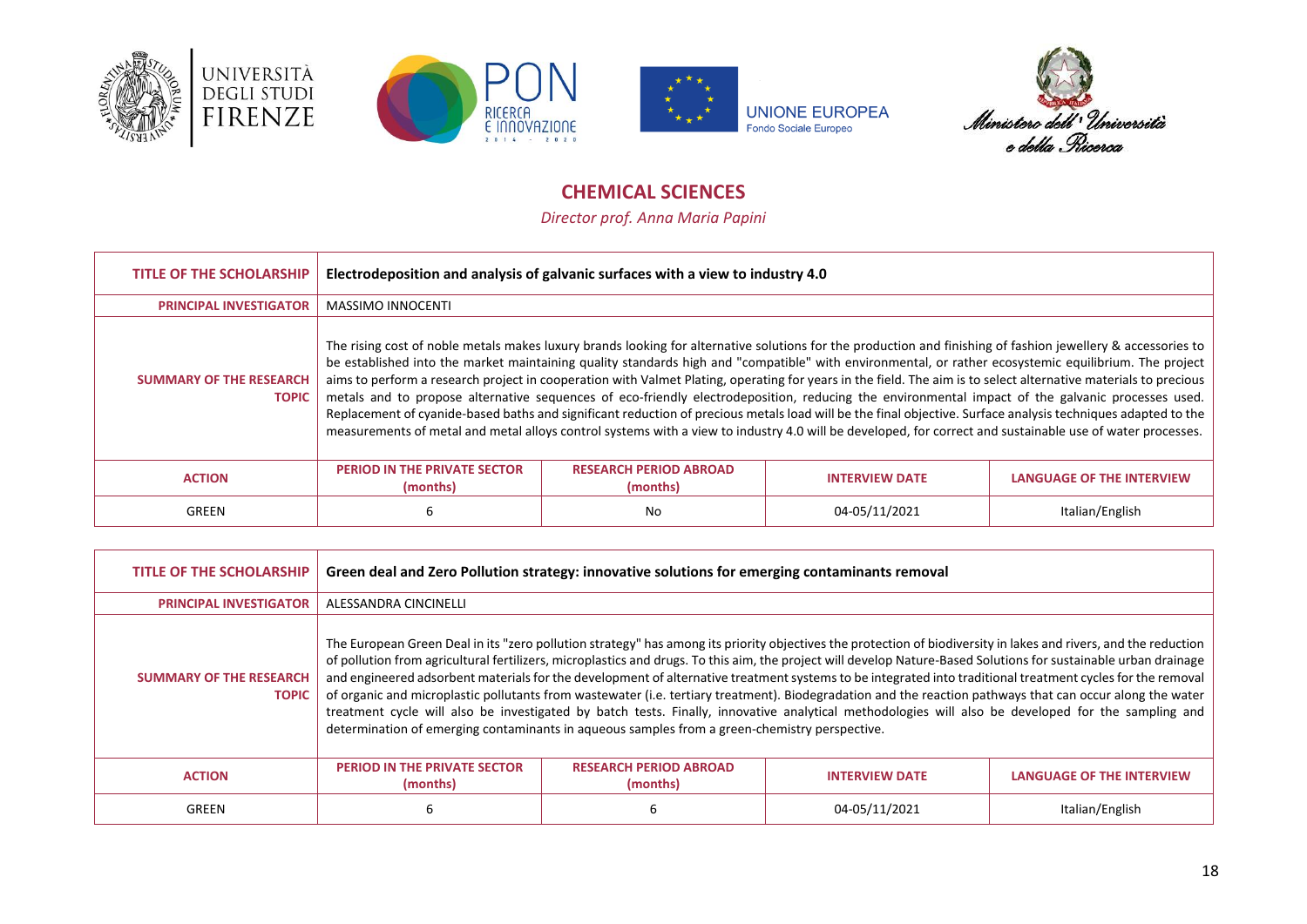







| <b>TITLE OF THE SCHOLARSHIP</b>                | Micro and nanoplastic pollution: strategies to decrease the environmental footprint and release of plastic from synthetic textile during<br>washing |                                                                                                                                                                                                                                                                                                                                                                                                                                                                                                                                                                                                                                                                                                                                                                                                                                                                                                                      |                       |                                  |
|------------------------------------------------|-----------------------------------------------------------------------------------------------------------------------------------------------------|----------------------------------------------------------------------------------------------------------------------------------------------------------------------------------------------------------------------------------------------------------------------------------------------------------------------------------------------------------------------------------------------------------------------------------------------------------------------------------------------------------------------------------------------------------------------------------------------------------------------------------------------------------------------------------------------------------------------------------------------------------------------------------------------------------------------------------------------------------------------------------------------------------------------|-----------------------|----------------------------------|
| <b>PRINCIPAL INVESTIGATOR</b>                  | DAVID CHELAZZI / TANIA MARTELLINI                                                                                                                   |                                                                                                                                                                                                                                                                                                                                                                                                                                                                                                                                                                                                                                                                                                                                                                                                                                                                                                                      |                       |                                  |
| <b>SUMMARY OF THE RESEARCH</b><br><b>TOPIC</b> |                                                                                                                                                     | Washing/rinsing in the textile industry contributes to 35% of plastic release in oceans, thus it is crucial to develop innovative protocols and products to<br>safeguard the environment and biodiversity. In this framework, the doctorate project will focus on the characterization of pollution from microfibers and<br>the evaluation of their impact on aquatic animals, as well as the study of new detergents and filtering systems to decrease plastic release during industrial<br>washing. The project eco-compatibility will be implemented in cooperation with the University of Helsinki, where the PhD student will spend at least 6<br>months. Close interaction with the industrial project partner and other textile/wastewater industries will allow validating the new protocols to reduce plastic<br>pollution, with the final aim to propose a model for future regulations and market demand. |                       |                                  |
| <b>ACTION</b>                                  | <b>PERIOD IN THE PRIVATE SECTOR</b><br>(months)                                                                                                     | <b>RESEARCH PERIOD ABROAD</b><br>(months)                                                                                                                                                                                                                                                                                                                                                                                                                                                                                                                                                                                                                                                                                                                                                                                                                                                                            | <b>INTERVIEW DATE</b> | <b>LANGUAGE OF THE INTERVIEW</b> |
| GREEN                                          | 6                                                                                                                                                   |                                                                                                                                                                                                                                                                                                                                                                                                                                                                                                                                                                                                                                                                                                                                                                                                                                                                                                                      | 04-05/11/2021         | Italian/English                  |

| <b>TITLE OF THE SCHOLARSHIP</b>                | Advanced Methods for the development of sustainable industrial formulations |                                                                                                                                                                                                                                                                                                                                                                                                                                                                                                                                                                                                                                                                                                                                                                                                                                                                                                                                                                                                                                                         |                       |                                  |
|------------------------------------------------|-----------------------------------------------------------------------------|---------------------------------------------------------------------------------------------------------------------------------------------------------------------------------------------------------------------------------------------------------------------------------------------------------------------------------------------------------------------------------------------------------------------------------------------------------------------------------------------------------------------------------------------------------------------------------------------------------------------------------------------------------------------------------------------------------------------------------------------------------------------------------------------------------------------------------------------------------------------------------------------------------------------------------------------------------------------------------------------------------------------------------------------------------|-----------------------|----------------------------------|
| <b>PRINCIPAL INVESTIGATOR</b>                  | <b>COSTANZA MONTIS</b>                                                      |                                                                                                                                                                                                                                                                                                                                                                                                                                                                                                                                                                                                                                                                                                                                                                                                                                                                                                                                                                                                                                                         |                       |                                  |
| <b>SUMMARY OF THE RESEARCH</b><br><b>TOPIC</b> |                                                                             | Fabric-care products contain additives for encapsulating-releasing active ingredients. Self-assembled systems based on biodegradable/natural materials<br>could be green alternatives to traditional poorly biodegradable systems; however, the lack of effective methods for evaluating the efficiency of these systems<br>strongly limits the implementation of more sustainable formulations. The PhD project focuses on the development of microfluidic methods for the<br>characterization of novel green encapsulating systems. Microfluidic chips and characterization protocols/methods will be developed thanks to the<br>collaboration between the Department of Chemistry of UNIFI, P&G and the LAAS-CNRS (Toulouse) and will be tested in parallel on traditional and innovative<br>materials with low environmental impact. The developed methods will be made available to academic and non-academic communities; the most efficient<br>green capsules will be proposed as substitutes of traditional systems in industrial formulations. |                       |                                  |
| <b>ACTION</b>                                  | <b>PERIOD IN THE PRIVATE SECTOR</b><br>(months)                             | <b>RESEARCH PERIOD ABROAD</b><br>(months)                                                                                                                                                                                                                                                                                                                                                                                                                                                                                                                                                                                                                                                                                                                                                                                                                                                                                                                                                                                                               | <b>INTERVIEW DATE</b> | <b>LANGUAGE OF THE INTERVIEW</b> |
| GREEN                                          | 6                                                                           |                                                                                                                                                                                                                                                                                                                                                                                                                                                                                                                                                                                                                                                                                                                                                                                                                                                                                                                                                                                                                                                         | 04-05/11/2021         | Italian/English                  |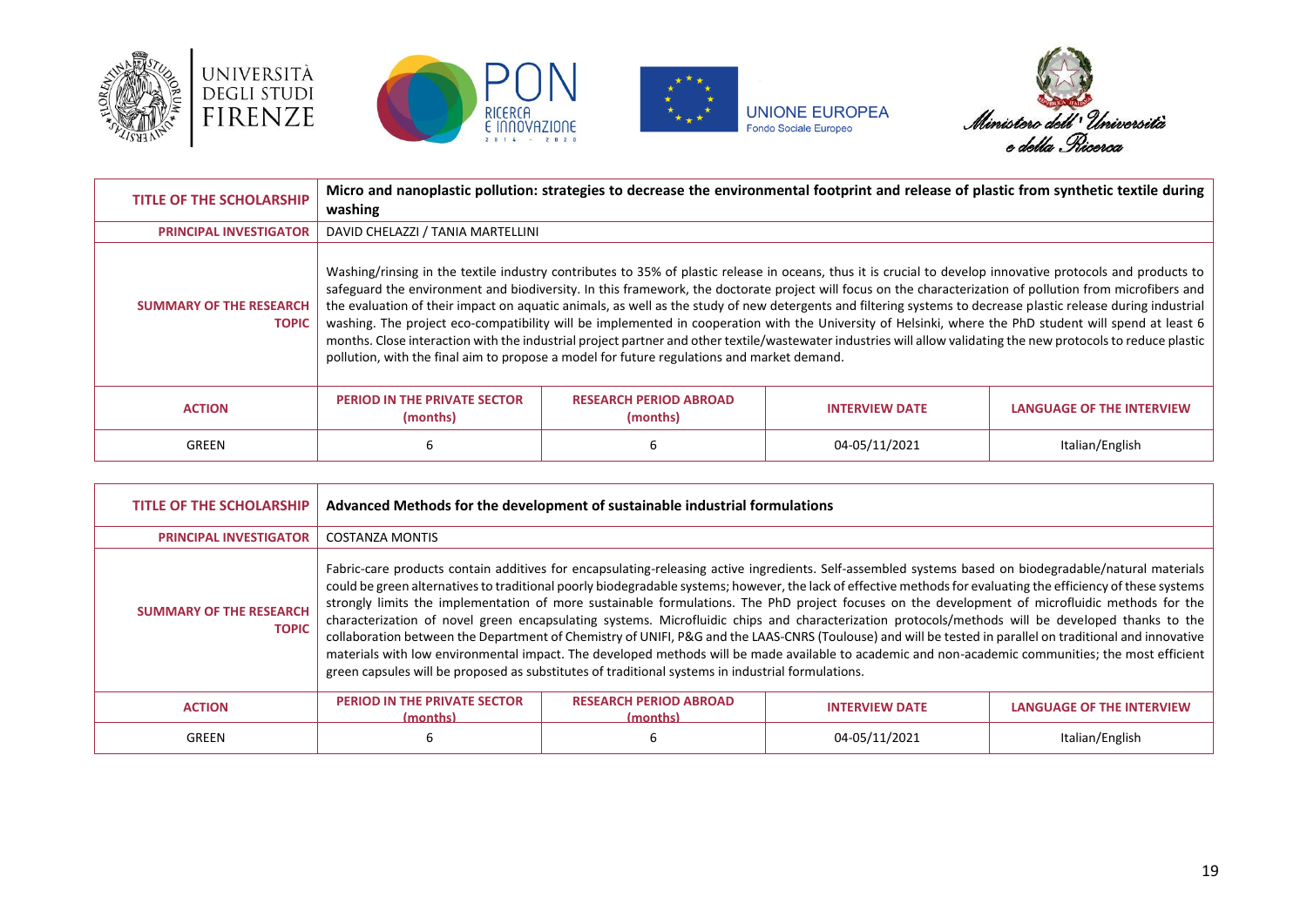







| <b>TITLE OF THE SCHOLARSHIP</b>                | Intelligent and sustainable synthesis and processing of innovative permanent magnets |                                           |                                                                                                                                                                                                                                                                                                                                                                                                                                                                                                                                                                                                                                                                                                                                                                                                                                                                                                                                                         |                                  |
|------------------------------------------------|--------------------------------------------------------------------------------------|-------------------------------------------|---------------------------------------------------------------------------------------------------------------------------------------------------------------------------------------------------------------------------------------------------------------------------------------------------------------------------------------------------------------------------------------------------------------------------------------------------------------------------------------------------------------------------------------------------------------------------------------------------------------------------------------------------------------------------------------------------------------------------------------------------------------------------------------------------------------------------------------------------------------------------------------------------------------------------------------------------------|----------------------------------|
| <b>PRINCIPAL INVESTIGATOR</b>                  | <b>FEDERICO TOTTI</b>                                                                |                                           |                                                                                                                                                                                                                                                                                                                                                                                                                                                                                                                                                                                                                                                                                                                                                                                                                                                                                                                                                         |                                  |
| <b>SUMMARY OF THE RESEARCH</b><br><b>TOPIC</b> |                                                                                      |                                           | The proposed research activity will concern the development of new materials for the realization of permanent magnets and devices that will replace in<br>many technologies (transport and energy production) those currently in use containing rare earths, and that can improve the recycling rate of current<br>permanent magnets, promoting the circular economy and environmental sustainability. The research activity will be focused on the synthesis by colloidal<br>chemistry and solid-state reactions of high coercivity hexagonal ferrites and soft nanomaterials, which will be used as building blocks to realize exchange-<br>coupled nanocomposites. The use of recycled hard magnetic materials will be also considered. The most promising nanocomposites will be tested at the<br>company partner to manufacture bonded magnets to be implemented in devices for energy production from renewable sources and sustainable mobility. |                                  |
| <b>ACTION</b>                                  | <b>PERIOD IN THE PRIVATE SECTOR</b><br>(months)                                      | <b>RESEARCH PERIOD ABROAD</b><br>(months) | <b>INTERVIEW DATE</b>                                                                                                                                                                                                                                                                                                                                                                                                                                                                                                                                                                                                                                                                                                                                                                                                                                                                                                                                   | <b>LANGUAGE OF THE INTERVIEW</b> |
| GREEN                                          | b                                                                                    |                                           | 04-05/11/2021                                                                                                                                                                                                                                                                                                                                                                                                                                                                                                                                                                                                                                                                                                                                                                                                                                                                                                                                           | Italian/English                  |

| <b>TITLE OF THE SCHOLARSHIP</b>                | wastewater treatment                                                                                                                                                                                                                                                                                                                                                                                                                                                                                                                                                                                                                                                                                                                                                                                                                                                                                                                                                                   |                                           | Production of carbonaceous materials from waste biomasses of high environmental hazard, their characterization and application for |                                  |
|------------------------------------------------|----------------------------------------------------------------------------------------------------------------------------------------------------------------------------------------------------------------------------------------------------------------------------------------------------------------------------------------------------------------------------------------------------------------------------------------------------------------------------------------------------------------------------------------------------------------------------------------------------------------------------------------------------------------------------------------------------------------------------------------------------------------------------------------------------------------------------------------------------------------------------------------------------------------------------------------------------------------------------------------|-------------------------------------------|------------------------------------------------------------------------------------------------------------------------------------|----------------------------------|
| <b>PRINCIPAL INVESTIGATOR</b>                  | <b>MASSIMO DEL BUBBA</b>                                                                                                                                                                                                                                                                                                                                                                                                                                                                                                                                                                                                                                                                                                                                                                                                                                                                                                                                                               |                                           |                                                                                                                                    |                                  |
| <b>SUMMARY OF THE RESEARCH</b><br><b>TOPIC</b> | The research aims to produce carbonaceous materials by thermal conversion of waste biomasses of high environmental concern, such as biological sludge<br>deriving from wastewater treatment processes. The materials will be subjected to chemical and thermal activation processes to increase the adsorption<br>capacity towards target molecules of particular environmental significance. The materials will be characterized both from the product (surface area, porosity<br>distribution, etc.) and environmental viewpoints (release of polycyclic aromatic hydrocarbons, metals, etc.) and compared with reference materials, such as<br>commercial activated carbons. The most promising materials will be used in studies for the removal of molecules of environmental interest, such as<br>pharmaceutical compounds, perfluorinated and polyfluorinated compounds, both by adsorption isotherms, and column studies on real wastewaters<br>fortified with such compounds. |                                           |                                                                                                                                    |                                  |
| <b>ACTION</b>                                  | <b>PERIOD IN THE PRIVATE SECTOR</b><br>(months)                                                                                                                                                                                                                                                                                                                                                                                                                                                                                                                                                                                                                                                                                                                                                                                                                                                                                                                                        | <b>RESEARCH PERIOD ABROAD</b><br>(months) | <b>INTERVIEW DATE</b>                                                                                                              | <b>LANGUAGE OF THE INTERVIEW</b> |
| GREEN                                          | ь                                                                                                                                                                                                                                                                                                                                                                                                                                                                                                                                                                                                                                                                                                                                                                                                                                                                                                                                                                                      |                                           | 04-05/11/2021                                                                                                                      | Italian/English                  |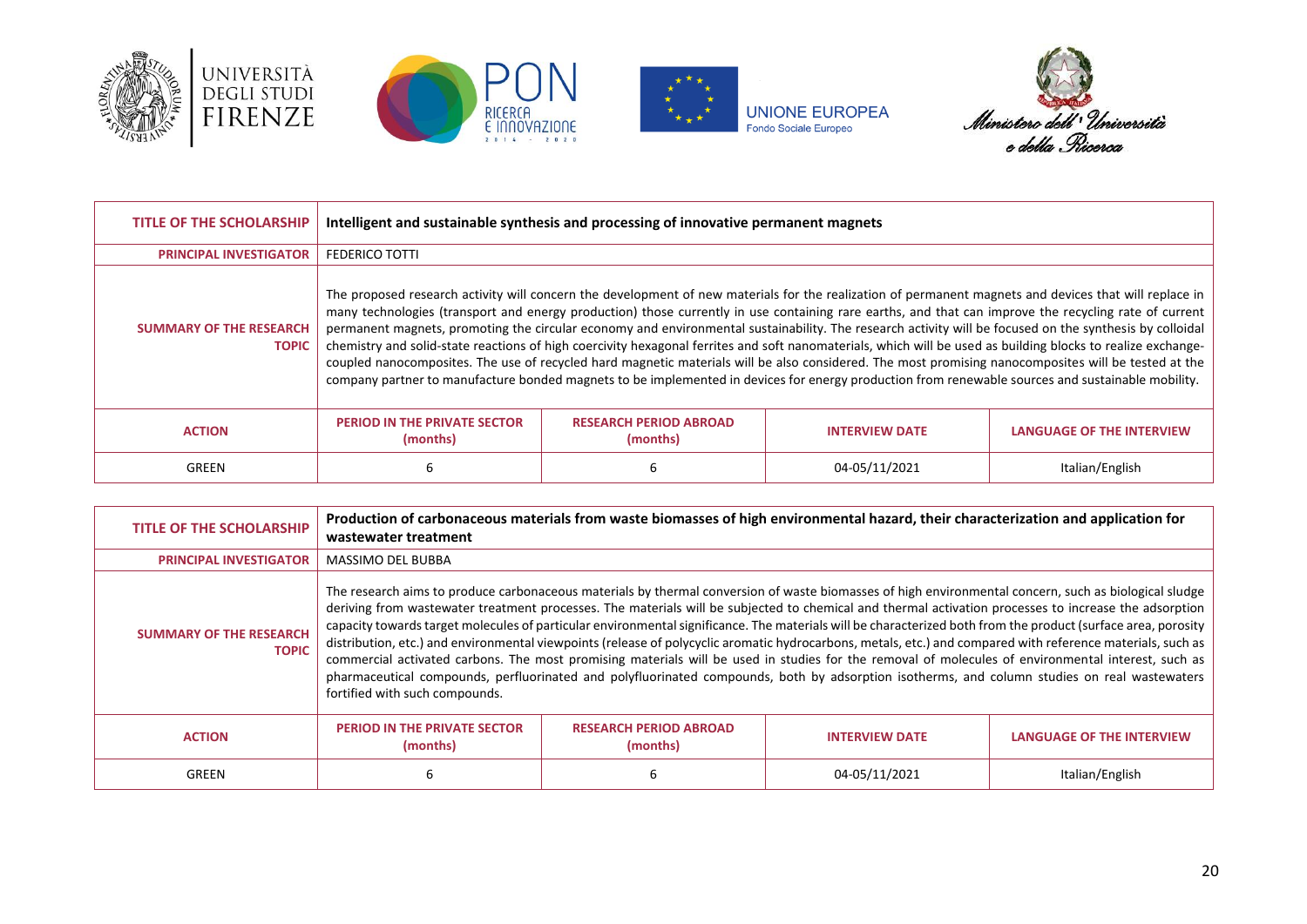





**UNIONE EUROPEA**<br>Fondo Sociale Europeo



| <b>TITLE OF THE SCHOLARSHIP</b>                | Study of low environmental impact products for the conservation of Cultural Heritage                                                                                                                                                                                                                                                                                                                                                                                                                                                                                                                                                                                                                                                                                                                                                                                                                                                                                                                                                                     |                                           |                       |                                  |
|------------------------------------------------|----------------------------------------------------------------------------------------------------------------------------------------------------------------------------------------------------------------------------------------------------------------------------------------------------------------------------------------------------------------------------------------------------------------------------------------------------------------------------------------------------------------------------------------------------------------------------------------------------------------------------------------------------------------------------------------------------------------------------------------------------------------------------------------------------------------------------------------------------------------------------------------------------------------------------------------------------------------------------------------------------------------------------------------------------------|-------------------------------------------|-----------------------|----------------------------------|
| <b>PRINCIPAL INVESTIGATOR</b>                  | <b>ANTONELLA SALVINI</b>                                                                                                                                                                                                                                                                                                                                                                                                                                                                                                                                                                                                                                                                                                                                                                                                                                                                                                                                                                                                                                 |                                           |                       |                                  |
| <b>SUMMARY OF THE RESEARCH</b><br><b>TOPIC</b> | The use of perfluoroalkyl compounds (PFAS) has increased in the twentieth century in numerous application sectors due to the amphiphobic behavior (water<br>repellency or oleophobicity) and the high stability to degradation that allows prolonged efficiency with small quantities of product. These characteristics<br>have been found to be important in the field of conservation of cultural heritage where non-fluorinated compounds present less efficiency, easier<br>degradation and finally the need for a much larger quantity of product. In recent decades, however, attention has increased for the possible presence of<br>PFAS as contaminants and the need has emerged to reduce and control consumption to avoid their accumulation in the environment. The aim of this project<br>is the study of new formulations with low environmental impact, for use as protective materials on materials of historical and artistic interest capable of<br>showing high performance with low concentrations, high stability and low mobility. |                                           |                       |                                  |
| <b>ACTION</b>                                  | <b>PERIOD IN THE PRIVATE SECTOR</b><br>(months)                                                                                                                                                                                                                                                                                                                                                                                                                                                                                                                                                                                                                                                                                                                                                                                                                                                                                                                                                                                                          | <b>RESEARCH PERIOD ABROAD</b><br>(months) | <b>INTERVIEW DATE</b> | <b>LANGUAGE OF THE INTERVIEW</b> |
| GREEN                                          | 6                                                                                                                                                                                                                                                                                                                                                                                                                                                                                                                                                                                                                                                                                                                                                                                                                                                                                                                                                                                                                                                        | No                                        | 04-05/11/2021         | Italian/English                  |

| <b>TITLE OF THE SCHOLARSHIP</b>                | Development of flexible hybrid molecular and inorganic solar cells for the design of self-sustainable greenhouses                                                                                                                                                                                                                                                                                                                                                                                                                                                                                                                                                                                                                                                                                                                                                                                                                                                 |                                           |                       |                                  |
|------------------------------------------------|-------------------------------------------------------------------------------------------------------------------------------------------------------------------------------------------------------------------------------------------------------------------------------------------------------------------------------------------------------------------------------------------------------------------------------------------------------------------------------------------------------------------------------------------------------------------------------------------------------------------------------------------------------------------------------------------------------------------------------------------------------------------------------------------------------------------------------------------------------------------------------------------------------------------------------------------------------------------|-------------------------------------------|-----------------------|----------------------------------|
| <b>PRINCIPAL INVESTIGATOR</b>                  | <b>MATTEO MANNINI</b>                                                                                                                                                                                                                                                                                                                                                                                                                                                                                                                                                                                                                                                                                                                                                                                                                                                                                                                                             |                                           |                       |                                  |
| <b>SUMMARY OF THE RESEARCH</b><br><b>TOPIC</b> | The Ph.D. project aims at the development of new solar cells based on bulk heterojunctions. These photovoltaic cells will be developed starting from<br>nanostructured inorganic components as well as molecular and polymeric semiconductors selecting them on the basis of eco-compatibility and sustainability<br>of production and disposal processes rather than the efficiency of the final devices. The target photovoltaic cell will be a low-cost cell with a low impact on<br>the environment that can be transferred also on flexible supports. The research will be focused on the optimization of the nanostructuration methods to be<br>used producing these components and assembling them, as well as on the realization, on the chemical, structural and functional characterization of cells<br>pointing, at the end of the Ph.D. to the realization of down-scaled cell prototypes evaluating the feasibility of their use in new greenhouses. |                                           |                       |                                  |
| <b>ACTION</b>                                  | <b>PERIOD IN THE PRIVATE SECTOR</b><br>(months)                                                                                                                                                                                                                                                                                                                                                                                                                                                                                                                                                                                                                                                                                                                                                                                                                                                                                                                   | <b>RESEARCH PERIOD ABROAD</b><br>(months) | <b>INTERVIEW DATE</b> | <b>LANGUAGE OF THE INTERVIEW</b> |
| GREEN                                          | 6                                                                                                                                                                                                                                                                                                                                                                                                                                                                                                                                                                                                                                                                                                                                                                                                                                                                                                                                                                 |                                           | 04-05/11/2021         | Italian/English                  |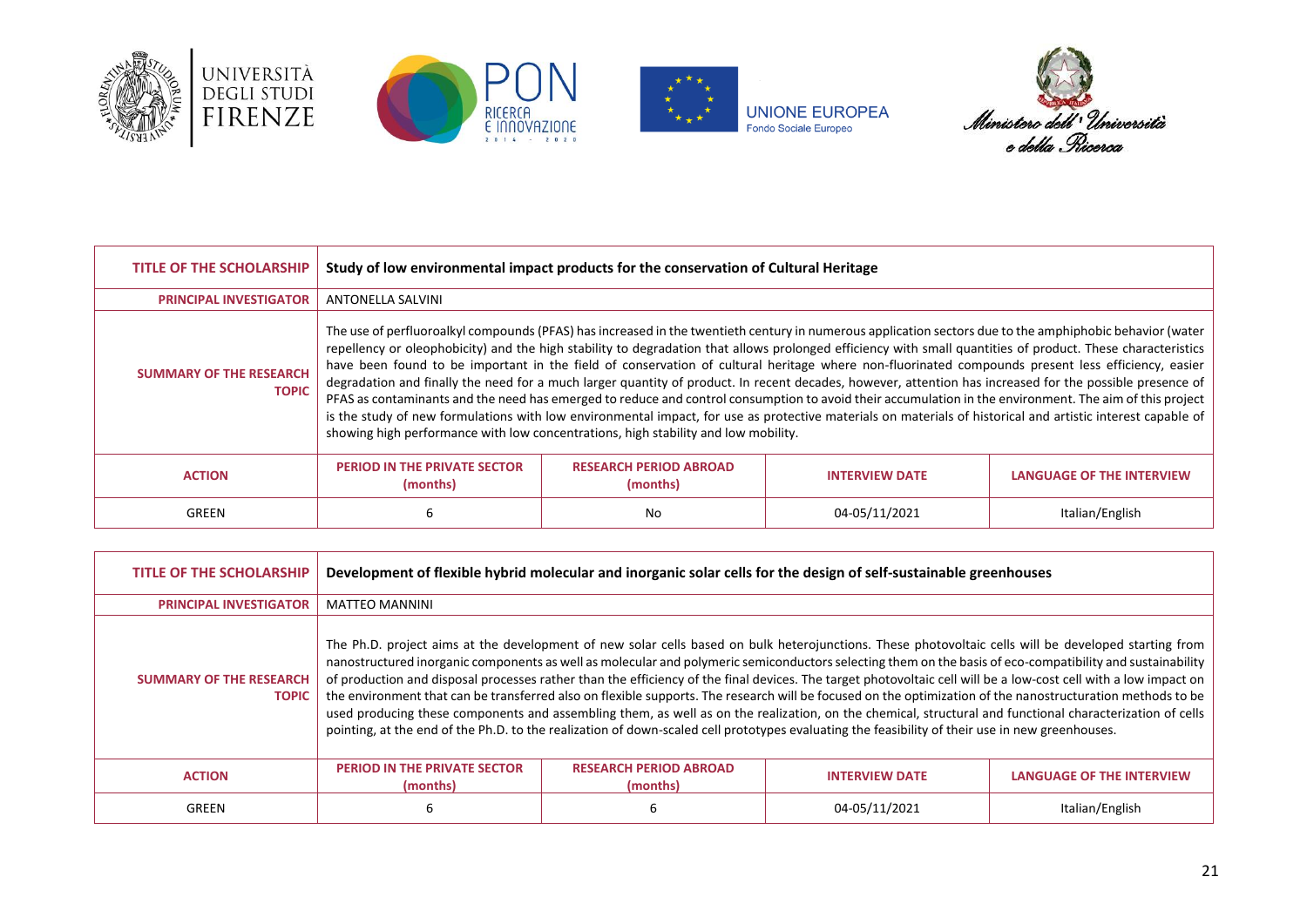







| <b>TITLE OF THE SCHOLARSHIP</b>                | Optimizing the structure of sustainable hydrogels for nano/microfiltration, selective absorption, and anti-biofouling behavior                                                                                                                                                                                                                                                                                                                                                                                                                                                                                                                                                                                                                                                                                                                                                                                                  |                                           |                       |                                  |
|------------------------------------------------|---------------------------------------------------------------------------------------------------------------------------------------------------------------------------------------------------------------------------------------------------------------------------------------------------------------------------------------------------------------------------------------------------------------------------------------------------------------------------------------------------------------------------------------------------------------------------------------------------------------------------------------------------------------------------------------------------------------------------------------------------------------------------------------------------------------------------------------------------------------------------------------------------------------------------------|-------------------------------------------|-----------------------|----------------------------------|
| <b>PRINCIPAL INVESTIGATOR</b>                  | <b>MARCO LAURATI</b>                                                                                                                                                                                                                                                                                                                                                                                                                                                                                                                                                                                                                                                                                                                                                                                                                                                                                                            |                                           |                       |                                  |
| <b>SUMMARY OF THE RESEARCH</b><br><b>TOPIC</b> | The focus of this project is the development of sustainable hydrogels with internal structures that optimize transport in micro and nanofiltration processes,<br>selective absorption, and anti-biofouling behavior. The study of three-dimensional transport of bacteria and molecules in the interior of highly transparent<br>hydrogels presenting porous structures with a large variety of pore sizes and geometries, different mechanical properties, and distinct tracer-hydrogel<br>interactions, will guide the structural optimization. Transport will be characterized by means of novel particle-tracking and optical correlation techniques.<br>Sustainable hydrogels obtained from natural resources (polysaccharides) will be produced by designing green synthesis processes. The project is in<br>collaboration with bioMérieux Italy, with the goal of developing hybrid hydrogels to be used in diagnostics. |                                           |                       |                                  |
| <b>ACTION</b>                                  | <b>PERIOD IN THE PRIVATE SECTOR</b><br>(months)                                                                                                                                                                                                                                                                                                                                                                                                                                                                                                                                                                                                                                                                                                                                                                                                                                                                                 | <b>RESEARCH PERIOD ABROAD</b><br>(months) | <b>INTERVIEW DATE</b> | <b>LANGUAGE OF THE INTERVIEW</b> |
| GREEN                                          | 6                                                                                                                                                                                                                                                                                                                                                                                                                                                                                                                                                                                                                                                                                                                                                                                                                                                                                                                               |                                           | 04-05/11/2021         | Italian/English                  |

| <b>TITLE OF THE SCHOLARSHIP</b>                | Development of macromolecular and cross-linked materials based on proteins/peptides from vegetable sources                                                                                                                                                                                                                                                                                                                                                                                                                                                                                                                                                                                                                                                                                                                                                                                                                                                                                                                                     |                                           |                       |                                  |
|------------------------------------------------|------------------------------------------------------------------------------------------------------------------------------------------------------------------------------------------------------------------------------------------------------------------------------------------------------------------------------------------------------------------------------------------------------------------------------------------------------------------------------------------------------------------------------------------------------------------------------------------------------------------------------------------------------------------------------------------------------------------------------------------------------------------------------------------------------------------------------------------------------------------------------------------------------------------------------------------------------------------------------------------------------------------------------------------------|-------------------------------------------|-----------------------|----------------------------------|
| <b>PRINCIPAL INVESTIGATOR</b>                  | CLAUDIA BELLO / LUCA ROSI                                                                                                                                                                                                                                                                                                                                                                                                                                                                                                                                                                                                                                                                                                                                                                                                                                                                                                                                                                                                                      |                                           |                       |                                  |
| <b>SUMMARY OF THE RESEARCH</b><br><b>TOPIC</b> | In the last years, Spin-PET focused its research and prototyping toward new eco-sustainable polymeric materials for packaging. Recently proteins have<br>attracted particular attention in the field, despite they present some limitations, such as very slow biodegradability and only under composting conditions,<br>very scarce mechanical properties, and excessive hydrophilicity. The project intends to address this problem by evaluating the possible development of<br>biocompatible and renewable polymeric materials based on vegetal proteins, by integrating the experience Spin-PET acquired so far in the field with the<br>competencies existing in PeptLab at the University of Florence on peptide and protein molecules. The joined activity will concern the study and preparation<br>of molecules of natural origin, primarily peptides, that will be used as additives for industrially produced proteins, in order to develop prototypes of protein-<br>rich materials showing structural and functional properties. |                                           |                       |                                  |
| <b>ACTION</b>                                  | <b>PERIOD IN THE PRIVATE SECTOR</b><br>(months)                                                                                                                                                                                                                                                                                                                                                                                                                                                                                                                                                                                                                                                                                                                                                                                                                                                                                                                                                                                                | <b>RESEARCH PERIOD ABROAD</b><br>(months) | <b>INTERVIEW DATE</b> | <b>LANGUAGE OF THE INTERVIEW</b> |
| GREEN                                          | ь                                                                                                                                                                                                                                                                                                                                                                                                                                                                                                                                                                                                                                                                                                                                                                                                                                                                                                                                                                                                                                              |                                           | 04-05/11/2021         | Italian/English                  |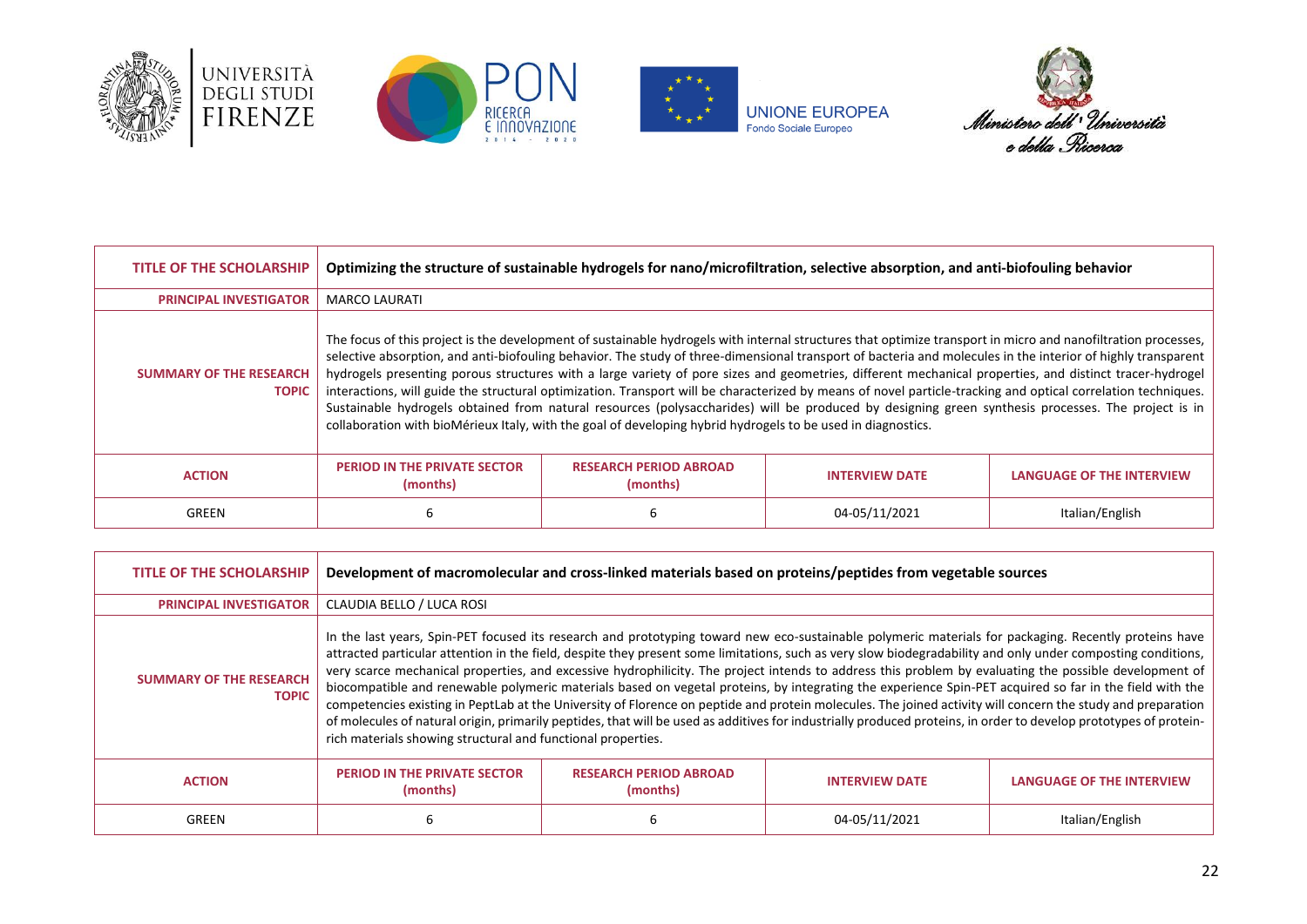







| <b>TITLE OF THE SCHOLARSHIP</b>                | Development of green technologies for the automated synthesis of peptide active ingredients                                                                                                                                                                                                                                                                                                                                                                                                                                                                                                                                                                                                                                                                                                                                                                                                                                                                                                                                                           |                                           |                       |                                  |
|------------------------------------------------|-------------------------------------------------------------------------------------------------------------------------------------------------------------------------------------------------------------------------------------------------------------------------------------------------------------------------------------------------------------------------------------------------------------------------------------------------------------------------------------------------------------------------------------------------------------------------------------------------------------------------------------------------------------------------------------------------------------------------------------------------------------------------------------------------------------------------------------------------------------------------------------------------------------------------------------------------------------------------------------------------------------------------------------------------------|-------------------------------------------|-----------------------|----------------------------------|
| <b>PRINCIPAL INVESTIGATOR</b>                  | ANNA MARIA PAPINI                                                                                                                                                                                                                                                                                                                                                                                                                                                                                                                                                                                                                                                                                                                                                                                                                                                                                                                                                                                                                                     |                                           |                       |                                  |
| <b>SUMMARY OF THE RESEARCH</b><br><b>TOPIC</b> | Recently peptides raised increasing interest from industry, as valuable molecules in several areas, such as in the pharmaceutical and cosmetic field, and as<br>novel materials. This fuelled the need for effective and eco-compatible manufacturing methods. Solid-phase strategies are methods of election for peptide<br>synthesis at any scale. However, large quantities of hazardous solvents and reagents can be required. Thus innovative synthetic and purification technologies<br>should be developed to identify greener procedures. This will be the final goal of this industrial project. A tight collaboration between PeptLab at the<br>University of Florence, internationally recognised in peptide and protein chemistry, and Gyros Protein Technologies, a leading company in the development<br>and production of dedicated instrumentation, will be essential for the project development that will span from laboratory to medium/large scale production,<br>with special attention to cGMP compliance of the new protocols. |                                           |                       |                                  |
| <b>ACTION</b>                                  | <b>PERIOD IN THE PRIVATE SECTOR</b><br>(months)                                                                                                                                                                                                                                                                                                                                                                                                                                                                                                                                                                                                                                                                                                                                                                                                                                                                                                                                                                                                       | <b>RESEARCH PERIOD ABROAD</b><br>(months) | <b>INTERVIEW DATE</b> | <b>LANGUAGE OF THE INTERVIEW</b> |
| GREEN                                          | ь                                                                                                                                                                                                                                                                                                                                                                                                                                                                                                                                                                                                                                                                                                                                                                                                                                                                                                                                                                                                                                                     |                                           | 04-05/11/2021         | Italian/English                  |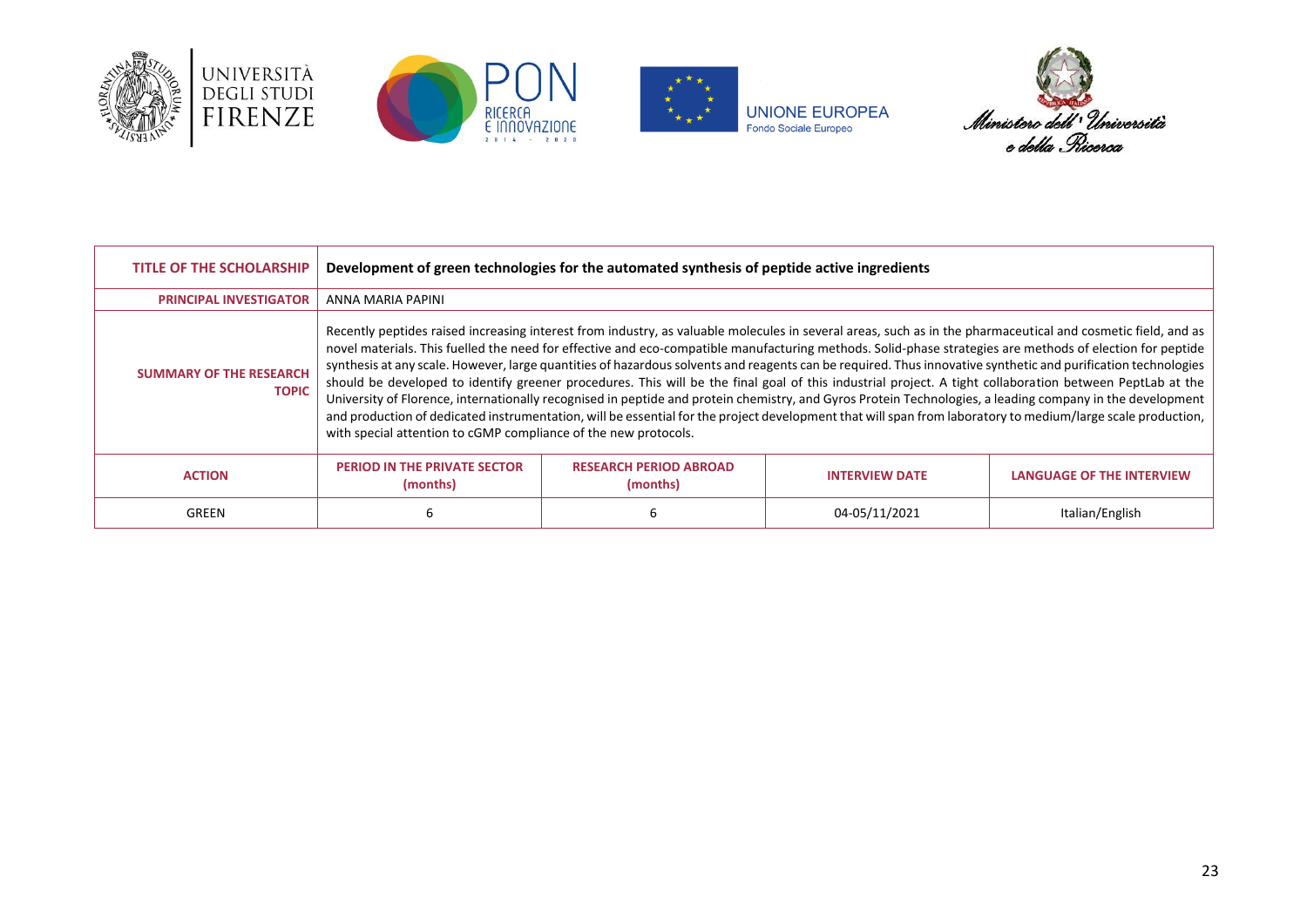







# **EARTH SCIENCES**

*Director prof. Sandro Moretti*

<span id="page-23-0"></span>

| <b>TITLE OF THE SCHOLARSHIP</b>                | Capture and recovery of heavy metals in trap minerals                                                                                                                                                                                                                                                                                                                                                                                                                                                                                                                                                                                                                                                                                                                                                                                                                                                                                            |                                           |                       |                                  |
|------------------------------------------------|--------------------------------------------------------------------------------------------------------------------------------------------------------------------------------------------------------------------------------------------------------------------------------------------------------------------------------------------------------------------------------------------------------------------------------------------------------------------------------------------------------------------------------------------------------------------------------------------------------------------------------------------------------------------------------------------------------------------------------------------------------------------------------------------------------------------------------------------------------------------------------------------------------------------------------------------------|-------------------------------------------|-----------------------|----------------------------------|
| <b>PRINCIPAL INVESTIGATOR</b>                  | GIOVANNI ORAZIO LEPORE                                                                                                                                                                                                                                                                                                                                                                                                                                                                                                                                                                                                                                                                                                                                                                                                                                                                                                                           |                                           |                       |                                  |
| <b>SUMMARY OF THE RESEARCH</b><br><b>TOPIC</b> | The project will focus on the development of innovative methods for the uptake and release of heavy metals from contaminated liquids and it will have an<br>impact on both the protection of the ecosystem (through the decrease of toxic metals dispersed in the environment) and the promotion of technologies for<br>sustainable development (through the study of methods for the recovery of metals from the trapping matrix). The project aims at investigating the<br>relationship between the structural characteristics at the atomic scale and the uptake/release capabilities of minerals characterized by i) the presence of<br>cavities capable of hosting heavy metal cations and ii) high redox versatility. Uptake/release experiments will be performed using liquids with controlled<br>chemical composition and also contaminated waters. Part of the project will be developed in collaboration with ECOTEC research center. |                                           |                       |                                  |
| <b>ACTION</b>                                  | <b>PERIOD IN THE PRIVATE SECTOR</b><br>(months)                                                                                                                                                                                                                                                                                                                                                                                                                                                                                                                                                                                                                                                                                                                                                                                                                                                                                                  | <b>RESEARCH PERIOD ABROAD</b><br>(months) | <b>INTERVIEW DATE</b> | <b>LANGUAGE OF THE INTERVIEW</b> |
| GREEN                                          |                                                                                                                                                                                                                                                                                                                                                                                                                                                                                                                                                                                                                                                                                                                                                                                                                                                                                                                                                  |                                           | 02/11/2021            | Italian/English                  |

| <b>TITLE OF THE SCHOLARSHIP</b>                | Satellite geodesy and remote sensing imagery for geothermal energy exploration |                                           |                                                                                                                                                                                                                                                                                                                                                                                                                                                                                                                                                                                                                                                                                                                                                                                                     |                                  |
|------------------------------------------------|--------------------------------------------------------------------------------|-------------------------------------------|-----------------------------------------------------------------------------------------------------------------------------------------------------------------------------------------------------------------------------------------------------------------------------------------------------------------------------------------------------------------------------------------------------------------------------------------------------------------------------------------------------------------------------------------------------------------------------------------------------------------------------------------------------------------------------------------------------------------------------------------------------------------------------------------------------|----------------------------------|
| <b>PRINCIPAL INVESTIGATOR</b>                  | <b>CAROLINA PAGLI</b>                                                          |                                           |                                                                                                                                                                                                                                                                                                                                                                                                                                                                                                                                                                                                                                                                                                                                                                                                     |                                  |
| <b>SUMMARY OF THE RESEARCH</b><br><b>TOPIC</b> | wells.                                                                         |                                           | The Main Ethiopian Rift (MER) have intense geothermal activity and active volcanoes. Tulu Moye volcano is located in the central sector of the MER and the<br>area is one of the main geothermal prospects in Ethiopia with exploration including subsurface drilling ongoing. We plan to address the contribution of the<br>hydrothermal system to the surface deformation as a means to understand how magmatic sources feed geothermal systems. This research will interpret<br>the crustal deformation observed by InSAR at Tulu Moye with other constraints from geophysical data such as seismicity, magnetotellurics (MT), GPS<br>measurements, structural geology, the surface expression of hydrothermal fluid flow such as fumaroles and hot springs, and new drilling of deep geothermal |                                  |
| <b>ACTION</b>                                  | <b>PERIOD IN THE PRIVATE SECTOR</b><br>(months)                                | <b>RESEARCH PERIOD ABROAD</b><br>(months) | <b>INTERVIEW DATE</b>                                                                                                                                                                                                                                                                                                                                                                                                                                                                                                                                                                                                                                                                                                                                                                               | <b>LANGUAGE OF THE INTERVIEW</b> |
| GREEN                                          | 6                                                                              |                                           | 02/11/2021                                                                                                                                                                                                                                                                                                                                                                                                                                                                                                                                                                                                                                                                                                                                                                                          | Italian/English                  |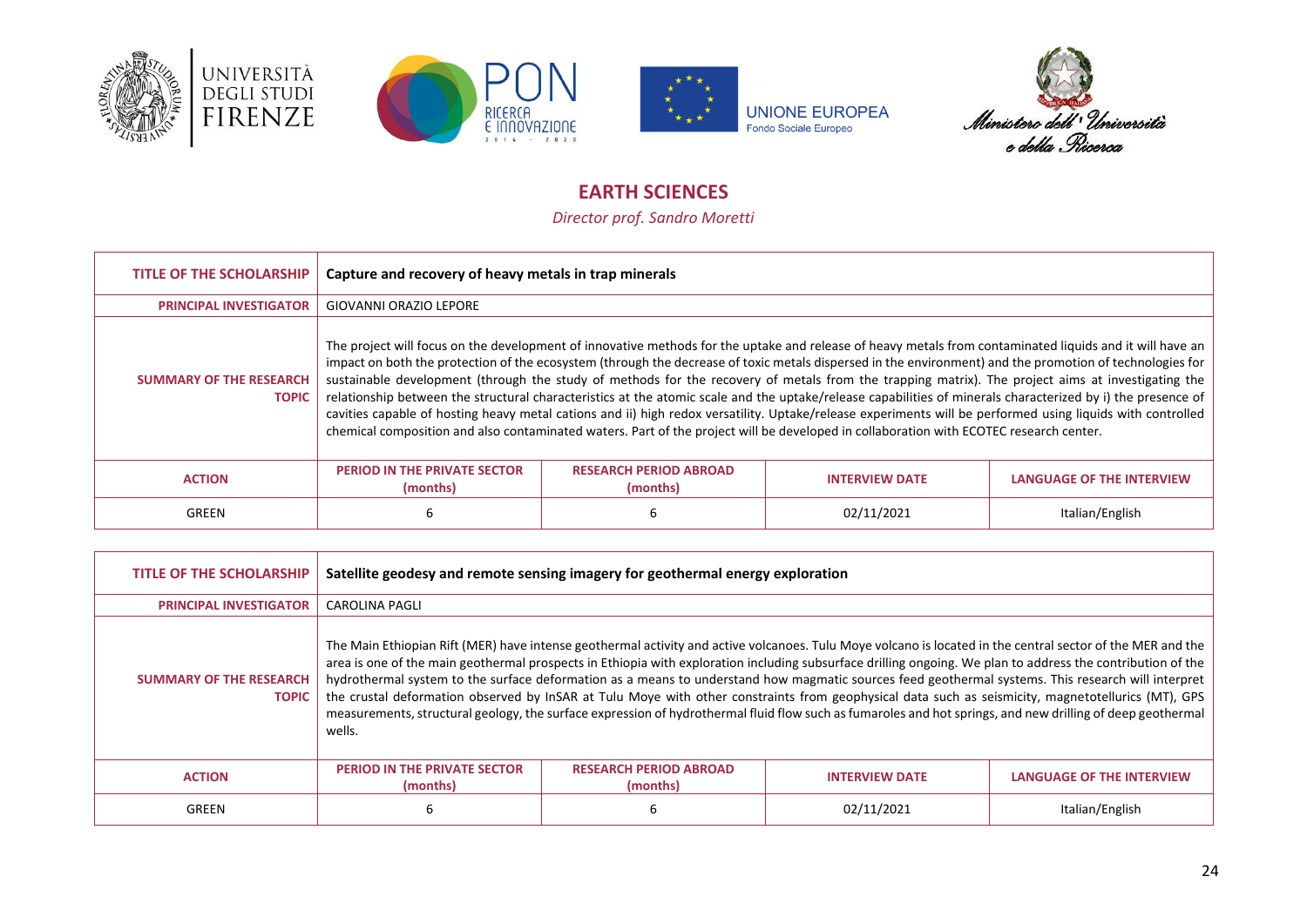







| <b>TITLE OF THE SCHOLARSHIP</b>                | The salt deposits of the Messinian as a possible resource of trace elements: prospects for use in the field pharmaceutical and industrial                                                                                                                                                                                                                                                                                                                                                                                                                                                                                                                                                                                                                                                                                                                                                                                                                                          |                                           |                       |                           |
|------------------------------------------------|------------------------------------------------------------------------------------------------------------------------------------------------------------------------------------------------------------------------------------------------------------------------------------------------------------------------------------------------------------------------------------------------------------------------------------------------------------------------------------------------------------------------------------------------------------------------------------------------------------------------------------------------------------------------------------------------------------------------------------------------------------------------------------------------------------------------------------------------------------------------------------------------------------------------------------------------------------------------------------|-------------------------------------------|-----------------------|---------------------------|
| <b>PRINCIPAL INVESTIGATOR</b>                  | <b>CLAUDIO NATALI</b>                                                                                                                                                                                                                                                                                                                                                                                                                                                                                                                                                                                                                                                                                                                                                                                                                                                                                                                                                              |                                           |                       |                           |
| <b>SUMMARY OF THE RESEARCH</b><br><b>TOPIC</b> | The PhD program is multidisciplinary and involves different skills such as geochemistry, petrography, mineralogy, physical chemistry, mining exploration and<br>so forth. The PhD student is required to 1) Carry out a mineralogical-petrographical characterization of the Messinian saline deposits to identify and quantify<br>the saline phases derived by advanced processes of evaporation (bittern salts), e.g. kainite, and leonite; 2) Develop specific analytical techniques to<br>determine selected trace elements in a highly complex matrix such as that of saline deposits; 3) Investigate the connate waters occurring during the<br>exploitation of the saline deposits to verify the enrichment of specific elements that can give more importance to the saline deposits and use them as tracers<br>in the mining explorations; 4) Set up extraction processes of those trace elements that can be useful in pharmaceutical, food and industrial applications. |                                           |                       |                           |
| <b>ACTION</b>                                  | <b>PERIOD IN THE PRIVATE SECTOR</b><br>(months)                                                                                                                                                                                                                                                                                                                                                                                                                                                                                                                                                                                                                                                                                                                                                                                                                                                                                                                                    | <b>RESEARCH PERIOD ABROAD</b><br>(months) | <b>INTERVIEW DATE</b> | LANGUAGE OF THE INTERVIEW |
| GREEN                                          | 6                                                                                                                                                                                                                                                                                                                                                                                                                                                                                                                                                                                                                                                                                                                                                                                                                                                                                                                                                                                  | ь                                         | 02/11/2021            | Italian/English           |

| <b>TITLE OF THE SCHOLARSHIP</b>                | Impact of climate change on hydrogeomorphological dynamics at basin and slope scale                                                                                                                                                                                                                                                                                                                                                                                                                                                                                                                                                                                                                                                                                                                                                                                        |                                           |                       |                                  |
|------------------------------------------------|----------------------------------------------------------------------------------------------------------------------------------------------------------------------------------------------------------------------------------------------------------------------------------------------------------------------------------------------------------------------------------------------------------------------------------------------------------------------------------------------------------------------------------------------------------------------------------------------------------------------------------------------------------------------------------------------------------------------------------------------------------------------------------------------------------------------------------------------------------------------------|-------------------------------------------|-----------------------|----------------------------------|
| <b>PRINCIPAL INVESTIGATOR</b>                  | <b>RICCARDO FANTI</b>                                                                                                                                                                                                                                                                                                                                                                                                                                                                                                                                                                                                                                                                                                                                                                                                                                                      |                                           |                       |                                  |
| <b>SUMMARY OF THE RESEARCH</b><br><b>TOPIC</b> | The aim of the research is to get operational protocols for the characterization and monitoring of geomorphological instability phenomena (erosion,<br>subsidence, slow-moving and rapid landslides) also through their numerical and conceptual modelling. This will be achieved by analysing the relationships<br>between the phenomena and surface and subsoil geo-hydrological conditions, looking at the triggering climatic factors (regional scale) and the definition of<br>event scenarios on significant events (slope scale). The research will use advanced remote sensing monitoring techniques to define the characteristics of<br>the phenomena, the relationships between their kinematics and the trend of geo-environmental variables (rainfall, hydrogeology in the unsaturated and<br>saturated zones) and short and long-term evolutionary scenarios. |                                           |                       |                                  |
| <b>ACTION</b>                                  | <b>PERIOD IN THE PRIVATE SECTOR</b><br>(months)                                                                                                                                                                                                                                                                                                                                                                                                                                                                                                                                                                                                                                                                                                                                                                                                                            | <b>RESEARCH PERIOD ABROAD</b><br>(months) | <b>INTERVIEW DATE</b> | <b>LANGUAGE OF THE INTERVIEW</b> |
| GREEN                                          | ь                                                                                                                                                                                                                                                                                                                                                                                                                                                                                                                                                                                                                                                                                                                                                                                                                                                                          |                                           | 02/11/2021            | Italian/English                  |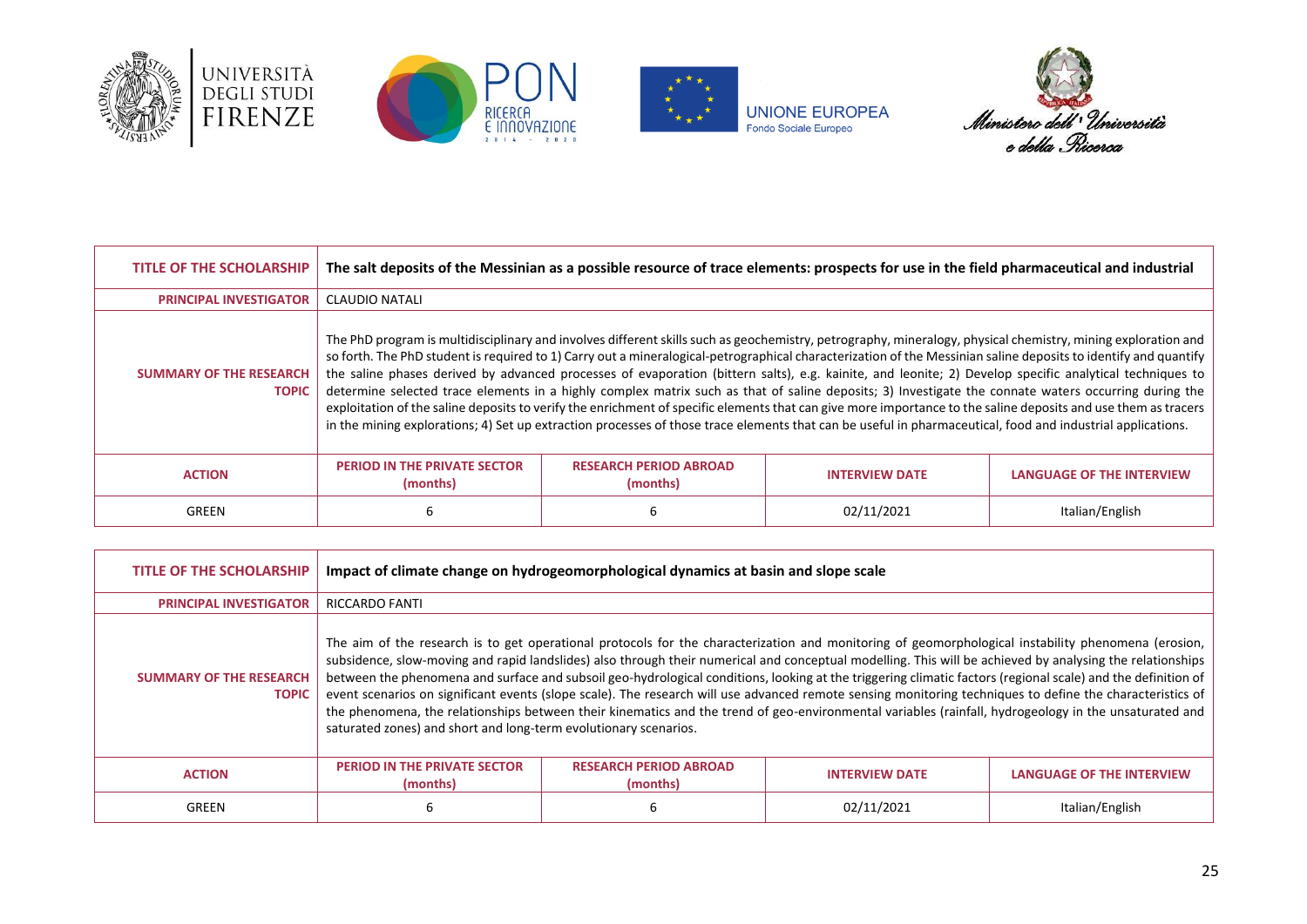







| <b>TITLE OF THE SCHOLARSHIP</b>                | Optimization of soil cover in landfills of municipal solid waste with sewage sludge and recirculation of leachate for the abatement of<br>diffuse biogas emissions into the atmosphere                                                                                                                                                                                                                                                                                                                                                                                                                                                                                                                                                                                                                                                                                                                                    |                                           |                       |                                  |
|------------------------------------------------|---------------------------------------------------------------------------------------------------------------------------------------------------------------------------------------------------------------------------------------------------------------------------------------------------------------------------------------------------------------------------------------------------------------------------------------------------------------------------------------------------------------------------------------------------------------------------------------------------------------------------------------------------------------------------------------------------------------------------------------------------------------------------------------------------------------------------------------------------------------------------------------------------------------------------|-------------------------------------------|-----------------------|----------------------------------|
| <b>PRINCIPAL INVESTIGATOR</b>                  | <b>FRANCO TASSI</b>                                                                                                                                                                                                                                                                                                                                                                                                                                                                                                                                                                                                                                                                                                                                                                                                                                                                                                       |                                           |                       |                                  |
| <b>SUMMARY OF THE RESEARCH</b><br><b>TOPIC</b> | The project aims to develop and optimize a treatment process for cover soils in municipal solid waste landfills involving sewage sludges and landfill leachates<br>in order to improve the efficiency of biodegradation processes affecting biogas, in a perspective of circular economy and environmental sustainability.<br>Moreover, the project will contribute to reducing the biogas diffuse emissions from landfill cover soils mitigating the impact of nuisance odors and harmful<br>gases at the local scale and the release of greenhouse gases at the global scale. The project will include laboratory experiments with a landfill small-scale<br>reproduction, field tests (6 months) to be performed in the Belvedere landfill (Legoli, Italy) and a training/research experience (at least 6 months) at the<br>Institute of Technology and Renewable Energies (ITER) in Tenerife (Canary Islands, Spain). |                                           |                       |                                  |
| <b>ACTION</b>                                  | <b>PERIOD IN THE PRIVATE SECTOR</b><br>(months)                                                                                                                                                                                                                                                                                                                                                                                                                                                                                                                                                                                                                                                                                                                                                                                                                                                                           | <b>RESEARCH PERIOD ABROAD</b><br>(months) | <b>INTERVIEW DATE</b> | <b>LANGUAGE OF THE INTERVIEW</b> |
| GREEN                                          | ь                                                                                                                                                                                                                                                                                                                                                                                                                                                                                                                                                                                                                                                                                                                                                                                                                                                                                                                         |                                           | 02/11/2021            | Italian/English                  |

| <b>TITLE OF THE SCHOLARSHIP</b>                | Design of an eco-compatible system for the restoration of stone artefacts                                                                                                                                                                                                                                                                                                                                                                                                                                                                                                                                                                                                                                                                                                                                                                                                                                                                                                                    |                                           |                       |                                  |
|------------------------------------------------|----------------------------------------------------------------------------------------------------------------------------------------------------------------------------------------------------------------------------------------------------------------------------------------------------------------------------------------------------------------------------------------------------------------------------------------------------------------------------------------------------------------------------------------------------------------------------------------------------------------------------------------------------------------------------------------------------------------------------------------------------------------------------------------------------------------------------------------------------------------------------------------------------------------------------------------------------------------------------------------------|-------------------------------------------|-----------------------|----------------------------------|
| <b>PRINCIPAL INVESTIGATOR</b>                  | <b>ORLANDO VASELLI</b>                                                                                                                                                                                                                                                                                                                                                                                                                                                                                                                                                                                                                                                                                                                                                                                                                                                                                                                                                                       |                                           |                       |                                  |
| <b>SUMMARY OF THE RESEARCH</b><br><b>TOPIC</b> | The project aims to identify and develop ecological and environmentally friendly materials for the cleaning, consolidation and protection of stone artifacts.<br>In particular, the materials developed will be derived from substances contained in biomass from agriculture, in order to satisfy two important conditions:<br>the reduced impact on both the environment and man and the use of products from renewable sources. Moreover, the project aims at developing strategies<br>(both new formulates and specific methodologies for the application of products) for improving: a) the efficacy and compatibility of the selected materials<br>with the stone substrate, which include marble, calcareous and siliceous stones, artificial stones; b) the durability of the conservation treatments under<br>different environmental conditions; c) the sustainable conservation of the historical-architectural heritage through the reduction of the climatic change<br>impacts. |                                           |                       |                                  |
| <b>ACTION</b>                                  | <b>PERIOD IN THE PRIVATE SECTOR</b><br>(months)                                                                                                                                                                                                                                                                                                                                                                                                                                                                                                                                                                                                                                                                                                                                                                                                                                                                                                                                              | <b>RESEARCH PERIOD ABROAD</b><br>(months) | <b>INTERVIEW DATE</b> | <b>LANGUAGE OF THE INTERVIEW</b> |
| <b>GREEN</b>                                   | 6                                                                                                                                                                                                                                                                                                                                                                                                                                                                                                                                                                                                                                                                                                                                                                                                                                                                                                                                                                                            | No                                        | 02/11/2021            | Italian/English                  |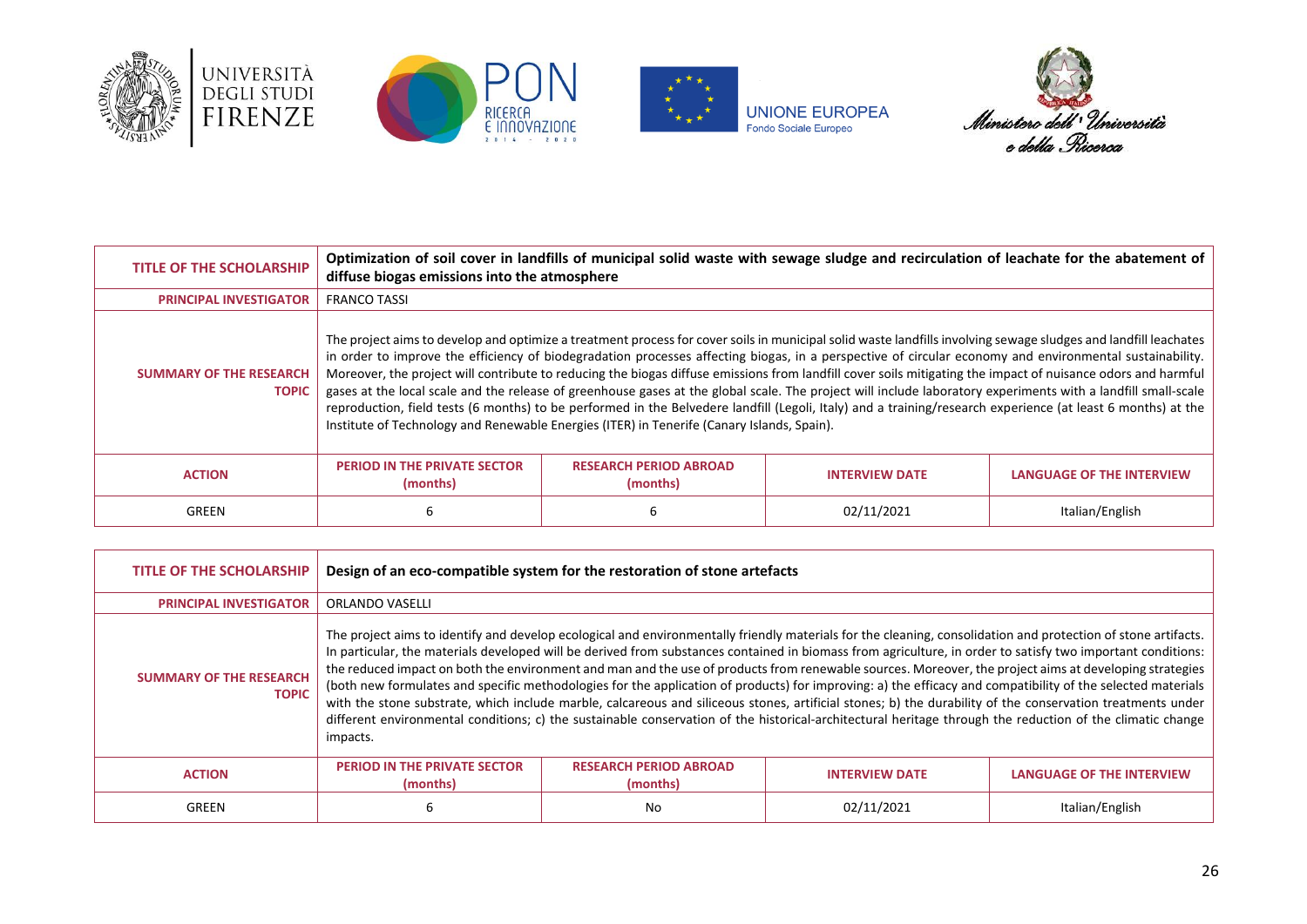







| <b>TITLE OF THE SCHOLARSHIP</b>                | sensing techniques                                                                                                                                                                                                                                                                                                                                                                                                                                                                                                                                                                                                                                                                                                                                                                                                                                                                                                                                                                                                   | Development of innovative methodologies for soil conservation through the application of erosive hydrological models and remote |                       |                                  |
|------------------------------------------------|----------------------------------------------------------------------------------------------------------------------------------------------------------------------------------------------------------------------------------------------------------------------------------------------------------------------------------------------------------------------------------------------------------------------------------------------------------------------------------------------------------------------------------------------------------------------------------------------------------------------------------------------------------------------------------------------------------------------------------------------------------------------------------------------------------------------------------------------------------------------------------------------------------------------------------------------------------------------------------------------------------------------|---------------------------------------------------------------------------------------------------------------------------------|-----------------------|----------------------------------|
| <b>PRINCIPAL INVESTIGATOR</b>                  | <b>FEDERICO RASPINI</b>                                                                                                                                                                                                                                                                                                                                                                                                                                                                                                                                                                                                                                                                                                                                                                                                                                                                                                                                                                                              |                                                                                                                                 |                       |                                  |
| <b>SUMMARY OF THE RESEARCH</b><br><b>TOPIC</b> | The research activities are within the field of soil conservation and protection from extreme climatic events that can have significant effects on the ground.<br>The aim is to provide tools for assessing the problem of soil erosion that could overcome some of the limitations present in the current state of the art.<br>The activities include the development, implementation and application of erosive hydrological models related to the conservation of the soil resource. The<br>activities include the implementation of procedures for the collection and management of data acquired through in situ surveys and remote sensing (e.g.,<br>Lidar and multi- and hyper-spectral drone sensors) and validation in test areas selected also with the support of the company involved, as well as the<br>assessment of the effectiveness and applicability of the proposed systems.<br>Impacts of the activities include human resources development and the reduction of the impacts of climate change. |                                                                                                                                 |                       |                                  |
| <b>ACTION</b>                                  | <b>PERIOD IN THE PRIVATE SECTOR</b><br>(months)                                                                                                                                                                                                                                                                                                                                                                                                                                                                                                                                                                                                                                                                                                                                                                                                                                                                                                                                                                      | <b>RESEARCH PERIOD ABROAD</b><br>(months)                                                                                       | <b>INTERVIEW DATE</b> | <b>LANGUAGE OF THE INTERVIEW</b> |
| GREEN                                          |                                                                                                                                                                                                                                                                                                                                                                                                                                                                                                                                                                                                                                                                                                                                                                                                                                                                                                                                                                                                                      |                                                                                                                                 | 02/11/2021            | Italian/English                  |

| <b>TITLE OF THE SCHOLARSHIP</b>                | THALLIUM: a Potential Toxic Element (PTE) of the third millennium                                                                                                                                                                                                                                                                                                                                                                                                                                                                                                                                                                                                                                                                                                                                                                                                                                                                   |                                           |                       |                           |
|------------------------------------------------|-------------------------------------------------------------------------------------------------------------------------------------------------------------------------------------------------------------------------------------------------------------------------------------------------------------------------------------------------------------------------------------------------------------------------------------------------------------------------------------------------------------------------------------------------------------------------------------------------------------------------------------------------------------------------------------------------------------------------------------------------------------------------------------------------------------------------------------------------------------------------------------------------------------------------------------|-------------------------------------------|-----------------------|---------------------------|
| <b>PRINCIPAL INVESTIGATOR</b>                  | SIMONE TOMMASINI                                                                                                                                                                                                                                                                                                                                                                                                                                                                                                                                                                                                                                                                                                                                                                                                                                                                                                                    |                                           |                       |                           |
| <b>SUMMARY OF THE RESEARCH</b><br><b>TOPIC</b> | The research project is focussed on creating an interdisciplinary approach in the field of environmental and earth sciences through the determination of the<br>chemical speciation and stable isotope composition of Thallium, an element with high toxicity even at low concentrations. The study will be carried out by<br>means of the identification of discriminating parameters between anthropogenic versus geogenic sources, in the different environmental matrices (rock<br>substrate, soil, water, airborne particulate). This will be finalized to create an analytical procedure apt to be applied in a variety of environmental and<br>geologic contexts characterized by potential Thallium hazard. The results of this research will have important scientific, social, and economic implications<br>concerning the policy of implementation of the Best Available Techniques (BAT) to prevent Thallium pollution. |                                           |                       |                           |
| <b>ACTION</b>                                  | <b>PERIOD IN THE PRIVATE SECTOR</b><br>(months)                                                                                                                                                                                                                                                                                                                                                                                                                                                                                                                                                                                                                                                                                                                                                                                                                                                                                     | <b>RESEARCH PERIOD ABROAD</b><br>(months) | <b>INTERVIEW DATE</b> | LANGUAGE OF THE INTERVIEW |
| GREEN                                          | 6                                                                                                                                                                                                                                                                                                                                                                                                                                                                                                                                                                                                                                                                                                                                                                                                                                                                                                                                   |                                           | 02/11/2021            | Italian/English           |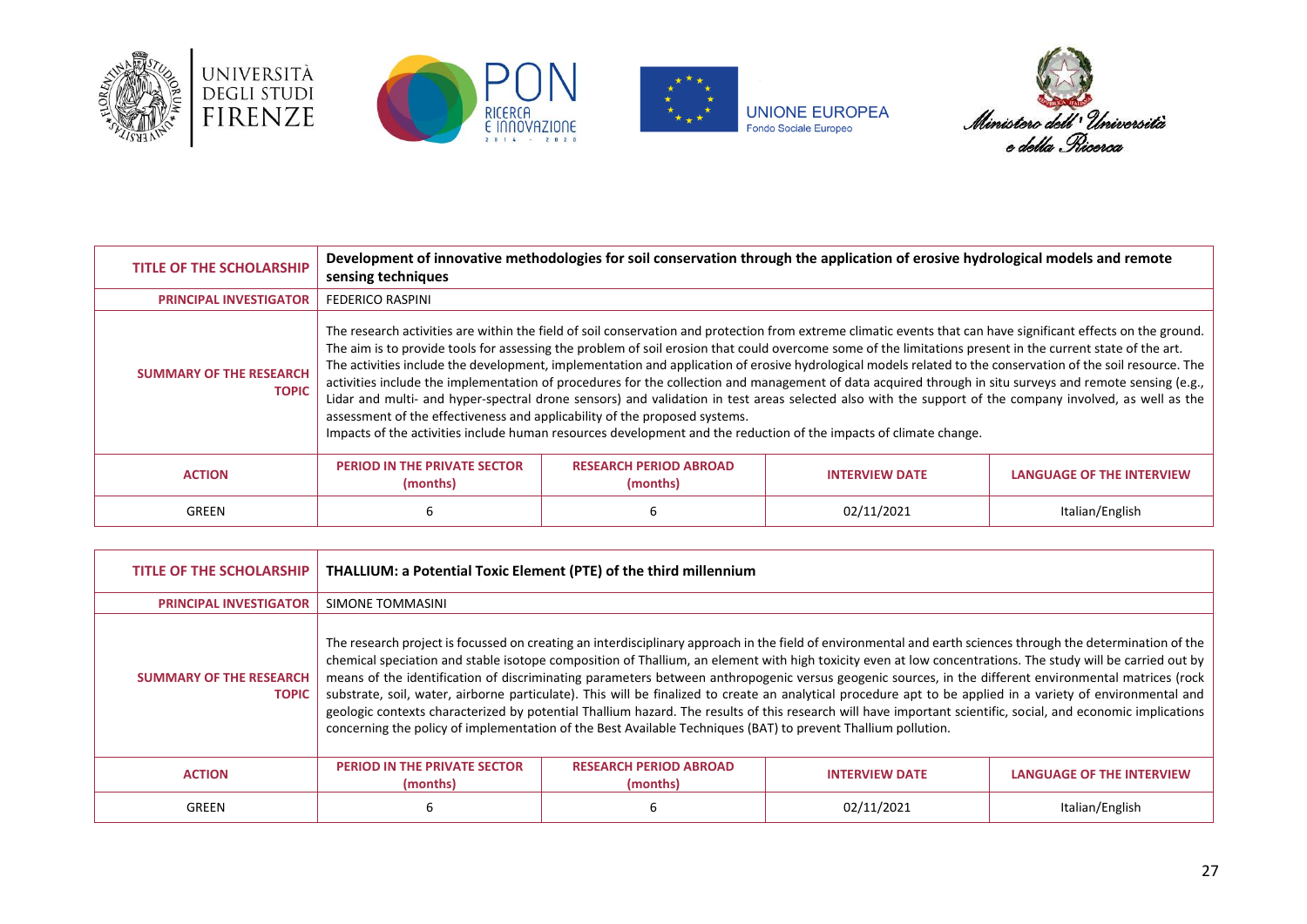







# **DEVELOPMENT ECONOMICS AND LOCAL SYSTEMS (DELOS)**

*Director prof. Donato Romano*

<span id="page-27-0"></span>

| <b>TITLE OF THE SCHOLARSHIP</b>                | Digital innovation and green economy for the sustainable transition. Focus on creative industries and gamification                                                                                                                                                                                                                                                                                                                                                                                                                                                                                                                                                                                                                                                                                                                                                                                                            |                                           |                       |                                  |
|------------------------------------------------|-------------------------------------------------------------------------------------------------------------------------------------------------------------------------------------------------------------------------------------------------------------------------------------------------------------------------------------------------------------------------------------------------------------------------------------------------------------------------------------------------------------------------------------------------------------------------------------------------------------------------------------------------------------------------------------------------------------------------------------------------------------------------------------------------------------------------------------------------------------------------------------------------------------------------------|-------------------------------------------|-----------------------|----------------------------------|
| <b>PRINCIPAL INVESTIGATOR</b>                  | LUCIANA LAZZERETTI                                                                                                                                                                                                                                                                                                                                                                                                                                                                                                                                                                                                                                                                                                                                                                                                                                                                                                            |                                           |                       |                                  |
| <b>SUMMARY OF THE RESEARCH</b><br><b>TOPIC</b> | Digital innovations can be key to the green transition. The project analyses how digital innovations (apps, web-based products, video games, etc) can<br>promote sustainable transition. These innovations are developed in creative sectors (software, video games, ICT) and have spillovers in many contexts<br>(education, entertainment, cultural industries (museums)). Through digital storytelling, they tell stories and bring experiences to life, facilitating the<br>sustainable transition. The project aims to investigate how digital innovations in the creative and cultural industries can facilitate the transition towards<br>sustainable economic development. It focuses on innovation and technology transfer between research and businesses, through cross-sectoral cross-<br>fertilization processes in four industries: digitalization, green economy, cultural and creative industries, education. |                                           |                       |                                  |
| <b>ACTION</b>                                  | <b>PERIOD IN THE PRIVATE SECTOR</b><br>(months)                                                                                                                                                                                                                                                                                                                                                                                                                                                                                                                                                                                                                                                                                                                                                                                                                                                                               | <b>RESEARCH PERIOD ABROAD</b><br>(months) | <b>INTERVIEW DATE</b> | <b>LANGUAGE OF THE INTERVIEW</b> |
| GREEN                                          | 6                                                                                                                                                                                                                                                                                                                                                                                                                                                                                                                                                                                                                                                                                                                                                                                                                                                                                                                             |                                           | 03/11/2021            | English                          |

| <b>TITLE OF THE SCHOLARSHIP</b>                | Environmental sustainability and social inclusiveness of blockchain-based solutions in the agri-food system                                                                                                                                                                                                                                                                                                                                                                                                                                                                                                                                                                    |                                           |                       |                                  |
|------------------------------------------------|--------------------------------------------------------------------------------------------------------------------------------------------------------------------------------------------------------------------------------------------------------------------------------------------------------------------------------------------------------------------------------------------------------------------------------------------------------------------------------------------------------------------------------------------------------------------------------------------------------------------------------------------------------------------------------|-------------------------------------------|-----------------------|----------------------------------|
| <b>PRINCIPAL INVESTIGATOR</b>                  | DONATO ROMANO                                                                                                                                                                                                                                                                                                                                                                                                                                                                                                                                                                                                                                                                  |                                           |                       |                                  |
| <b>SUMMARY OF THE RESEARCH</b><br><b>TOPIC</b> | The key challenge in the agrifood systems is to make provision and verification of information efficiently along supply chains, ensuring transparency, security<br>and accountability for all involved stakeholders. The project will systematically assess blockchain-based solutions for the agrifood system in relevant<br>dimensions such as technical, socio-economic, environmental and regulatory-institutional dimensions, with a focus on traceability and certification. This is<br>meant to favor more sustainable solutions through a reduction of food waste and loss, preservation of quality and identity along the value chains, prevention<br>of food frauds. |                                           |                       |                                  |
| <b>ACTION</b>                                  | <b>PERIOD IN THE PRIVATE SECTOR</b><br>(months)                                                                                                                                                                                                                                                                                                                                                                                                                                                                                                                                                                                                                                | <b>RESEARCH PERIOD ABROAD</b><br>(months) | <b>INTERVIEW DATE</b> | <b>LANGUAGE OF THE INTERVIEW</b> |
| GREEN                                          | 6                                                                                                                                                                                                                                                                                                                                                                                                                                                                                                                                                                                                                                                                              | 9                                         | 03/11/2021            | English                          |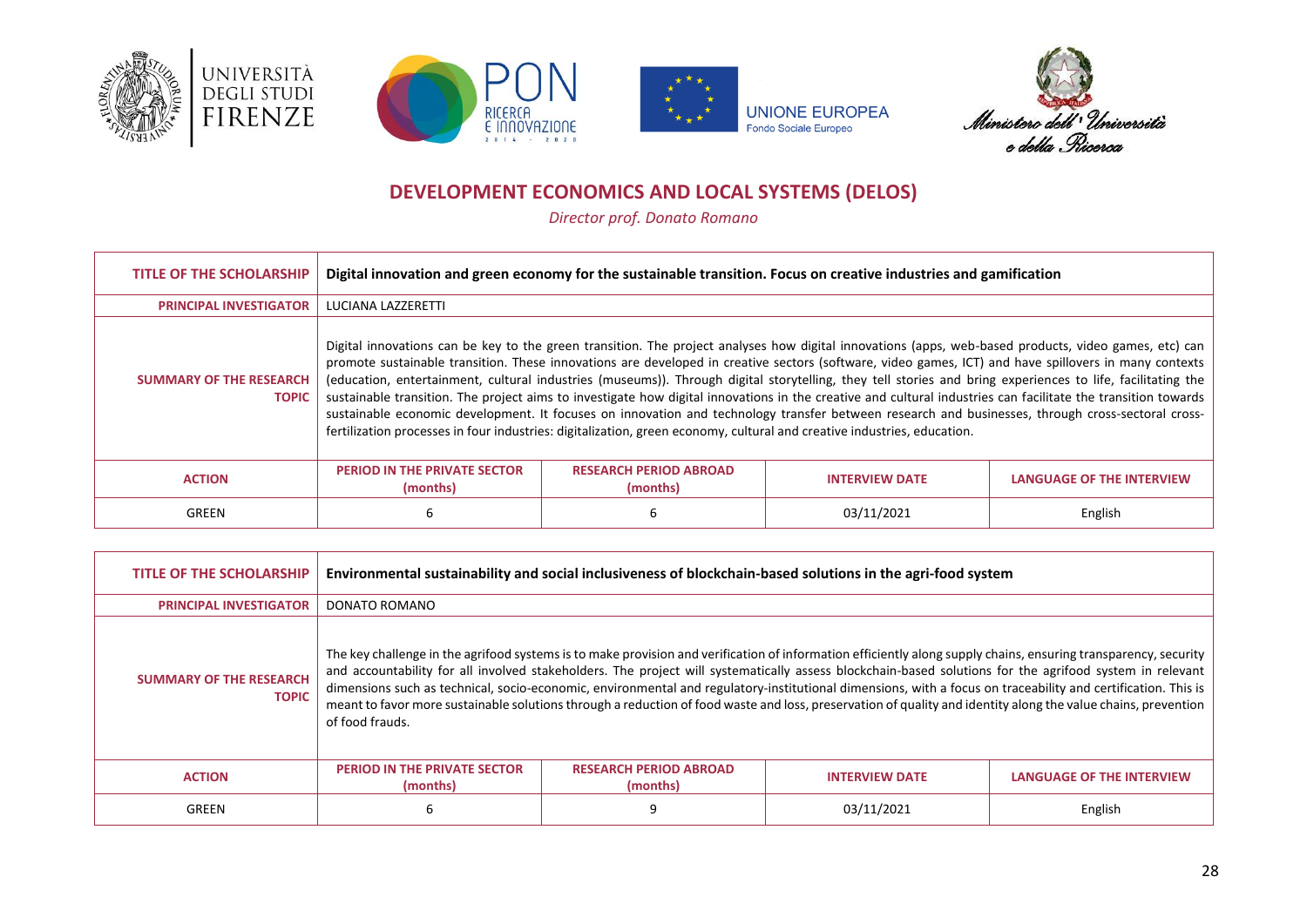







# **LEGAL SCIENCES**

*Director prof. Alessandro Simoni*

<span id="page-28-0"></span>

| <b>TITLE OF THE SCHOLARSHIP</b>                | The implementation of the blockchain in green procurement: new legal rules and administrative practices to support environmental<br>sustainability |                                           |                                                                                                                                                                                                                                                                                                                                                                                                                                                       |                           |
|------------------------------------------------|----------------------------------------------------------------------------------------------------------------------------------------------------|-------------------------------------------|-------------------------------------------------------------------------------------------------------------------------------------------------------------------------------------------------------------------------------------------------------------------------------------------------------------------------------------------------------------------------------------------------------------------------------------------------------|---------------------------|
| <b>PRINCIPAL INVESTIGATOR</b>                  | <b>GIUSEPPE MOBILIO</b>                                                                                                                            |                                           |                                                                                                                                                                                                                                                                                                                                                                                                                                                       |                           |
| <b>SUMMARY OF THE RESEARCH</b><br><b>TOPIC</b> |                                                                                                                                                    |                                           | The research proposed must be oriented towards the analysis - in a comparative and/or interdisciplinary perspective - of the legal rules and administrative<br>practices concerning the use of the blockchain within "green procurement", with special regard to understanding whether and how this technology can<br>effectively replace, in the context of public procurement, the solutions based on electronic platforms or traditional contracts |                           |
| <b>ACTION</b>                                  | <b>PERIOD IN THE PRIVATE SECTOR</b><br>(months)                                                                                                    | <b>RESEARCH PERIOD ABROAD</b><br>(months) | <b>INTERVIEW DATE</b>                                                                                                                                                                                                                                                                                                                                                                                                                                 | LANGUAGE OF THE INTERVIEW |
| GREEN                                          | ь                                                                                                                                                  | b                                         | 02/11/2021                                                                                                                                                                                                                                                                                                                                                                                                                                            | Italian/English           |

| <b>TITLE OF THE SCHOLARSHIP</b>                | perspectives                                                                                                                                                                                                                                                                                                                                                                                                                                                                                                                                                                                  |                                           | Legal models and regulatory instruments in the winery sector in the context of the ecological transition: comparative and interdisciplinary |                                  |
|------------------------------------------------|-----------------------------------------------------------------------------------------------------------------------------------------------------------------------------------------------------------------------------------------------------------------------------------------------------------------------------------------------------------------------------------------------------------------------------------------------------------------------------------------------------------------------------------------------------------------------------------------------|-------------------------------------------|---------------------------------------------------------------------------------------------------------------------------------------------|----------------------------------|
| <b>PRINCIPAL INVESTIGATOR</b>                  | ALESSANDRO SIMONI                                                                                                                                                                                                                                                                                                                                                                                                                                                                                                                                                                             |                                           |                                                                                                                                             |                                  |
| <b>SUMMARY OF THE RESEARCH</b><br><b>TOPIC</b> | The research proposed must aim at investigating the problems concerning the development of a legal framework for the regulation of production and<br>marketing processes within the wine sector that can accommodate as well environmental protection standards. The projects must give priority to topics<br>and methodologies that can contribute to a better understanding of the national legal context through the comparison with other legal systems (also non-<br>European ones) and/or the integration with perspectives borrowed from other branches of knowledge, e.g., economics. |                                           |                                                                                                                                             |                                  |
| <b>ACTION</b>                                  | <b>PERIOD IN THE PRIVATE SECTOR</b><br>(months)                                                                                                                                                                                                                                                                                                                                                                                                                                                                                                                                               | <b>RESEARCH PERIOD ABROAD</b><br>(months) | <b>INTERVIEW DATE</b>                                                                                                                       | <b>LANGUAGE OF THE INTERVIEW</b> |
| GREEN                                          | 6                                                                                                                                                                                                                                                                                                                                                                                                                                                                                                                                                                                             |                                           | 02/11/2021                                                                                                                                  | Italian/English                  |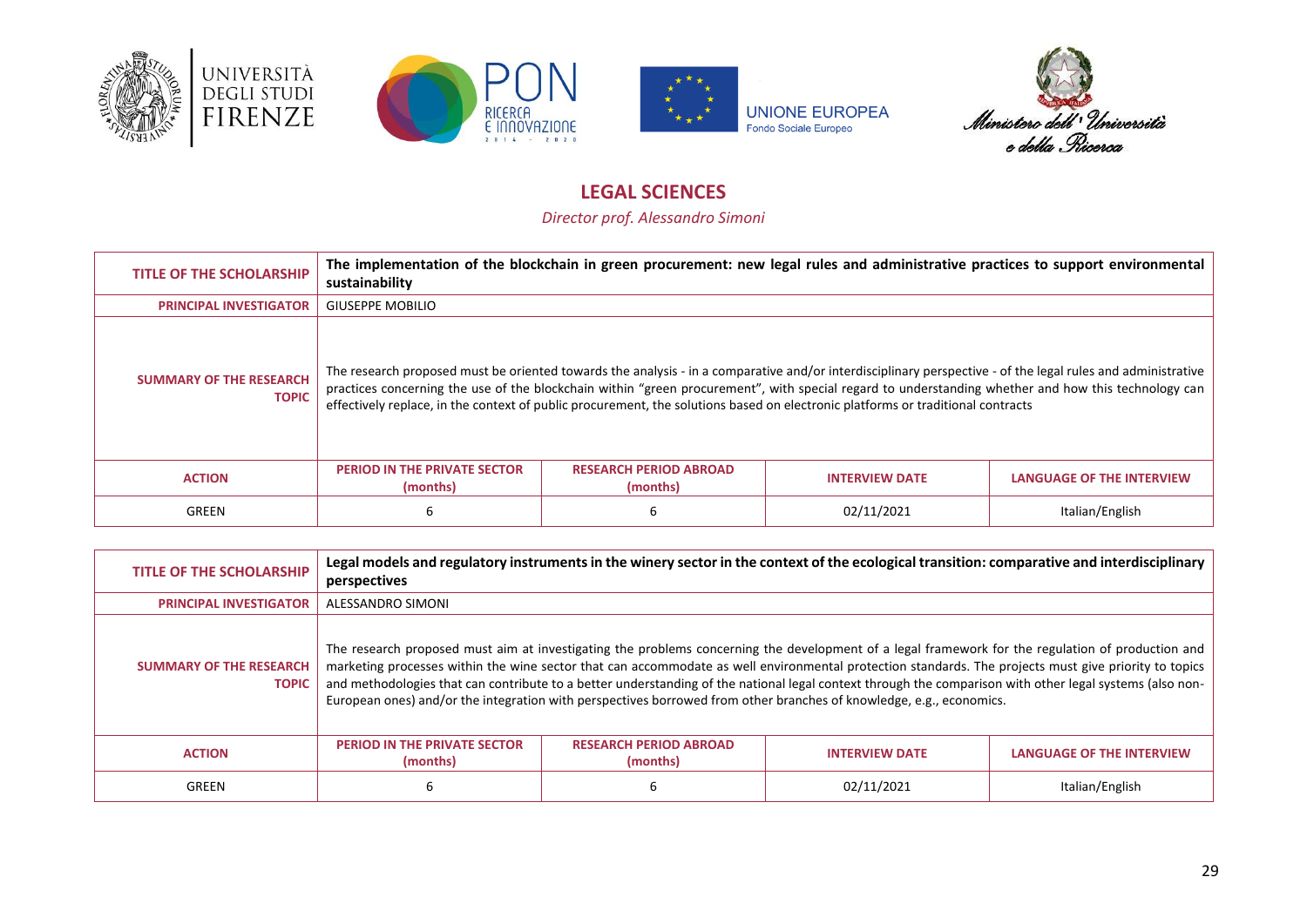







| <b>TITLE OF THE SCHOLARSHIP</b>                | Sanctions and economic incentives in the promotion of sustainable fishery and aquaculture: comparison of models and national practices<br>within the Common Fisheries Policy |                                           |                                                                                                                                                                                                                                                                                                          |                                  |
|------------------------------------------------|------------------------------------------------------------------------------------------------------------------------------------------------------------------------------|-------------------------------------------|----------------------------------------------------------------------------------------------------------------------------------------------------------------------------------------------------------------------------------------------------------------------------------------------------------|----------------------------------|
| <b>PRINCIPAL INVESTIGATOR</b>                  | ALESSANDRO SIMONI                                                                                                                                                            |                                           |                                                                                                                                                                                                                                                                                                          |                                  |
| <b>SUMMARY OF THE RESEARCH</b><br><b>TOPIC</b> | and/or interdisciplinary methodologies                                                                                                                                       |                                           | The research proposed must contribute to the understanding of the potential of the different normative techniques in ensuring the effectiveness of<br>environmental protection standards within fishery and aquaculture, through comparative studies (that can cover EU as well as non-EU member states) |                                  |
| <b>ACTION</b>                                  | <b>PERIOD IN THE PRIVATE SECTOR</b><br>(months)                                                                                                                              | <b>RESEARCH PERIOD ABROAD</b><br>(months) | <b>INTERVIEW DATE</b>                                                                                                                                                                                                                                                                                    | <b>LANGUAGE OF THE INTERVIEW</b> |
| GREEN                                          | ь                                                                                                                                                                            | b                                         | 02/11/2021                                                                                                                                                                                                                                                                                               | Italian/English                  |

| <b>TITLE OF THE SCHOLARSHIP</b>                | Regulation of outdoor sports activities in the mountains and environmental sustainability: a comparison of models and practices in the<br>Alpine region |                                           |                                                                                                                                                                                                                                                                                                                 |                           |
|------------------------------------------------|---------------------------------------------------------------------------------------------------------------------------------------------------------|-------------------------------------------|-----------------------------------------------------------------------------------------------------------------------------------------------------------------------------------------------------------------------------------------------------------------------------------------------------------------|---------------------------|
| <b>PRINCIPAL INVESTIGATOR</b>                  | ALESSANDRO SIMONI                                                                                                                                       |                                           |                                                                                                                                                                                                                                                                                                                 |                           |
| <b>SUMMARY OF THE RESEARCH</b><br><b>TOPIC</b> | recreational activities.                                                                                                                                |                                           | The research proposed will have to contribute to the understanding of the effectiveness levels and economic implications of the different normative<br>techniques and practices that can be found in the Alpine region with regard to the protection of the environment against the impact of winter sports and |                           |
| <b>ACTION</b>                                  | <b>PERIOD IN THE PRIVATE SECTOR</b><br>(months)                                                                                                         | <b>RESEARCH PERIOD ABROAD</b><br>(months) | <b>INTERVIEW DATE</b>                                                                                                                                                                                                                                                                                           | LANGUAGE OF THE INTERVIEW |
| <b>GREEN</b>                                   | ь                                                                                                                                                       |                                           | 02/11/2021                                                                                                                                                                                                                                                                                                      | Italian/English           |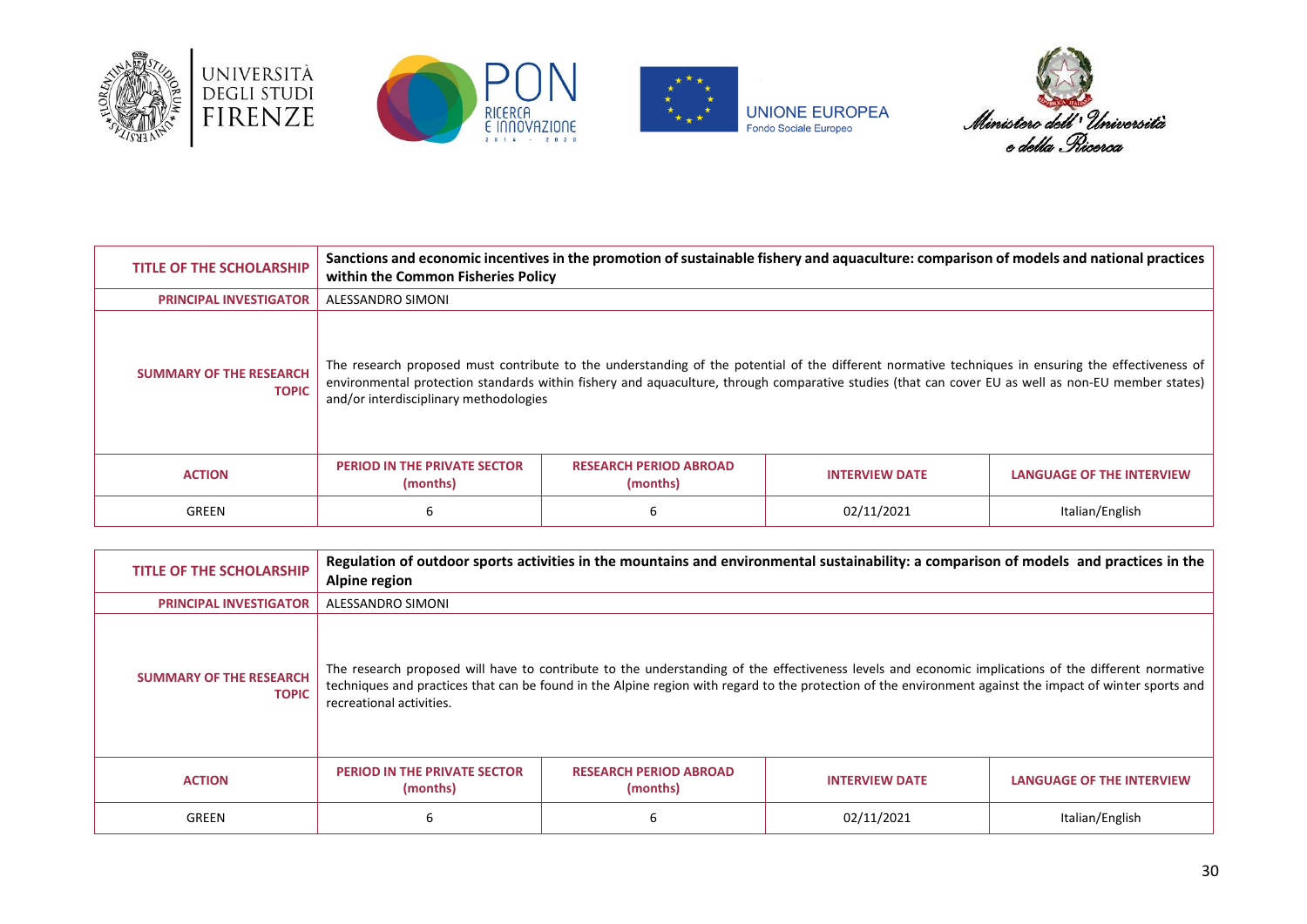







### **ARCHITECTURE AND DESIGN CULTURES, KNOWLEDGE AND SAFEGUARDING OF CULTURAL HERITAGE**

*Director prof. Francesco Collotti*

<span id="page-30-0"></span>

| <b>TITLE OF THE SCHOLARSHIP</b>                | Seaside Towns - Survey and investigation by the sea, safeguarding the system of small Mediterranean coastal towns                                                                                                                                                                                                                                                                                                                                                                                                                                                                                                                                                                                                                                                                                                                                                                                                                                                                                                                                                      |                                           |                       |                                  |
|------------------------------------------------|------------------------------------------------------------------------------------------------------------------------------------------------------------------------------------------------------------------------------------------------------------------------------------------------------------------------------------------------------------------------------------------------------------------------------------------------------------------------------------------------------------------------------------------------------------------------------------------------------------------------------------------------------------------------------------------------------------------------------------------------------------------------------------------------------------------------------------------------------------------------------------------------------------------------------------------------------------------------------------------------------------------------------------------------------------------------|-------------------------------------------|-----------------------|----------------------------------|
| <b>PRINCIPAL INVESTIGATOR</b>                  | <b>FRANCESCO COLLOTTI</b>                                                                                                                                                                                                                                                                                                                                                                                                                                                                                                                                                                                                                                                                                                                                                                                                                                                                                                                                                                                                                                              |                                           |                       |                                  |
| <b>SUMMARY OF THE RESEARCH</b><br><b>TOPIC</b> | In a context of digital and ecologic transition, considering strategies to reduce the effects of climate change, preserving the coastal biodiversity and improving<br>green actions for a better environment focusing on the sea, the water and the human and urban settlement, the research aims to define a sustainable<br>approach for the Mediterranean city. The target of the programme is first of all the building of a researcher's and professional profile devoted to the analysis<br>of the relations' system connecting coast, sea floor, and human/urban settlement from the point of view of the waterfront considering the urban structure<br>of the seaside towns. The research's project involves transdisciplinary themes connecting architecture, landscape and urban planning, geography, focused<br>on the common target of environmental safeguarding/regeneration of coastal degraded or polluted contexts. Near traditional tools of investigation, the<br>research requires surveys/simulations using digital technologies from the seaside. |                                           |                       |                                  |
| <b>ACTION</b>                                  | <b>PERIOD IN THE PRIVATE SECTOR</b><br>(months)                                                                                                                                                                                                                                                                                                                                                                                                                                                                                                                                                                                                                                                                                                                                                                                                                                                                                                                                                                                                                        | <b>RESEARCH PERIOD ABROAD</b><br>(months) | <b>INTERVIEW DATE</b> | <b>LANGUAGE OF THE INTERVIEW</b> |
| GREEN                                          | 6                                                                                                                                                                                                                                                                                                                                                                                                                                                                                                                                                                                                                                                                                                                                                                                                                                                                                                                                                                                                                                                                      |                                           | 03/11/2021            | Italian/English                  |

| <b>TITLE OF THE SCHOLARSHIP</b>                | Sustainable Heritage: the value of sustainability for the conservation and management of cultural and natural heritage sites                                                                                                                                                                                                                                                                                                                                                                                                                                                                                                                                                                                                                                                                                                                                                                                                                                        |                                           |                       |                                  |
|------------------------------------------------|---------------------------------------------------------------------------------------------------------------------------------------------------------------------------------------------------------------------------------------------------------------------------------------------------------------------------------------------------------------------------------------------------------------------------------------------------------------------------------------------------------------------------------------------------------------------------------------------------------------------------------------------------------------------------------------------------------------------------------------------------------------------------------------------------------------------------------------------------------------------------------------------------------------------------------------------------------------------|-------------------------------------------|-----------------------|----------------------------------|
| <b>PRINCIPAL INVESTIGATOR</b>                  | SUSANNA CACCIA GHERARDINI                                                                                                                                                                                                                                                                                                                                                                                                                                                                                                                                                                                                                                                                                                                                                                                                                                                                                                                                           |                                           |                       |                                  |
| <b>SUMMARY OF THE RESEARCH</b><br><b>TOPIC</b> | The research is aimed at defining sustainable approaches for the management of World Heritage sites regarding the objectives of the United Nations 2030<br>Agenda. Particular emphasis will be given to green issues related to the impact of climate change on cultural and natural heritage and risk management and<br>energy improvement of cultural heritage. It is also intended to verify the effectiveness of the use of sustainable products in the restoration sector, produced<br>and implemented with respect for the material authenticity of architectural artefacts as required in the management of sites recognised as universal<br>heritage. Particular attention will be paid to the production chain by analysing both the actual sustainability of the individual product made and its real<br>effectiveness in terms of conservation and proof of time, also through simulations carried out using digital and augmented reality technologies. |                                           |                       |                                  |
| <b>ACTION</b>                                  | <b>PERIOD IN THE PRIVATE SECTOR</b><br>(months)                                                                                                                                                                                                                                                                                                                                                                                                                                                                                                                                                                                                                                                                                                                                                                                                                                                                                                                     | <b>RESEARCH PERIOD ABROAD</b><br>(months) | <b>INTERVIEW DATE</b> | <b>LANGUAGE OF THE INTERVIEW</b> |
| GREEN                                          | 6                                                                                                                                                                                                                                                                                                                                                                                                                                                                                                                                                                                                                                                                                                                                                                                                                                                                                                                                                                   |                                           | 03/11/2021            | Italian/English/french           |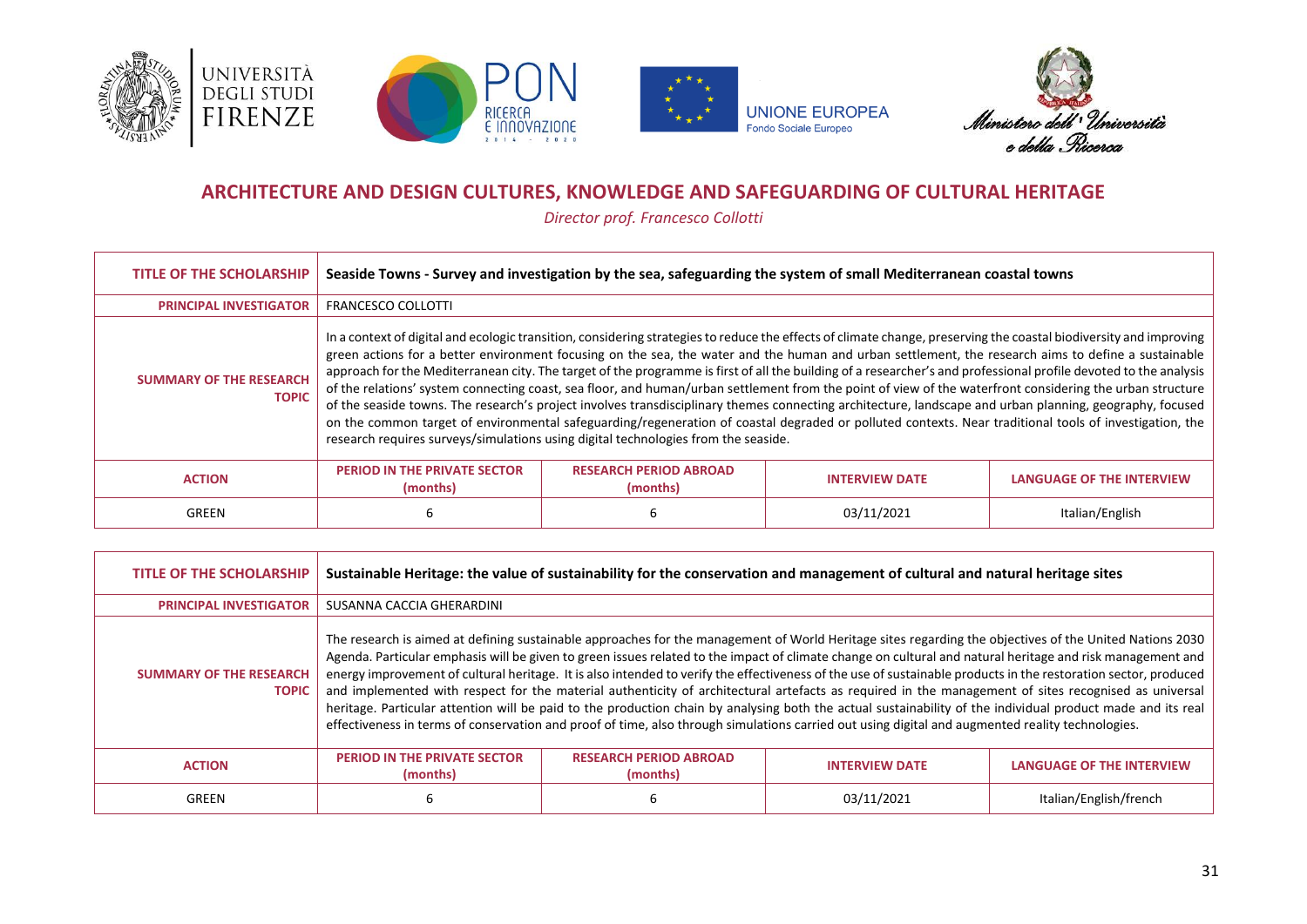







| <b>TITLE OF THE SCHOLARSHIP</b>                | Interoperability between structural models and BIM for the safeguard of cultural heritage                                                                                                                                                                                                                                                                                                                                                                                                                                                                                                                                                                                                                                                                                                                                                                                                                                                                                                                             |                                           |                       |                                  |
|------------------------------------------------|-----------------------------------------------------------------------------------------------------------------------------------------------------------------------------------------------------------------------------------------------------------------------------------------------------------------------------------------------------------------------------------------------------------------------------------------------------------------------------------------------------------------------------------------------------------------------------------------------------------------------------------------------------------------------------------------------------------------------------------------------------------------------------------------------------------------------------------------------------------------------------------------------------------------------------------------------------------------------------------------------------------------------|-------------------------------------------|-----------------------|----------------------------------|
| <b>PRINCIPAL INVESTIGATOR</b>                  | <b>MARCO TANGANELLI</b>                                                                                                                                                                                                                                                                                                                                                                                                                                                                                                                                                                                                                                                                                                                                                                                                                                                                                                                                                                                               |                                           |                       |                                  |
| <b>SUMMARY OF THE RESEARCH</b><br><b>TOPIC</b> | The project aims to the creation of a new profile able to respond to the renewal needs within the researcher figure inside the building process. The study is<br>targeted to the optimization of the interoperability within software concerning building information management (BIM) and software for structural analysis.<br>H-BIM models found the maximum diffusion referring to the existing cultural heritage, historical and monumental buildings. Although the existence of an<br>acknowledged exchange model (IFC model), in the information transfer to the structural software several limits or gaps exist, justified by multiple factors<br>that the project aims to confront. The presented research project supplies a specific knowledge for the formation of a researcher with enabling technologies'<br>expertise, with advanced skills in the field of digitalization for the cultural heritage and the assessment of the structural vulnerability of the historical and<br>monumental buildings. |                                           |                       |                                  |
| <b>ACTION</b>                                  | <b>PERIOD IN THE PRIVATE SECTOR</b><br>(months)                                                                                                                                                                                                                                                                                                                                                                                                                                                                                                                                                                                                                                                                                                                                                                                                                                                                                                                                                                       | <b>RESEARCH PERIOD ABROAD</b><br>(months) | <b>INTERVIEW DATE</b> | <b>LANGUAGE OF THE INTERVIEW</b> |
| INNOVATION                                     | ь                                                                                                                                                                                                                                                                                                                                                                                                                                                                                                                                                                                                                                                                                                                                                                                                                                                                                                                                                                                                                     |                                           | 03/11/2021            | Italian/English                  |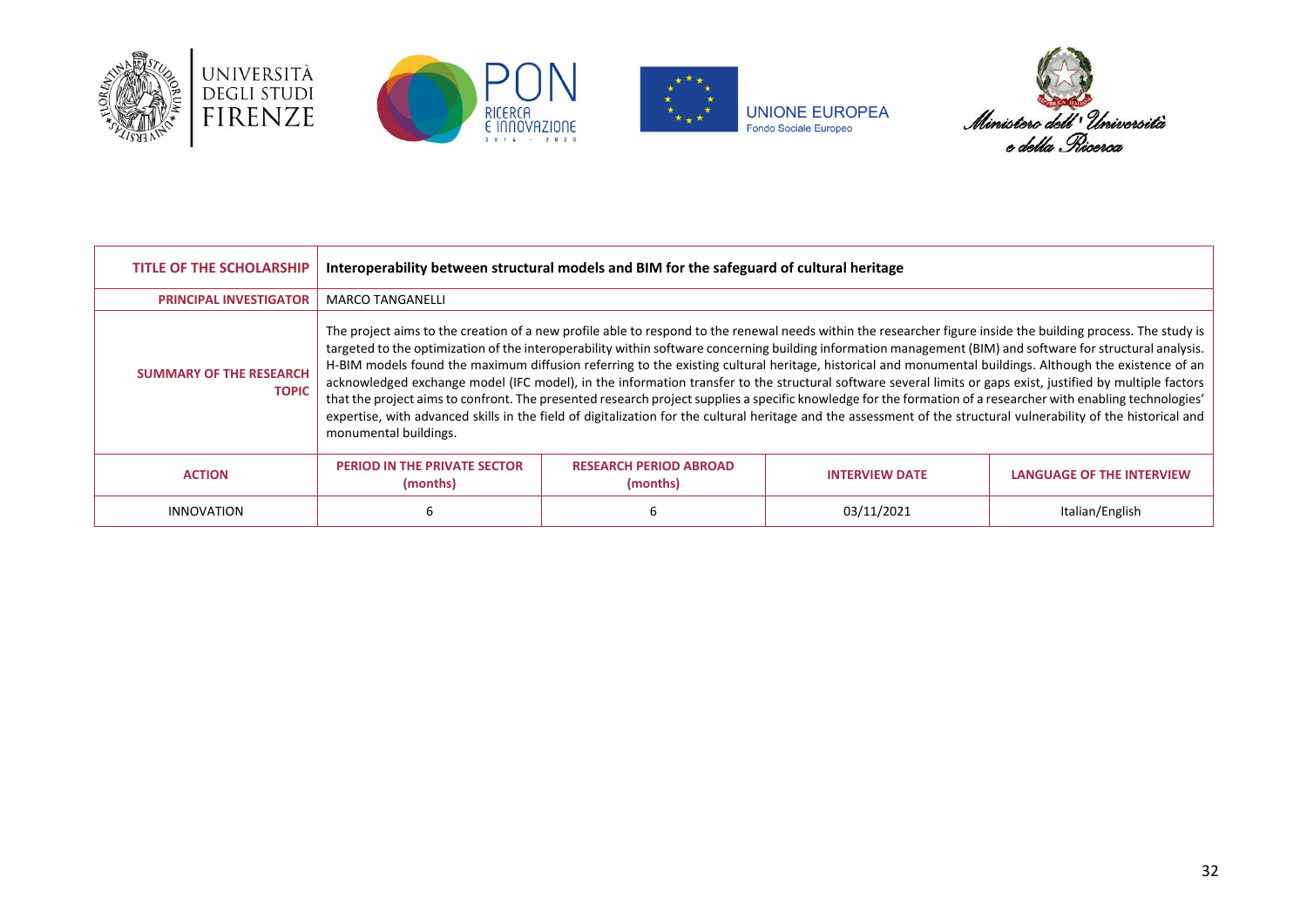







### **SUSTAINABLE MANAGEMENT OF AGRICULTURAL RESOURCHES, FORESTRY AND FOOD**

*Director prof. Erminio Monteleone*

<span id="page-32-0"></span>

| <b>TITLE OF THE SCHOLARSHIP</b>                | Development and implementation of a drone-based system for greenhouse gases monitoring and mitigation in livestock farming                                                                                                                                                                                                                                                                                                                                                                                                                                                                                                                                                                                 |                                           |                       |                                  |
|------------------------------------------------|------------------------------------------------------------------------------------------------------------------------------------------------------------------------------------------------------------------------------------------------------------------------------------------------------------------------------------------------------------------------------------------------------------------------------------------------------------------------------------------------------------------------------------------------------------------------------------------------------------------------------------------------------------------------------------------------------------|-------------------------------------------|-----------------------|----------------------------------|
| <b>PRINCIPAL INVESTIGATOR</b>                  | <b>MATTEO BARBARI</b>                                                                                                                                                                                                                                                                                                                                                                                                                                                                                                                                                                                                                                                                                      |                                           |                       |                                  |
| <b>SUMMARY OF THE RESEARCH</b><br><b>TOPIC</b> | The project aims at studying innovative drone-based systems to monitor GHGs emissions and air pollutants in livestock farms. The research project involves<br>the development and validation, in the laboratory and in the field, of this new system. The PhD candidate will acquire expertise in multiple fields: monitoring<br>and mitigation of GHGs emissions in livestock systems, study and design of monitoring networks at the enterprise level, integration of agronomical and<br>engineering knowledge.<br>The innovation promoted by the project is implemented through the placement on the market of a new system for the sustainable management of livestock<br>productions at a farm scale. |                                           |                       |                                  |
| <b>ACTION</b>                                  | PERIOD IN THE PRIVATE SECTOR<br>(months)                                                                                                                                                                                                                                                                                                                                                                                                                                                                                                                                                                                                                                                                   | <b>RESEARCH PERIOD ABROAD</b><br>(months) | <b>INTERVIEW DATE</b> | <b>LANGUAGE OF THE INTERVIEW</b> |
| GREEN                                          | ь                                                                                                                                                                                                                                                                                                                                                                                                                                                                                                                                                                                                                                                                                                          | No                                        | 02/11/2021            | Italian/English                  |

| <b>TITLE OF THE SCHOLARSHIP</b>                | Towards a sustainable management of Water-Energy-Food-Ecosystems (WEFE) Nexus for Rural Communities of Mediterranean |                                                                                                                                                                                                                                                                                                                                                               |                                                                                                                                                                                                                                                                                                                                                                                                                                                                                                                                                                                                                                                                   |                                  |
|------------------------------------------------|----------------------------------------------------------------------------------------------------------------------|---------------------------------------------------------------------------------------------------------------------------------------------------------------------------------------------------------------------------------------------------------------------------------------------------------------------------------------------------------------|-------------------------------------------------------------------------------------------------------------------------------------------------------------------------------------------------------------------------------------------------------------------------------------------------------------------------------------------------------------------------------------------------------------------------------------------------------------------------------------------------------------------------------------------------------------------------------------------------------------------------------------------------------------------|----------------------------------|
| <b>PRINCIPAL INVESTIGATOR</b>                  | ELENA BRESCI                                                                                                         |                                                                                                                                                                                                                                                                                                                                                               |                                                                                                                                                                                                                                                                                                                                                                                                                                                                                                                                                                                                                                                                   |                                  |
| <b>SUMMARY OF THE RESEARCH</b><br><b>TOPIC</b> | environmental<br>References:                                                                                         | sciences<br>GIS, phyton, javascript, ) with a preference on skills related to hydrological modeling.<br>A period of 6 months at the URBYETORBIT SME (https://www.urbyetorbit.it/?lang=it) is foreseen.<br>https://www.sciencedirect.com/science/article/abs/pii/S1877343519300387,<br>https://www.sciencedirect.com/science/article/abs/pii/S004896972104167X | The PhD student will develop a research project within the NEXUS-NESS project (https://prima-nexus-ness.org/). In particular, the focus of the research will<br>be the analysis of the management of the Water-Energy-Food-Ecosystem (WEFE) Nexus through GIS, hydrological modeling, and integrated indicators<br>(Ecosystem Services) in 4 different agroecosystems of the Mediterranean basin (Italy, Spain, Egypt, Tunisia). The goal of the research is to develop strategies<br>for the optimal management of the components of the WEFE Nexus. Good skills in scientific analysis and applied programming are required in the earth and<br>sector<br>(e.g. | matlab,                          |
| <b>ACTION</b>                                  | <b>PERIOD IN THE PRIVATE SECTOR</b><br>(months)                                                                      | <b>RESEARCH PERIOD ABROAD</b><br>(months)                                                                                                                                                                                                                                                                                                                     | <b>INTERVIEW DATE</b>                                                                                                                                                                                                                                                                                                                                                                                                                                                                                                                                                                                                                                             | <b>LANGUAGE OF THE INTERVIEW</b> |
| GREEN                                          | 6                                                                                                                    |                                                                                                                                                                                                                                                                                                                                                               | 02/11/2021                                                                                                                                                                                                                                                                                                                                                                                                                                                                                                                                                                                                                                                        | Italian/English                  |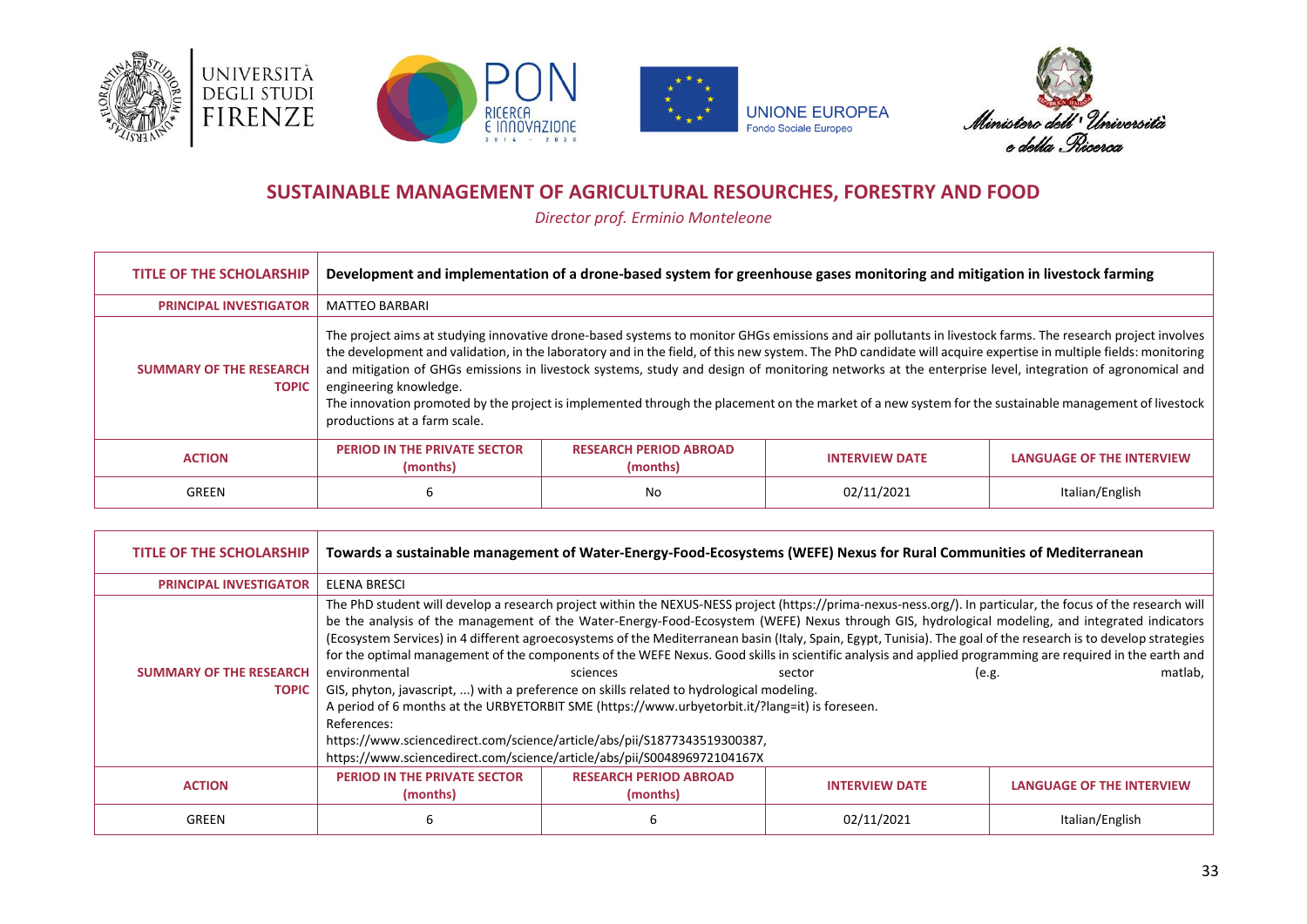







| <b>TITLE OF THE SCHOLARSHIP</b>                | Applications of IT and IoT to the conservation and enhancement of the wooden cultural heritage |                                                                                                        |                                                                                                                                                                                                                                                                                                                                 |                                  |
|------------------------------------------------|------------------------------------------------------------------------------------------------|--------------------------------------------------------------------------------------------------------|---------------------------------------------------------------------------------------------------------------------------------------------------------------------------------------------------------------------------------------------------------------------------------------------------------------------------------|----------------------------------|
| <b>PRINCIPAL INVESTIGATOR</b>                  | <b>MARCO FIORAVANTI</b>                                                                        |                                                                                                        |                                                                                                                                                                                                                                                                                                                                 |                                  |
| <b>SUMMARY OF THE RESEARCH</b><br><b>TOPIC</b> |                                                                                                | for a green timber building. The professional figure to be trained will have interdisciplinary skills. | The research aims to address the issue of inserting innovative technologies based on Information Technology (IT) and in particular of the so-called Internet<br>of Things (IoT), to the conservation of wooden artefacts of historical, artistic and archaeological interest, with potential repercussions also on applications |                                  |
| <b>ACTION</b>                                  | <b>PERIOD IN THE PRIVATE SECTOR</b><br>(months)                                                | <b>RESEARCH PERIOD ABROAD</b><br>(months)                                                              | <b>INTERVIEW DATE</b>                                                                                                                                                                                                                                                                                                           | <b>LANGUAGE OF THE INTERVIEW</b> |
| <b>INNOVATION</b>                              | 12                                                                                             |                                                                                                        | 02/11/2021                                                                                                                                                                                                                                                                                                                      | Italian/English                  |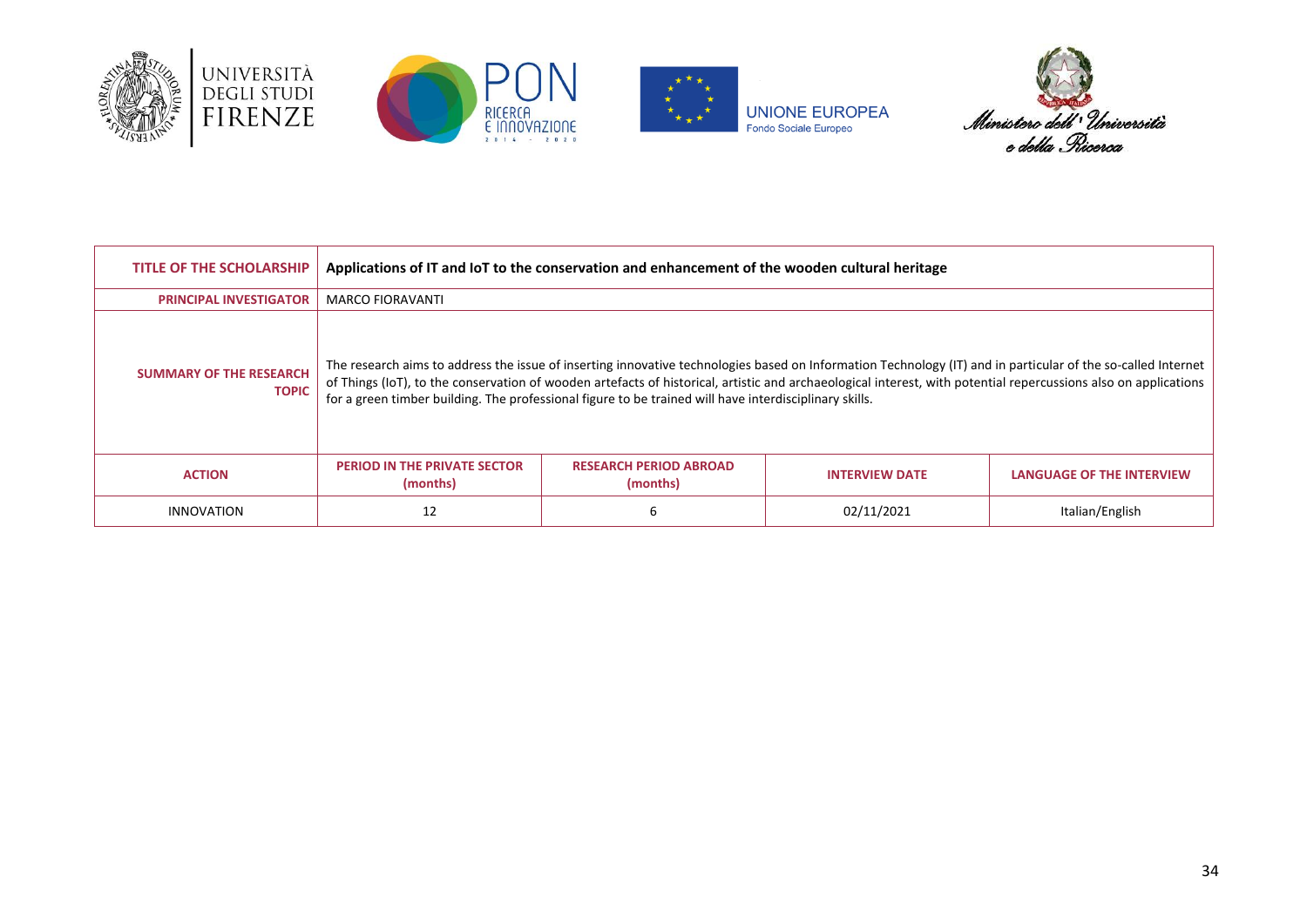







# **INFORMATION ENGINEERING**

*Director prof. Fabio Schoen*

<span id="page-34-0"></span>

| <b>TITLE OF THE SCHOLARSHIP</b>                | Advanced Machine Learning Approaches for in vehicle driving assistance and predictive vehicle maintenance |                                           |                                                                                                                                                                                                                                                                                                                                                                                                                                                                                                                                                                                                                                         |                                  |
|------------------------------------------------|-----------------------------------------------------------------------------------------------------------|-------------------------------------------|-----------------------------------------------------------------------------------------------------------------------------------------------------------------------------------------------------------------------------------------------------------------------------------------------------------------------------------------------------------------------------------------------------------------------------------------------------------------------------------------------------------------------------------------------------------------------------------------------------------------------------------------|----------------------------------|
| <b>PRINCIPAL INVESTIGATOR</b>                  | <b>FABIO SCHOEN</b>                                                                                       |                                           |                                                                                                                                                                                                                                                                                                                                                                                                                                                                                                                                                                                                                                         |                                  |
| <b>SUMMARY OF THE RESEARCH</b><br><b>TOPIC</b> | and self-supervised learning techniques.                                                                  |                                           | The proposed research aims at introducing advanced methodologies in order to significantly increase the safety of the driver and other agents (other vehicles<br>and pedestrians). This will be accomplished through the prevention of risky behavior by the driver and the prediction of onboard breakdowns and<br>malfunctions. Advanced machine learning methods, computer vision, sensor fusion, anomaly detection will be used. The large bandwidth of 5G connections<br>will be exploited to send large amounts of diagnostic data (OBD-II), GPS and videos, useful for training machine learning models, using both labeled data |                                  |
| <b>ACTION</b>                                  | <b>PERIOD IN THE PRIVATE SECTOR</b><br>(months)                                                           | <b>RESEARCH PERIOD ABROAD</b><br>(months) | <b>INTERVIEW DATE</b>                                                                                                                                                                                                                                                                                                                                                                                                                                                                                                                                                                                                                   | <b>LANGUAGE OF THE INTERVIEW</b> |
| GREEN                                          | 12                                                                                                        | No                                        | 03/11/2021                                                                                                                                                                                                                                                                                                                                                                                                                                                                                                                                                                                                                              | Italian/English                  |

| TITLE OF THE SCHOLARSHIP                       | Fleet management methods of e-vehicle, with machine learning techniques, explainable artificial intelligence and IoT, for the reduction<br>of maintenance costs and environmental impact                                                                                                                                                                                                                                                                                                                                                                                                                                                                                                                                                                                                                                                                                                                                                                                                                                                                                                                                                                                                                          |                                           |                       |                                  |
|------------------------------------------------|-------------------------------------------------------------------------------------------------------------------------------------------------------------------------------------------------------------------------------------------------------------------------------------------------------------------------------------------------------------------------------------------------------------------------------------------------------------------------------------------------------------------------------------------------------------------------------------------------------------------------------------------------------------------------------------------------------------------------------------------------------------------------------------------------------------------------------------------------------------------------------------------------------------------------------------------------------------------------------------------------------------------------------------------------------------------------------------------------------------------------------------------------------------------------------------------------------------------|-------------------------------------------|-----------------------|----------------------------------|
| <b>PRINCIPAL INVESTIGATOR</b>                  | PAOLO NESI                                                                                                                                                                                                                                                                                                                                                                                                                                                                                                                                                                                                                                                                                                                                                                                                                                                                                                                                                                                                                                                                                                                                                                                                        |                                           |                       |                                  |
| <b>SUMMARY OF THE RESEARCH</b><br><b>TOPIC</b> | We are observing a progressive growth of electric vehicles and their types, models and in particular of their use in fleets of rental vehicles or for city use for<br>the use of operators, and therefore also of the related problems. These, having to manage significant numbers of vehicles, can control their evolution and<br>maintenance, based on driving conditions, routes, and also the very structure of the mechanics and electronics of the vehicle. The primary objectives are<br>the reduction of downtime for maintenance, and the reduction of unexpected failures that lead to emergency interventions, but also the management of<br>refills, the identification of components that can fail, the profiling of periodic maintenance. These requests can be satisfied by developing Ai and XAI<br>algorithms on the large amounts of data that are available. At the same time, the semantic modelling of the structures involved such as the vehicle itself,<br>the maintenance processes, the roads travelled, the type of behaviour can guide and accelerate the learning processes. The study will exploit the<br>infrastructure of www.Snap4City.org and the data of the DISIT lab unifi. |                                           |                       |                                  |
| <b>ACTION</b>                                  | <b>PERIOD IN THE PRIVATE SECTOR</b><br>(months)                                                                                                                                                                                                                                                                                                                                                                                                                                                                                                                                                                                                                                                                                                                                                                                                                                                                                                                                                                                                                                                                                                                                                                   | <b>RESEARCH PERIOD ABROAD</b><br>(months) | <b>INTERVIEW DATE</b> | <b>LANGUAGE OF THE INTERVIEW</b> |
| GREEN                                          | ь                                                                                                                                                                                                                                                                                                                                                                                                                                                                                                                                                                                                                                                                                                                                                                                                                                                                                                                                                                                                                                                                                                                                                                                                                 | No                                        | 03/11/2021            | Italian/English                  |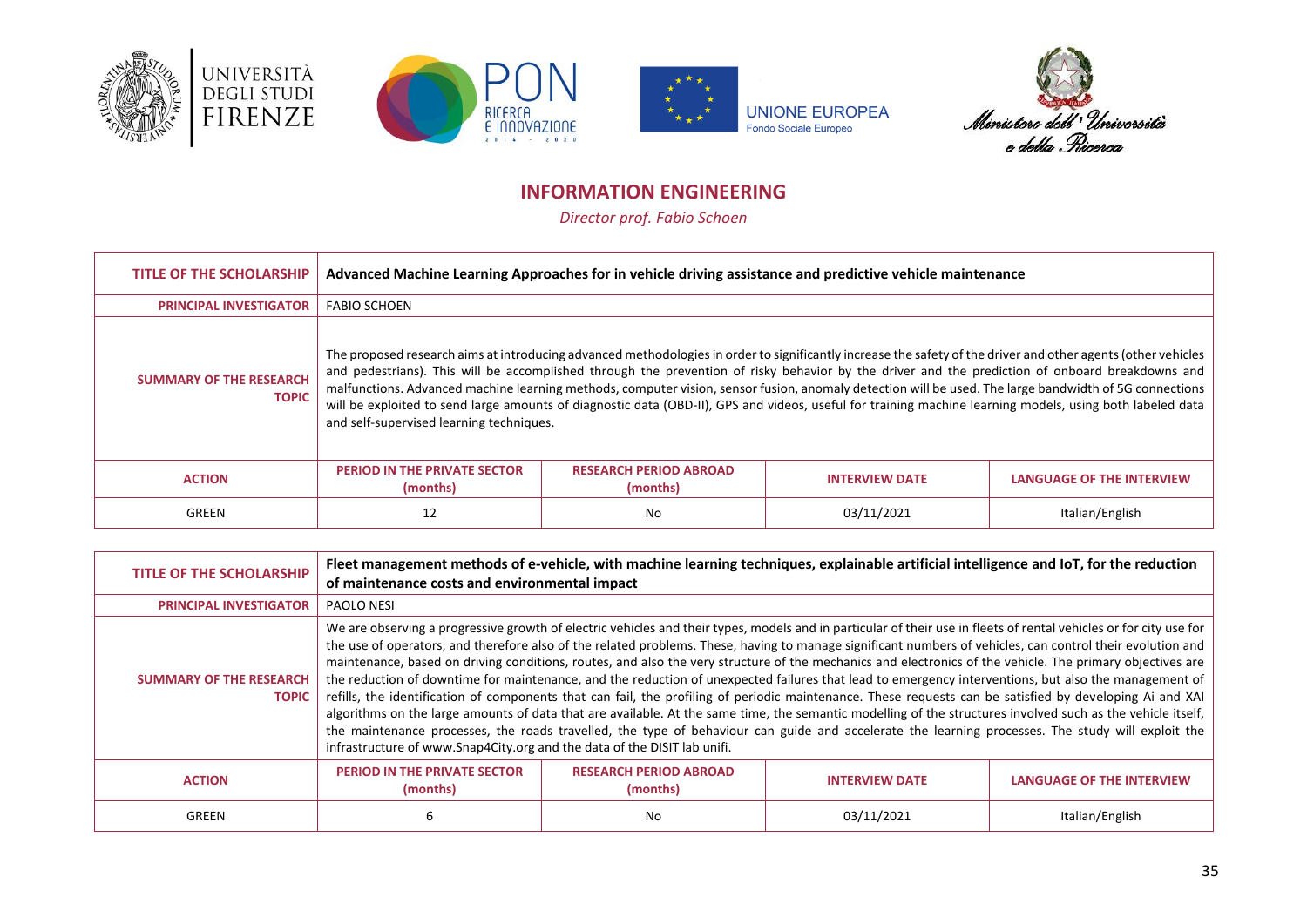









| <b>TITLE OF THE SCHOLARSHIP</b>                | What-if analysis methods for responding to unexpected environmental and non-environmental events, with explainable artificial<br>intelligence and IoT techniques, to increase the resilience of urban and rural systems.                                                                                                                                                                                                                                                                                                                                                                                                                                                                                                                                                                                                                                                                                                                                                                                                                                                                                                                                                                             |                                           |                       |                                  |
|------------------------------------------------|------------------------------------------------------------------------------------------------------------------------------------------------------------------------------------------------------------------------------------------------------------------------------------------------------------------------------------------------------------------------------------------------------------------------------------------------------------------------------------------------------------------------------------------------------------------------------------------------------------------------------------------------------------------------------------------------------------------------------------------------------------------------------------------------------------------------------------------------------------------------------------------------------------------------------------------------------------------------------------------------------------------------------------------------------------------------------------------------------------------------------------------------------------------------------------------------------|-------------------------------------------|-----------------------|----------------------------------|
| <b>PRINCIPAL INVESTIGATOR</b>                  | PAOLO NESI                                                                                                                                                                                                                                                                                                                                                                                                                                                                                                                                                                                                                                                                                                                                                                                                                                                                                                                                                                                                                                                                                                                                                                                           |                                           |                       |                                  |
| <b>SUMMARY OF THE RESEARCH</b><br><b>TOPIC</b> | What-If analysis solutions have to cope with highly complex situations of city scenarios addressing unexpected events to increase resilience. The solutions<br>have to be capable to compute multiple predictions and simulations about city evolution such as environmental variables, public transport, parking, people<br>flow, commercial areas, etc. The approaches take into account data which are static, historical, real-time/dynamic, and forecasting information, in a<br>functional model, on which the processes (simulations, predictions, data transformations) are integrated with business logic and user interaction. Despite<br>the large literature of What-If analysis its complexity for managing actual cases of progressively computed results is far to be covered by solutions and tools.<br>So that the classic prediction models cannot be used, since they have a limited performance to cope with unplanned events that have to be managed in a<br>short time. Other relevant aspects to be addressed are the performance indicators to assess the results. The study is going to exploit the www.Snap4City.org<br>infrastructure and data of the DISIT lab at Unifi. |                                           |                       |                                  |
| <b>ACTION</b>                                  | <b>PERIOD IN THE PRIVATE SECTOR</b><br>(months)                                                                                                                                                                                                                                                                                                                                                                                                                                                                                                                                                                                                                                                                                                                                                                                                                                                                                                                                                                                                                                                                                                                                                      | <b>RESEARCH PERIOD ABROAD</b><br>(months) | <b>INTERVIEW DATE</b> | <b>LANGUAGE OF THE INTERVIEW</b> |
| GREEN                                          | ӽ                                                                                                                                                                                                                                                                                                                                                                                                                                                                                                                                                                                                                                                                                                                                                                                                                                                                                                                                                                                                                                                                                                                                                                                                    | No                                        | 03/11/2021            | Italian/English                  |

| <b>TITLE OF THE SCHOLARSHIP</b>                | Power quality improvement in electrical networks for resilience and energy transition |                                           |                                                                                                                                                                                                                                                                                                                                                                                                                                                                                                                                                                                                                                            |                           |
|------------------------------------------------|---------------------------------------------------------------------------------------|-------------------------------------------|--------------------------------------------------------------------------------------------------------------------------------------------------------------------------------------------------------------------------------------------------------------------------------------------------------------------------------------------------------------------------------------------------------------------------------------------------------------------------------------------------------------------------------------------------------------------------------------------------------------------------------------------|---------------------------|
| <b>PRINCIPAL INVESTIGATOR</b>                  | <b>FRANCESCO GRASSO</b>                                                               |                                           |                                                                                                                                                                                                                                                                                                                                                                                                                                                                                                                                                                                                                                            |                           |
| <b>SUMMARY OF THE RESEARCH</b><br><b>TOPIC</b> | storage and electric mobility applications.                                           |                                           | The project involves the development of methodologies, systems, instruments and devices for power flow control and electrical energy storage. Through<br>these assets, it is possible to maximize renewable energy production and usage, reducing the dependence on fossil fuels and greenhouse gasses emissions.<br>The Ph.D. student will acquire advanced knowledge and practical competence in the field of renewable energy communities (REC) and UVAM (Unità Virtuali<br>Abilitate Miste), Smart Grids, Power Quality, distributed energy generation from renewable sources, distribution and transmission of electric power, energy |                           |
| <b>ACTION</b>                                  | <b>PERIOD IN THE PRIVATE SECTOR</b><br>(months)                                       | <b>RESEARCH PERIOD ABROAD</b><br>(months) | <b>INTERVIEW DATE</b>                                                                                                                                                                                                                                                                                                                                                                                                                                                                                                                                                                                                                      | LANGUAGE OF THE INTERVIEW |
| GREEN                                          | 6                                                                                     | No                                        | 03/11/2021                                                                                                                                                                                                                                                                                                                                                                                                                                                                                                                                                                                                                                 | Italian/English           |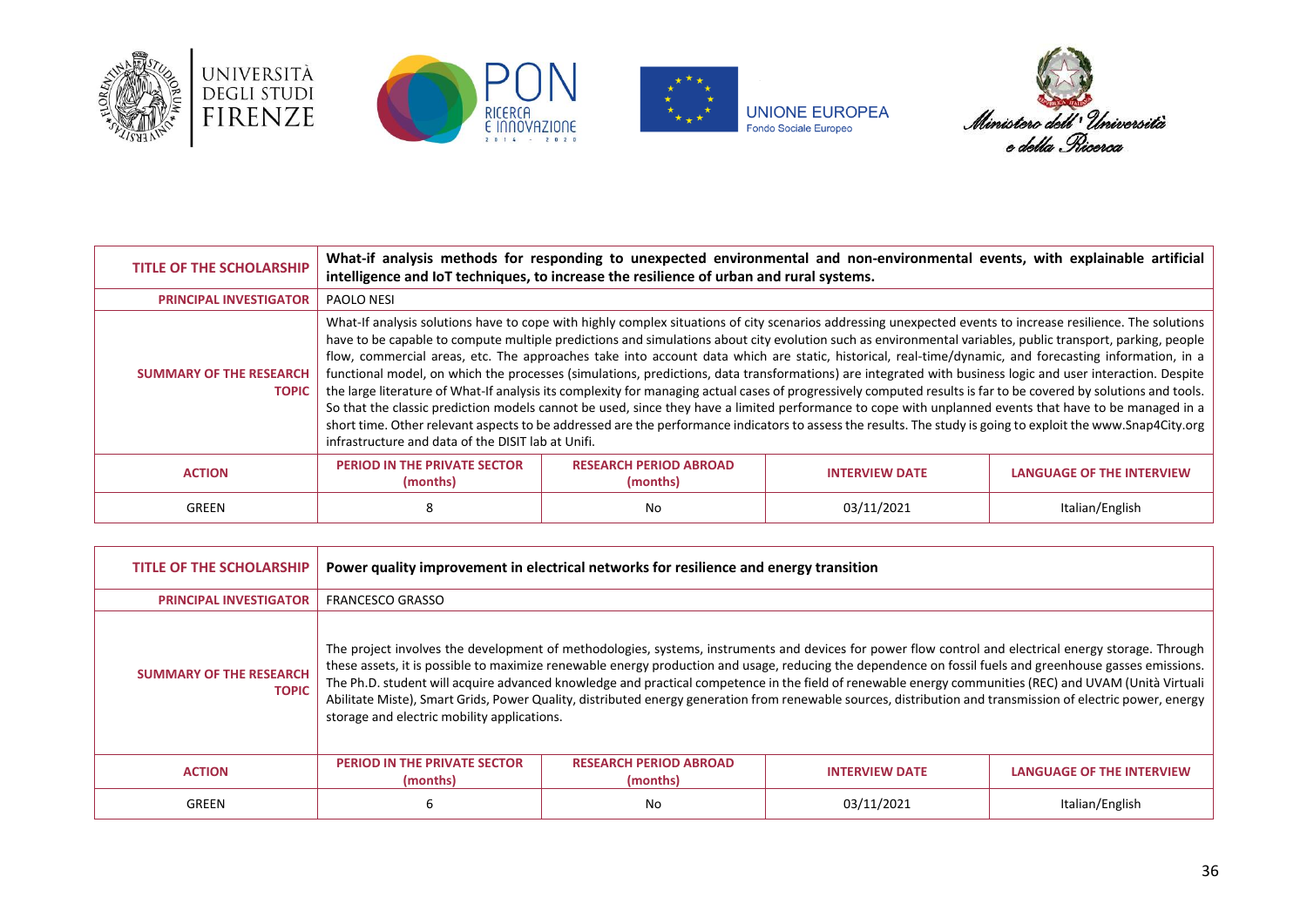







| TITLE OF THE SCHOLARSHIP                       | of the battery recharging systems of electric vehicles                                                                                                                                                                                                                                                                                                                                                                                                                                                                                                                                                                                                                                                                                                                                                                                                                                                                                                                                 |                                           | Environmental, electrical safety, performance and electromagnetic compatibility qualification and impact on the power supply network |                                  |
|------------------------------------------------|----------------------------------------------------------------------------------------------------------------------------------------------------------------------------------------------------------------------------------------------------------------------------------------------------------------------------------------------------------------------------------------------------------------------------------------------------------------------------------------------------------------------------------------------------------------------------------------------------------------------------------------------------------------------------------------------------------------------------------------------------------------------------------------------------------------------------------------------------------------------------------------------------------------------------------------------------------------------------------------|-------------------------------------------|--------------------------------------------------------------------------------------------------------------------------------------|----------------------------------|
| <b>PRINCIPAL INVESTIGATOR</b>                  | <b>CARLO CAROBBI</b>                                                                                                                                                                                                                                                                                                                                                                                                                                                                                                                                                                                                                                                                                                                                                                                                                                                                                                                                                                   |                                           |                                                                                                                                      |                                  |
| <b>SUMMARY OF THE RESEARCH</b><br><b>TOPIC</b> | Due to the transformation of the mobility from fossil to electric energy, there will be a mass diffusion of electric vehicle charging systems. These systems<br>have energy conversion devices capable of highly efficient management of the power required to transfer in a short time the required amount of charge. A<br>significant impact is expected on the conducted electromagnetic environment (quality of the energy supplied by the power network) and on the radiated<br>environment (electric and magnetic fields) due to the undesired electromagnetic emissions from the recharging systems. The project plans to quantify,<br>through the measurement and test equipment available to the proponents, the impact of the recharging systems on the electromagnetic environment and<br>to model the mechanisms of generation of the unwanted emissions to identify solutions for their containment while preserving the expected performance<br>and safety requirements. |                                           |                                                                                                                                      |                                  |
| <b>ACTION</b>                                  | <b>PERIOD IN THE PRIVATE SECTOR</b><br>(months)                                                                                                                                                                                                                                                                                                                                                                                                                                                                                                                                                                                                                                                                                                                                                                                                                                                                                                                                        | <b>RESEARCH PERIOD ABROAD</b><br>(months) | <b>INTERVIEW DATE</b>                                                                                                                | <b>LANGUAGE OF THE INTERVIEW</b> |
| GREEN                                          | 6                                                                                                                                                                                                                                                                                                                                                                                                                                                                                                                                                                                                                                                                                                                                                                                                                                                                                                                                                                                      | No.                                       | 03/11/2021                                                                                                                           | Italian/English                  |

| TITLE OF THE SCHOLARSHIP                       | Smart distributed sensing for management, monitoring and forecasting of power production and distribution in highly renewable-<br>penetrated systems                                                                                                                                                                                                                                                                                                                                                                                                                                                                                                                                       |                                           |                       |                                  |
|------------------------------------------------|--------------------------------------------------------------------------------------------------------------------------------------------------------------------------------------------------------------------------------------------------------------------------------------------------------------------------------------------------------------------------------------------------------------------------------------------------------------------------------------------------------------------------------------------------------------------------------------------------------------------------------------------------------------------------------------------|-------------------------------------------|-----------------------|----------------------------------|
| <b>PRINCIPAL INVESTIGATOR</b>                  | GABRIELE MARIA LOZITO / FRANCESCO GRASSO                                                                                                                                                                                                                                                                                                                                                                                                                                                                                                                                                                                                                                                   |                                           |                       |                                  |
| <b>SUMMARY OF THE RESEARCH</b><br><b>TOPIC</b> | The core of the PhD program is the power flow study in Smart grid systems of the latest generation, featuring distributed generation from<br>renewable sources. The candidate will develop competencies in the field of data acquisition and management from arrays of sensors for power flow<br>measurement, assessment of produced power from renewable sources, forecasting of load profiles and management of storage systems. Individual<br>competencies will involve sensor interfacing, management of acquired data and post-processing through machine learning techniques. The study will involve<br>a practical application of field data through a private company partnership. |                                           |                       |                                  |
| <b>ACTION</b>                                  | <b>PERIOD IN THE PRIVATE SECTOR</b><br>(months)                                                                                                                                                                                                                                                                                                                                                                                                                                                                                                                                                                                                                                            | <b>RESEARCH PERIOD ABROAD</b><br>(months) | <b>INTERVIEW DATE</b> | <b>LANGUAGE OF THE INTERVIEW</b> |
| GREEN                                          | 6                                                                                                                                                                                                                                                                                                                                                                                                                                                                                                                                                                                                                                                                                          | No                                        | 03/11/2021            | Italian/English                  |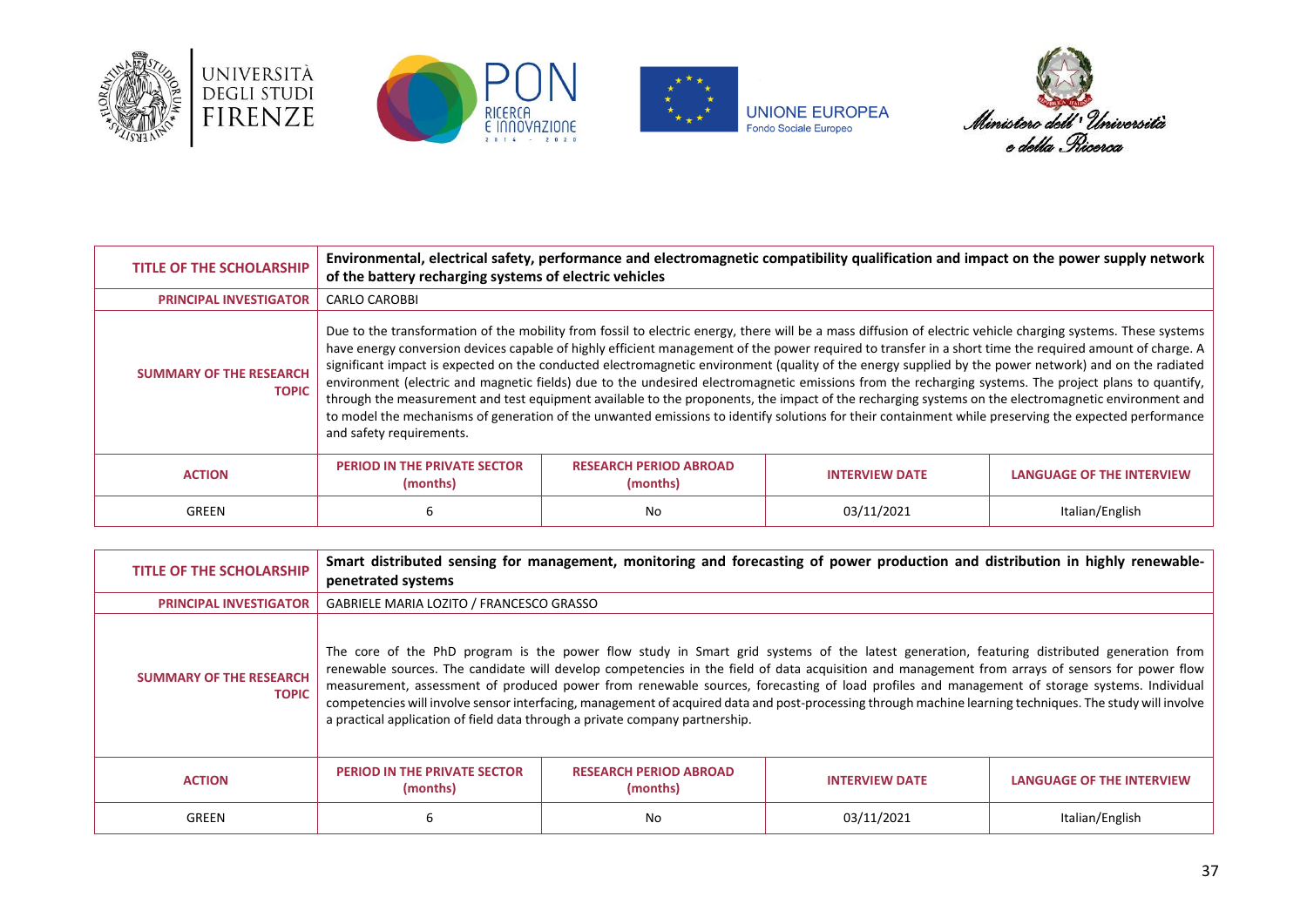







# **INDUSTRIAL ENGINEERING**

*Director prof. Giovanni Ferrara*

<span id="page-37-0"></span>

| <b>TITLE OF THE SCHOLARSHIP</b>                | Analysis and development of new systems for the power unit for micromobility |                                                                                                                                                                                                                                                                                                                                                                                                                                                                                                                                                                                                                                                                                                                                                                                                              |                       |                                                                                                                                                                |
|------------------------------------------------|------------------------------------------------------------------------------|--------------------------------------------------------------------------------------------------------------------------------------------------------------------------------------------------------------------------------------------------------------------------------------------------------------------------------------------------------------------------------------------------------------------------------------------------------------------------------------------------------------------------------------------------------------------------------------------------------------------------------------------------------------------------------------------------------------------------------------------------------------------------------------------------------------|-----------------------|----------------------------------------------------------------------------------------------------------------------------------------------------------------|
| <b>PRINCIPAL INVESTIGATOR</b>                  | DARIO VANGI                                                                  |                                                                                                                                                                                                                                                                                                                                                                                                                                                                                                                                                                                                                                                                                                                                                                                                              |                       |                                                                                                                                                                |
| <b>SUMMARY OF THE RESEARCH</b><br><b>TOPIC</b> | earths.                                                                      | The perspective of the project is the reduction of polluting emissions in urban areas, through the development of technical solutions to encourage micro-<br>and zero-waste according to the principles of EcoDesign. The accumulator will be based on hybrid systems with lithium titanate cells and supercapacitors,<br>whose composition will be optimized and tested with real driving cycles and with the development of appropriate electronic balancing systems between<br>the elements, charge control and output voltage stabilization and fast charging systems. These hybrid systems make it possible to meet the specific energy<br>and power needs, with a practically infinite useful life, fast recharging and without the use of components such as cobalt, lithium, copper, nickel and rare |                       | mobility, including sharing and last-mile delivery. It involves the study of more durable power unit solutions, addressing the issues of disposal, second life |
| <b>ACTION</b>                                  | <b>PERIOD IN THE PRIVATE SECTOR</b><br>(months)                              | <b>RESEARCH PERIOD ABROAD</b><br>(months)                                                                                                                                                                                                                                                                                                                                                                                                                                                                                                                                                                                                                                                                                                                                                                    | <b>INTERVIEW DATE</b> | <b>LANGUAGE OF THE INTERVIEW</b>                                                                                                                               |
| GREEN                                          |                                                                              | No                                                                                                                                                                                                                                                                                                                                                                                                                                                                                                                                                                                                                                                                                                                                                                                                           | 05/11/2021            | Italian/English                                                                                                                                                |

| <b>TITLE OF THE SCHOLARSHIP</b>                | CHP applications and integration with RES                                                                                                                                                                                                                                                                                                                                                                                                                                                                                                                                                                                                                                                                                                                                                                                                                                                                                                                                                                                                      |                                           | Analysis and development of low emission combustion technologies for small size GT operated with 100% hydrogen for power generation, |                                  |
|------------------------------------------------|------------------------------------------------------------------------------------------------------------------------------------------------------------------------------------------------------------------------------------------------------------------------------------------------------------------------------------------------------------------------------------------------------------------------------------------------------------------------------------------------------------------------------------------------------------------------------------------------------------------------------------------------------------------------------------------------------------------------------------------------------------------------------------------------------------------------------------------------------------------------------------------------------------------------------------------------------------------------------------------------------------------------------------------------|-------------------------------------------|--------------------------------------------------------------------------------------------------------------------------------------|----------------------------------|
| <b>PRINCIPAL INVESTIGATOR</b>                  | <b>ANTONIO ANDREINI</b>                                                                                                                                                                                                                                                                                                                                                                                                                                                                                                                                                                                                                                                                                                                                                                                                                                                                                                                                                                                                                        |                                           |                                                                                                                                      |                                  |
| <b>SUMMARY OF THE RESEARCH</b><br><b>TOPIC</b> | The project will support the development of innovative combustion systems for small size GT operated with 100% hydrogen for power generation, Combined<br>Heat and Power applications or integration with Renewable Energy Systems. The research will support the development of the prototype by means of<br>thermo-fluid dynamics analyses with increasing levels of complexity and accuracy, from chemical kinetic analysis with 0D/1D tools (chemical<br>reactors/laminar flames), moving to steady-state CFD models up to high-fidelity CFD (LES) using HPC calculation platforms. The objective is to develop a<br>burner with wide margins of stability and high resistance to flashback, while drastically limiting the formation of NOx. The validated calculation tools will<br>represent real digital twins of the device, allowing the candidate to also deal with the development of tools for analysing the performance of the machine<br>that will facilitate the evaluation of its possible application in different scenarios |                                           |                                                                                                                                      |                                  |
| <b>ACTION</b>                                  | <b>PERIOD IN THE PRIVATE SECTOR</b><br>(months)                                                                                                                                                                                                                                                                                                                                                                                                                                                                                                                                                                                                                                                                                                                                                                                                                                                                                                                                                                                                | <b>RESEARCH PERIOD ABROAD</b><br>(months) | <b>INTERVIEW DATE</b>                                                                                                                | <b>LANGUAGE OF THE INTERVIEW</b> |
| GREEN                                          | 6                                                                                                                                                                                                                                                                                                                                                                                                                                                                                                                                                                                                                                                                                                                                                                                                                                                                                                                                                                                                                                              |                                           | 05/11/2021                                                                                                                           | Italian/English                  |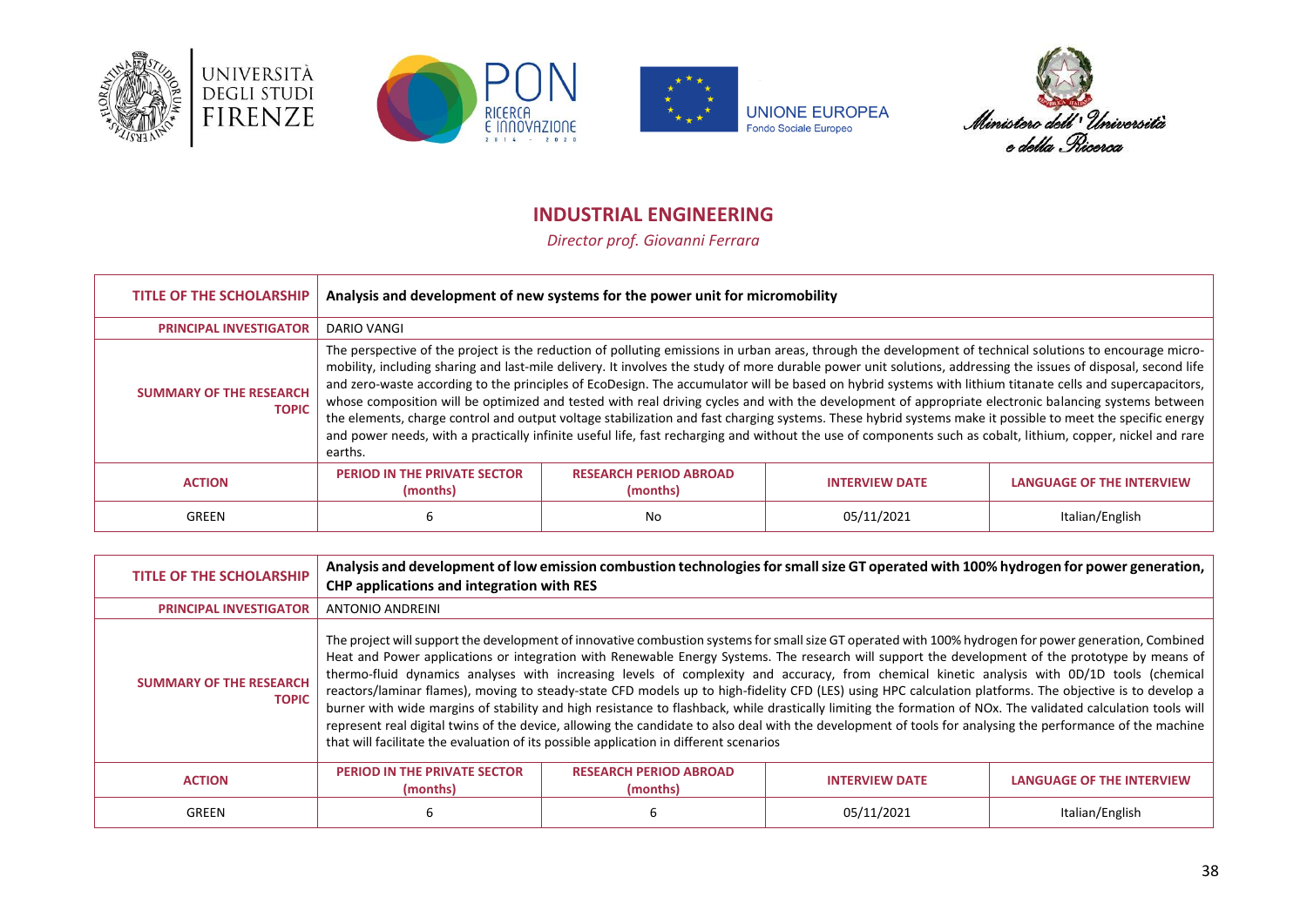







| <b>TITLE OF THE SCHOLARSHIP</b>                | future aeroengines                                                                                                                                                                                                                                                                                                                                                                                                                                                                                                                                                                                                                                                                                                                                                                                                                                                                                                                      |                                           | Analysis and development of innovative gas turbine combustion technologies for clean and safe use of hydrogen as zero-carbon fuel for |                                  |
|------------------------------------------------|-----------------------------------------------------------------------------------------------------------------------------------------------------------------------------------------------------------------------------------------------------------------------------------------------------------------------------------------------------------------------------------------------------------------------------------------------------------------------------------------------------------------------------------------------------------------------------------------------------------------------------------------------------------------------------------------------------------------------------------------------------------------------------------------------------------------------------------------------------------------------------------------------------------------------------------------|-------------------------------------------|---------------------------------------------------------------------------------------------------------------------------------------|----------------------------------|
| <b>PRINCIPAL INVESTIGATOR</b>                  | <b>ANTONIO ANDREINI</b>                                                                                                                                                                                                                                                                                                                                                                                                                                                                                                                                                                                                                                                                                                                                                                                                                                                                                                                 |                                           |                                                                                                                                       |                                  |
| <b>SUMMARY OF THE RESEARCH</b><br><b>TOPIC</b> | The research project aims to support the development of innovative combustion systems for future hydrogen-powered aircraft engines. The research will<br>exploit advanced numerical calculation methodologies based on CFD high-fidelity approaches leveraging modern High-Performance Computing<br>architectures (HPC clusters). The adoption of hydrogen as a sustainable zero-carbon fuel by 2050 is one of the paths that will lead to carbon-neutral civil<br>aviation as envisaged by the Green Deal. Detailed investigations of the processes involved in hydrogen combustion will be crucial for the minimisation of<br>non-CO2 pollutant emissions (mainly NOx), contributing significantly to the further reduction of the environmental impact of civil aviation. In addition,<br>aspects related to flame stabilisation and the risks of flashback and autoignition characteristic of hydrogen combustion will be analysed. |                                           |                                                                                                                                       |                                  |
| <b>ACTION</b>                                  | <b>PERIOD IN THE PRIVATE SECTOR</b><br>(months)                                                                                                                                                                                                                                                                                                                                                                                                                                                                                                                                                                                                                                                                                                                                                                                                                                                                                         | <b>RESEARCH PERIOD ABROAD</b><br>(months) | <b>INTERVIEW DATE</b>                                                                                                                 | <b>LANGUAGE OF THE INTERVIEW</b> |
| GREEN                                          | 6                                                                                                                                                                                                                                                                                                                                                                                                                                                                                                                                                                                                                                                                                                                                                                                                                                                                                                                                       |                                           | 05/11/2021                                                                                                                            | Italian/English                  |

| <b>TITLE OF THE SCHOLARSHIP</b>                | Analysis and development of innovative gas turbine cooling technologies for future green aeroengines                                                                                                                                                                                                                                                                                                                                                                                                                                                                                                                                                                                                                                                                                                                                                                                                                                                                                  |                                           |                       |                                  |
|------------------------------------------------|---------------------------------------------------------------------------------------------------------------------------------------------------------------------------------------------------------------------------------------------------------------------------------------------------------------------------------------------------------------------------------------------------------------------------------------------------------------------------------------------------------------------------------------------------------------------------------------------------------------------------------------------------------------------------------------------------------------------------------------------------------------------------------------------------------------------------------------------------------------------------------------------------------------------------------------------------------------------------------------|-------------------------------------------|-----------------------|----------------------------------|
| <b>PRINCIPAL INVESTIGATOR</b>                  | <b>BRUNO FACCHINI</b>                                                                                                                                                                                                                                                                                                                                                                                                                                                                                                                                                                                                                                                                                                                                                                                                                                                                                                                                                                 |                                           |                       |                                  |
| <b>SUMMARY OF THE RESEARCH</b><br><b>TOPIC</b> | The research project aims at supporting the development of future aircraft engines capable of drastically reducing CO2 emissions (Green Engine) through<br>the use of non-conventional thermodynamic cycles and alternative fuels (such as hydrogen or SAF). The aim of the research is to identify innovative solutions<br>with a high heat exchange effectiveness to reduce the air used for cooling high-temperature components of the engine with a direct impact on its<br>performance. The project will evaluate new cooling systems, choosing the most effective solutions from a thermo-fluid-dynamic point of view, leveraging<br>the opportunities of new manufacturing technologies (Additive Manufacturing). The developed solutions will have to be experimentally validated through<br>a dedicated test bench by selecting and developing measurement techniques having adequate accuracy for the evaluation and comparison of the<br>improvement solutions identified. |                                           |                       |                                  |
| <b>ACTION</b>                                  | <b>PERIOD IN THE PRIVATE SECTOR</b><br>(months)                                                                                                                                                                                                                                                                                                                                                                                                                                                                                                                                                                                                                                                                                                                                                                                                                                                                                                                                       | <b>RESEARCH PERIOD ABROAD</b><br>(months) | <b>INTERVIEW DATE</b> | <b>LANGUAGE OF THE INTERVIEW</b> |
| GREEN                                          | 6                                                                                                                                                                                                                                                                                                                                                                                                                                                                                                                                                                                                                                                                                                                                                                                                                                                                                                                                                                                     | No                                        | 05/11/2021            | Italian/English                  |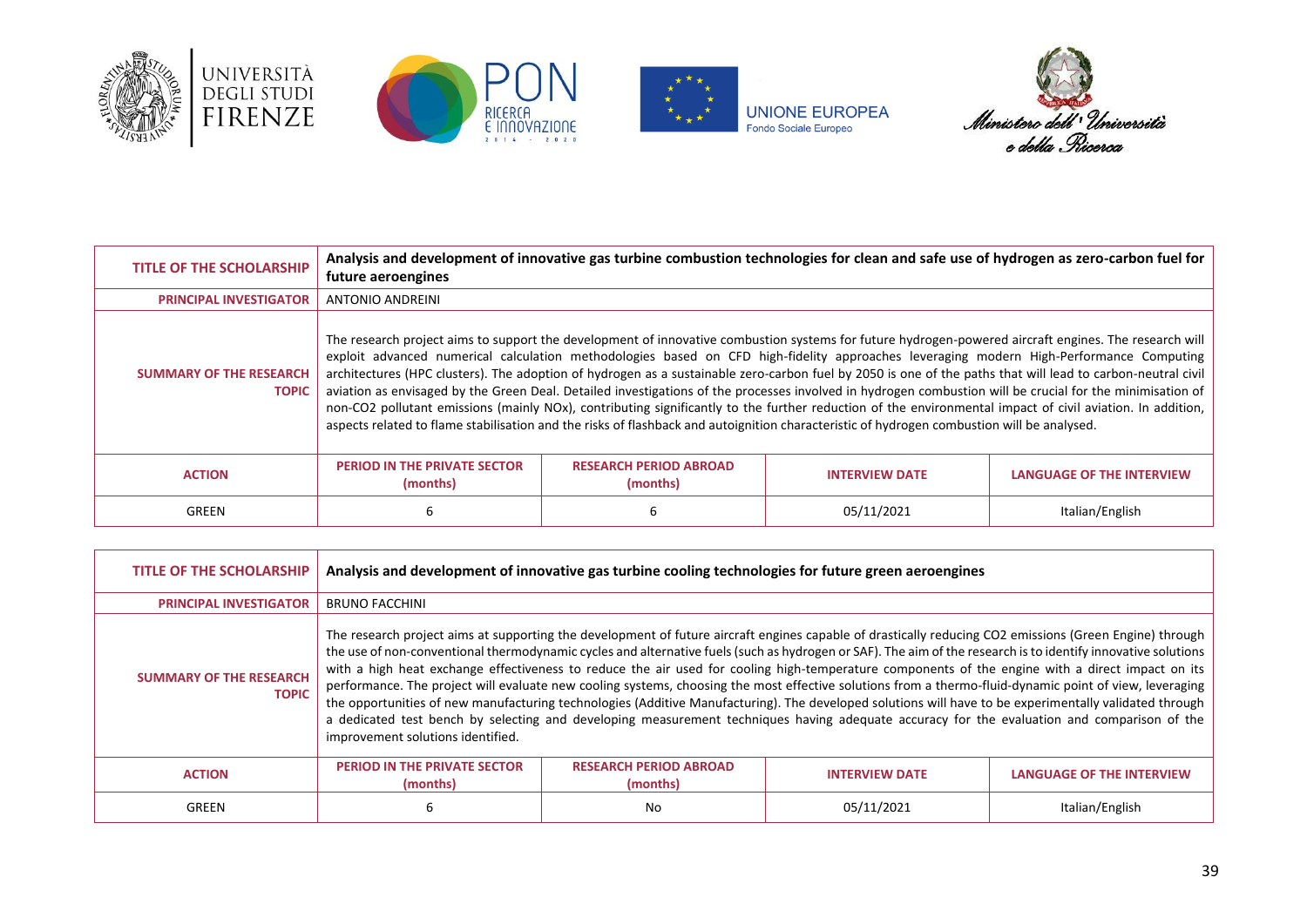







| TITLE OF THE SCHOLARSHIP                       | Advanced numerical and experimental modeling of the next generation of electrolyzers |                                           |                                                                                                                                                                                                                                                                                                                                                                                                                                                                                                                                                                                                                                                                                                                                                                                  |                           |
|------------------------------------------------|--------------------------------------------------------------------------------------|-------------------------------------------|----------------------------------------------------------------------------------------------------------------------------------------------------------------------------------------------------------------------------------------------------------------------------------------------------------------------------------------------------------------------------------------------------------------------------------------------------------------------------------------------------------------------------------------------------------------------------------------------------------------------------------------------------------------------------------------------------------------------------------------------------------------------------------|---------------------------|
| <b>PRINCIPAL INVESTIGATOR</b>                  | ALESSANDRO BIANCHINI                                                                 |                                           |                                                                                                                                                                                                                                                                                                                                                                                                                                                                                                                                                                                                                                                                                                                                                                                  |                           |
| <b>SUMMARY OF THE RESEARCH</b><br><b>TOPIC</b> |                                                                                      |                                           | The research program aims at training a student with specific competencies in the field of hydrogen production by means of electrolyzers. The student will<br>acquire multidisciplinary skills regarding the experimental testing of electrolyzers, and mostly regarding the numerical modeling of their functioning. These<br>latter analyses will be carried out using a multi-fidelity approach, among which advanced Computational Fluid Dynamics (CFD) techniques including multi-<br>phase flow modeling and electrochemical reactions. Additional elements of the research program could include electromechanical modeling of the<br>electrolyzers with Finite Elements Methods (FEM) and feasibility studies on the coupling of alkaline electrolyzers with renewables. |                           |
| <b>ACTION</b>                                  | <b>PERIOD IN THE PRIVATE SECTOR</b><br>(months)                                      | <b>RESEARCH PERIOD ABROAD</b><br>(months) | <b>INTERVIEW DATE</b>                                                                                                                                                                                                                                                                                                                                                                                                                                                                                                                                                                                                                                                                                                                                                            | LANGUAGE OF THE INTERVIEW |
| GREEN                                          | 6                                                                                    | No                                        | 05/11/2021                                                                                                                                                                                                                                                                                                                                                                                                                                                                                                                                                                                                                                                                                                                                                                       | Italian/English           |

| <b>TITLE OF THE SCHOLARSHIP</b>                | Sustainability of the supply chain of "One of A Kind" huge production systems                                                                                                                                                                                                                                                                                                                                                                                                                                                                                                                                                                                                                                                                                                                                                                                                                                                                            |                                           |                       |                           |
|------------------------------------------------|----------------------------------------------------------------------------------------------------------------------------------------------------------------------------------------------------------------------------------------------------------------------------------------------------------------------------------------------------------------------------------------------------------------------------------------------------------------------------------------------------------------------------------------------------------------------------------------------------------------------------------------------------------------------------------------------------------------------------------------------------------------------------------------------------------------------------------------------------------------------------------------------------------------------------------------------------------|-------------------------------------------|-----------------------|---------------------------|
| <b>PRINCIPAL INVESTIGATOR</b>                  | FILIPPO DE CARLO                                                                                                                                                                                                                                                                                                                                                                                                                                                                                                                                                                                                                                                                                                                                                                                                                                                                                                                                         |                                           |                       |                           |
| <b>SUMMARY OF THE RESEARCH</b><br><b>TOPIC</b> | The PhD project aims to train a professional figure with high specific skills in the field of industrial logistics sustainability. In particular, the issues of logistic-<br>environmental optimisation of the shipment of large industrial plants will be developed, which, depending on how it is managed, can be either a severe<br>environmental problem or an opportunity for innovation and sustainability. The primary objective will be to propose operational models of industrial<br>applicability, capable of reducing polymeric packaging, the wood used and the emissions related to the outbound handling of large industrial machines of<br>which Italy is an important producer. The research project is aligned with improving the sustainability of distribution logistics and related production chains<br>(point 5.3.9 of the SNSI) and is part of Intelligent and Sustainable Industry, Energy and Environment (5.4.2 of the SNSI). |                                           |                       |                           |
| <b>ACTION</b>                                  | <b>PERIOD IN THE PRIVATE SECTOR</b><br>(months)                                                                                                                                                                                                                                                                                                                                                                                                                                                                                                                                                                                                                                                                                                                                                                                                                                                                                                          | <b>RESEARCH PERIOD ABROAD</b><br>(months) | <b>INTERVIEW DATE</b> | LANGUAGE OF THE INTERVIEW |
| GREEN                                          | 6                                                                                                                                                                                                                                                                                                                                                                                                                                                                                                                                                                                                                                                                                                                                                                                                                                                                                                                                                        | No                                        | 05/11/2021            | Italian/English           |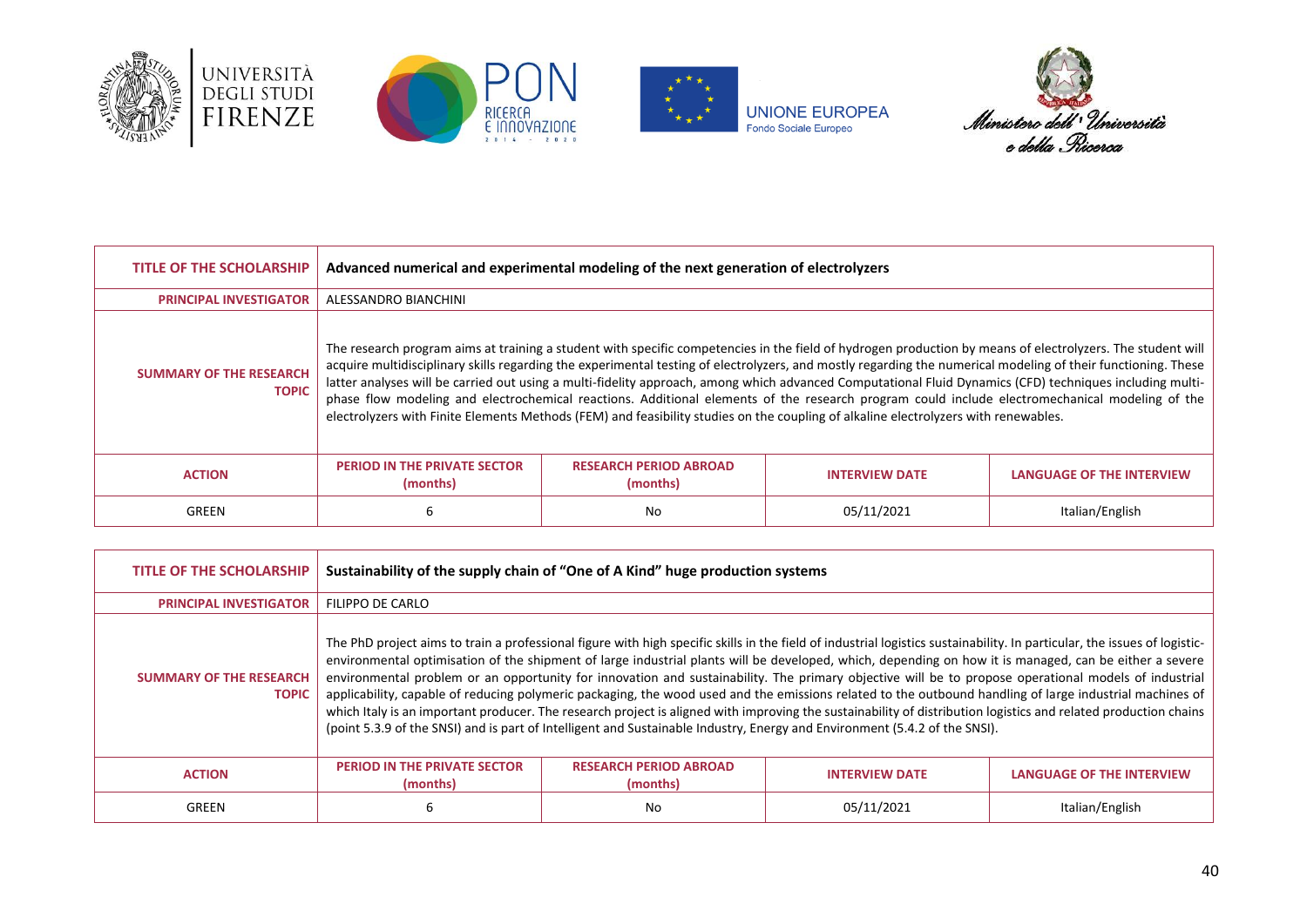







| TITLE OF THE SCHOLARSHIP                       | Energy optimization of rail transport through innovative strategies for electric energy recovery and storage                                                                                                                                                                                                                                                                                                                                                                                                                                                                                                                                                                                                                                                                                                                          |                                           |                       |                                  |
|------------------------------------------------|---------------------------------------------------------------------------------------------------------------------------------------------------------------------------------------------------------------------------------------------------------------------------------------------------------------------------------------------------------------------------------------------------------------------------------------------------------------------------------------------------------------------------------------------------------------------------------------------------------------------------------------------------------------------------------------------------------------------------------------------------------------------------------------------------------------------------------------|-------------------------------------------|-----------------------|----------------------------------|
| <b>PRINCIPAL INVESTIGATOR</b>                  | ANDREA RINDI                                                                                                                                                                                                                                                                                                                                                                                                                                                                                                                                                                                                                                                                                                                                                                                                                          |                                           |                       |                                  |
| <b>SUMMARY OF THE RESEARCH</b><br><b>TOPIC</b> | The doctoral course will lead to the training of a highly specialized technician who will be trained both in the academic field and through an internship in<br>the company. The future PhD will have solid foundations both at the level of modeling and design of complex railway systems and at the level of realization<br>and design of optimal energy strategies for the conduction and management of railway networks.<br>The PhD student will also strengthen his ability to work in a team and will broaden his knowledge and connections with the corporate world.<br>The PhD student will therefore be able to become a highly specialized technician who is going to contribute to the reduction of the impacts on climate<br>change and the promotion of sustainable development for the new generation railway network. |                                           |                       |                                  |
| <b>ACTION</b>                                  | <b>PERIOD IN THE PRIVATE SECTOR</b><br>(months)                                                                                                                                                                                                                                                                                                                                                                                                                                                                                                                                                                                                                                                                                                                                                                                       | <b>RESEARCH PERIOD ABROAD</b><br>(months) | <b>INTERVIEW DATE</b> | <b>LANGUAGE OF THE INTERVIEW</b> |
| GREEN                                          | 6                                                                                                                                                                                                                                                                                                                                                                                                                                                                                                                                                                                                                                                                                                                                                                                                                                     | No                                        | 05/11/2021            | Italian/English                  |

| <b>TITLE OF THE SCHOLARSHIP</b>                | Innovative and eco-compatible processes in MIM technology and for the surface finishing of metals                                                                                                                                                                                                                                                                                                                                                                                                                                                                                                                                                                                                                                                                                                                                                                                                                                                                                                                                                                                                                                                                                     |                                           |                       |                                  |
|------------------------------------------------|---------------------------------------------------------------------------------------------------------------------------------------------------------------------------------------------------------------------------------------------------------------------------------------------------------------------------------------------------------------------------------------------------------------------------------------------------------------------------------------------------------------------------------------------------------------------------------------------------------------------------------------------------------------------------------------------------------------------------------------------------------------------------------------------------------------------------------------------------------------------------------------------------------------------------------------------------------------------------------------------------------------------------------------------------------------------------------------------------------------------------------------------------------------------------------------|-------------------------------------------|-----------------------|----------------------------------|
| <b>PRINCIPAL INVESTIGATOR</b>                  | <b>EMANUELE GALVANETTO</b>                                                                                                                                                                                                                                                                                                                                                                                                                                                                                                                                                                                                                                                                                                                                                                                                                                                                                                                                                                                                                                                                                                                                                            |                                           |                       |                                  |
| <b>SUMMARY OF THE RESEARCH</b><br><b>TOPIC</b> | The proposed activity concerns the development of materials and processes for products in the fashion sector reducing the current environmental impact<br>significantly. The research is part of the current scenario of production of these components in which powder (MIM) and 3D printing manufacturing<br>processes are becoming more relevant also involving the progressive replacement of traditional metal alloys with stainless steel products. In this context,<br>two issues currently require particular attention given their innovative character and the lack of industrial and scientific know-how, namely, the organic filler<br>removal process using aqueous solutions without solvents and the surface finishing process (alternative to galvanic deposition and electropolishing with<br>aggressive acid solutions) which involves vapor phase coatings (PVD) and electrolytic plasma techniques (EPP) in eco-sustainable solutions. The project aims<br>to use non-toxic raw materials and processes characterized by particular attention to the principles of the circular economy reusing all possible scraps/waste<br>generated in the production process. |                                           |                       |                                  |
| <b>ACTION</b>                                  | <b>PERIOD IN THE PRIVATE SECTOR</b><br>(months)                                                                                                                                                                                                                                                                                                                                                                                                                                                                                                                                                                                                                                                                                                                                                                                                                                                                                                                                                                                                                                                                                                                                       | <b>RESEARCH PERIOD ABROAD</b><br>(months) | <b>INTERVIEW DATE</b> | <b>LANGUAGE OF THE INTERVIEW</b> |
| <b>GREEN</b>                                   | b                                                                                                                                                                                                                                                                                                                                                                                                                                                                                                                                                                                                                                                                                                                                                                                                                                                                                                                                                                                                                                                                                                                                                                                     | No                                        | 05/11/2021            | Italian/English                  |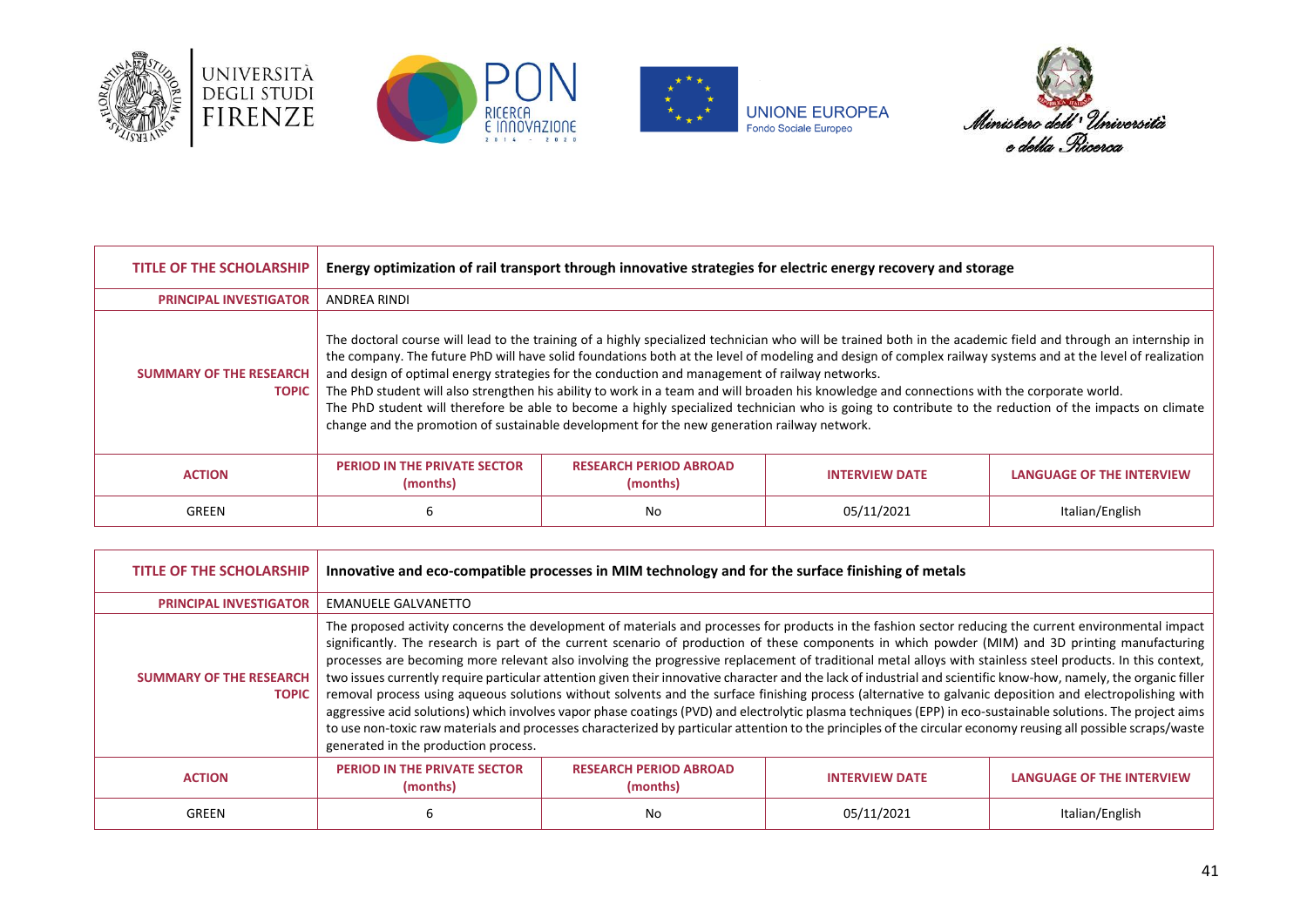







| <b>TITLE OF THE SCHOLARSHIP</b>                | Design of air conditioning and air treatment systems in industrial and healthcare environments                                                                                                                                                                                                                                                                                                                                                                                                                                                                                                                                                                                                                                                                                                                                                                                                                                                               |                                           |                       |                                  |
|------------------------------------------------|--------------------------------------------------------------------------------------------------------------------------------------------------------------------------------------------------------------------------------------------------------------------------------------------------------------------------------------------------------------------------------------------------------------------------------------------------------------------------------------------------------------------------------------------------------------------------------------------------------------------------------------------------------------------------------------------------------------------------------------------------------------------------------------------------------------------------------------------------------------------------------------------------------------------------------------------------------------|-------------------------------------------|-----------------------|----------------------------------|
| <b>PRINCIPAL INVESTIGATOR</b>                  | <b>DANIELE FIASCHI</b>                                                                                                                                                                                                                                                                                                                                                                                                                                                                                                                                                                                                                                                                                                                                                                                                                                                                                                                                       |                                           |                       |                                  |
| <b>SUMMARY OF THE RESEARCH</b><br><b>TOPIC</b> | The research project aims to improve the energy efficiency of air conditioning and air treatment systems through the application of innovative technologies.<br>Analytical, numerical and experimental methodologies will be applied.<br>Possible technological solutions will be compared by analysing energy consumption economic and environmental impacts. Analytical and numerical models<br>(CFD, Computational Fluid Dynamics) of the main components such as microperforated distribution ducts and those in the vicinity of the fans will be<br>developed, allowing their design to be improved. The best configurations will also be analysed with experimental methodologies using the fan test bench.<br>Innovative solutions will also be developed for air treatment systems and energy efficiency of bidirectional recuperative Air treatment Units, through eco-<br>sustainable design aimed at minimising environmental impact (ecodesign). |                                           |                       |                                  |
| <b>ACTION</b>                                  | <b>PERIOD IN THE PRIVATE SECTOR</b><br>(months)                                                                                                                                                                                                                                                                                                                                                                                                                                                                                                                                                                                                                                                                                                                                                                                                                                                                                                              | <b>RESEARCH PERIOD ABROAD</b><br>(months) | <b>INTERVIEW DATE</b> | <b>LANGUAGE OF THE INTERVIEW</b> |
| GREEN                                          | ь                                                                                                                                                                                                                                                                                                                                                                                                                                                                                                                                                                                                                                                                                                                                                                                                                                                                                                                                                            | No                                        | 05/11/2021            | Italian/English                  |

| TITLE OF THE SCHOLARSHIP                       | Smart energy systems and networks for the Mediterranean area |                                                                                                                                                                                                                                                                                                                                                                                                                                                                                                                                                                                                                                                                                                                                                                                                 |                       |                                  |
|------------------------------------------------|--------------------------------------------------------------|-------------------------------------------------------------------------------------------------------------------------------------------------------------------------------------------------------------------------------------------------------------------------------------------------------------------------------------------------------------------------------------------------------------------------------------------------------------------------------------------------------------------------------------------------------------------------------------------------------------------------------------------------------------------------------------------------------------------------------------------------------------------------------------------------|-----------------------|----------------------------------|
| <b>PRINCIPAL INVESTIGATOR</b>                  | ALESSANDRO BIANCHINI                                         |                                                                                                                                                                                                                                                                                                                                                                                                                                                                                                                                                                                                                                                                                                                                                                                                 |                       |                                  |
| <b>SUMMARY OF THE RESEARCH</b><br><b>TOPIC</b> |                                                              | The research program aims at training a student with specific competencies in the field of renewable energy production from hybrid energy systems (i.e.<br>including renewables, conventional sources and storage systems), which do represent a key element for the transition toward a smart grid scenario. The<br>student will acquire specific competencies in smart energy systems managing and modeling. Mathematical/statistical methods will be largely used, including<br>Artificial Intelligence (AI) techniques and machine learning. Moreover, thank to the commitment of the industrial partner to a pioneering program of energy<br>exchange between different countries in the Mediterranean area, the candidate will also have the chance to face this frontier research topic. |                       |                                  |
| <b>ACTION</b>                                  | <b>PERIOD IN THE PRIVATE SECTOR</b><br>(months)              | <b>RESEARCH PERIOD ABROAD</b><br>(months)                                                                                                                                                                                                                                                                                                                                                                                                                                                                                                                                                                                                                                                                                                                                                       | <b>INTERVIEW DATE</b> | <b>LANGUAGE OF THE INTERVIEW</b> |
| GREEN                                          |                                                              |                                                                                                                                                                                                                                                                                                                                                                                                                                                                                                                                                                                                                                                                                                                                                                                                 | 05/11/2021            | English                          |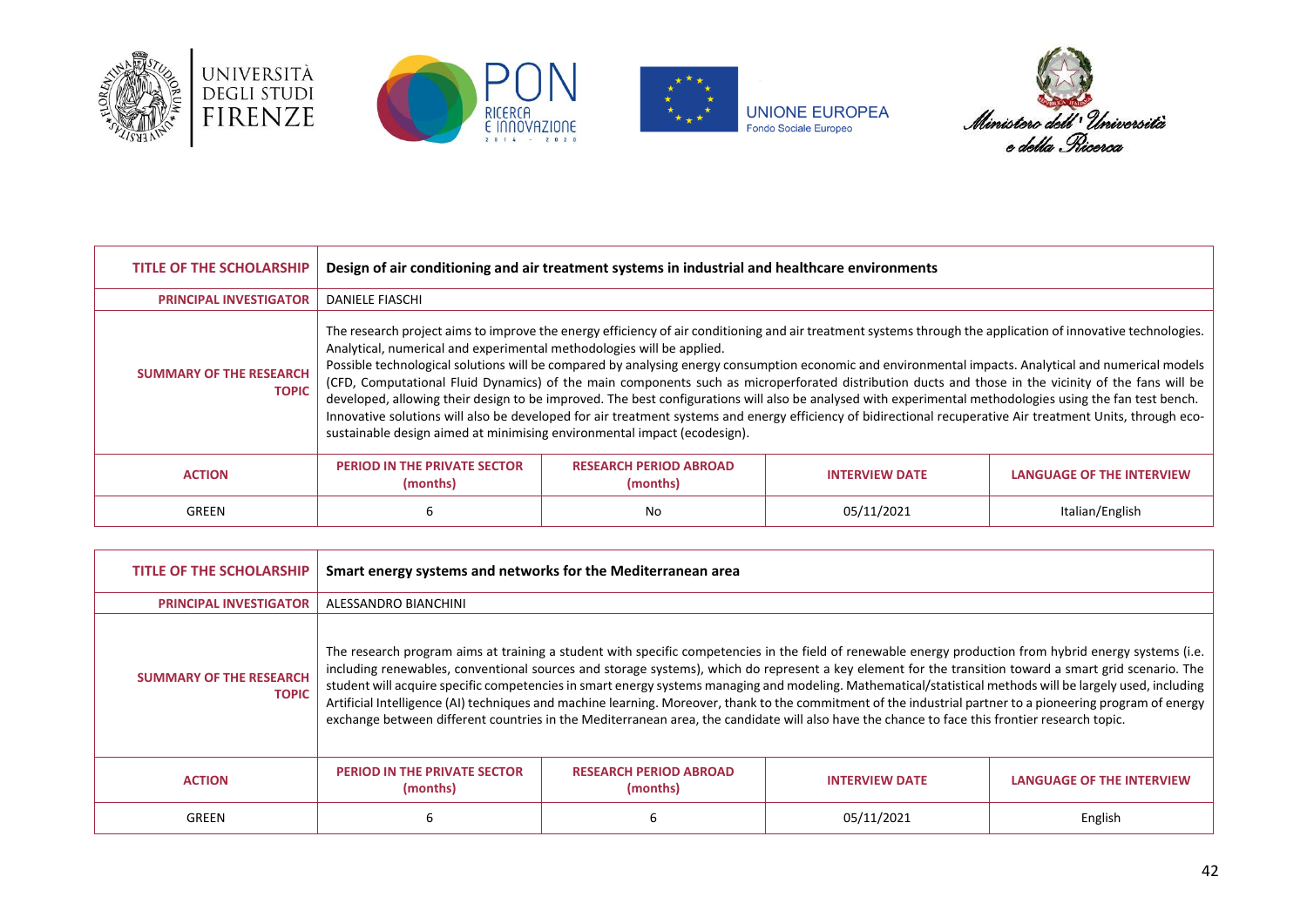







| <b>TITLE OF THE SCHOLARSHIP</b>                | Study of systems for the sequestration of CO2 on thermal machines and internal combustion engines and implementation of solutions<br>for the methanation of carbon dioxide in an energy transition perspective |                                                                                      |                                                                                                                                                                                                                                                                                                                                                                                                                                                                                                                                                                                                                                                                                                                                                                                                                   |                           |
|------------------------------------------------|----------------------------------------------------------------------------------------------------------------------------------------------------------------------------------------------------------------|--------------------------------------------------------------------------------------|-------------------------------------------------------------------------------------------------------------------------------------------------------------------------------------------------------------------------------------------------------------------------------------------------------------------------------------------------------------------------------------------------------------------------------------------------------------------------------------------------------------------------------------------------------------------------------------------------------------------------------------------------------------------------------------------------------------------------------------------------------------------------------------------------------------------|---------------------------|
| <b>PRINCIPAL INVESTIGATOR</b>                  | MAURIZIO DE LUCIA                                                                                                                                                                                              |                                                                                      |                                                                                                                                                                                                                                                                                                                                                                                                                                                                                                                                                                                                                                                                                                                                                                                                                   |                           |
| <b>SUMMARY OF THE RESEARCH</b><br><b>TOPIC</b> | developed countries.                                                                                                                                                                                           | traditional primary generators (TV, TAG, MCI) typically used for the power solution. | The research project aims to study innovative and low environmental impact solutions for Carbon Capture & Sequestration in geothermal plants but also<br>The research topic is very topical both for environmental problems and climate change but also for the energy transition underway. The project represents<br>an important and clear opportunity to deepen the knowledge in the field of CCS in machines. It is an extremely current sector, seen with increasing attention,<br>both for the technological implications in the entire electricity generation sector and for the social importance of the unstoppable growth of emerging<br>countries. For these, the need to refer to lower-cost technologies requires small and flexible solutions such as MCI, which are particularly penalized in more |                           |
| <b>ACTION</b>                                  | <b>PERIOD IN THE PRIVATE SECTOR</b><br>(months)                                                                                                                                                                | <b>RESEARCH PERIOD ABROAD</b><br>(months)                                            | <b>INTERVIEW DATE</b>                                                                                                                                                                                                                                                                                                                                                                                                                                                                                                                                                                                                                                                                                                                                                                                             | LANGUAGE OF THE INTERVIEW |
| GREEN                                          | 6                                                                                                                                                                                                              | No                                                                                   | 05/11/2021                                                                                                                                                                                                                                                                                                                                                                                                                                                                                                                                                                                                                                                                                                                                                                                                        | Italian/English           |

| <b>TITLE OF THE SCHOLARSHIP</b>                | ultra-low temperature solutions                 |                                           | Numerical and experimental study of the "Auto Cascade Refrigeration" technology with the development of systems and components for                                                                                                                                                                                    |                           |
|------------------------------------------------|-------------------------------------------------|-------------------------------------------|-----------------------------------------------------------------------------------------------------------------------------------------------------------------------------------------------------------------------------------------------------------------------------------------------------------------------|---------------------------|
| <b>PRINCIPAL INVESTIGATOR</b>                  | <b>MAURIZIO DE LUCIA</b>                        |                                           |                                                                                                                                                                                                                                                                                                                       |                           |
| <b>SUMMARY OF THE RESEARCH</b><br><b>TOPIC</b> | is "Auto Cascade Refrigeration" technology.     |                                           | The research program aims at training a figure with specific skills in cryogenic system production. The research project aims to study innovative and low<br>environmental impact solutions for providing cooling energy at temperatures in the "Ultra Low Temperature" and cryogenics categories. The research topic |                           |
| <b>ACTION</b>                                  | <b>PERIOD IN THE PRIVATE SECTOR</b><br>(months) | <b>RESEARCH PERIOD ABROAD</b><br>(months) | <b>INTERVIEW DATE</b>                                                                                                                                                                                                                                                                                                 | LANGUAGE OF THE INTERVIEW |
| GREEN                                          | 6                                               | No                                        | 05/11/2021                                                                                                                                                                                                                                                                                                            | Italian/English           |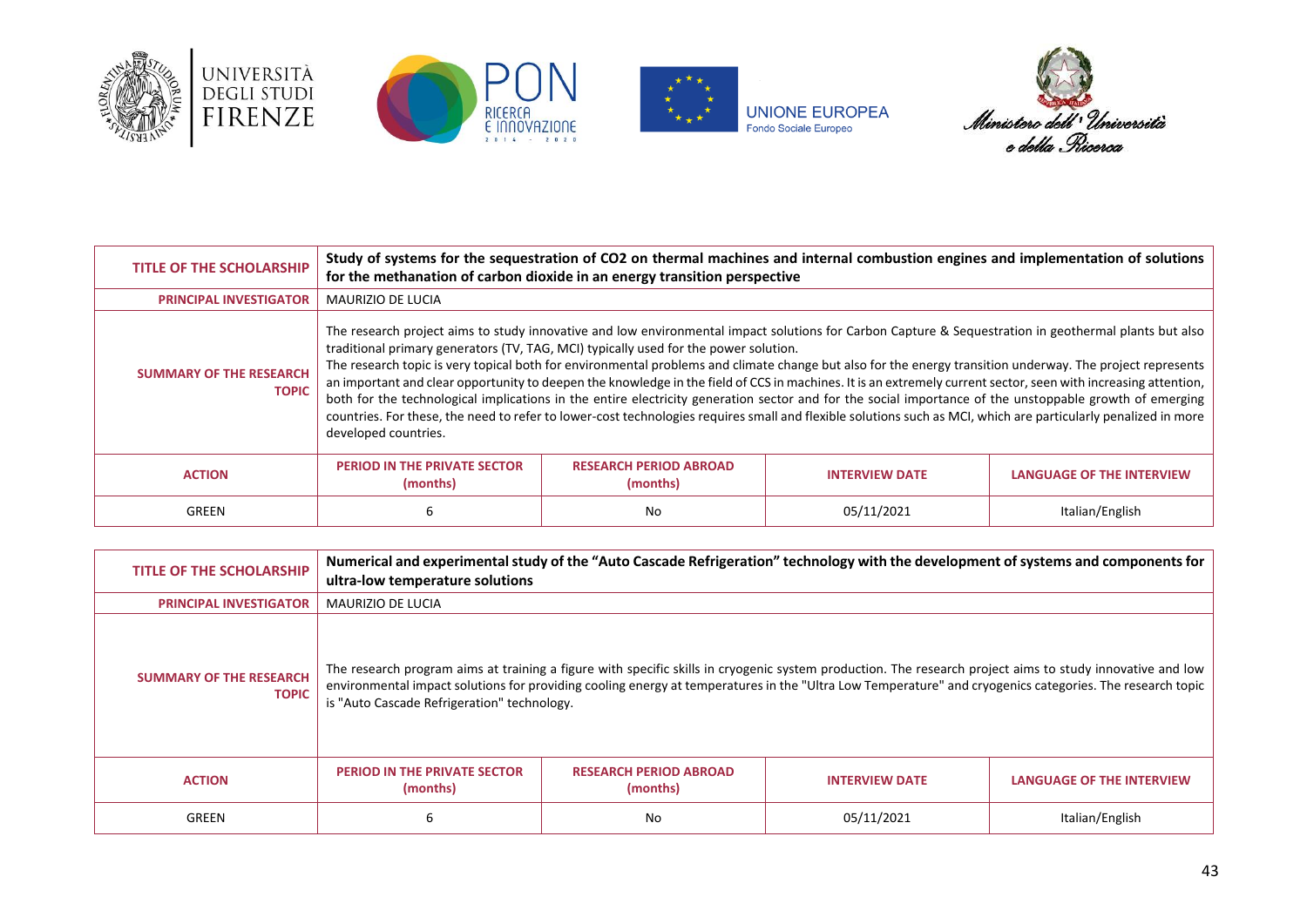







| <b>TITLE OF THE SCHOLARSHIP</b>                | Development of Circular Design methodological approaches to improve the eco-sustainability of Oil&Gas systems                                                                                                                                                                                                                                                                                                                                                                                                                                                                                                                                                                                                                                                                                                                                               |                                           |                       |                                  |
|------------------------------------------------|-------------------------------------------------------------------------------------------------------------------------------------------------------------------------------------------------------------------------------------------------------------------------------------------------------------------------------------------------------------------------------------------------------------------------------------------------------------------------------------------------------------------------------------------------------------------------------------------------------------------------------------------------------------------------------------------------------------------------------------------------------------------------------------------------------------------------------------------------------------|-------------------------------------------|-----------------------|----------------------------------|
| <b>PRINCIPAL INVESTIGATOR</b>                  | MASSIMO DELOGU                                                                                                                                                                                                                                                                                                                                                                                                                                                                                                                                                                                                                                                                                                                                                                                                                                              |                                           |                       |                                  |
| <b>SUMMARY OF THE RESEARCH</b><br><b>TOPIC</b> | The research project is aimed at the development and application of Circular Design methodologies and tools for the design and assessment of eco-<br>sustainable design solutions for Oil&Gas systems. The approach, which will be implemented in a specific framework, shall be holistic and integrated since<br>the early stages of product design and development, covering the entire product life cycle according to the green transition and Circular Economy policies.<br>In particular, the framework shall support the designer in identifying technical and technological solutions that favour the reduction of material and energy<br>resources in the production phase; the reduction of energy consumption in the use phase; the extension of product life; the reduction of waste by favouring<br>the generation of secondary raw materials. |                                           |                       |                                  |
| <b>ACTION</b>                                  | PERIOD IN THE PRIVATE SECTOR<br>(months)                                                                                                                                                                                                                                                                                                                                                                                                                                                                                                                                                                                                                                                                                                                                                                                                                    | <b>RESEARCH PERIOD ABROAD</b><br>(months) | <b>INTERVIEW DATE</b> | <b>LANGUAGE OF THE INTERVIEW</b> |
| GREEN                                          | 6                                                                                                                                                                                                                                                                                                                                                                                                                                                                                                                                                                                                                                                                                                                                                                                                                                                           | No                                        | 05/11/2021            | Italian                          |

| <b>TITLE OF THE SCHOLARSHIP</b>                | Development of innovative hydrokinetic turbines for small watercourses                                                                                                                                                                                                                                                                                                                                                                                                                                                                                                                                                                                                                                                                                                                                 |                                           |                       |                           |
|------------------------------------------------|--------------------------------------------------------------------------------------------------------------------------------------------------------------------------------------------------------------------------------------------------------------------------------------------------------------------------------------------------------------------------------------------------------------------------------------------------------------------------------------------------------------------------------------------------------------------------------------------------------------------------------------------------------------------------------------------------------------------------------------------------------------------------------------------------------|-------------------------------------------|-----------------------|---------------------------|
| <b>PRINCIPAL INVESTIGATOR</b>                  | ALESSANDRO BIANCHINI                                                                                                                                                                                                                                                                                                                                                                                                                                                                                                                                                                                                                                                                                                                                                                                   |                                           |                       |                           |
| <b>SUMMARY OF THE RESEARCH</b><br><b>TOPIC</b> | The research program aims at training a student with specific competencies in the field of renewable energy production from small watercourses and<br>artificial channels. The student will acquire multidisciplinary skills regarding the experimental testing of hydrokinetic rotors, and mostly regarding the<br>numerical modeling of their functioning. These latter analyses will be carried out using a multi-fidelity approach, among which advanced Computational<br>Fluid Dynamics (CFD) techniques. The research program will include fluid-dynamic optimization studies of a single rotor of multiple rotors on the same axis<br>or clustered into arrays. Power augmentation techniques will be studied also, including both passive devices and active techniques like a variable pitch. |                                           |                       |                           |
| <b>ACTION</b>                                  | <b>PERIOD IN THE PRIVATE SECTOR</b><br>(months)                                                                                                                                                                                                                                                                                                                                                                                                                                                                                                                                                                                                                                                                                                                                                        | <b>RESEARCH PERIOD ABROAD</b><br>(months) | <b>INTERVIEW DATE</b> | LANGUAGE OF THE INTERVIEW |
| GREEN                                          | 6                                                                                                                                                                                                                                                                                                                                                                                                                                                                                                                                                                                                                                                                                                                                                                                                      | No                                        | 05/11/2021            | Italian/English           |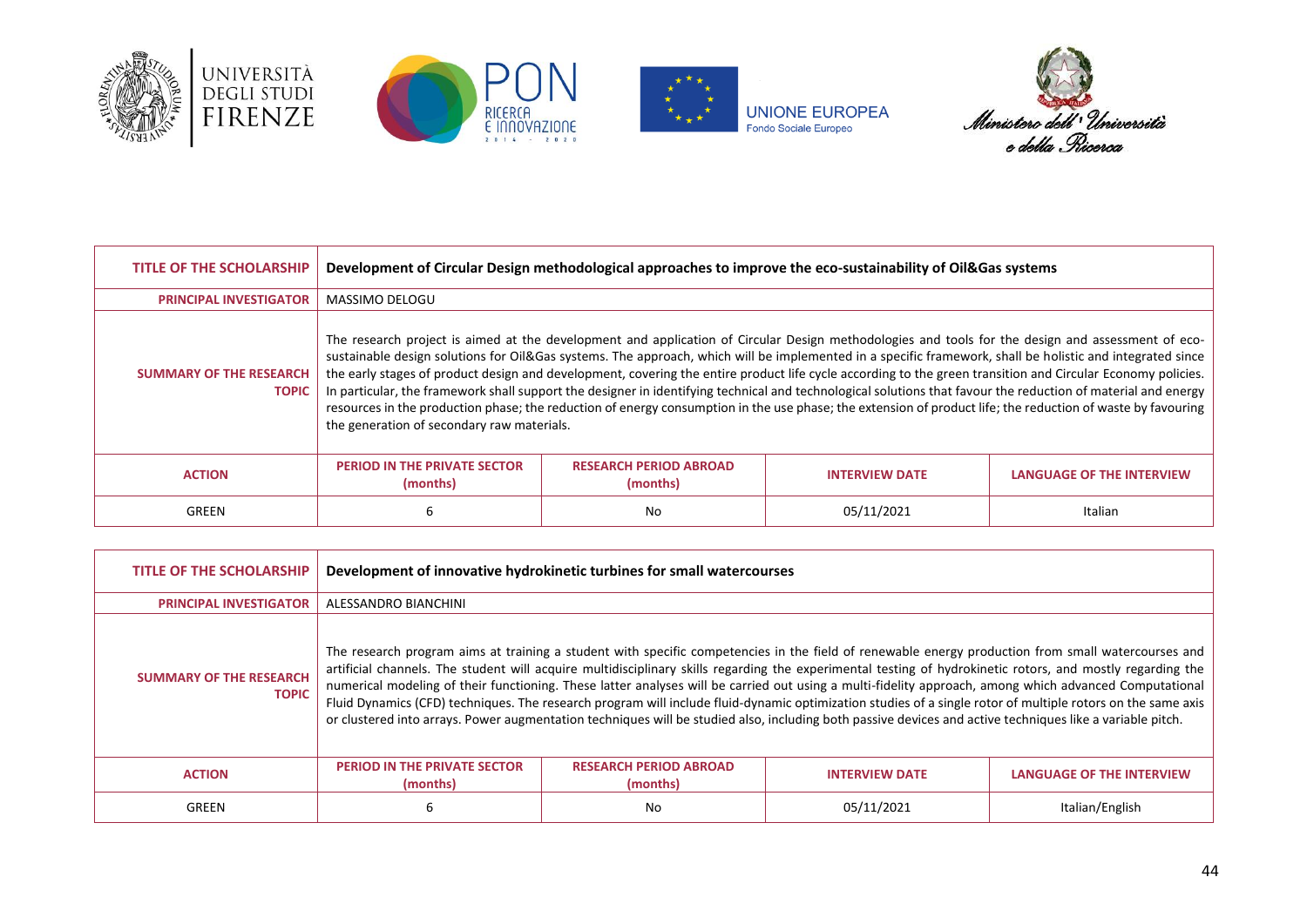







| <b>TITLE OF THE SCHOLARSHIP</b>                | Development of methods and their application for right-sizing of electric and hybrid-powered Two-Wheelers                                                                                                                                                                                                                                                                                                                                                                                                                                                                                                                                                                                                                                                                                                                                                           |                                           |                       |                                  |
|------------------------------------------------|---------------------------------------------------------------------------------------------------------------------------------------------------------------------------------------------------------------------------------------------------------------------------------------------------------------------------------------------------------------------------------------------------------------------------------------------------------------------------------------------------------------------------------------------------------------------------------------------------------------------------------------------------------------------------------------------------------------------------------------------------------------------------------------------------------------------------------------------------------------------|-------------------------------------------|-----------------------|----------------------------------|
| <b>PRINCIPAL INVESTIGATOR</b>                  | NICCOLÒ BALDANZINI                                                                                                                                                                                                                                                                                                                                                                                                                                                                                                                                                                                                                                                                                                                                                                                                                                                  |                                           |                       |                                  |
| <b>SUMMARY OF THE RESEARCH</b><br><b>TOPIC</b> | The research project aims to develop specific design methods for electric and hybrid Powered Two Wheelers. The small size and mass of these vehicles, as<br>well as their different usage, require an integrated design, which is not necessarily pursued in four-wheeled vehicles with the same powertrain. Starting<br>from considerations related to the recharging system, the dimensioning of the powertrain (using real driving cycles), the distribution of weights in the vehicle<br>and its influence on handling, and aspects of electrical safety in the event of an accident will be addressed from an integrated perspective. In this context,<br>the principles of EcoDesign will also be applied both to evaluate the presence of CRM - Critical Raw Materials - in the powertrain components and to design<br>the end-of-life phase of the product. |                                           |                       |                                  |
| <b>ACTION</b>                                  | <b>PERIOD IN THE PRIVATE SECTOR</b><br>(months)                                                                                                                                                                                                                                                                                                                                                                                                                                                                                                                                                                                                                                                                                                                                                                                                                     | <b>RESEARCH PERIOD ABROAD</b><br>(months) | <b>INTERVIEW DATE</b> | <b>LANGUAGE OF THE INTERVIEW</b> |
| GREEN                                          | 6                                                                                                                                                                                                                                                                                                                                                                                                                                                                                                                                                                                                                                                                                                                                                                                                                                                                   | No                                        | 05/11/2021            | Italian/English                  |

| <b>TITLE OF THE SCHOLARSHIP</b>                | Development of innovative compression systems for hydrogen with reciprocating compressors |                                                                                                                                                                                                                                                                                                                                                                                                                                                                                                                                                                                                                                                |                       |                           |
|------------------------------------------------|-------------------------------------------------------------------------------------------|------------------------------------------------------------------------------------------------------------------------------------------------------------------------------------------------------------------------------------------------------------------------------------------------------------------------------------------------------------------------------------------------------------------------------------------------------------------------------------------------------------------------------------------------------------------------------------------------------------------------------------------------|-----------------------|---------------------------|
| <b>PRINCIPAL INVESTIGATOR</b>                  | <b>GIOVANNI FERRARA</b>                                                                   |                                                                                                                                                                                                                                                                                                                                                                                                                                                                                                                                                                                                                                                |                       |                           |
| <b>SUMMARY OF THE RESEARCH</b><br><b>TOPIC</b> | highly challenging sector.                                                                | The research program is aimed at training a figure with specific skills in the field of hydrogen compression through alternative compressors. The issue of<br>transport and storage of hydrogen is in fact of primary importance in view of the energy transition. The candidate will therefore acquire multidisciplinary<br>skills in experimental testing and numerical modeling of reciprocating compressors with particular focus on issues such as seals (piston and rod), heat<br>transfer and dynamic behavior of the systems. The objective is to create know-how in the field of development and optimization of these machines for a |                       |                           |
| <b>ACTION</b>                                  | PERIOD IN THE PRIVATE SECTOR<br>(months)                                                  | <b>RESEARCH PERIOD ABROAD</b><br>(months)                                                                                                                                                                                                                                                                                                                                                                                                                                                                                                                                                                                                      | <b>INTERVIEW DATE</b> | LANGUAGE OF THE INTERVIEW |
| GREEN                                          | 6                                                                                         | No                                                                                                                                                                                                                                                                                                                                                                                                                                                                                                                                                                                                                                             | 05/11/2021            | Italian/English           |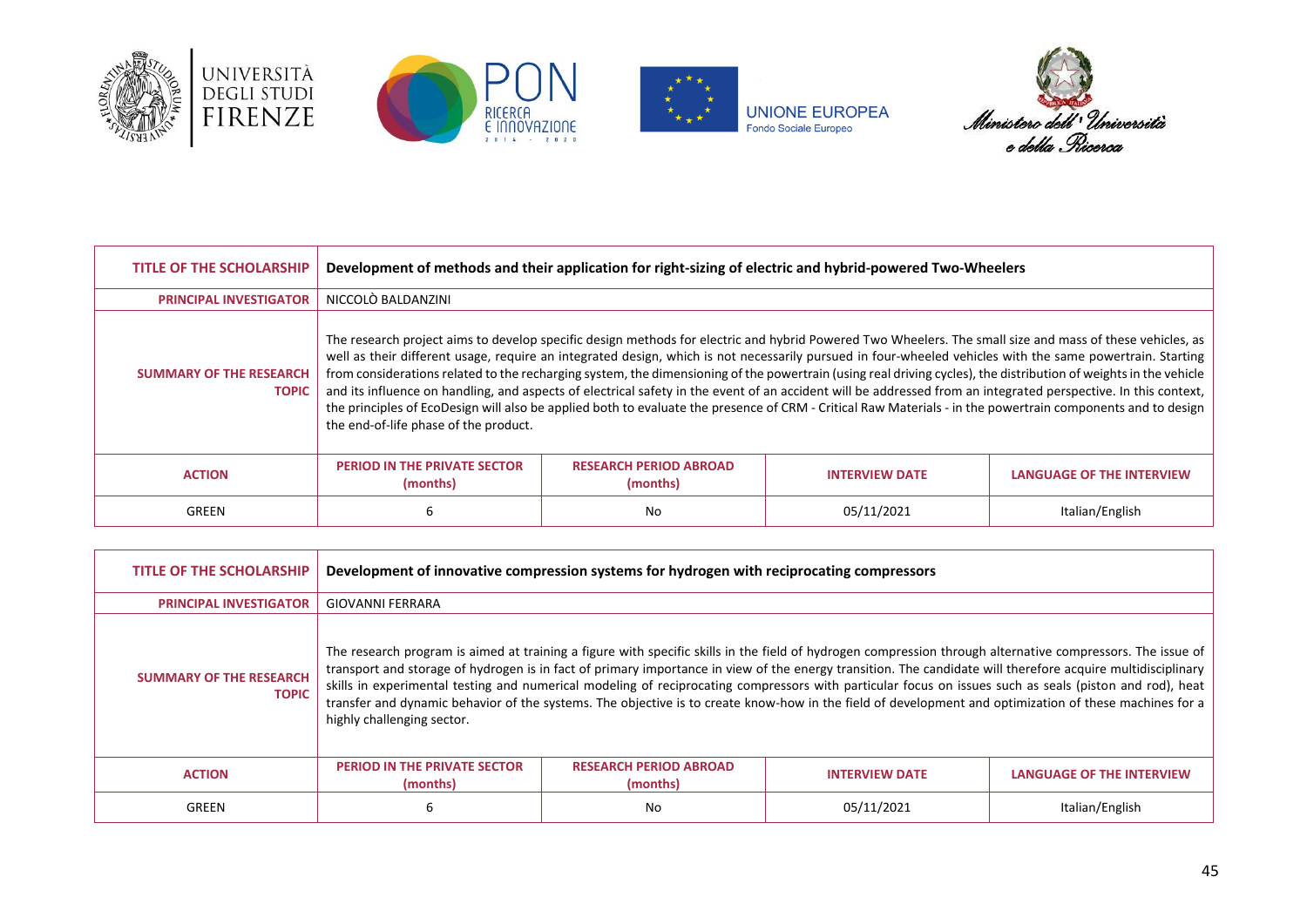







| <b>TITLE OF THE SCHOLARSHIP</b>                | Development of innovative compression systems for hydrogen with centrifugal compressors                                                                                                                                                                                                                                                                                                                                                                                                                                                                        |                                           |                       |                                  |
|------------------------------------------------|----------------------------------------------------------------------------------------------------------------------------------------------------------------------------------------------------------------------------------------------------------------------------------------------------------------------------------------------------------------------------------------------------------------------------------------------------------------------------------------------------------------------------------------------------------------|-------------------------------------------|-----------------------|----------------------------------|
| <b>PRINCIPAL INVESTIGATOR</b>                  | <b>GIOVANNI FERRARA</b>                                                                                                                                                                                                                                                                                                                                                                                                                                                                                                                                        |                                           |                       |                                  |
| <b>SUMMARY OF THE RESEARCH</b><br><b>TOPIC</b> | The research program is aimed at training a figure with specific skills in the field of hydrogen compression through centrifugal compressors. The issue of<br>transport and storage of hydrogen is in fact of primary importance in view of the energy transition. The candidate will therefore acquire multidisciplinary<br>skills in experimental testing with advanced techniques and high-fidelity numerical modeling of fluid-dynamic processes of centrifugal compressors in order<br>to contribute to the development and optimization of their design. |                                           |                       |                                  |
| <b>ACTION</b>                                  | <b>PERIOD IN THE PRIVATE SECTOR</b><br>(months)                                                                                                                                                                                                                                                                                                                                                                                                                                                                                                                | <b>RESEARCH PERIOD ABROAD</b><br>(months) | <b>INTERVIEW DATE</b> | <b>LANGUAGE OF THE INTERVIEW</b> |
| GREEN                                          | 6                                                                                                                                                                                                                                                                                                                                                                                                                                                                                                                                                              | No                                        | 05/11/2021            | Italian/English                  |

| <b>TITLE OF THE SCHOLARSHIP</b>                | Development of underwater technologies for the monitoring and conservation of coastal biodiversity                                                                                                                                                                                                                                                                                                                                                                                                                                                                                                                                                                                                                                                                                                                                                                    |                                           |                       |                                  |
|------------------------------------------------|-----------------------------------------------------------------------------------------------------------------------------------------------------------------------------------------------------------------------------------------------------------------------------------------------------------------------------------------------------------------------------------------------------------------------------------------------------------------------------------------------------------------------------------------------------------------------------------------------------------------------------------------------------------------------------------------------------------------------------------------------------------------------------------------------------------------------------------------------------------------------|-------------------------------------------|-----------------------|----------------------------------|
| <b>PRINCIPAL INVESTIGATOR</b>                  | ALESSANDRO RIDOLFI                                                                                                                                                                                                                                                                                                                                                                                                                                                                                                                                                                                                                                                                                                                                                                                                                                                    |                                           |                       |                                  |
| <b>SUMMARY OF THE RESEARCH</b><br><b>TOPIC</b> | The PhD program will deal with robotics topics, in particular mobile robotics for the marine sector. Innovative underwater technologies will be developed<br>and tested for the protection of biodiversity and, more generally, for environmental monitoring. Robotic systems for the inspection, maintenance and repair<br>of industrial plants represent an essential technology for a sustainable future, for example of systems for the generation of energy from renewable sources<br>at sea (waves, tides, wind). The same robotic systems can be used for ecosystem monitoring (water column, seabed, and coastal environment) to protect<br>and conserve the environment and/or restoration of contaminated sites. The candidate will address both aspects related to hardware and software for the<br>development of innovative technologies in this sector. |                                           |                       |                                  |
| <b>ACTION</b>                                  | <b>PERIOD IN THE PRIVATE SECTOR</b><br>(months)                                                                                                                                                                                                                                                                                                                                                                                                                                                                                                                                                                                                                                                                                                                                                                                                                       | <b>RESEARCH PERIOD ABROAD</b><br>(months) | <b>INTERVIEW DATE</b> | <b>LANGUAGE OF THE INTERVIEW</b> |
| GREEN                                          | ь                                                                                                                                                                                                                                                                                                                                                                                                                                                                                                                                                                                                                                                                                                                                                                                                                                                                     | No                                        | 05/11/2021            | Italian/English                  |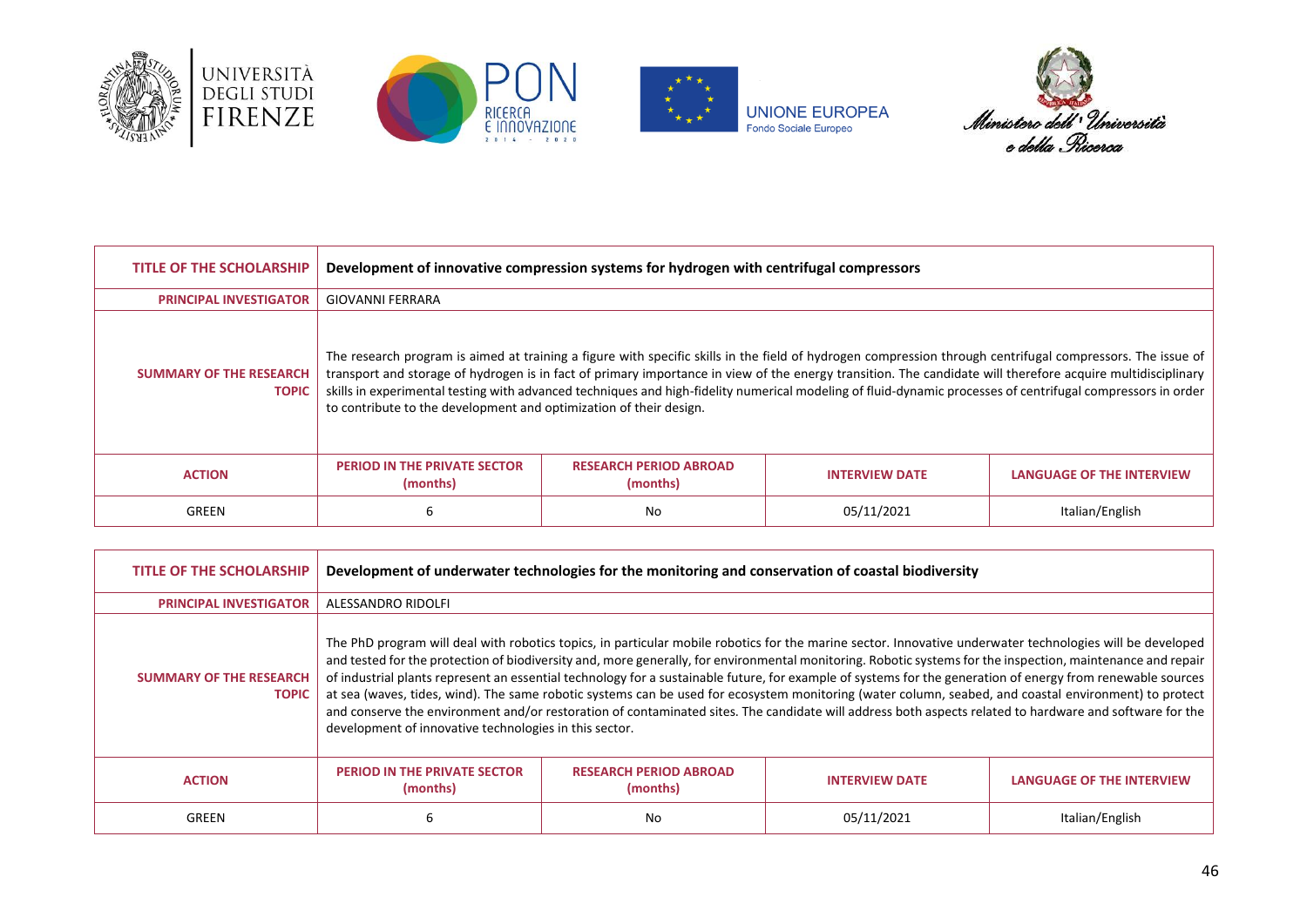







| <b>TITLE OF THE SCHOLARSHIP</b>                | Use of computational methods for the multidisciplinary design of fluid machinery that use hydrogen from renewable sources |                                           |                                                                                                                                                                                                                                                                                                                                                                                                                                                                                |                                  |
|------------------------------------------------|---------------------------------------------------------------------------------------------------------------------------|-------------------------------------------|--------------------------------------------------------------------------------------------------------------------------------------------------------------------------------------------------------------------------------------------------------------------------------------------------------------------------------------------------------------------------------------------------------------------------------------------------------------------------------|----------------------------------|
| <b>PRINCIPAL INVESTIGATOR</b>                  | <b>ANDREA ARNONE</b>                                                                                                      |                                           |                                                                                                                                                                                                                                                                                                                                                                                                                                                                                |                                  |
| <b>SUMMARY OF THE RESEARCH</b><br><b>TOPIC</b> | conventional fuels on vibrations that can cause fatigue failure in the turbine.                                           |                                           | The PhD program is focused on the multidisciplinary design of fluid machinery that uses hydrogen (from renewable resources). The activity will cover the<br>radical redesign of the present generation turbine to use fuels with an increasing quantity (from 70% to 100%) of hydrogen coming from renewable sources.<br>This green conversion requires the development of specific multidisciplinary tools (aerodynamic and aeromechanics) able to capture the effect of non- |                                  |
| <b>ACTION</b>                                  | <b>PERIOD IN THE PRIVATE SECTOR</b><br>(months)                                                                           | <b>RESEARCH PERIOD ABROAD</b><br>(months) | <b>INTERVIEW DATE</b>                                                                                                                                                                                                                                                                                                                                                                                                                                                          | <b>LANGUAGE OF THE INTERVIEW</b> |
| GREEN                                          | 6                                                                                                                         | No                                        | 05/11/2021                                                                                                                                                                                                                                                                                                                                                                                                                                                                     | Italian/English                  |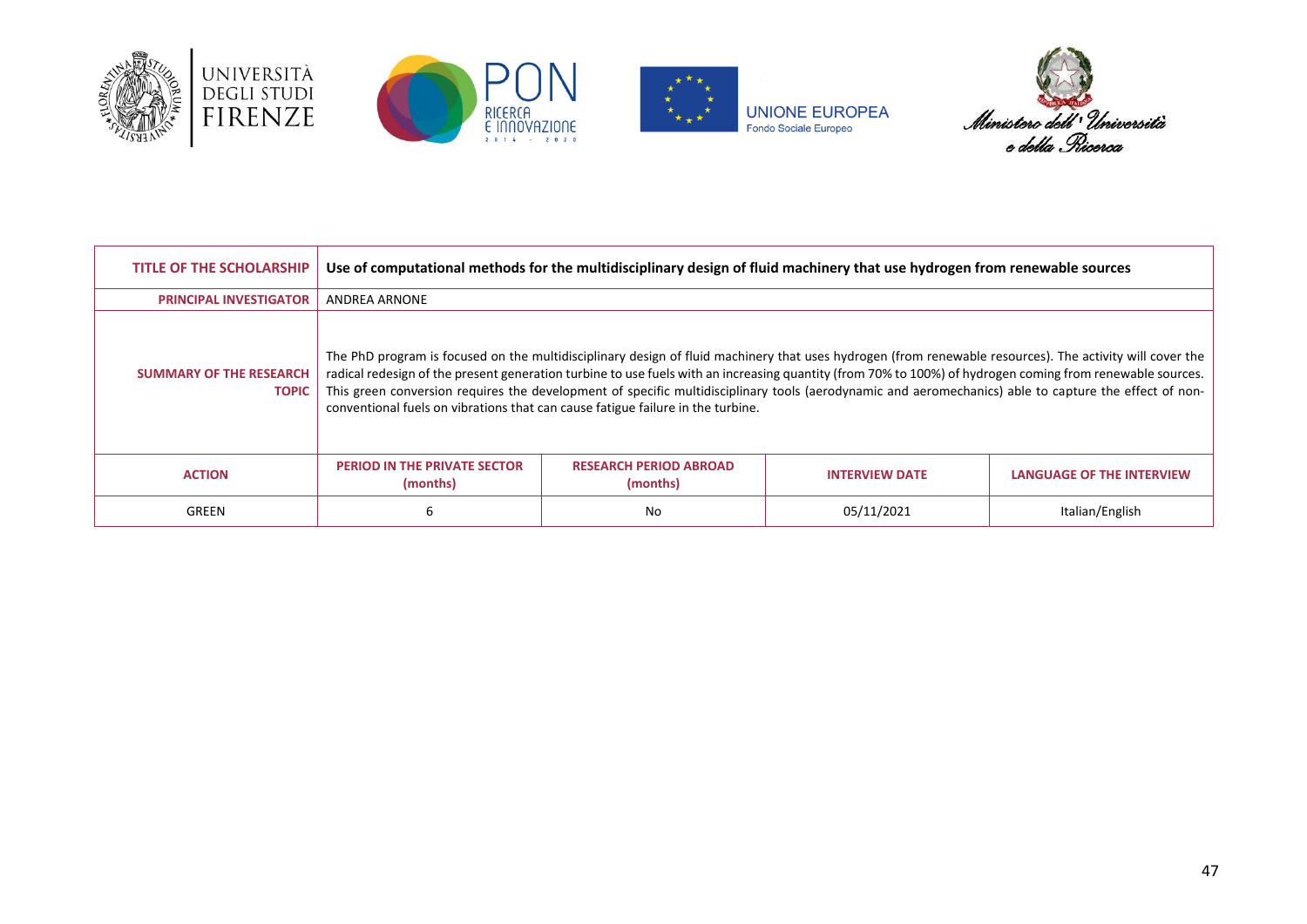







# **INTERNATIONAL DOCTORATE IN CIVIL AND ENVIRONMENTAL ENGINEERING**

*Director prof. Luca Solari*

<span id="page-47-0"></span>

| <b>TITLE OF THE SCHOLARSHIP</b>                | Identification and development of strategies to increase the environmental sustainability of the Prato textile district                                                                                                                                                                                                                                                                                                                                                                                                                                                                                                                                                                                                                                                                                                                                                                                                                                                                                                                                      |                                           |                       |                                  |
|------------------------------------------------|--------------------------------------------------------------------------------------------------------------------------------------------------------------------------------------------------------------------------------------------------------------------------------------------------------------------------------------------------------------------------------------------------------------------------------------------------------------------------------------------------------------------------------------------------------------------------------------------------------------------------------------------------------------------------------------------------------------------------------------------------------------------------------------------------------------------------------------------------------------------------------------------------------------------------------------------------------------------------------------------------------------------------------------------------------------|-------------------------------------------|-----------------------|----------------------------------|
| <b>PRINCIPAL INVESTIGATOR</b>                  | <b>RICCARDO GORI</b>                                                                                                                                                                                                                                                                                                                                                                                                                                                                                                                                                                                                                                                                                                                                                                                                                                                                                                                                                                                                                                         |                                           |                       |                                  |
| <b>SUMMARY OF THE RESEARCH</b><br><b>TOPIC</b> | The research project is aimed at identifying and developing strategies to increase the environmental sustainability of the Prato textile district. The<br>reference document on Best Available Techniques (BAT) for the textiles industry is under review and an updated version is expected to be published in 2022.<br>The BAT conclusions that will arise from this review, can pose some criticality for all companies subject to the Integrated Environmental Authorization (AIA),<br>including the company GIDA which manages the local facilities for the treatment of industrial and urban wastewaters. The PhD project is therefore aimed<br>at identifying and testing strategies and solutions (managerial and/or technological) capable to guarantee compliance with the discharge limits imposed by<br>the updated BAT, minimizing the impacts on the production system. At the same time, the solution identified should be integrated into the local strategy<br>under development, for promoting the circular economy in the textile sector. |                                           |                       |                                  |
| <b>ACTION</b>                                  | <b>PERIOD IN THE PRIVATE SECTOR</b><br>(months)                                                                                                                                                                                                                                                                                                                                                                                                                                                                                                                                                                                                                                                                                                                                                                                                                                                                                                                                                                                                              | <b>RESEARCH PERIOD ABROAD</b><br>(months) | <b>INTERVIEW DATE</b> | <b>LANGUAGE OF THE INTERVIEW</b> |
| GREEN                                          | q                                                                                                                                                                                                                                                                                                                                                                                                                                                                                                                                                                                                                                                                                                                                                                                                                                                                                                                                                                                                                                                            |                                           | 04/11/2021            | English                          |

| <b>TITLE OF THE SCHOLARSHIP</b>                | Multi-risk analysis for natural hazards and climate change in urban environments                                                                                                                                                                                                                                                                                                                                                                                                                                                                                                                                                                                                                                                                                                                                                                                                                                                                                                                                                                 |                                           |                       |                                  |
|------------------------------------------------|--------------------------------------------------------------------------------------------------------------------------------------------------------------------------------------------------------------------------------------------------------------------------------------------------------------------------------------------------------------------------------------------------------------------------------------------------------------------------------------------------------------------------------------------------------------------------------------------------------------------------------------------------------------------------------------------------------------------------------------------------------------------------------------------------------------------------------------------------------------------------------------------------------------------------------------------------------------------------------------------------------------------------------------------------|-------------------------------------------|-----------------------|----------------------------------|
| <b>PRINCIPAL INVESTIGATOR</b>                  | <b>GIANNI BARTOLI</b>                                                                                                                                                                                                                                                                                                                                                                                                                                                                                                                                                                                                                                                                                                                                                                                                                                                                                                                                                                                                                            |                                           |                       |                                  |
| <b>SUMMARY OF THE RESEARCH</b><br><b>TOPIC</b> | In the PhD program, with reference to a case study represented by the territory of the Municipality of Florence (preliminary contacts have already been<br>taken with the municipal administration), the issue of conducting a multi-risk analysis on a territorial scale will be addressed. The analysis will initially focus<br>on the correct definition of the probability that extreme or significant events may occur (i.e., hazard analysis, mainly for seismic, hydraulic, wind and<br>hydrogeological events); subsequently on the identification of the vulnerable elements of the territory (vulnerability analysis) and, lastly, at the assessment<br>of the individual risks and the aggregate risk, hence considering the value, in terms of damages and expected losses, due to the single and/or combined<br>action of events of different nature.<br>The research project is highly multidisciplinary and involves the integration of transversal skills in the field of hydraulic, geotechnical and structural<br>engineering. |                                           |                       |                                  |
| <b>ACTION</b>                                  | <b>PERIOD IN THE PRIVATE SECTOR</b><br>(months)                                                                                                                                                                                                                                                                                                                                                                                                                                                                                                                                                                                                                                                                                                                                                                                                                                                                                                                                                                                                  | <b>RESEARCH PERIOD ABROAD</b><br>(months) | <b>INTERVIEW DATE</b> | <b>LANGUAGE OF THE INTERVIEW</b> |
| GREEN                                          | 9                                                                                                                                                                                                                                                                                                                                                                                                                                                                                                                                                                                                                                                                                                                                                                                                                                                                                                                                                                                                                                                |                                           | 04/11/2021            | English                          |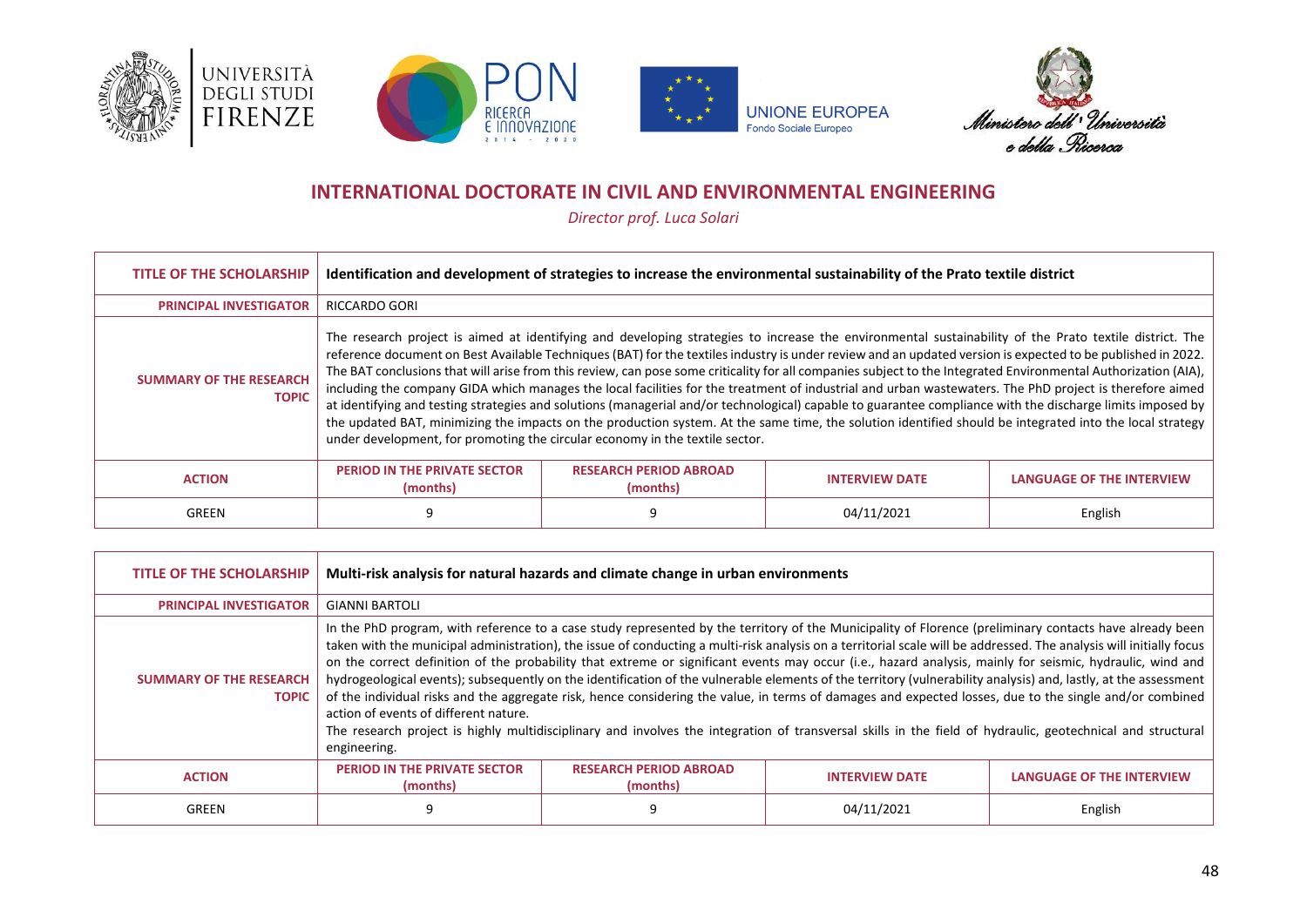







| <b>TITLE OF THE SCHOLARSHIP</b>                | Biorefinery in municipal wastewater treatment plants                                                                                                                                                                                                                                                                                                                                                                                                                                                                                                                                                                                                                                                                                                                                                                                                                                                                                                                          |                                           |                       |                                  |
|------------------------------------------------|-------------------------------------------------------------------------------------------------------------------------------------------------------------------------------------------------------------------------------------------------------------------------------------------------------------------------------------------------------------------------------------------------------------------------------------------------------------------------------------------------------------------------------------------------------------------------------------------------------------------------------------------------------------------------------------------------------------------------------------------------------------------------------------------------------------------------------------------------------------------------------------------------------------------------------------------------------------------------------|-------------------------------------------|-----------------------|----------------------------------|
| <b>PRINCIPAL INVESTIGATOR</b>                  | TOMMASO LOTTI                                                                                                                                                                                                                                                                                                                                                                                                                                                                                                                                                                                                                                                                                                                                                                                                                                                                                                                                                                 |                                           |                       |                                  |
| <b>SUMMARY OF THE RESEARCH</b><br><b>TOPIC</b> | The research activities are oriented towards a virtuous and green model of circular economy and environmental sustainability in the urban wastewater<br>purification sector, aiming at the recovery of resources such as, mainly, extracellular biopolymers (EPS) and phosphorus from active biomasses in biological<br>purification processes. The project, therefore, aims to promote a real "green transition" from the old linear model of conventional treatment plants<br>(WasteWater Treatment Plant - WWTP), towards a new circular model that sees the treatment plants as biorefineries (Water Resource Recovery Facility -<br>WRRF) from which it is possible to recover resources such as water, nutrients, biopolymers and energy. The research topic will be the development of an<br>innovative wastewater purification technology based on the use of aerobic granular biomass and the recovery and valorization of phosphorus and EPS from<br>excess sludge. |                                           |                       |                                  |
| <b>ACTION</b>                                  | <b>PERIOD IN THE PRIVATE SECTOR</b><br>(months)                                                                                                                                                                                                                                                                                                                                                                                                                                                                                                                                                                                                                                                                                                                                                                                                                                                                                                                               | <b>RESEARCH PERIOD ABROAD</b><br>(months) | <b>INTERVIEW DATE</b> | <b>LANGUAGE OF THE INTERVIEW</b> |
| GREEN                                          | 12                                                                                                                                                                                                                                                                                                                                                                                                                                                                                                                                                                                                                                                                                                                                                                                                                                                                                                                                                                            |                                           | 04/11/2021            | English                          |

| <b>TITLE OF THE SCHOLARSHIP</b>                | Offshore wind energy: advanced computational models for the simulation of large floating turbines for the Mediterranean Sea |                                                                                                                                                                                                                                                                                                                                                                                                                                                                                                                                                                                                                         |                       |                                                                                                                                                  |
|------------------------------------------------|-----------------------------------------------------------------------------------------------------------------------------|-------------------------------------------------------------------------------------------------------------------------------------------------------------------------------------------------------------------------------------------------------------------------------------------------------------------------------------------------------------------------------------------------------------------------------------------------------------------------------------------------------------------------------------------------------------------------------------------------------------------------|-----------------------|--------------------------------------------------------------------------------------------------------------------------------------------------|
| <b>PRINCIPAL INVESTIGATOR</b>                  | <b>ENZO MARINO</b>                                                                                                          |                                                                                                                                                                                                                                                                                                                                                                                                                                                                                                                                                                                                                         |                       |                                                                                                                                                  |
| <b>SUMMARY OF THE RESEARCH</b><br><b>TOPIC</b> |                                                                                                                             | Very large floating wind turbines in deep water are complex systems that are exposed to the combined action of wind and waves. Especially during extreme<br>sea states, nonlinear fluid-structure interaction phenomena need to be properly captured through numerical simulations based on more efficient and<br>accurate discretization techniques than standard approaches. The research is focused on the nonlinear dynamics of platform and mooring lines and their<br>Isogeometric Analysis (IGA), to improve the trade-off between computational cost and accuracy in the prediction of the structural response. |                       | interaction with fully nonlinear waves. The main objective of the project is to develop numerical models based on innovative techniques, such as |
| <b>ACTION</b>                                  | <b>PERIOD IN THE PRIVATE SECTOR</b><br>(months)                                                                             | <b>RESEARCH PERIOD ABROAD</b><br>(months)                                                                                                                                                                                                                                                                                                                                                                                                                                                                                                                                                                               | <b>INTERVIEW DATE</b> | <b>LANGUAGE OF THE INTERVIEW</b>                                                                                                                 |
| GREEN                                          | 9                                                                                                                           |                                                                                                                                                                                                                                                                                                                                                                                                                                                                                                                                                                                                                         | 04/11/2021            | English                                                                                                                                          |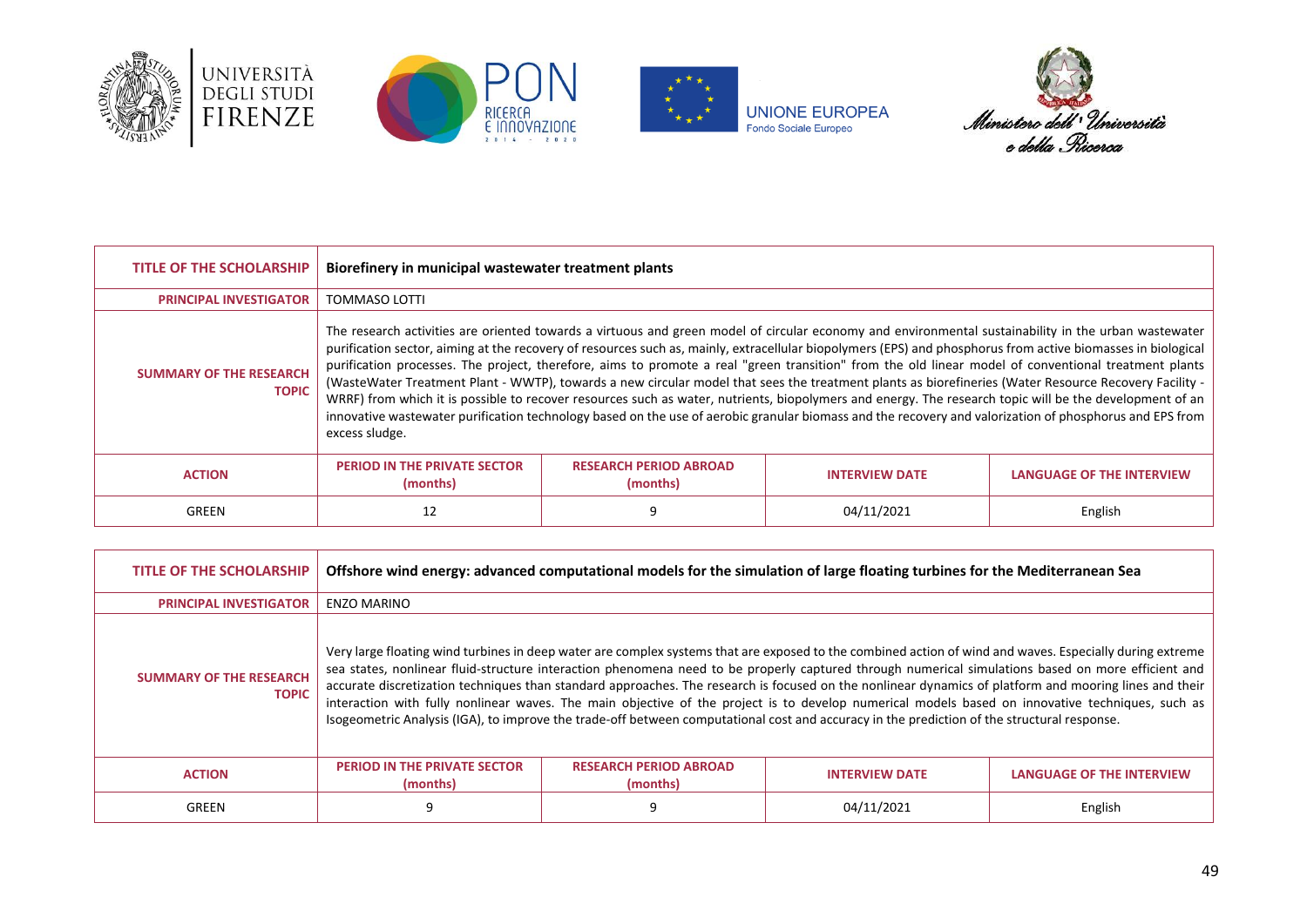





**UNIONE EUROPEA**<br>Fondo Sociale Europeo



| <b>TITLE OF THE SCHOLARSHIP</b>                | Airborne and ground-based remote sensing for monitoring coastal environment                                                                                                                                                                                                                                                                                                                                                                                                                                                                                                                                                                                                                                                                                                                                                                                                                                                                                                                                                                                                                                                                                                                                                 |                                           |                       |                                  |
|------------------------------------------------|-----------------------------------------------------------------------------------------------------------------------------------------------------------------------------------------------------------------------------------------------------------------------------------------------------------------------------------------------------------------------------------------------------------------------------------------------------------------------------------------------------------------------------------------------------------------------------------------------------------------------------------------------------------------------------------------------------------------------------------------------------------------------------------------------------------------------------------------------------------------------------------------------------------------------------------------------------------------------------------------------------------------------------------------------------------------------------------------------------------------------------------------------------------------------------------------------------------------------------|-------------------------------------------|-----------------------|----------------------------------|
| <b>PRINCIPAL INVESTIGATOR</b>                  | <b>FRANCESCO MUGNAL</b>                                                                                                                                                                                                                                                                                                                                                                                                                                                                                                                                                                                                                                                                                                                                                                                                                                                                                                                                                                                                                                                                                                                                                                                                     |                                           |                       |                                  |
| <b>SUMMARY OF THE RESEARCH</b><br><b>TOPIC</b> | The PhD student will deal with monitoring the coastal environment through remote sensing techniques and data analysis based on statistical-mathematical<br>models and artificial intelligence. The PhD student will make use of geospatial data analysis (both satellite and acquired from UAV, aquatic, and terrestrial<br>systems) to monitor the protection and stability of extensive coastal areas and to assess and mitigate the risks related to extreme natural phenomena. The<br>results are aimed both at preserving the coastal environment itself and improving its safety. In addition, UAV, aquatic, and terrestrial acquisition systems<br>will also be used to detect the presence of solid pollutants in the coastal area, both on the coast itself and in the marine environment. Objective indicators<br>will also be used to ensure the measurability and effectiveness of the developed solutions. An example comes from the validation in the field, with ground<br>truth measurements obtained through geodetic/topographic survey tools, of coastal erosion. In the case of solid pollutants detection, the effectiveness of<br>the methods developed will be validated through three case studies. |                                           |                       |                                  |
| <b>ACTION</b>                                  | <b>PERIOD IN THE PRIVATE SECTOR</b><br>(months)                                                                                                                                                                                                                                                                                                                                                                                                                                                                                                                                                                                                                                                                                                                                                                                                                                                                                                                                                                                                                                                                                                                                                                             | <b>RESEARCH PERIOD ABROAD</b><br>(months) | <b>INTERVIEW DATE</b> | <b>LANGUAGE OF THE INTERVIEW</b> |
| GREEN                                          | 10                                                                                                                                                                                                                                                                                                                                                                                                                                                                                                                                                                                                                                                                                                                                                                                                                                                                                                                                                                                                                                                                                                                                                                                                                          |                                           | 04/11/2021            | English                          |

| <b>TITLE OF THE SCHOLARSHIP</b>                | Optimization of the recovery chain of plastics collected in municipal solid waste                                                                                                                                                                                                                                                                                                                                                                                                                                                                                                                                                                                                                                                                                                                                                                                                                                                                                                     |                                           |                       |                                  |
|------------------------------------------------|---------------------------------------------------------------------------------------------------------------------------------------------------------------------------------------------------------------------------------------------------------------------------------------------------------------------------------------------------------------------------------------------------------------------------------------------------------------------------------------------------------------------------------------------------------------------------------------------------------------------------------------------------------------------------------------------------------------------------------------------------------------------------------------------------------------------------------------------------------------------------------------------------------------------------------------------------------------------------------------|-------------------------------------------|-----------------------|----------------------------------|
| <b>PRINCIPAL INVESTIGATOR</b>                  | CLAUDIO LUBELLO                                                                                                                                                                                                                                                                                                                                                                                                                                                                                                                                                                                                                                                                                                                                                                                                                                                                                                                                                                       |                                           |                       |                                  |
| <b>SUMMARY OF THE RESEARCH</b><br><b>TOPIC</b> | The transformation of waste into a resource represents one of the great objectives of modern societies, with the construction of complex industrial chains<br>that involve the production phase of the goods, the collection of waste, the valorisation of waste with transformation into materials ready for subsequent<br>use. Unfortunately, the quantity of non-recyclable plastic waste still represents a significant percentage (around 40%) of the plastic urban solid waste<br>collected. The main causes are to be found in the methods of collection of differentiated waste, which still has large quantities of foreign materials, and in<br>the need to develop new processes of transformation and enhancement of the plastics collected for some specific polymeric components and the<br>heterogeneous mixes produced by the supply chains. selection. The research aims to analyze the overall industrial production chain, from a circular economy<br>perspective. |                                           |                       |                                  |
| <b>ACTION</b>                                  | <b>PERIOD IN THE PRIVATE SECTOR</b><br>(months)                                                                                                                                                                                                                                                                                                                                                                                                                                                                                                                                                                                                                                                                                                                                                                                                                                                                                                                                       | <b>RESEARCH PERIOD ABROAD</b><br>(months) | <b>INTERVIEW DATE</b> | <b>LANGUAGE OF THE INTERVIEW</b> |
| GREEN                                          | 12                                                                                                                                                                                                                                                                                                                                                                                                                                                                                                                                                                                                                                                                                                                                                                                                                                                                                                                                                                                    |                                           | 04/11/2021            | English                          |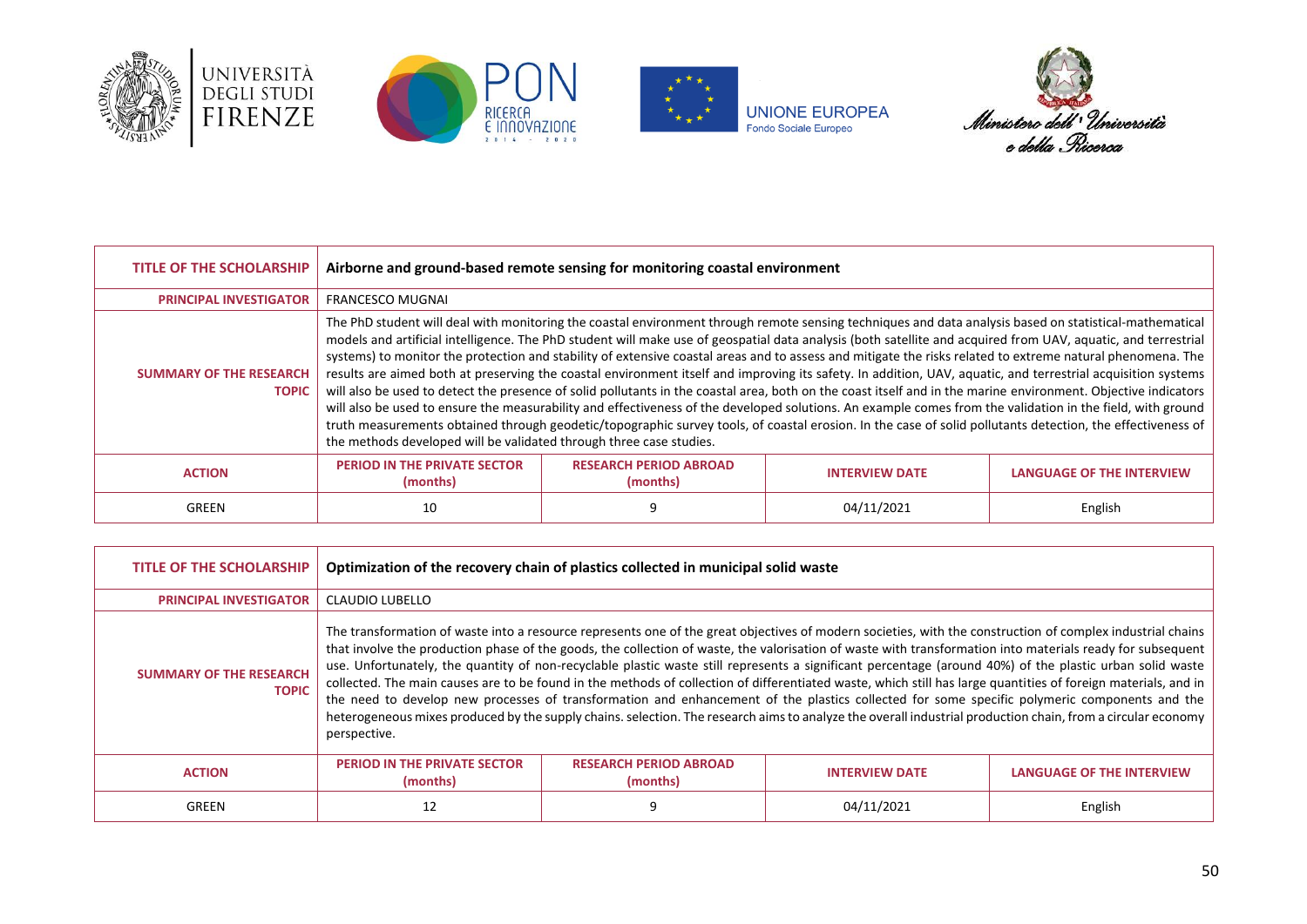





**UNIONE EUROPEA**<br>Fondo Sociale Europeo



| <b>TITLE OF THE SCHOLARSHIP</b>                | Plastics in rivers from cities during flood events                                                                                                                                                                                                                                                                                                                                                                                                                                                                                                                                                                                                                                                                                                                                                                                                                                                                                                                                                                |                                           |                       |                                  |
|------------------------------------------------|-------------------------------------------------------------------------------------------------------------------------------------------------------------------------------------------------------------------------------------------------------------------------------------------------------------------------------------------------------------------------------------------------------------------------------------------------------------------------------------------------------------------------------------------------------------------------------------------------------------------------------------------------------------------------------------------------------------------------------------------------------------------------------------------------------------------------------------------------------------------------------------------------------------------------------------------------------------------------------------------------------------------|-------------------------------------------|-----------------------|----------------------------------|
| <b>PRINCIPAL INVESTIGATOR</b>                  | <b>LUCA SOLARI</b>                                                                                                                                                                                                                                                                                                                                                                                                                                                                                                                                                                                                                                                                                                                                                                                                                                                                                                                                                                                                |                                           |                       |                                  |
| <b>SUMMARY OF THE RESEARCH</b><br><b>TOPIC</b> | Rivers harbor some of the highest levels of microplastic contamination and supply most of the microplastics found in the oceans. A key objective in tackling<br>the microplastic problem in both marine and freshwater settings is a better understanding of the complexities of wastewater management and of how,<br>when and where microplastics are released into the environment. In cities, during intense meteoric events, untreated wastewater from the sewer network<br>might directly flow into the watercourses together with the plastic contained in the domestic and meteoric wastewater from street run-off. The aim of the<br>research is to identify the extent and temporal distribution of this contribution in order to provide suitable systems for retaining plastic before it is eventually<br>dispersed in rivers and accumulates on the bottom together with the sediments. The research methodology includes the hydraulic modeling of flood<br>spillways in the case study of Florence. |                                           |                       |                                  |
| <b>ACTION</b>                                  | <b>PERIOD IN THE PRIVATE SECTOR</b><br>(months)                                                                                                                                                                                                                                                                                                                                                                                                                                                                                                                                                                                                                                                                                                                                                                                                                                                                                                                                                                   | <b>RESEARCH PERIOD ABROAD</b><br>(months) | <b>INTERVIEW DATE</b> | <b>LANGUAGE OF THE INTERVIEW</b> |
| GREEN                                          | 6                                                                                                                                                                                                                                                                                                                                                                                                                                                                                                                                                                                                                                                                                                                                                                                                                                                                                                                                                                                                                 |                                           | 04/11/2021            | English                          |

| <b>TITLE OF THE SCHOLARSHIP</b>                | Wastewater treatment and resources recovery based on the selection of halophilic and halotolerant microbial communities                                                                                                                                                                                                                                                                                                                                                                                                                                                                                                                                                                                                                                                                                                                                                                                                                                                                         |                                           |                       |                                  |
|------------------------------------------------|-------------------------------------------------------------------------------------------------------------------------------------------------------------------------------------------------------------------------------------------------------------------------------------------------------------------------------------------------------------------------------------------------------------------------------------------------------------------------------------------------------------------------------------------------------------------------------------------------------------------------------------------------------------------------------------------------------------------------------------------------------------------------------------------------------------------------------------------------------------------------------------------------------------------------------------------------------------------------------------------------|-------------------------------------------|-----------------------|----------------------------------|
| <b>PRINCIPAL INVESTIGATOR</b>                  | <b>GIULIO MUNZ</b>                                                                                                                                                                                                                                                                                                                                                                                                                                                                                                                                                                                                                                                                                                                                                                                                                                                                                                                                                                              |                                           |                       |                                  |
| <b>SUMMARY OF THE RESEARCH</b><br><b>TOPIC</b> | The objective of the project is to develop biological processes and novel environmental technologies for the treatment and the recovery of resources (i.e.<br>biogas, biopolymers), in the treatment of wastewater characterized by very high salinity and/or salinity time-gradients. The topics of the research include<br>the choice of adequate inocula, the estimation of kinetics and stoichiometry of halophilic and halotolerant microorganisms growing in typical conditions of<br>wastewater treatment bioreactors, the development of monitoring protocol, selection and control strategies aimed at optimizing the metabolic functions<br>and the aggregation forms of the microbial communities, in order to enable their industrial application. The research activity will require an interdisciplinary<br>approach, based on the knowledge of bioprocesses engineering, environmental biotechnologies, mathematical modelling of biological processes and<br>molecular biology. |                                           |                       |                                  |
| <b>ACTION</b>                                  | <b>PERIOD IN THE PRIVATE SECTOR</b><br>(months)                                                                                                                                                                                                                                                                                                                                                                                                                                                                                                                                                                                                                                                                                                                                                                                                                                                                                                                                                 | <b>RESEARCH PERIOD ABROAD</b><br>(months) | <b>INTERVIEW DATE</b> | <b>LANGUAGE OF THE INTERVIEW</b> |
| GREEN                                          | 6                                                                                                                                                                                                                                                                                                                                                                                                                                                                                                                                                                                                                                                                                                                                                                                                                                                                                                                                                                                               |                                           | 04/11/2021            | English                          |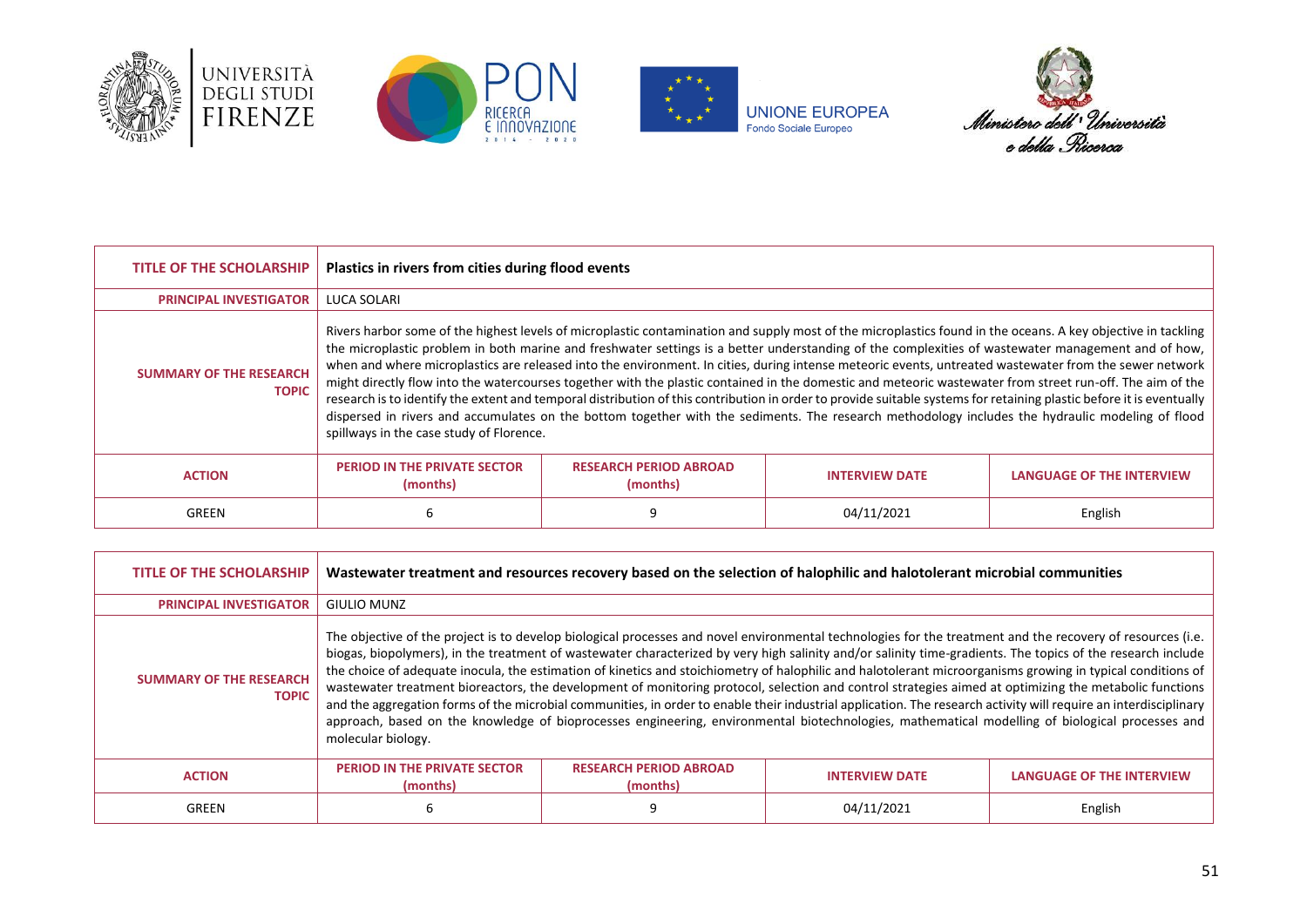







| <b>TITLE OF THE SCHOLARSHIP</b>                | of existing members)                                                                                                                                                                                                                                                                                                                                                                                                                                                                                                                                                                                                                                                                                                                                                                                                                                                                   |                                           | Study and analysis of natural fiber composites for the reinforcement of low-quality wooden structural elements (and for the rehabilitation |                                  |
|------------------------------------------------|----------------------------------------------------------------------------------------------------------------------------------------------------------------------------------------------------------------------------------------------------------------------------------------------------------------------------------------------------------------------------------------------------------------------------------------------------------------------------------------------------------------------------------------------------------------------------------------------------------------------------------------------------------------------------------------------------------------------------------------------------------------------------------------------------------------------------------------------------------------------------------------|-------------------------------------------|--------------------------------------------------------------------------------------------------------------------------------------------|----------------------------------|
| <b>PRINCIPAL INVESTIGATOR</b>                  | <b>MICHELE BETTI</b>                                                                                                                                                                                                                                                                                                                                                                                                                                                                                                                                                                                                                                                                                                                                                                                                                                                                   |                                           |                                                                                                                                            |                                  |
| <b>SUMMARY OF THE RESEARCH</b><br><b>TOPIC</b> | The doctoral course is aimed to study and propose the use of innovative products with a reduced impact on the environment (e.g. natural fibers) to promote<br>sustainable development in the wood building field. To this end, will investigate: a) the reinforcement of low-quality wooden structural elements; b) the<br>preservation of the "ecosystem" of the existing wooden structures. The project, hence, which will be developed through a multidisciplinary approach, will<br>investigate the use of natural fibers for the reinforcement of beams and/or wooden structures. It is expected to be articulated around the following three<br>elements: 1) diagnostic investigation techniques; 2) methods for the analysis of the residual life of wooden structures; 3) study and analysis of natural fiber<br>composites for structural rehabilitation and/or retrofitting. |                                           |                                                                                                                                            |                                  |
| <b>ACTION</b>                                  | <b>PERIOD IN THE PRIVATE SECTOR</b><br>(months)                                                                                                                                                                                                                                                                                                                                                                                                                                                                                                                                                                                                                                                                                                                                                                                                                                        | <b>RESEARCH PERIOD ABROAD</b><br>(months) | <b>INTERVIEW DATE</b>                                                                                                                      | <b>LANGUAGE OF THE INTERVIEW</b> |
| GREEN                                          |                                                                                                                                                                                                                                                                                                                                                                                                                                                                                                                                                                                                                                                                                                                                                                                                                                                                                        |                                           | 04/11/2021                                                                                                                                 | English                          |

| <b>TITLE OF THE SCHOLARSHIP</b>                | impact mitigation                               |                                                                                                          | Development of New Technologies for Sustainable Road Mobility that guarantee fluidity, efficiency, safety in travel and environmental                                                                                                                                                                                                                                                                                                                                                                                                                                                                                                                |                           |
|------------------------------------------------|-------------------------------------------------|----------------------------------------------------------------------------------------------------------|------------------------------------------------------------------------------------------------------------------------------------------------------------------------------------------------------------------------------------------------------------------------------------------------------------------------------------------------------------------------------------------------------------------------------------------------------------------------------------------------------------------------------------------------------------------------------------------------------------------------------------------------------|---------------------------|
| <b>PRINCIPAL INVESTIGATOR</b>                  | <b>MASSIMO LOSA</b>                             |                                                                                                          |                                                                                                                                                                                                                                                                                                                                                                                                                                                                                                                                                                                                                                                      |                           |
| <b>SUMMARY OF THE RESEARCH</b><br><b>TOPIC</b> |                                                 | as the evaluation of the durability of wireless embedded sensors for smart structural health monitoring. | The project is aimed to identify a methodological approach that could allow both to achieve comprehensive knowledge on the state of the art of smart<br>mobility technologies and to integrate this information for the development of specific technologies to be applied in the rehabilitation of existing roads. The<br>project is specifically focused on new technologies to developing sustainable mobility, which is related to travel time reduction, relieving congestion on<br>roads and use of low emission vehicles too; they are a lot and include vision technologies, development of smart sensors embedded in infrastructure as well |                           |
| <b>ACTION</b>                                  | <b>PERIOD IN THE PRIVATE SECTOR</b><br>(months) | <b>RESEARCH PERIOD ABROAD</b><br>(months)                                                                | <b>INTERVIEW DATE</b>                                                                                                                                                                                                                                                                                                                                                                                                                                                                                                                                                                                                                                | LANGUAGE OF THE INTERVIEW |
| <b>GREEN</b>                                   | ь                                               |                                                                                                          | 04/11/2021                                                                                                                                                                                                                                                                                                                                                                                                                                                                                                                                                                                                                                           | English                   |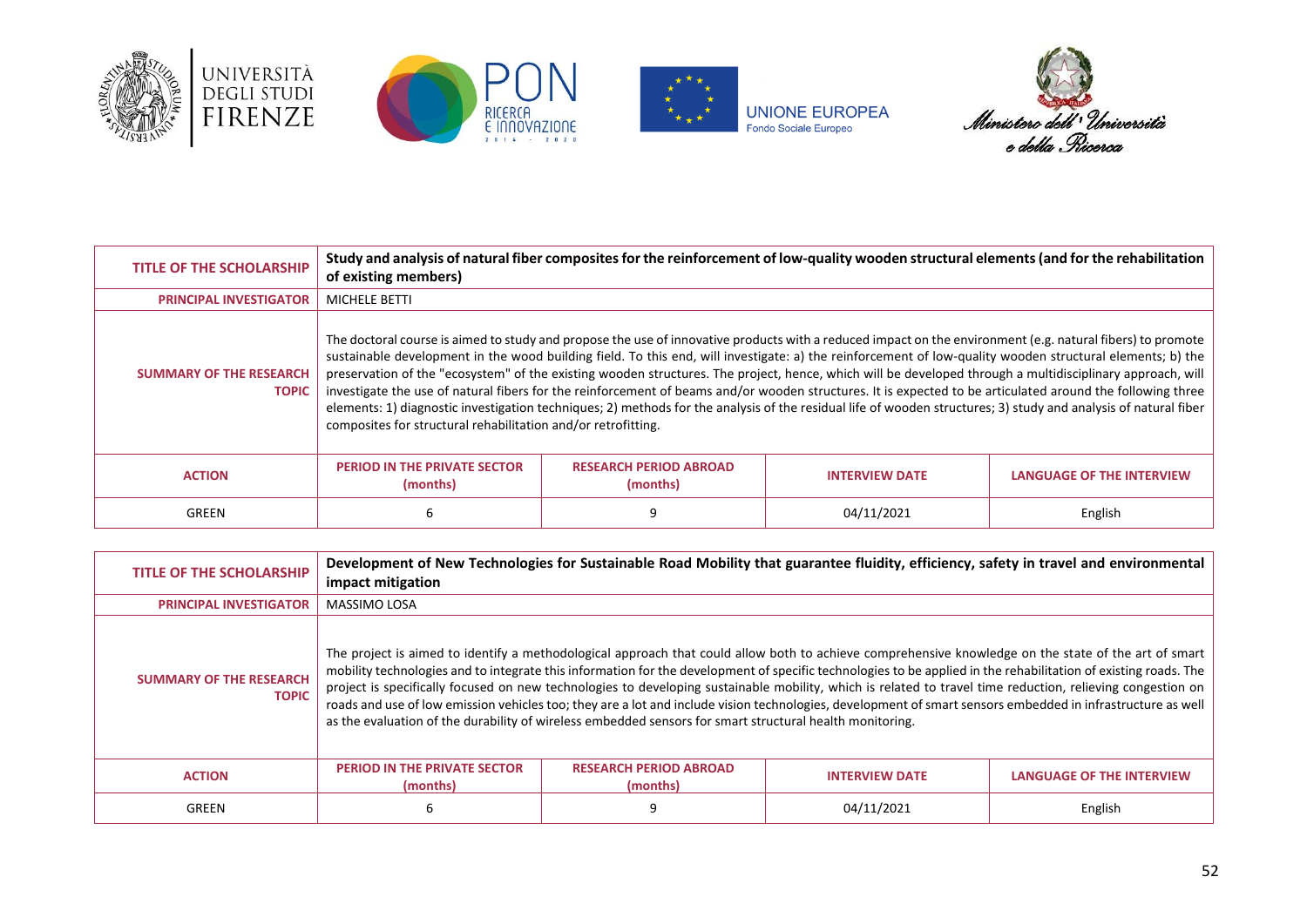







| <b>TITLE OF THE SCHOLARSHIP</b>                | Use of low enthalpy geothermal energy through the installation of micropiles |                                           |                                                                                                                                                                                                                                                                                                                                                                                                                                                                                                                                                                                                                                                                                                                                                                                                                                                                                                                                              |                                  |
|------------------------------------------------|------------------------------------------------------------------------------|-------------------------------------------|----------------------------------------------------------------------------------------------------------------------------------------------------------------------------------------------------------------------------------------------------------------------------------------------------------------------------------------------------------------------------------------------------------------------------------------------------------------------------------------------------------------------------------------------------------------------------------------------------------------------------------------------------------------------------------------------------------------------------------------------------------------------------------------------------------------------------------------------------------------------------------------------------------------------------------------------|----------------------------------|
| <b>PRINCIPAL INVESTIGATOR</b>                  | JOHANN FACCIORUSSO                                                           |                                           |                                                                                                                                                                                                                                                                                                                                                                                                                                                                                                                                                                                                                                                                                                                                                                                                                                                                                                                                              |                                  |
| <b>SUMMARY OF THE RESEARCH</b><br><b>TOPIC</b> |                                                                              |                                           | Low enthalpy geothermal energy is a renewable energy source, available and with no emissions into the atmosphere. Recently, research has focused on the<br>use of geothermal energy through structures placed in direct contact with the ground (geostructures) and a very promising application seems to be<br>represented by micropiles, widely used in the recovery of existing buildings and foundation reinforcement. The behaviour of "energy micropiles" is still<br>poorly known and investigated, even if the results of the field tests seem encouraging. The research aims to deepen the knowledge currently existing through<br>experimental field tests and advanced numerical analyses that allow evaluating the energy performance of this solution, the advantages in economic and<br>environmental terms, the effects on the mechanical behaviour of the foundation system and its interaction with the surrounding ground. |                                  |
| <b>ACTION</b>                                  | <b>PERIOD IN THE PRIVATE SECTOR</b><br>(months)                              | <b>RESEARCH PERIOD ABROAD</b><br>(months) | <b>INTERVIEW DATE</b>                                                                                                                                                                                                                                                                                                                                                                                                                                                                                                                                                                                                                                                                                                                                                                                                                                                                                                                        | <b>LANGUAGE OF THE INTERVIEW</b> |
| GREEN                                          |                                                                              |                                           | 04/11/2021                                                                                                                                                                                                                                                                                                                                                                                                                                                                                                                                                                                                                                                                                                                                                                                                                                                                                                                                   | English                          |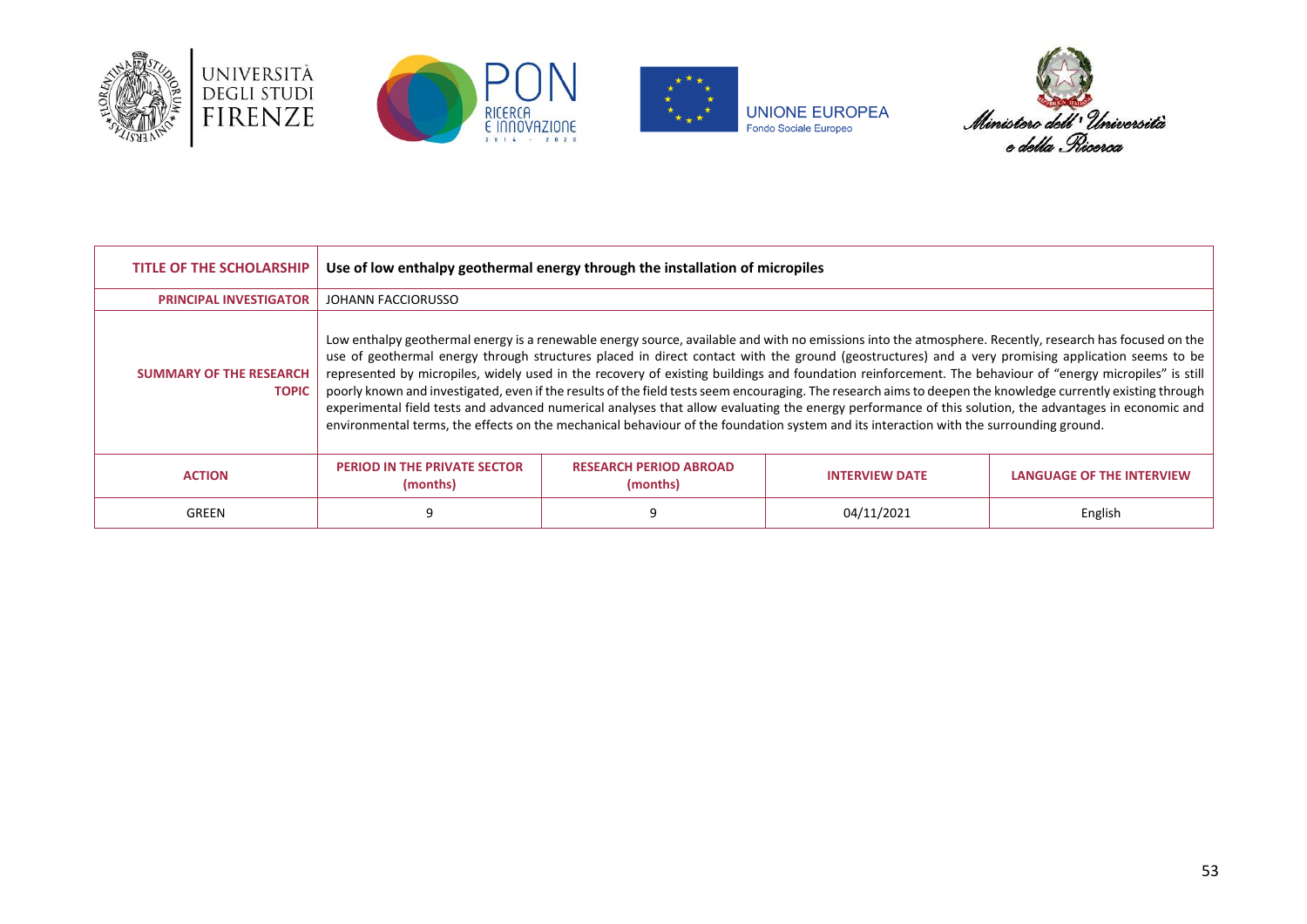







### **AGRICULTURAL AND ENVIRONMENTAL SCIENCES**

*Director prof. Giacomo Pietramellara*

<span id="page-53-0"></span>

| <b>TITLE OF THE SCHOLARSHIP</b>                | conditions                                      |                                                                                                                                 | Effects of treatments with treated wastewater on plants raised in cultivation systems in the absence of soil and under controlled                                                                                                                                                                                                                                                                                                                                                                                                                                                                                                                                                                                                                                                                                                        |                                  |
|------------------------------------------------|-------------------------------------------------|---------------------------------------------------------------------------------------------------------------------------------|------------------------------------------------------------------------------------------------------------------------------------------------------------------------------------------------------------------------------------------------------------------------------------------------------------------------------------------------------------------------------------------------------------------------------------------------------------------------------------------------------------------------------------------------------------------------------------------------------------------------------------------------------------------------------------------------------------------------------------------------------------------------------------------------------------------------------------------|----------------------------------|
| <b>PRINCIPAL INVESTIGATOR</b>                  | <b>STEFANO BIRICOLTI</b>                        |                                                                                                                                 |                                                                                                                                                                                                                                                                                                                                                                                                                                                                                                                                                                                                                                                                                                                                                                                                                                          |                                  |
| <b>SUMMARY OF THE RESEARCH</b><br><b>TOPIC</b> | induce<br>to<br>anv                             | adaptive<br>epigenetic<br>variations<br>ecosystem conservation, biodiversity and the reduction of the impacts of climate change | In relation to climate change, the project plans to investigate the behavior of plants in the conditions envisaged by the current forecast models, which could<br>allow us to better understand the adaptive potential of the different crops. Plants with different water requirements will be grown in various cultivation<br>systems (aeroponics and Biochar substrates), irrigated with wastewater treated with innovative reclaiming systems or drinking water, both in varied and<br>non-varied atmospheric conditions. The productive, physiological and biochemical aspects induced by the various treatments and whether these are able<br>will<br>then<br>be<br>The aforementioned research activities are able to induce important scientific, social and economic effects, with reference to the issues of green transition, | studied<br>depth.<br>in.         |
| <b>ACTION</b>                                  | <b>PERIOD IN THE PRIVATE SECTOR</b><br>(months) | <b>RESEARCH PERIOD ABROAD</b><br>(months)                                                                                       | <b>INTERVIEW DATE</b>                                                                                                                                                                                                                                                                                                                                                                                                                                                                                                                                                                                                                                                                                                                                                                                                                    | <b>LANGUAGE OF THE INTERVIEW</b> |
| GREEN                                          | 6                                               | b                                                                                                                               | 03-04/11/2021                                                                                                                                                                                                                                                                                                                                                                                                                                                                                                                                                                                                                                                                                                                                                                                                                            | Italian/English                  |

| <b>TITLE OF THE SCHOLARSHIP</b>                | InGreen - Insect flours and oils as "green" ingredients to increase resilience and sustainability in animal husbandry and aquaculture |                                                                                                                                                                                                                                                                                                                                                                                                                    |                                                                                                                                                                                                                                                                                                                    |                           |
|------------------------------------------------|---------------------------------------------------------------------------------------------------------------------------------------|--------------------------------------------------------------------------------------------------------------------------------------------------------------------------------------------------------------------------------------------------------------------------------------------------------------------------------------------------------------------------------------------------------------------|--------------------------------------------------------------------------------------------------------------------------------------------------------------------------------------------------------------------------------------------------------------------------------------------------------------------|---------------------------|
| <b>PRINCIPAL INVESTIGATOR</b>                  | <b>GIULIANA PARISI</b>                                                                                                                |                                                                                                                                                                                                                                                                                                                                                                                                                    |                                                                                                                                                                                                                                                                                                                    |                           |
| <b>SUMMARY OF THE RESEARCH</b><br><b>TOPIC</b> | • use of agro-industry by-products through insect breeding;<br>origin.                                                                | of protein and lipid sources derived from insects, responding to the objectives of:<br>• enhancement of native poultry breeds and fish species for the protection of biodiversity;<br>• creation of new integrated models performing in terms of productivity and environmental sustainability;<br>• reduction of competition in the use of raw materials between direct human (food) and animal (feed) nutrition; | In agreement with the European Farm to Fork strategy, new feed formulations will be developed for the poultry and aquaculture sector based on the use<br>• increase in the resilience of the livestock and aquaculture sectors by promoting the use of feed formulations with the use of raw materials of national |                           |
| <b>ACTION</b>                                  | <b>PERIOD IN THE PRIVATE SECTOR</b><br>(months)                                                                                       | <b>RESEARCH PERIOD ABROAD</b><br>(months)                                                                                                                                                                                                                                                                                                                                                                          | <b>INTERVIEW DATE</b>                                                                                                                                                                                                                                                                                              | LANGUAGE OF THE INTERVIEW |
| GREEN                                          | 6                                                                                                                                     |                                                                                                                                                                                                                                                                                                                                                                                                                    | 03-04/11/2021                                                                                                                                                                                                                                                                                                      | Italian/English           |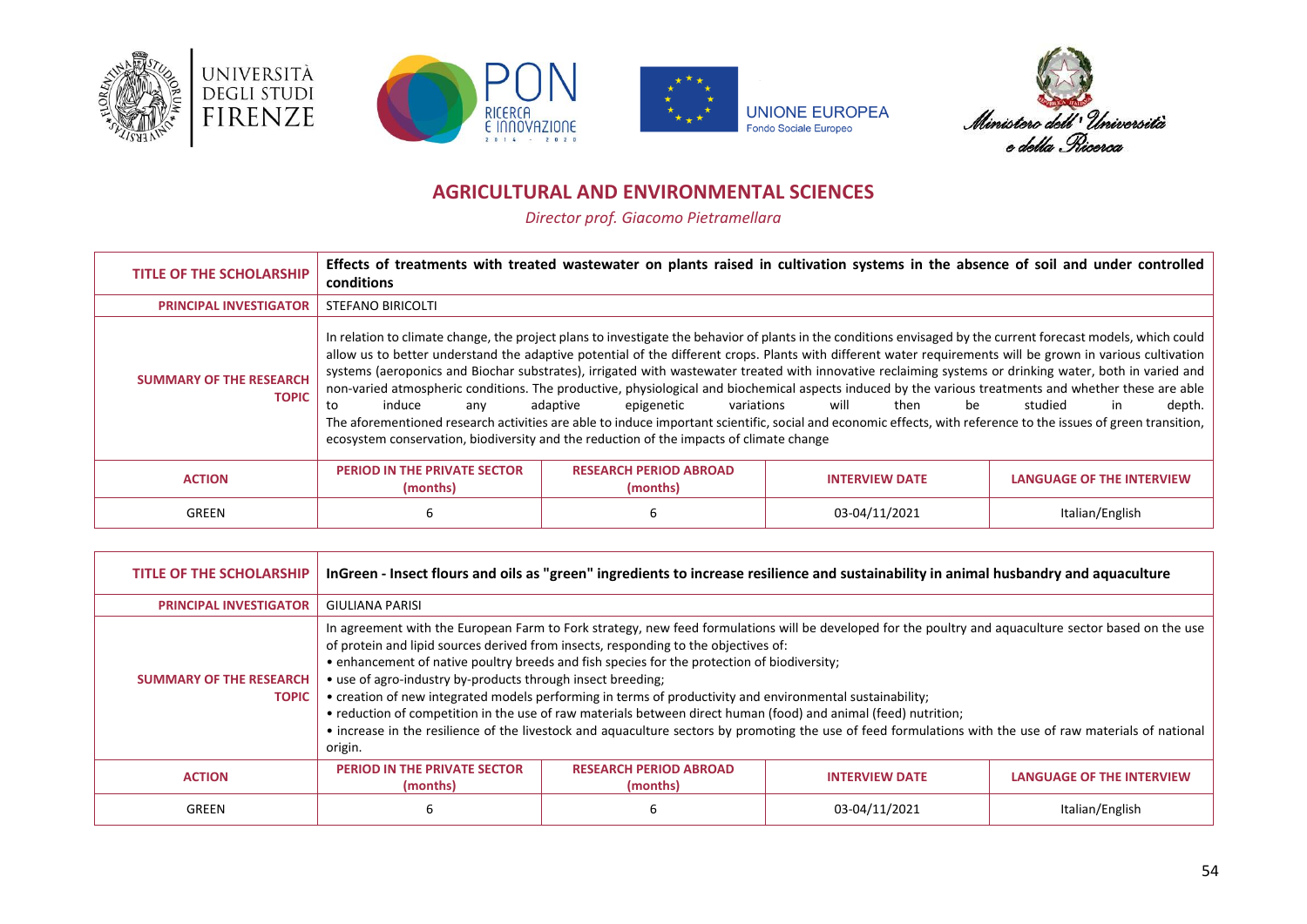







| <b>TITLE OF THE SCHOLARSHIP</b>                | Synergistic integration of eco-sustainable strategies and technologies for the innovative defence of plant health (INCIPIT) |                                                                                           |                                                                                                                                                                                                                                                                                                                                                                                                                                                                                                                                                                                                                                                                                                                                                                                                                     |                                  |
|------------------------------------------------|-----------------------------------------------------------------------------------------------------------------------------|-------------------------------------------------------------------------------------------|---------------------------------------------------------------------------------------------------------------------------------------------------------------------------------------------------------------------------------------------------------------------------------------------------------------------------------------------------------------------------------------------------------------------------------------------------------------------------------------------------------------------------------------------------------------------------------------------------------------------------------------------------------------------------------------------------------------------------------------------------------------------------------------------------------------------|----------------------------------|
| <b>PRINCIPAL INVESTIGATOR</b>                  | STEFANIA TEGLI                                                                                                              |                                                                                           |                                                                                                                                                                                                                                                                                                                                                                                                                                                                                                                                                                                                                                                                                                                                                                                                                     |                                  |
| <b>SUMMARY OF THE RESEARCH</b><br><b>TOPIC</b> | The project has the following objectives:<br>fertilizers and pesticides;<br>in a sustainable and "green" agriculture.       | effective transition towards an authentically sustainable and "eco-friendly" agriculture. | i) the analysis and definition of ozone and "wood distillate" (WD) bioactivity in plant disease control for the reduction/replacement of synthetic and pollutant<br>ii) the design and set up of procedures and devices for the application of ozone and WD, and for the synergistic integration of these innovative approaches,<br>The understanding of the molecular mechanisms triggered by ozone and WD will be achieved by experimental activities carried out on model plants at the<br>laboratory, pilot-scale and open field scale, along the entire production chain. This approach will allow the set up of techniques and procedures for the<br>application/treatment of plants with ozone and WD, to monitor their impact, including any ecotoxicological risk, to provide data and tools to support an |                                  |
| <b>ACTION</b>                                  | PERIOD IN THE PRIVATE SECTOR<br>(months)                                                                                    | <b>RESEARCH PERIOD ABROAD</b><br>(months)                                                 | <b>INTERVIEW DATE</b>                                                                                                                                                                                                                                                                                                                                                                                                                                                                                                                                                                                                                                                                                                                                                                                               | <b>LANGUAGE OF THE INTERVIEW</b> |
| GREEN                                          | 6                                                                                                                           |                                                                                           | 03-04/11/2021                                                                                                                                                                                                                                                                                                                                                                                                                                                                                                                                                                                                                                                                                                                                                                                                       | Italian/English                  |

| <b>TITLE OF THE SCHOLARSHIP</b>                | The exploitation of Mediterranean wild plants for pharmacological and nutraceutical purposes: traditional species for new health needs |                                                                                                                                                                                                                                                                                                                                                                                                                            |                       |                           |
|------------------------------------------------|----------------------------------------------------------------------------------------------------------------------------------------|----------------------------------------------------------------------------------------------------------------------------------------------------------------------------------------------------------------------------------------------------------------------------------------------------------------------------------------------------------------------------------------------------------------------------|-----------------------|---------------------------|
| <b>PRINCIPAL INVESTIGATOR</b>                  | <b>FRANCESCO FERRINI</b>                                                                                                               |                                                                                                                                                                                                                                                                                                                                                                                                                            |                       |                           |
| <b>SUMMARY OF THE RESEARCH</b><br><b>TOPIC</b> |                                                                                                                                        | The project concerns the sectors of ecology, in particular, the conservation and enhancement of biodiversity and natural environments, pharmacology,<br>medicine and the production of natural-based nutraceutical active ingredients for the production of natural supplements with green procedures. The project,<br>therefore, aims at promoting sustainable development as a contribution to promoting green recovery. |                       |                           |
| <b>ACTION</b>                                  | <b>PERIOD IN THE PRIVATE SECTOR</b><br>(months)                                                                                        | <b>RESEARCH PERIOD ABROAD</b><br>(months)                                                                                                                                                                                                                                                                                                                                                                                  | <b>INTERVIEW DATE</b> | LANGUAGE OF THE INTERVIEW |
| GREEN                                          | 6                                                                                                                                      |                                                                                                                                                                                                                                                                                                                                                                                                                            | 03-04/11/2021         | Italian/English           |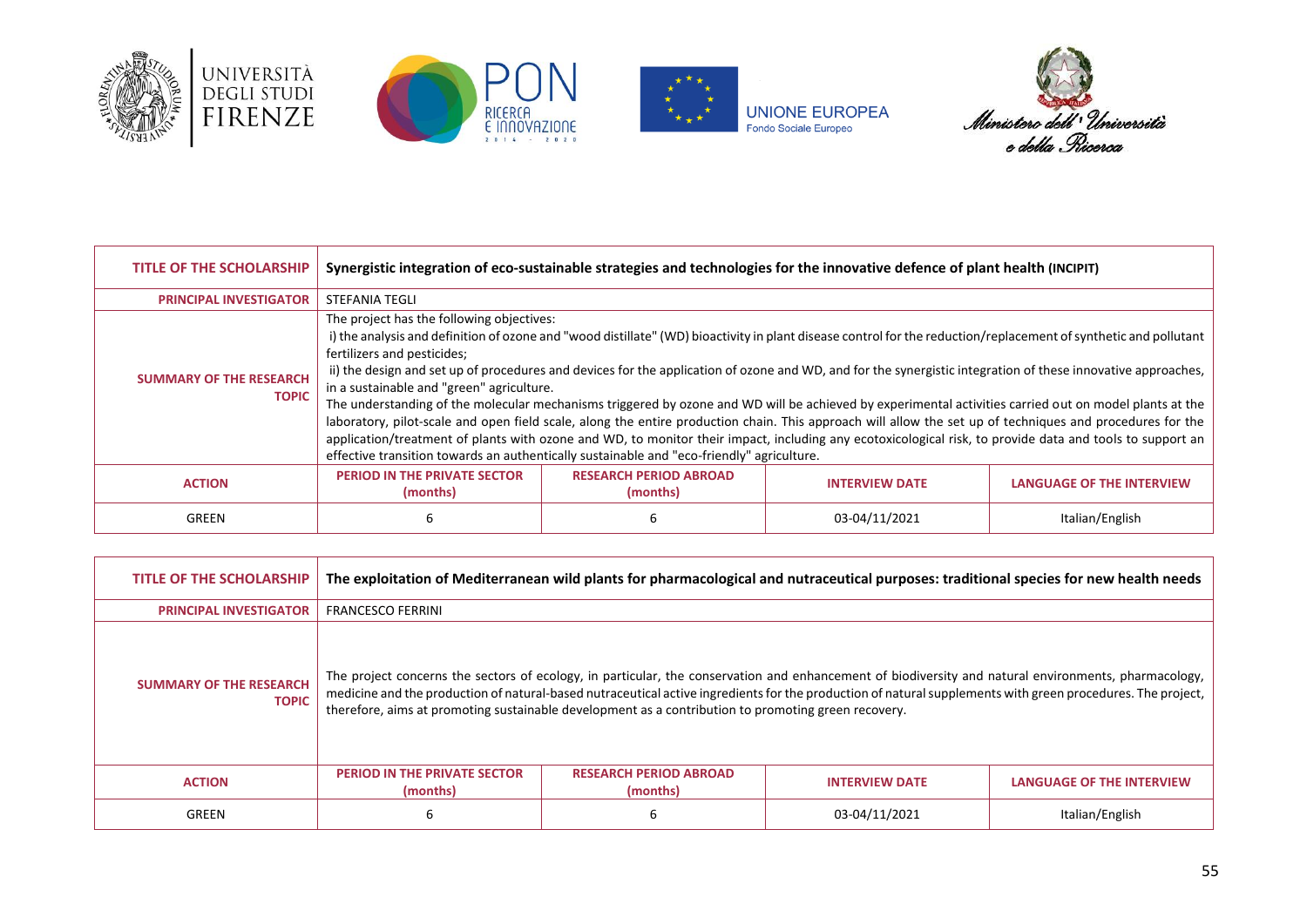







#### **SUSTAINABILITY AND INNOVATION FOR THE DESIGN OF BUILT ENVIRONMENT AND SYSTEM PRODUCT**

*Director prof. Giuseppe Lotti*

<span id="page-55-0"></span>

| <b>TITLE OF THE SCHOLARSHIP</b>                | Analysis and development of eco-innovative and Design Driven collaborative service models, aimed at improving the quality of life and<br>environmental, social and economic sustainability of communities at the urban level |                                                                                                                                        |                                                                                                                                                                                                                                                                                                                                                                                                                                                                                                                                                                                                                                                                                                                                                                                                                              |                                  |
|------------------------------------------------|------------------------------------------------------------------------------------------------------------------------------------------------------------------------------------------------------------------------------|----------------------------------------------------------------------------------------------------------------------------------------|------------------------------------------------------------------------------------------------------------------------------------------------------------------------------------------------------------------------------------------------------------------------------------------------------------------------------------------------------------------------------------------------------------------------------------------------------------------------------------------------------------------------------------------------------------------------------------------------------------------------------------------------------------------------------------------------------------------------------------------------------------------------------------------------------------------------------|----------------------------------|
| <b>PRINCIPAL INVESTIGATOR</b>                  | <b>DEBORA GIORGI</b>                                                                                                                                                                                                         |                                                                                                                                        |                                                                                                                                                                                                                                                                                                                                                                                                                                                                                                                                                                                                                                                                                                                                                                                                                              |                                  |
| <b>SUMMARY OF THE RESEARCH</b><br><b>TOPIC</b> | AR/VR)<br>the<br>and                                                                                                                                                                                                         | of<br>involvement<br>active<br>possible integrations with "Technologies for Living Environments", "Sustainable Mobility" and "Energy". | The research is aimed at developing innovative service models capable of reducing the impacts of climate change, promoting the virtuous management of<br>resources and promotion of sustainable development at the territorial level through the use of enabling technologies (IoT, BlockChain, Data Management,<br>communities<br>through<br>The Design-Driven approach is aimed at studying and creating new levels of services in which innovative enabling technologies applied to urban contexts<br>become the application tool. The design process includes the involvement of local stakeholders and the activation of co-design processes to create Green,<br>Smart and Inclusive communities. The research is located within the SNSI and specifically in the area 10 Smart, Secure and Inclusive Communities, with | platforms.<br>collaborative      |
| <b>ACTION</b>                                  | <b>PERIOD IN THE PRIVATE SECTOR</b><br>(months)                                                                                                                                                                              | <b>RESEARCH PERIOD ABROAD</b><br>(months)                                                                                              | <b>INTERVIEW DATE</b>                                                                                                                                                                                                                                                                                                                                                                                                                                                                                                                                                                                                                                                                                                                                                                                                        | <b>LANGUAGE OF THE INTERVIEW</b> |
| GREEN                                          | 6                                                                                                                                                                                                                            |                                                                                                                                        | 04/11/2021                                                                                                                                                                                                                                                                                                                                                                                                                                                                                                                                                                                                                                                                                                                                                                                                                   | Italian                          |

| TITLE OF THE SCHOLARSHIP                       | Analysis and development of design-driven innovation paths with regards to the green and digital transition of soft means of transport,<br>for smart urban micro-mobility of goods and people, and related services                                                                                                                                                                                                                                                                                                                                                                                                                                                                                                                                                                                                                                                                                                                                                                                                                    |                                           |                       |                                  |
|------------------------------------------------|----------------------------------------------------------------------------------------------------------------------------------------------------------------------------------------------------------------------------------------------------------------------------------------------------------------------------------------------------------------------------------------------------------------------------------------------------------------------------------------------------------------------------------------------------------------------------------------------------------------------------------------------------------------------------------------------------------------------------------------------------------------------------------------------------------------------------------------------------------------------------------------------------------------------------------------------------------------------------------------------------------------------------------------|-------------------------------------------|-----------------------|----------------------------------|
| <b>PRINCIPAL INVESTIGATOR</b>                  | ALESSANDRA RINALDI                                                                                                                                                                                                                                                                                                                                                                                                                                                                                                                                                                                                                                                                                                                                                                                                                                                                                                                                                                                                                     |                                           |                       |                                  |
| <b>SUMMARY OF THE RESEARCH</b><br><b>TOPIC</b> | The research aims to promote sustainable development and accelerate the green and digital transition of urban mobility, through the development of design<br>driven innovation regarding soft means of transport, for urban micro-mobility of goods and people, and related services, to translate them into mobility-as-<br>a-service solutions. The use of ICT and AI, applied in an urban environment, will be aimed at: a) optimizing the means for urban mobility of goods and people;<br>b) provide additional services; c) incentivize the inclusion and technological acceptability linked to artificial intelligence applied to the field of urban mobility.<br>The project will contribute to the competitive growth of the Automotive, Mechanics and Electrical Engineering sectors, highly competitive production<br>sectors, which will have an important leap forward in the coming years, thanks to the green and digital transition, with a great need to push towards<br>innovation, design and quality of processes. |                                           |                       |                                  |
| <b>ACTION</b>                                  | <b>PERIOD IN THE PRIVATE SECTOR</b><br>(months)                                                                                                                                                                                                                                                                                                                                                                                                                                                                                                                                                                                                                                                                                                                                                                                                                                                                                                                                                                                        | <b>RESEARCH PERIOD ABROAD</b><br>(months) | <b>INTERVIEW DATE</b> | <b>LANGUAGE OF THE INTERVIEW</b> |
| GREEN                                          | 6                                                                                                                                                                                                                                                                                                                                                                                                                                                                                                                                                                                                                                                                                                                                                                                                                                                                                                                                                                                                                                      |                                           | 04/11/2021            | Italian/English                  |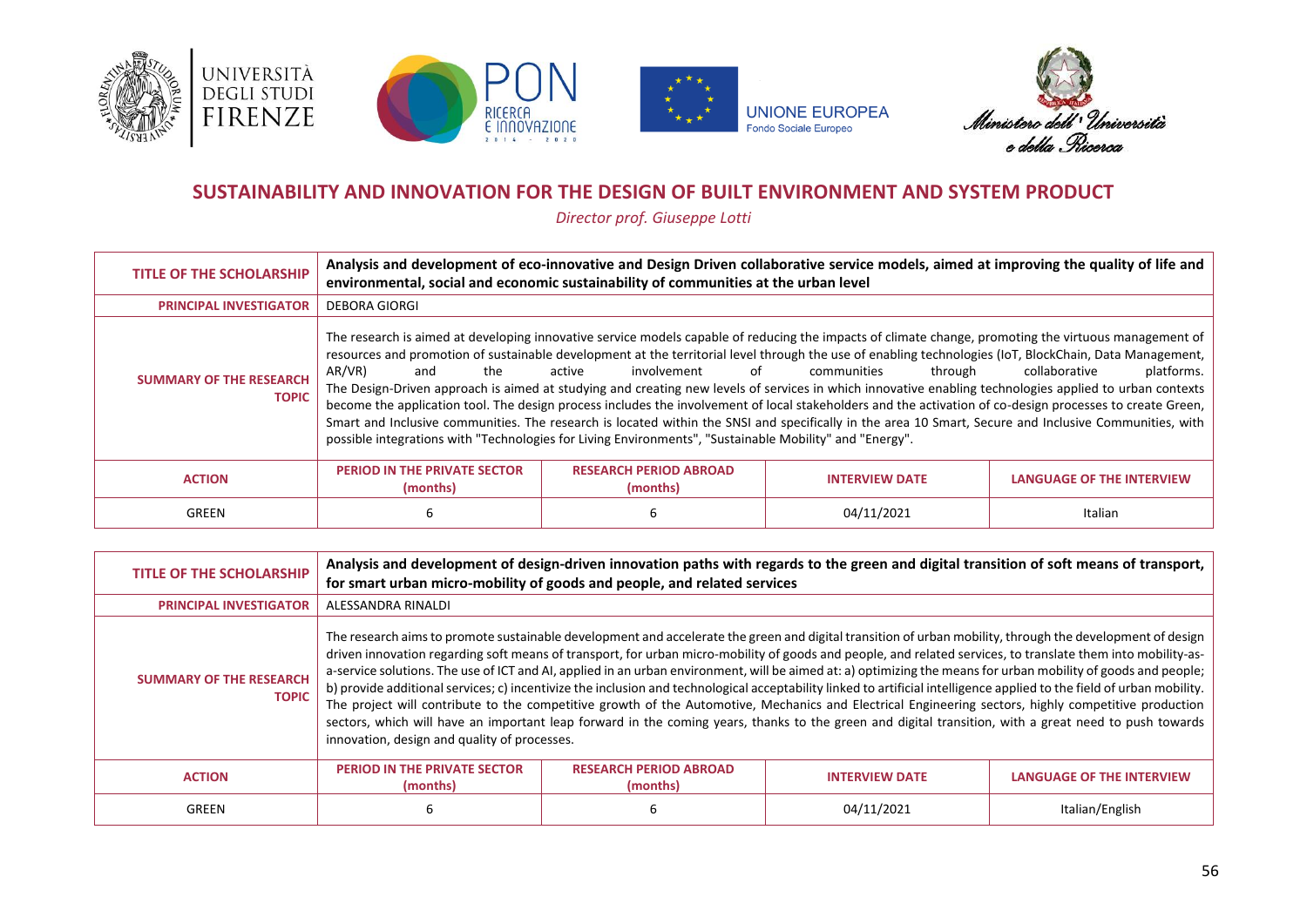







| <b>TITLE OF THE SCHOLARSHIP</b>                | Comfort of nature and landscape design. Methods for measuring the state of psychophysical well-being and their environmental modeling<br>as tools for the design and adaptive management of critical urban landscapes                                                                                                                                                                                                                                                                                                                                                                                                                                                                                                                                                                                                                                                                                                                                                                                                                |                                           |                       |                                  |
|------------------------------------------------|--------------------------------------------------------------------------------------------------------------------------------------------------------------------------------------------------------------------------------------------------------------------------------------------------------------------------------------------------------------------------------------------------------------------------------------------------------------------------------------------------------------------------------------------------------------------------------------------------------------------------------------------------------------------------------------------------------------------------------------------------------------------------------------------------------------------------------------------------------------------------------------------------------------------------------------------------------------------------------------------------------------------------------------|-------------------------------------------|-----------------------|----------------------------------|
| <b>PRINCIPAL INVESTIGATOR</b>                  | <b>FABIO SALBITANO</b>                                                                                                                                                                                                                                                                                                                                                                                                                                                                                                                                                                                                                                                                                                                                                                                                                                                                                                                                                                                                               |                                           |                       |                                  |
| <b>SUMMARY OF THE RESEARCH</b><br><b>TOPIC</b> | The research aims at defining a methodological framework concerning the relationships between urban landscapes and the state of human health and well-<br>being. Knowledge will be developed on the potential level of "comfort of nature" in different urban settings in order to define the effectiveness of nature-<br>based solutions allowing the enucleation of fundamental criteria for landscape design. The first phase of research aims at analyzing people awareness of<br>ecosystem services and disservices, particularly referring to the sources of stress and pathological strain such as thermal discomfort, pollution, perceptual<br>discomfort, physical inability. A second phase aims at measuring and modeling (with qualitative-quantitative criteria) the environmental conditions<br>predisposing the states of stress so as to test design and adaptive management scenarios that promote Landscape based solutions. The research will require<br>transdisciplinary guidance and collaborative approaches. |                                           |                       |                                  |
| <b>ACTION</b>                                  | <b>PERIOD IN THE PRIVATE SECTOR</b><br>(months)                                                                                                                                                                                                                                                                                                                                                                                                                                                                                                                                                                                                                                                                                                                                                                                                                                                                                                                                                                                      | <b>RESEARCH PERIOD ABROAD</b><br>(months) | <b>INTERVIEW DATE</b> | <b>LANGUAGE OF THE INTERVIEW</b> |
| GREEN                                          | b                                                                                                                                                                                                                                                                                                                                                                                                                                                                                                                                                                                                                                                                                                                                                                                                                                                                                                                                                                                                                                    |                                           | 04/11/2021            | Italian/English                  |

| <b>TITLE OF THE SCHOLARSHIP</b>                | Digital & sustainability. The role of digital technologies in the challenge of sustainability: the contribution of design |                                                                                                             |                                                                                                                                                                                                                                                                                                                                                                                                                                                                                                   |                                  |
|------------------------------------------------|---------------------------------------------------------------------------------------------------------------------------|-------------------------------------------------------------------------------------------------------------|---------------------------------------------------------------------------------------------------------------------------------------------------------------------------------------------------------------------------------------------------------------------------------------------------------------------------------------------------------------------------------------------------------------------------------------------------------------------------------------------------|----------------------------------|
| <b>PRINCIPAL INVESTIGATOR</b>                  | <b>GIUSEPPE LOTTI</b>                                                                                                     |                                                                                                             |                                                                                                                                                                                                                                                                                                                                                                                                                                                                                                   |                                  |
| <b>SUMMARY OF THE RESEARCH</b><br><b>TOPIC</b> |                                                                                                                           | catalyze the various disciplinary contributions, to give meaning to innovation, to guarantee marketability. | The research aims to verify the contribution of digital technologies (internet of things, traceability and blockchain, augmented reality and software platforms)<br>to the challenges of sustainability and at the same time to analyze the sustainability of digital solutions (energy consumption, CO2 production, social impact<br>) with particular attention to the contribution of the design discipline (in terms of product, communication and service), in its ability to synthesize and |                                  |
| <b>ACTION</b>                                  | PERIOD IN THE PRIVATE SECTOR<br>(months)                                                                                  | <b>RESEARCH PERIOD ABROAD</b><br>(months)                                                                   | <b>INTERVIEW DATE</b>                                                                                                                                                                                                                                                                                                                                                                                                                                                                             | <b>LANGUAGE OF THE INTERVIEW</b> |
| GREEN                                          | 6                                                                                                                         |                                                                                                             | 04/11/2021                                                                                                                                                                                                                                                                                                                                                                                                                                                                                        | Italian                          |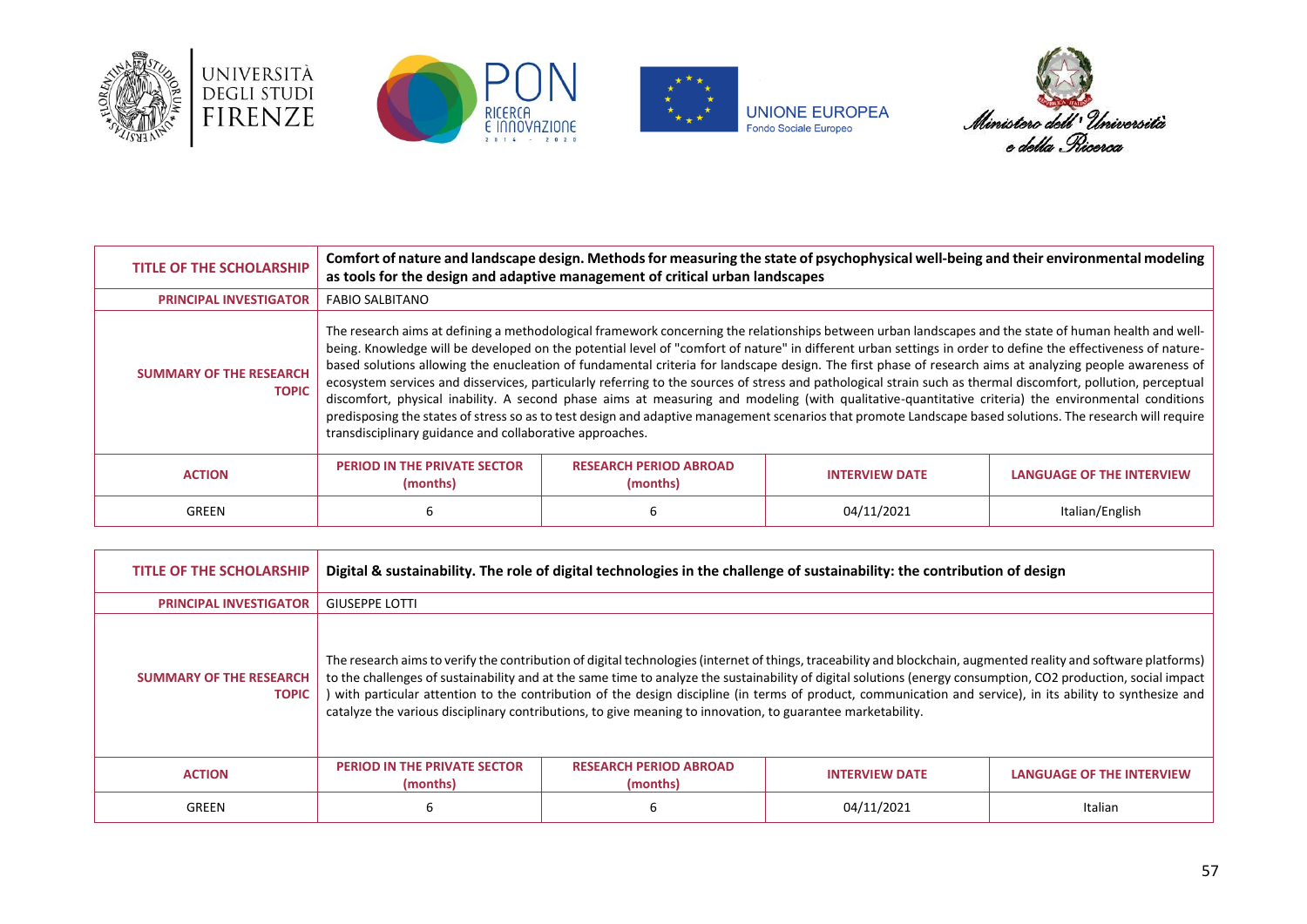







| <b>TITLE OF THE SCHOLARSHIP</b>                | HyPer_Building – High-Performance Building (HPB)                                                                                                                                                                                                                                                                                                                                                                                                                                                                                                                                                                                                                                                                                                                                                                         |                                           |                       |                                  |
|------------------------------------------------|--------------------------------------------------------------------------------------------------------------------------------------------------------------------------------------------------------------------------------------------------------------------------------------------------------------------------------------------------------------------------------------------------------------------------------------------------------------------------------------------------------------------------------------------------------------------------------------------------------------------------------------------------------------------------------------------------------------------------------------------------------------------------------------------------------------------------|-------------------------------------------|-----------------------|----------------------------------|
| <b>PRINCIPAL INVESTIGATOR</b>                  | MARIA ANTONIETTA ESPOSITO                                                                                                                                                                                                                                                                                                                                                                                                                                                                                                                                                                                                                                                                                                                                                                                                |                                           |                       |                                  |
| <b>SUMMARY OF THE RESEARCH</b><br><b>TOPIC</b> | The research focuses on social sustainability to safeguard Travel Health within public transportation terminals or mass gathering public areas. The research<br>analyses, designs and evaluates solutions, systems and components utilizing antimicrobial materials and defines an innovative product design performance-<br>based approaches, reengineering the processes to adapt it to the digital environment, valorizing the technologies available in the deep ecosystem. Action<br>design research aims to develop new project solutions to face pandemic threats on frequently touched surfaces. It foresees field tests of adopted solutions<br>and effectiveness measurement, confronted with the threats to be faced like a pandemic. At the conclusion, the research will release design<br>recommendations. |                                           |                       |                                  |
| <b>ACTION</b>                                  | <b>PERIOD IN THE PRIVATE SECTOR</b><br>(months)                                                                                                                                                                                                                                                                                                                                                                                                                                                                                                                                                                                                                                                                                                                                                                          | <b>RESEARCH PERIOD ABROAD</b><br>(months) | <b>INTERVIEW DATE</b> | <b>LANGUAGE OF THE INTERVIEW</b> |
| GREEN                                          | 12                                                                                                                                                                                                                                                                                                                                                                                                                                                                                                                                                                                                                                                                                                                                                                                                                       |                                           | 04/11/2021            | Italian                          |

| <b>TITLE OF THE SCHOLARSHIP</b>                | Fashion: culture, industry, system. Sustainable innovation strategies for the hyper-connected society                                                                                                                                                                                                                                                                                                                                                                                                                                                                                                                                                                                                                                                                                                                                                                               |                                           |                       |                                  |
|------------------------------------------------|-------------------------------------------------------------------------------------------------------------------------------------------------------------------------------------------------------------------------------------------------------------------------------------------------------------------------------------------------------------------------------------------------------------------------------------------------------------------------------------------------------------------------------------------------------------------------------------------------------------------------------------------------------------------------------------------------------------------------------------------------------------------------------------------------------------------------------------------------------------------------------------|-------------------------------------------|-----------------------|----------------------------------|
| <b>PRINCIPAL INVESTIGATOR</b>                  | ELISABETTA CIANFANELLI                                                                                                                                                                                                                                                                                                                                                                                                                                                                                                                                                                                                                                                                                                                                                                                                                                                              |                                           |                       |                                  |
| <b>SUMMARY OF THE RESEARCH</b><br><b>TOPIC</b> | The research project aims to explore the essence, impact and challenges that the fashion system is going through in its continuous tensions between the<br>industrial system and the cultural system, between technologies and humanities. Green transformations are already affecting products and communication,<br>encouraging the emergence of new business models in which the digitization of processes and phases converges with the need to mature sustainability in<br>an extended sense: environmental, social, economic, but also cultural and creative. In addition to representing a relevant field of research, the fashion<br>system is a strategic sector for Italy, where the culture of design is interconnected with both the artisanal and manufacturing reality, which develop in<br>complex supply chains made of many actors diversified by role and skills. |                                           |                       |                                  |
| <b>ACTION</b>                                  | <b>PERIOD IN THE PRIVATE SECTOR</b><br>(months)                                                                                                                                                                                                                                                                                                                                                                                                                                                                                                                                                                                                                                                                                                                                                                                                                                     | <b>RESEARCH PERIOD ABROAD</b><br>(months) | <b>INTERVIEW DATE</b> | <b>LANGUAGE OF THE INTERVIEW</b> |
| GREEN                                          | ь                                                                                                                                                                                                                                                                                                                                                                                                                                                                                                                                                                                                                                                                                                                                                                                                                                                                                   |                                           | 04/11/2021            | Italian/English                  |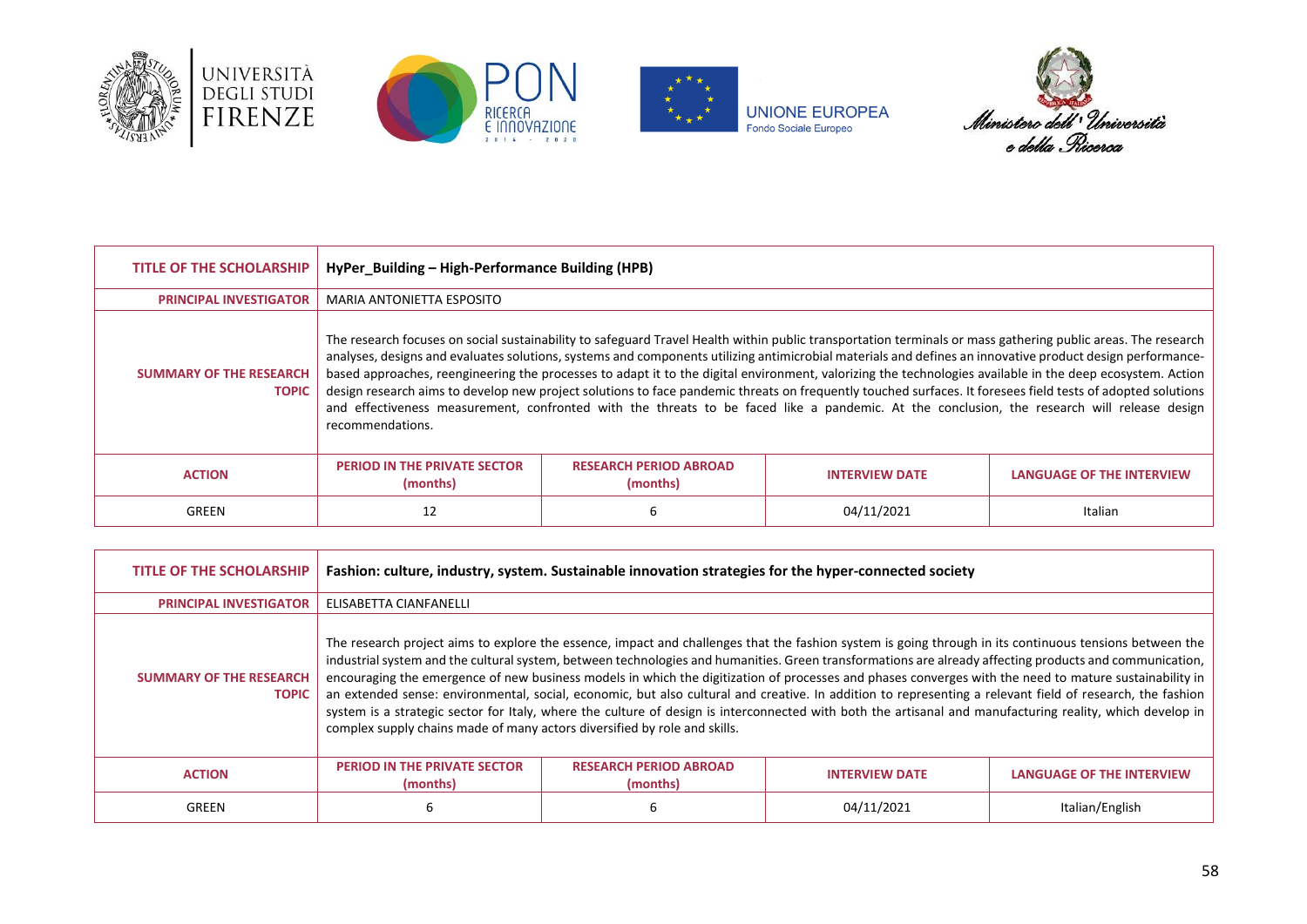







| <b>TITLE OF THE SCHOLARSHIP</b>                | Open Spaces Systems, Urban Natures, and Climate Change. Adaptive Strategies and tools for planning the city-landscape                                                                                                                                                                                                                                                                                                                                                                                                                                                                                                                                                                                                                                                                                                                                                                                                                                                                                                                          |                                           |                       |                                  |
|------------------------------------------------|------------------------------------------------------------------------------------------------------------------------------------------------------------------------------------------------------------------------------------------------------------------------------------------------------------------------------------------------------------------------------------------------------------------------------------------------------------------------------------------------------------------------------------------------------------------------------------------------------------------------------------------------------------------------------------------------------------------------------------------------------------------------------------------------------------------------------------------------------------------------------------------------------------------------------------------------------------------------------------------------------------------------------------------------|-------------------------------------------|-----------------------|----------------------------------|
| <b>PRINCIPAL INVESTIGATOR</b>                  | ANNA LAMBERTINI                                                                                                                                                                                                                                                                                                                                                                                                                                                                                                                                                                                                                                                                                                                                                                                                                                                                                                                                                                                                                                |                                           |                       |                                  |
| <b>SUMMARY OF THE RESEARCH</b><br><b>TOPIC</b> | The research aims at experimenting with methods to interpret and map urban natures and green infrastructures in the Euro-Mediterranean cities. Basing<br>on the need of facing climate change issues, the research aims to develop analytical, evaluative and operational planning and designing tools as key in the<br>transition to sustainable urban landscapes. Open spaces system planning will be tested, incorporating the principles of climate-adaptive design and by<br>innovative criteria of planting design, urban ecology, and sustainable mobility. Part of the research will focus on quali-quantitative information and<br>knowledge about ecosystem services. Interactive landscape mapping tools will be tested. The research will be carried out in Florence basing on the<br>transdisciplinary collaboration DIDA/DAGRI (Unifi) on drafting the Municipality Green Plan. Particular attention will be devoted to testing co-design<br>approaches (e.g. focus groups, design workshops, multi-stakeholders inclusiveness). |                                           |                       |                                  |
| <b>ACTION</b>                                  | <b>PERIOD IN THE PRIVATE SECTOR</b><br>(months)                                                                                                                                                                                                                                                                                                                                                                                                                                                                                                                                                                                                                                                                                                                                                                                                                                                                                                                                                                                                | <b>RESEARCH PERIOD ABROAD</b><br>(months) | <b>INTERVIEW DATE</b> | <b>LANGUAGE OF THE INTERVIEW</b> |
| GREEN                                          | 6                                                                                                                                                                                                                                                                                                                                                                                                                                                                                                                                                                                                                                                                                                                                                                                                                                                                                                                                                                                                                                              | h                                         | 04/11/2021            | Italian/English                  |

| TITLE OF THE SCHOLARSHIP                       | environment                                                                                                                                                                                                                                                                                                                                                                                                                                                                                                                                                                                                                                                                                                        | Development and integration of innovative envelope systems with low environmental impact for the sustainable renewal of the built |                       |                           |
|------------------------------------------------|--------------------------------------------------------------------------------------------------------------------------------------------------------------------------------------------------------------------------------------------------------------------------------------------------------------------------------------------------------------------------------------------------------------------------------------------------------------------------------------------------------------------------------------------------------------------------------------------------------------------------------------------------------------------------------------------------------------------|-----------------------------------------------------------------------------------------------------------------------------------|-----------------------|---------------------------|
| <b>PRINCIPAL INVESTIGATOR</b>                  | PAOLA GALLO                                                                                                                                                                                                                                                                                                                                                                                                                                                                                                                                                                                                                                                                                                        |                                                                                                                                   |                       |                           |
| <b>SUMMARY OF THE RESEARCH</b><br><b>TOPIC</b> | The research aims to promote product and process innovation in response to the growing needs of the construction market concerning the themes of deep<br>energy and functional renovation that has become increasingly attentive to the theme of green economy and eco-labelling. The research work aims to<br>develop innovative technological solutions for buildings envelope, through additive manufacturing processes, with ecological materials and with low<br>environmental impact; the whole integrated with technologies for the production of RES and digital sensors, to use in the context of an innovative approach<br>for the projects management, mainly for the renewal of the built environment. |                                                                                                                                   |                       |                           |
| <b>ACTION</b>                                  | <b>PERIOD IN THE PRIVATE SECTOR</b><br>(months)                                                                                                                                                                                                                                                                                                                                                                                                                                                                                                                                                                                                                                                                    | <b>RESEARCH PERIOD ABROAD</b><br>(months)                                                                                         | <b>INTERVIEW DATE</b> | LANGUAGE OF THE INTERVIEW |
| GREEN                                          | 6                                                                                                                                                                                                                                                                                                                                                                                                                                                                                                                                                                                                                                                                                                                  | h                                                                                                                                 | 04/11/2021            | Italian/English           |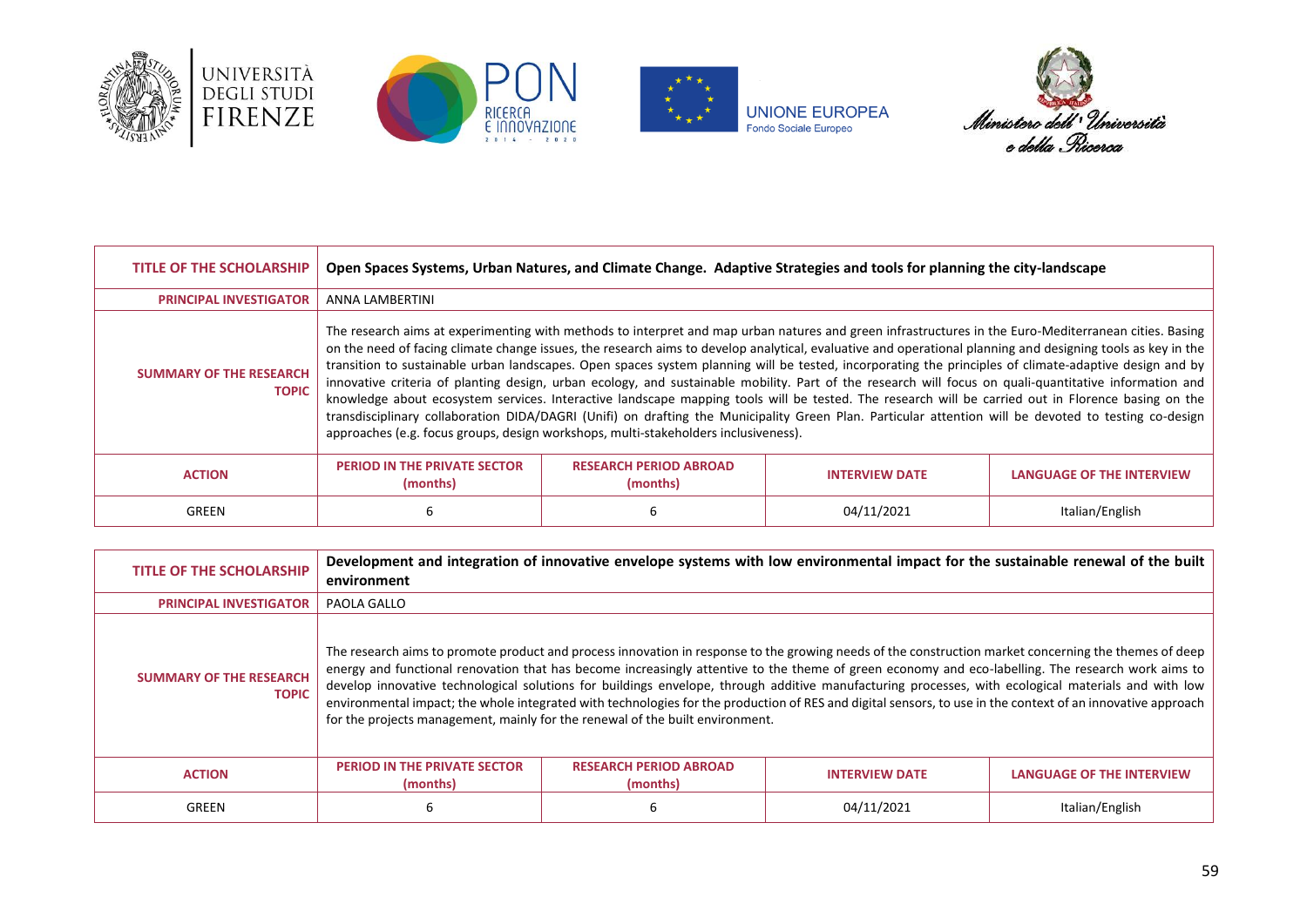







# **PHILOLOGY, ITALIAN LITERATURE, LINGUISTICS**

*Director prof. Paola Manni*

<span id="page-59-0"></span>

| <b>TITLE OF THE SCHOLARSHIP</b>                | Language transparency strategies for increased awareness and sharing of sustainability processes and policies                                                                                                                                                                                                                                                                                                                                                                                                                                                                                                                                                                                                                                                                                                                                                                                                                        |                                           |                       |                                  |
|------------------------------------------------|--------------------------------------------------------------------------------------------------------------------------------------------------------------------------------------------------------------------------------------------------------------------------------------------------------------------------------------------------------------------------------------------------------------------------------------------------------------------------------------------------------------------------------------------------------------------------------------------------------------------------------------------------------------------------------------------------------------------------------------------------------------------------------------------------------------------------------------------------------------------------------------------------------------------------------------|-------------------------------------------|-----------------------|----------------------------------|
| <b>PRINCIPAL INVESTIGATOR</b>                  | <b>MARCO BIFFI</b>                                                                                                                                                                                                                                                                                                                                                                                                                                                                                                                                                                                                                                                                                                                                                                                                                                                                                                                   |                                           |                       |                                  |
| <b>SUMMARY OF THE RESEARCH</b><br><b>TOPIC</b> | The success of sustainability policies is profoundly linked to the level of awareness of citizens, who are asked to take continuous action with a view to making<br>virtuous behaviour natural and widespread. To this end, taking into account the level of education and consequent linguistic competence, it is necessary to<br>prepare clear and transparent communication. It is essential to work on words, characterized by frequent use of technical terms (often in English), but also<br>on language structures. The objective of the research is the development of an effective language of high dissemination on the issues of energy saving,<br>environmental respect, biodiversity. The dissemination of methods, practices and results will take place through an Open Acces digital series specifically<br>designed for the purpose, which will include glossaries and manuals. Collaboration with ENEA is planned. |                                           |                       |                                  |
| <b>ACTION</b>                                  | <b>PERIOD IN THE PRIVATE SECTOR</b><br>(months)                                                                                                                                                                                                                                                                                                                                                                                                                                                                                                                                                                                                                                                                                                                                                                                                                                                                                      | <b>RESEARCH PERIOD ABROAD</b><br>(months) | <b>INTERVIEW DATE</b> | <b>LANGUAGE OF THE INTERVIEW</b> |
| GREEN                                          | 6                                                                                                                                                                                                                                                                                                                                                                                                                                                                                                                                                                                                                                                                                                                                                                                                                                                                                                                                    | No                                        | 03/11/2021            | Italian                          |

| <b>TITLE OF THE SCHOLARSHIP</b>                | New Humanistic Latin Tools: Lorenzo Valla's Vocabulary                                                                                                                                                                                                                                                                                                                                                                                                                                                                                                                                                                                                                                                                                                                                                                                                                                                                                  |                                           |                       |                                  |
|------------------------------------------------|-----------------------------------------------------------------------------------------------------------------------------------------------------------------------------------------------------------------------------------------------------------------------------------------------------------------------------------------------------------------------------------------------------------------------------------------------------------------------------------------------------------------------------------------------------------------------------------------------------------------------------------------------------------------------------------------------------------------------------------------------------------------------------------------------------------------------------------------------------------------------------------------------------------------------------------------|-------------------------------------------|-----------------------|----------------------------------|
| <b>PRINCIPAL INVESTIGATOR</b>                  | LUCA BOSCHETTO                                                                                                                                                                                                                                                                                                                                                                                                                                                                                                                                                                                                                                                                                                                                                                                                                                                                                                                          |                                           |                       |                                  |
| <b>SUMMARY OF THE RESEARCH</b><br><b>TOPIC</b> | The project, which aims to develop skills in humanistic philology, lexicography and digital humanities, intends to realise a specialised digital vocabulary of<br>humanistic Latin. The focus will be Lorenzo Valla's (1406-1457) Elegantie lingue latine, a fundamental work for the study of fifteenth-century Latin. On the<br>one hand, the researcher will analyse the Elegantie using a traditional lexicographic approach; on the other hand, he/she will encode the lexicographic<br>material with a markup language, preparing it for digitisation. For each item studied by Valla the Vocabulary, designed for refined queries, will 1. classify the<br>different meanings; 2. provide details on the (classical, medieval, and humanistic) exemplifications used by the author; 3. compare the identified meanings<br>with those attested in the main vocabularies of classical, medieval and humanistic Latin in use today. |                                           |                       |                                  |
| <b>ACTION</b>                                  | <b>PERIOD IN THE PRIVATE SECTOR</b><br>(months)                                                                                                                                                                                                                                                                                                                                                                                                                                                                                                                                                                                                                                                                                                                                                                                                                                                                                         | <b>RESEARCH PERIOD ABROAD</b><br>(months) | <b>INTERVIEW DATE</b> | <b>LANGUAGE OF THE INTERVIEW</b> |
| <b>INNOVATION</b>                              | 6                                                                                                                                                                                                                                                                                                                                                                                                                                                                                                                                                                                                                                                                                                                                                                                                                                                                                                                                       | 12                                        | 03/11/2021            | Italian/English                  |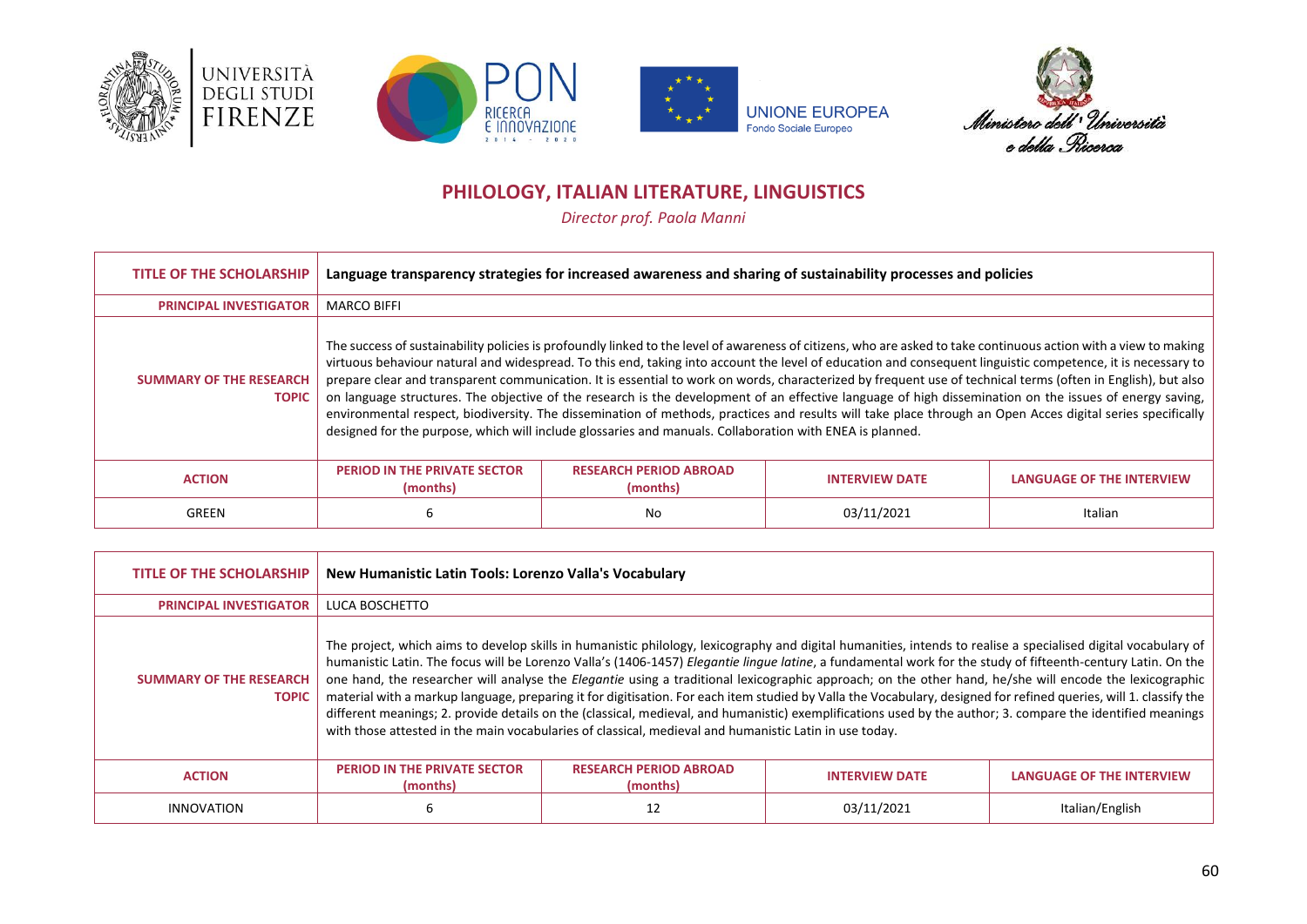







# **LANGUAGES, COMPARATIVE LITERATURE AND CULTURES**

*Director prof. Fernando Cioni*

<span id="page-60-0"></span>

| <b>TITLE OF THE SCHOLARSHIP</b>                | Conversation design and man/machine interaction in natural language                                                                                                                                                                                                                                                                                                                                                                                                                                                                                                                                                                                                                                                                                                                                                                                                                                                            |                                           |                       |                                  |
|------------------------------------------------|--------------------------------------------------------------------------------------------------------------------------------------------------------------------------------------------------------------------------------------------------------------------------------------------------------------------------------------------------------------------------------------------------------------------------------------------------------------------------------------------------------------------------------------------------------------------------------------------------------------------------------------------------------------------------------------------------------------------------------------------------------------------------------------------------------------------------------------------------------------------------------------------------------------------------------|-------------------------------------------|-----------------------|----------------------------------|
| <b>PRINCIPAL INVESTIGATOR</b>                  | MARIA RITA MANZINI                                                                                                                                                                                                                                                                                                                                                                                                                                                                                                                                                                                                                                                                                                                                                                                                                                                                                                             |                                           |                       |                                  |
| <b>SUMMARY OF THE RESEARCH</b><br><b>TOPIC</b> | The present project fits into the research frameworks of the human/machine interfaces design based on natural language, such as Conversation Interfaces<br>or Voice User Interfaces, i.e. those virtual assistants that the major tech companies use to allow interaction with the end-users.<br>The project focuses on the analysis of human/machine interaction based on the different levels of linguistic representation. Lexicon, morphosyntax, prosody<br>and pragmatics define the linguistic contents suitable for functional interactions (Conversation Design) by enhancing the models provided by the reflection<br>on natural discourse and its rules (Grice).<br>The doctoral course will be aimed at developing skills on the discursive process and its digital implementation within the information structures suited for<br>pragmatic-textual devices and the exchange of information through digital media. |                                           |                       |                                  |
| <b>ACTION</b>                                  | <b>PERIOD IN THE PRIVATE SECTOR</b><br>(months)                                                                                                                                                                                                                                                                                                                                                                                                                                                                                                                                                                                                                                                                                                                                                                                                                                                                                | <b>RESEARCH PERIOD ABROAD</b><br>(months) | <b>INTERVIEW DATE</b> | <b>LANGUAGE OF THE INTERVIEW</b> |
| <b>INNOVATION</b>                              |                                                                                                                                                                                                                                                                                                                                                                                                                                                                                                                                                                                                                                                                                                                                                                                                                                                                                                                                |                                           | 04/11/2021            | Italian/English                  |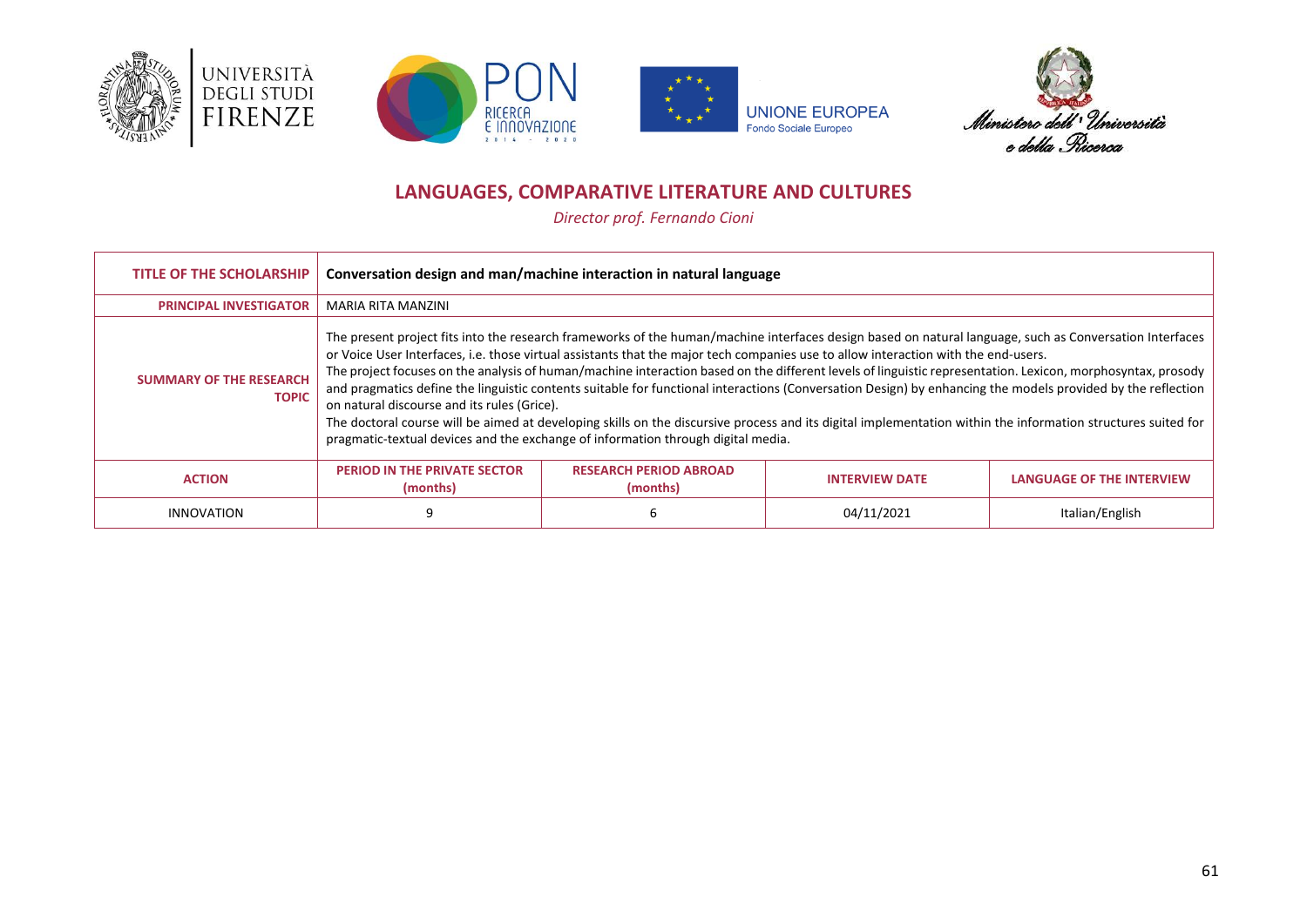







# **EDUCATION AND PSYCHOLOGY**

*Director prof. Vanna Boffo*

<span id="page-61-0"></span>

| <b>TITLE OF THE SCHOLARSHIP</b>                | Education, training and skills for the green transition: case studies and selection of best practices on transversal skills development to<br>support the transition to sustainable economies and societies                                                                                                                                                                                                                                                                                                                                                                                                                                                                                                                                                                                                                                                                                                                               |                                           |                       |                                  |
|------------------------------------------------|-------------------------------------------------------------------------------------------------------------------------------------------------------------------------------------------------------------------------------------------------------------------------------------------------------------------------------------------------------------------------------------------------------------------------------------------------------------------------------------------------------------------------------------------------------------------------------------------------------------------------------------------------------------------------------------------------------------------------------------------------------------------------------------------------------------------------------------------------------------------------------------------------------------------------------------------|-------------------------------------------|-----------------------|----------------------------------|
| <b>PRINCIPAL INVESTIGATOR</b>                  | <b>GIOVANNA DEL GOBBO</b>                                                                                                                                                                                                                                                                                                                                                                                                                                                                                                                                                                                                                                                                                                                                                                                                                                                                                                                 |                                           |                       |                                  |
| <b>SUMMARY OF THE RESEARCH</b><br><b>TOPIC</b> | Which transversal skills represent an enabling factor for a sustainability mindset? How to develop, evaluate and certify them? which training courses have<br>proved effective in the challenge of the green transition? The research develops three highly integrated areas: definitional, linked to transversal green skills,<br>educational / training and institutional/organizational. The research is aimed at identifying good training practices with attention also to the so-called<br>"Indirect jobs" and "Induced jobs". Qualitative and quantitative approaches could find a balance within a case study and subsequent meta-analysis for the<br>detection of effective training "best practices" for the development of the skills necessary for the transition to sustainable economies and societies. The<br>selected cases will provide ideas and inspiration for policymakers and education and training practitioners. |                                           |                       |                                  |
| <b>ACTION</b>                                  | <b>PERIOD IN THE PRIVATE SECTOR</b><br>(months)                                                                                                                                                                                                                                                                                                                                                                                                                                                                                                                                                                                                                                                                                                                                                                                                                                                                                           | <b>RESEARCH PERIOD ABROAD</b><br>(months) | <b>INTERVIEW DATE</b> | <b>LANGUAGE OF THE INTERVIEW</b> |
| GREEN                                          | 12                                                                                                                                                                                                                                                                                                                                                                                                                                                                                                                                                                                                                                                                                                                                                                                                                                                                                                                                        |                                           | 05/11/2021            | Italian/English                  |

| <b>TITLE OF THE SCHOLARSHIP</b>                | Towards a gamified crowdsourced approach to the climate change                                                                                                                                                                                                                                                                                                                                                                                                                                                                                                                                                                                                                                                                                                                                                                                                                        |                                           |                       |                                  |
|------------------------------------------------|---------------------------------------------------------------------------------------------------------------------------------------------------------------------------------------------------------------------------------------------------------------------------------------------------------------------------------------------------------------------------------------------------------------------------------------------------------------------------------------------------------------------------------------------------------------------------------------------------------------------------------------------------------------------------------------------------------------------------------------------------------------------------------------------------------------------------------------------------------------------------------------|-------------------------------------------|-----------------------|----------------------------------|
| <b>PRINCIPAL INVESTIGATOR</b>                  | ANDREA GUAZZINI                                                                                                                                                                                                                                                                                                                                                                                                                                                                                                                                                                                                                                                                                                                                                                                                                                                                       |                                           |                       |                                  |
| <b>SUMMARY OF THE RESEARCH</b><br><b>TOPIC</b> | The research is asked to design, develop and validate a gamified web-based social setting devoted to promoting the engagement, knowledge, awareness,<br>and expertise required to face climate change. In particular, the research should provide a validated research-intervention tool with a clear and solid<br>theoretical background, as well as able to activate the collective intelligence potential of the local communities, using a gamified approach promoting local<br>collective actions (e.g., crowdsourcing dynamics). The psychology of virtual environments, social and community psychology, and cognitive psychology will<br>represent the fundamental toolkits to design the methodology of the research, as well as to define the quantitative and qualitative indicators to evaluate<br>the subjective explicit and implicit attitudes towards climate change. |                                           |                       |                                  |
| <b>ACTION</b>                                  | <b>PERIOD IN THE PRIVATE SECTOR</b><br>(months)                                                                                                                                                                                                                                                                                                                                                                                                                                                                                                                                                                                                                                                                                                                                                                                                                                       | <b>RESEARCH PERIOD ABROAD</b><br>(months) | <b>INTERVIEW DATE</b> | <b>LANGUAGE OF THE INTERVIEW</b> |
| GREEN                                          | 12                                                                                                                                                                                                                                                                                                                                                                                                                                                                                                                                                                                                                                                                                                                                                                                                                                                                                    | b                                         | 05/11/2021            | Italian/English                  |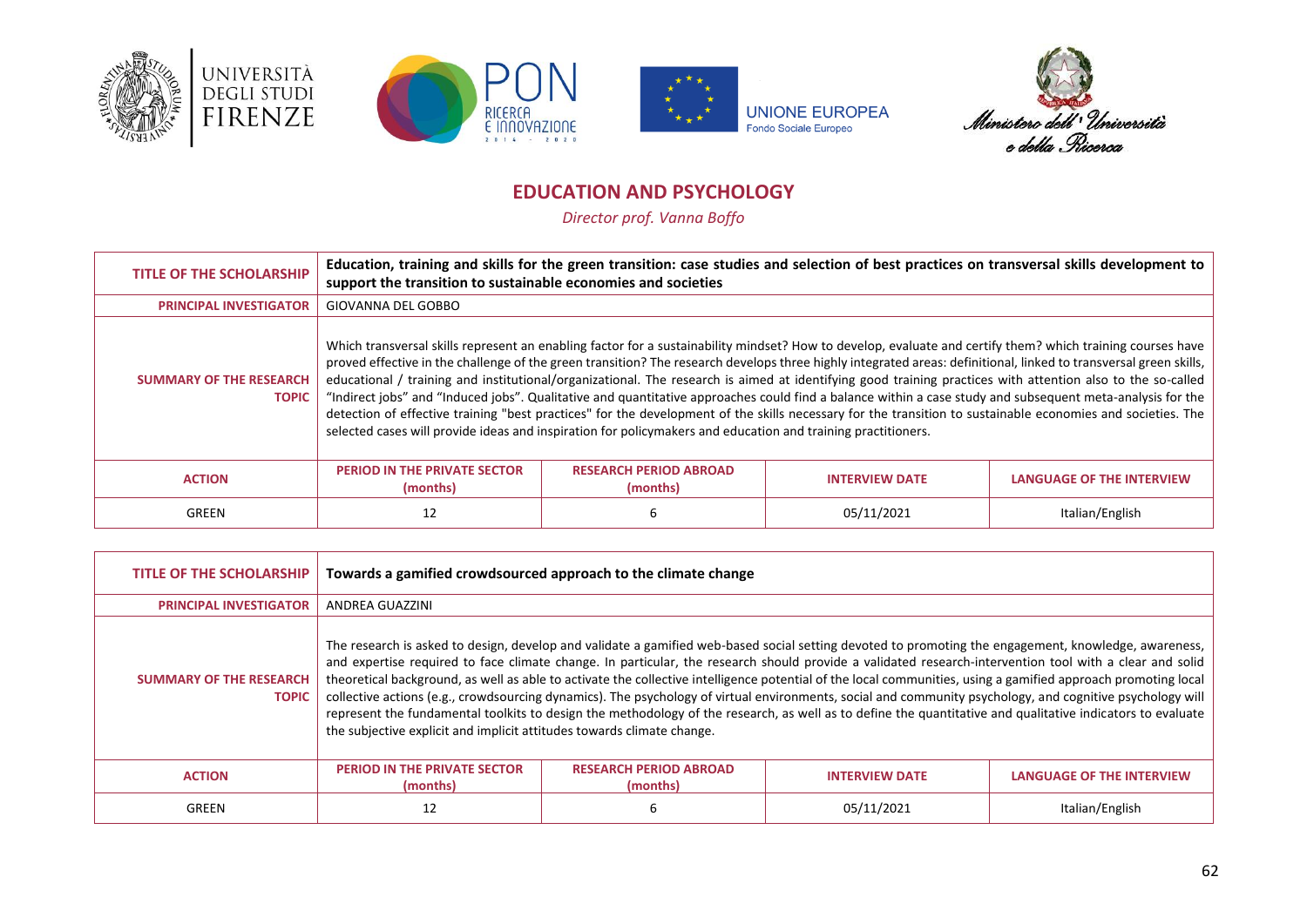







| <b>TITLE OF THE SCHOLARSHIP</b>                | Immersive digital environment for STEM teaching from a gender perspective |                                           |                                                                                                                                                                                                                                                                                                                                                                                                                                                                                                                                                                                                                                                                                                                                                                                                  |                           |
|------------------------------------------------|---------------------------------------------------------------------------|-------------------------------------------|--------------------------------------------------------------------------------------------------------------------------------------------------------------------------------------------------------------------------------------------------------------------------------------------------------------------------------------------------------------------------------------------------------------------------------------------------------------------------------------------------------------------------------------------------------------------------------------------------------------------------------------------------------------------------------------------------------------------------------------------------------------------------------------------------|---------------------------|
| <b>PRINCIPAL INVESTIGATOR</b>                  | MARIA RANIERI                                                             |                                           |                                                                                                                                                                                                                                                                                                                                                                                                                                                                                                                                                                                                                                                                                                                                                                                                  |                           |
| <b>SUMMARY OF THE RESEARCH</b><br><b>TOPIC</b> |                                                                           |                                           | The research program intends to investigate and develop augmented training tools aimed at improving the teaching and learning processes of technical and<br>scientific disciplines. More specifically, grounding on emerging evidence in the field of educational technology, a prototype of a digital environment for<br>STEM teaching will be designed, implemented and tested using virtual/augmented reality applications or based on the use of 360 video. In the design and<br>testing of the application, a particular target will be privileged, that is female students, who are traditionally less encouraged to study scientific disciplines,<br>assuming a clear gender perspective aimed at expanding the inclusive participation of women in the growth of contemporary societies. |                           |
| <b>ACTION</b>                                  | <b>PERIOD IN THE PRIVATE SECTOR</b><br>(months)                           | <b>RESEARCH PERIOD ABROAD</b><br>(months) | <b>INTERVIEW DATE</b>                                                                                                                                                                                                                                                                                                                                                                                                                                                                                                                                                                                                                                                                                                                                                                            | LANGUAGE OF THE INTERVIEW |
| <b>INNOVATION</b>                              | 8                                                                         | No                                        | 05/11/2021                                                                                                                                                                                                                                                                                                                                                                                                                                                                                                                                                                                                                                                                                                                                                                                       | Italian/English           |